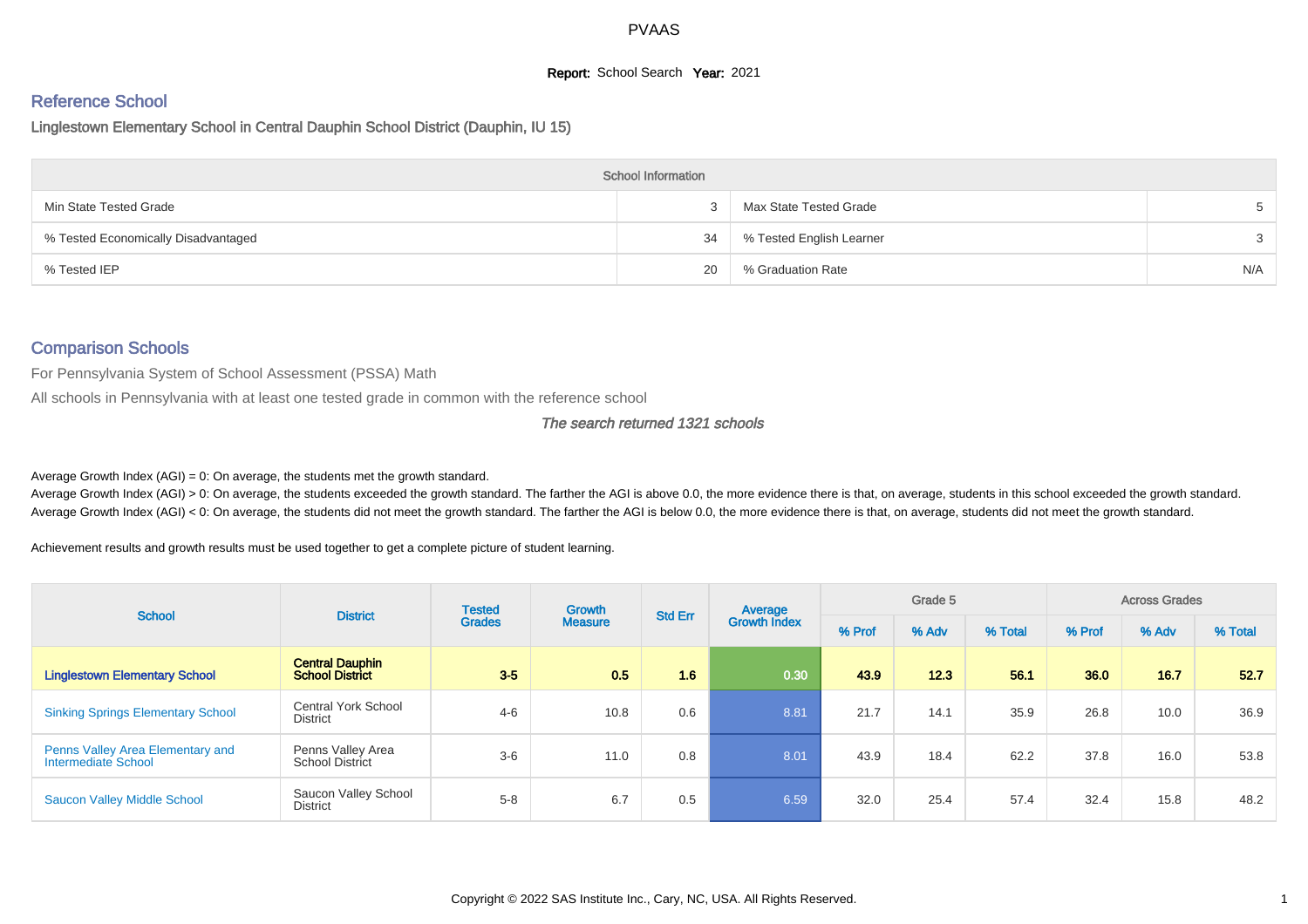|                                            | <b>District</b>                                  | <b>Tested</b> | Growth         | <b>Std Err</b> |                                |        | Grade 5 |         |        | <b>Across Grades</b> |         |
|--------------------------------------------|--------------------------------------------------|---------------|----------------|----------------|--------------------------------|--------|---------|---------|--------|----------------------|---------|
| <b>School</b>                              |                                                  | <b>Grades</b> | <b>Measure</b> |                | <b>Average</b><br>Growth Index | % Prof | % Adv   | % Total | % Prof | % Adv                | % Total |
| <b>Linglestown Elementary School</b>       | <b>Central Dauphin</b><br><b>School District</b> | $3-5$         | 0.5            | 1.6            | 0.30                           | 43.9   | 12.3    | 56.1    | 36.0   | 16.7                 | 52.7    |
| <b>Hopewell Elementary School</b>          | Oxford Area School<br><b>District</b>            | $5-6$         | 7.0            | 0.6            | 6.02                           | 24.0   | 8.0     | 32.0    | 26.2   | 7.6                  | 33.8    |
| David E Williams Middle School             | Montour School<br><b>District</b>                | $5-8$         | 5.0            | 0.4            | 1.98                           | 32.2   | 25.4    | 57.6    | 29.0   | 28.2                 | 57.1    |
| <b>Bear Creek School</b>                   | Elizabethtown Area<br><b>School District</b>     | $4 - 6$       | 4.7            | 0.5            | 8.80                           | 30.0   | 22.8    | 52.8    | 27.5   | 16.8                 | 44.3    |
| <b>Butler Middle School</b>                | <b>Butler Area School</b><br><b>District</b>     | $5-6$         | 4.6            | 0.4            | 10.39                          | 36.8   | 13.9    | 50.6    | 29.7   | 9.5                  | 39.2    |
| <b>Landisville Intermediate Center</b>     | <b>Hempfield School</b><br><b>District</b>       | $4 - 6$       | 8.1            | 0.8            | 6.58                           | 29.9   | 20.4    | 50.4    | 30.0   | 22.0                 | 51.9    |
| <b>Hickory Grove Elementary School</b>     | <b>Brookville Area School</b><br><b>District</b> | $3-6$         | 9.0            | 0.9            | 2.61                           | 16.8   | 13.9    | 30.7    | 24.6   | 11.6                 | 36.1    |
| <b>Manheim Central Middle School</b>       | Manheim Central<br><b>School District</b>        | $5-8$         | 2.8            | 0.4            | 6.56                           | 25.4   | 7.6     | 33.0    | 21.2   | 6.2                  | 27.4    |
| <b>Circle Of Seasons Charter School</b>    | Circle Of Seasons<br><b>Charter School</b>       | $3-8$         | 12.3           | 1.2            | 6.19                           | 20.0   | 5.7     | 25.7    | 20.9   | 7.9                  | 28.8    |
| <b>Donaldson Elementary School</b>         | West Allegheny<br>School District                | $3-5$         | 12.6           | $1.2\,$        | 10.25                          | 40.7   | 48.4    | 89.0    | 35.5   | 48.7                 | 84.2    |
| John R Bonfield Elementary School          | <b>Warwick School</b><br><b>District</b>         | $3-6$         | 9.5            | 1.0            | 6.98                           | 33.0   | 9.9     | 42.9    | 27.4   | 9.9                  | 37.3    |
| <b>Eshleman Elementary School</b>          | Penn Manor School<br><b>District</b>             | $3-6$         | 13.0           | 1.4            | 5.48                           | 34.1   | 27.3    | 61.4    | 32.9   | 25.9                 | 58.8    |
| <b>Reiffton School</b>                     | <b>Exeter Township</b><br><b>School District</b> | $5-6$         | 5.1            | 0.5            | 5.34                           | 28.9   | 9.8     | 38.6    | 28.0   | 9.4                  | 37.4    |
| <b>Radnor Elementary School</b>            | Radnor Township<br><b>School District</b>        | $3-5$         | 11.5           | 1.2            | 9.26                           | 40.7   | 41.8    | 82.4    | 41.5   | 33.5                 | 75.0    |
| Conewago Valley Intermediate School        | Conewago Valley<br>School District               | $4 - 6$       | 4.5            | 0.5            | 5.10                           | 26.6   | 8.8     | 35.4    | 28.1   | 10.1                 | 38.2    |
| <b>Franklin Township Elementary School</b> | Gettysburg Area<br>School District               | $3-5$         | 12.8           | 1.5            | 8.64                           | 31.8   | 24.2    | 56.1    | 30.4   | 25.5                 | 55.9    |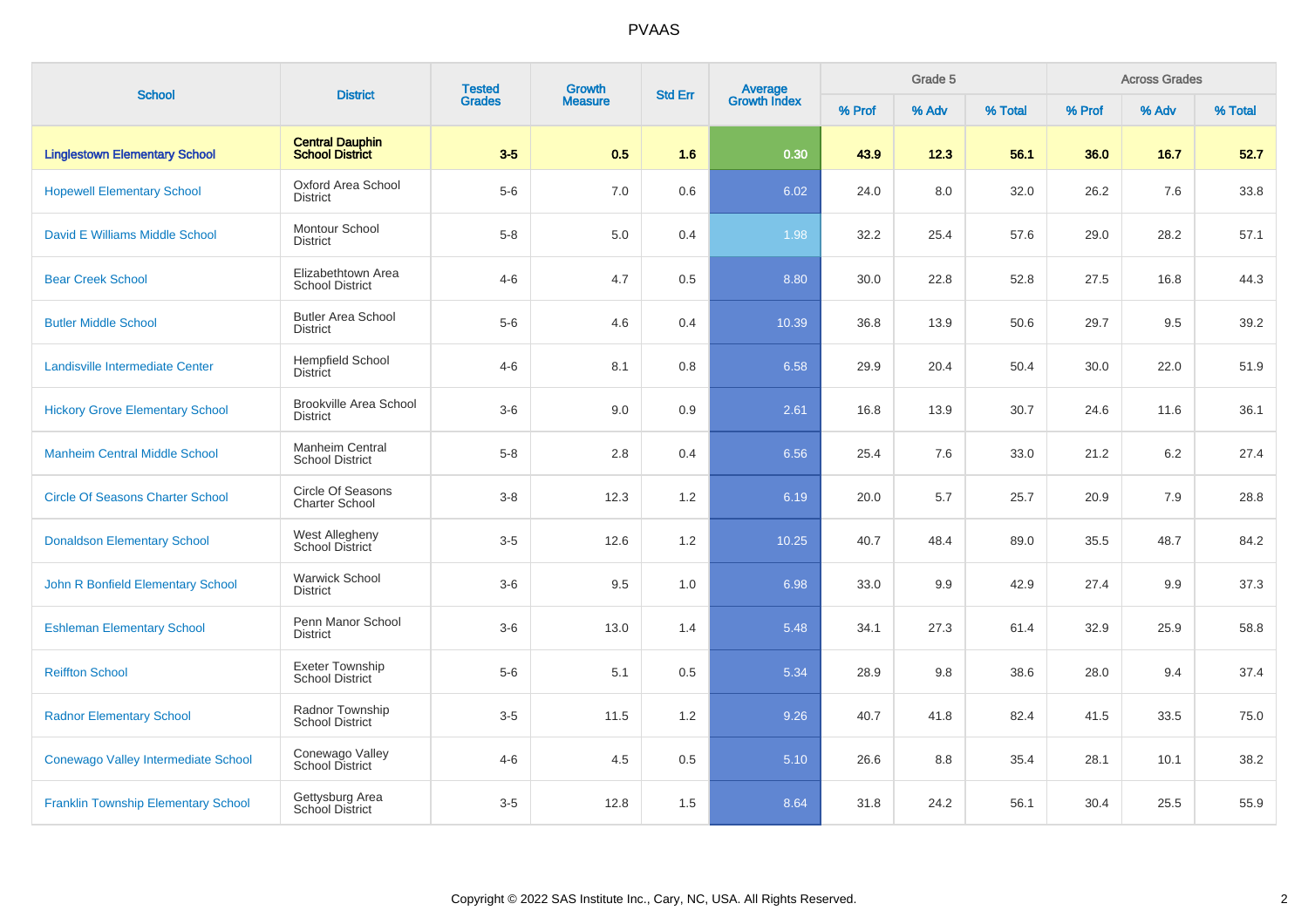| <b>School</b>                         | <b>District</b>                                  | <b>Tested</b> | Growth         | <b>Std Err</b> |                                |        | Grade 5 |         |        | <b>Across Grades</b> |         |
|---------------------------------------|--------------------------------------------------|---------------|----------------|----------------|--------------------------------|--------|---------|---------|--------|----------------------|---------|
|                                       |                                                  | <b>Grades</b> | <b>Measure</b> |                | <b>Average</b><br>Growth Index | % Prof | % Adv   | % Total | % Prof | % Adv                | % Total |
| <b>Linglestown Elementary School</b>  | <b>Central Dauphin</b><br><b>School District</b> | $3-5$         | 0.5            | 1.6            | 0.30                           | 43.9   | 12.3    | 56.1    | 36.0   | 16.7                 | 52.7    |
| <b>Elk Lake Elementary School</b>     | Elk Lake School<br><b>District</b>               | $3-6$         | 7.5            | $0.9\,$        | 3.81                           | 17.5   | 3.8     | 21.2    | 27.7   | 8.9                  | 36.6    |
| <b>Chief Shikellamy School</b>        | Shikellamy School<br><b>District</b>             | $3-5$         | 14.0           | 1.7            | 8.23                           | 18.2   | 10.9    | 29.1    | 20.5   | 5.1                  | 25.6    |
| <b>James W Parker Middle School</b>   | <b>General Mclane</b><br><b>School District</b>  | $5-8$         | 3.9            | 0.5            | $-0.36$                        | 36.9   | 15.4    | 52.4    | 29.2   | 14.5                 | 43.8    |
| <b>Homer-Center Elementary School</b> | Homer-Center School<br><b>District</b>           | $3-6$         | 9.3            | 1.1            | 5.28                           | 31.8   | 17.5    | 49.2    | 30.2   | 8.1                  | 38.3    |
| <b>Lewistown Intermediate School</b>  | Mifflin County School<br><b>District</b>         | $4 - 5$       | 6.7            | 0.8            | 8.06                           | 26.5   | 9.5     | 36.0    | 24.7   | 7.0                  | 31.7    |
| <b>North Hills Elementary School</b>  | <b>Central York School</b><br><b>District</b>    | $3-6$         | 5.2            | 0.6            | 3.49                           | 18.4   | 6.6     | 25.0    | 18.0   | 5.2                  | 23.2    |
| <b>Lenape Elementary School</b>       | Armstrong School<br><b>District</b>              | $3-6$         | 6.7            | 0.9            | 4.35                           | 20.6   | 14.1    | 34.8    | 25.1   | 9.0                  | 34.1    |
| <b>Towanda Area Elementary School</b> | Towanda Area School<br><b>District</b>           | $3-6$         | 6.0            | 0.8            | 2.92                           | 22.7   | 15.1    | 37.8    | 21.0   | 11.6                 | 32.6    |
| <b>Merion Elementary School</b>       | <b>Lower Merion School</b><br><b>District</b>    | $3-5$         | 9.9            | 1.3            | 7.75                           | 22.3   | 60.6    | 83.0    | 28.4   | 56.5                 | 84.9    |
| <b>Linntown Elementary School</b>     | Lewisburg Area<br><b>School District</b>         | $4 - 5$       | 8.7            | 1.1            | 7.69                           | 33.9   | 28.6    | 62.5    | 30.7   | 31.9                 | 62.6    |
| <b>Frankstown Elementary School</b>   | Hollidaysburg Area<br>School District            | $3-6$         | 6.5            | 0.8            | 7.09                           | 26.7   | 21.0    | 47.6    | 32.4   | 15.6                 | 47.9    |
| <b>Central Columbia Middle School</b> | Central Columbia<br>School District              | $5-8$         | 3.8            | 0.5            | 2.24                           | 30.5   | 25.2    | 55.6    | 30.5   | 21.4                 | 51.8    |
| <b>Skippack Elementary School</b>     | Perkiomen Valley<br><b>School District</b>       | $3-5$         | 8.1            | 1.1            | 7.61                           | 31.4   | 24.8    | 56.2    | 36.3   | 24.0                 | 60.3    |
| <b>Clark Wood Elementary School</b>   | Northern Tioga School<br>District                | $3-6$         | 10.9           | 1.4            | 5.02                           | 35.1   | 13.5    | 48.6    | 30.6   | 6.4                  | 36.9    |
| <b>Foot Of Ten Elementary School</b>  | Hollidaysburg Area<br>School District            | $3-6$         | 7.3            | 1.0            | 2.80                           | 30.6   | 16.7    | 47.2    | 28.0   | 13.2                 | 41.2    |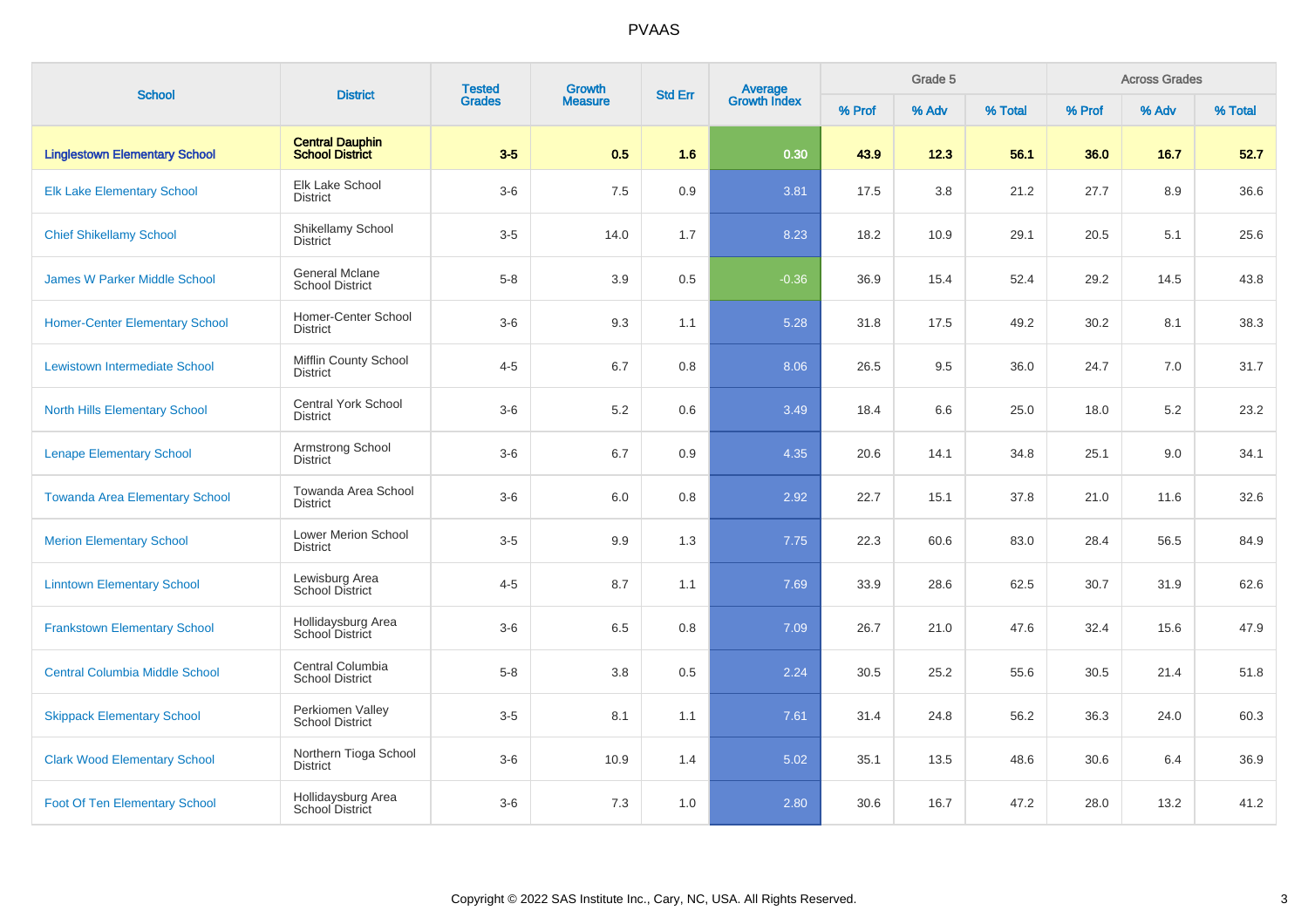| <b>School</b>                                           | <b>District</b>                                      | <b>Tested</b> | Growth         | <b>Std Err</b> |                                |        | Grade 5 |         |        | <b>Across Grades</b> |         |
|---------------------------------------------------------|------------------------------------------------------|---------------|----------------|----------------|--------------------------------|--------|---------|---------|--------|----------------------|---------|
|                                                         |                                                      | <b>Grades</b> | <b>Measure</b> |                | <b>Average</b><br>Growth Index | % Prof | % Adv   | % Total | % Prof | % Adv                | % Total |
| <b>Linglestown Elementary School</b>                    | <b>Central Dauphin</b><br><b>School District</b>     | $3-5$         | 0.5            | 1.6            | 0.30                           | 43.9   | 12.3    | 56.1    | 36.0   | 16.7                 | 52.7    |
| <b>Hershey Intermediate Elementary</b><br><b>School</b> | Derry Township<br>School District                    | $4 - 5$       | 6.9            | 0.9            | 7.58                           | 39.3   | 28.6    | 68.0    | 36.4   | 28.8                 | 65.2    |
| <b>Standing Stone Elementary School</b>                 | Huntingdon Area<br>School District                   | $3-5$         | 11.2           | 1.5            | 7.57                           | 18.5   | 10.8    | 29.2    | 21.2   | 8.6                  | 29.8    |
| <b>Mid Valley Elementary Center</b>                     | Mid Valley School<br><b>District</b>                 | $3-6$         | 5.9            | 0.8            | 5.30                           | 22.9   | 10.4    | 33.3    | 21.8   | 7.2                  | 29.0    |
| <b>Universal Daroff Charter School</b>                  | <b>Universal Daroff</b><br><b>Charter School</b>     | $3-8$         | 6.1            | 0.8            | 4.64                           | 1.6    | 1.6     | 3.2     | 2.2    | 0.3                  | 2.5     |
| <b>Cold Spring Elementary School</b>                    | <b>Central Bucks School</b><br><b>District</b>       | $3-6$         | 7.9            | 1.1            | 7.04                           | 47.5   | 21.3    | 68.8    | 37.9   | 21.0                 | 58.9    |
| <b>Wallingford Elementary School</b>                    | Wallingford-<br>Swarthmore School<br><b>District</b> | $3-5$         | 9.5            | 1.3            | 7.46                           | 42.2   | 36.1    | 78.3    | 40.7   | 39.1                 | 79.8    |
| <b>Marion-Walker Elementary School</b>                  | <b>Bellefonte Area</b><br><b>School District</b>     | $3-5$         | 10.4           | 1.4            | 7.44                           | 35.7   | 31.4    | 67.1    | 37.2   | 28.7                 | 66.0    |
| <b>John Beck Elementary School</b>                      | <b>Warwick School</b><br><b>District</b>             | $3-6$         | 7.9            | 1.1            | 5.36                           | 49.2   | 16.4    | 65.6    | 36.8   | 17.8                 | 54.6    |
| <b>Wilson Elementary School</b>                         | West Allegheny<br>School District                    | $3-5$         | 10.5           | 1.4            | 7.37                           | 27.3   | 48.0    | 75.3    | 29.9   | 49.8                 | 79.6    |
| <b>Salford Hills Elementary School</b>                  | Souderton Area<br><b>School District</b>             | $3-5$         | 10.6           | 1.4            | 7.36                           | 44.1   | 32.4    | 76.5    | 37.1   | 37.1                 | 74.2    |
| <b>Mountain View Elementary School</b>                  | Mountain View School<br><b>District</b>              | $3-6$         | 6.8            | 1.1            | 5.98                           | 28.3   | 1.7     | 30.0    | 18.8   | 2.2                  | 21.1    |
| <b>Liberty-Valley Elementary School</b>                 | Danville Area School<br><b>District</b>              | $3-5$         | 7.0            | 1.0            | 7.33                           | 33.8   | 25.6    | 59.4    | 32.0   | 24.2                 | 56.1    |
| <b>S S Palmer Elementary School</b>                     | Palmerton Area<br><b>School District</b>             | $3-6$         | 7.5            | 1.0            | 0.15                           | 30.5   | 10.2    | 40.7    | 30.8   | 4.7                  | 35.6    |
| <b>Southside Elementary School</b>                      | Huntingdon Area<br>School District                   | $3-5$         | 11.7           | 1.7            | 7.04                           | 30.6   | 16.3    | 46.9    | 26.1   | 17.6                 | 43.7    |
| <b>Jamison Elementary School</b>                        | <b>Central Bucks School</b><br><b>District</b>       | $3-6$         | 6.5            | 1.0            | 6.58                           | 25.4   | 34.3    | 59.7    | 35.7   | 27.4                 | 63.1    |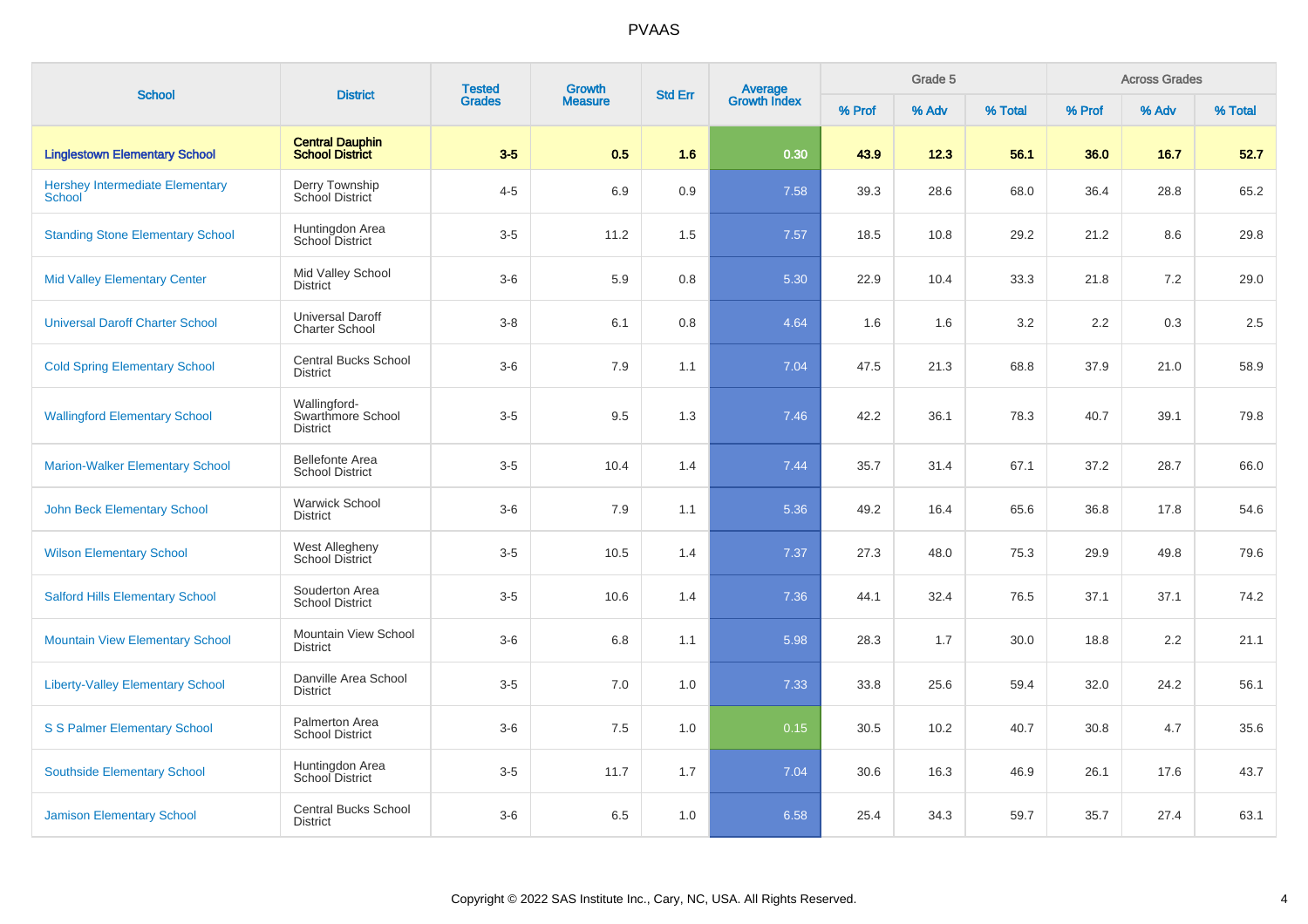| <b>School</b>                             | <b>District</b>                                    | <b>Tested</b> | Growth         | <b>Std Err</b> |                                |        | Grade 5 |         |        | <b>Across Grades</b> |         |
|-------------------------------------------|----------------------------------------------------|---------------|----------------|----------------|--------------------------------|--------|---------|---------|--------|----------------------|---------|
|                                           |                                                    | <b>Grades</b> | <b>Measure</b> |                | <b>Average</b><br>Growth Index | % Prof | % Adv   | % Total | % Prof | % Adv                | % Total |
| <b>Linglestown Elementary School</b>      | <b>Central Dauphin</b><br><b>School District</b>   | $3-5$         | 0.5            | 1.6            | 0.30                           | 43.9   | 12.3    | 56.1    | 36.0   | 16.7                 | 52.7    |
| <b>Trinity North Elementary School</b>    | <b>Trinity Area School</b><br><b>District</b>      | $3-5$         | 10.8           | 1.6            | 6.94                           | 43.3   | 15.0    | 58.3    | 30.9   | 10.1                 | 41.0    |
| <b>Marshall Elementary School</b>         | North Allegheny<br>School District                 | $3-5$         | 6.7            | 1.0            | 6.89                           | 31.0   | 45.8    | 76.8    | 37.3   | 38.8                 | 76.1    |
| <b>Blacklick Valley Elementary Center</b> | <b>Blacklick Valley</b><br>School District         | $3-6$         | 10.2           | 1.5            | 3.84                           | 24.1   | 6.9     | 31.0    | 26.8   | 13.7                 | 40.5    |
| <b>Saegertown Elementary School</b>       | Penncrest School<br><b>District</b>                | $3-6$         | 7.6            | 1.1            | 4.81                           | 32.1   | 12.5    | 44.6    | 26.6   | 8.9                  | 35.4    |
| <b>George A Ferrell Elementary School</b> | East Lycoming School<br><b>District</b>            | $3-6$         | 12.8           | 1.9            | 5.46                           | 50.0   | 31.2    | 81.2    | 38.7   | 22.7                 | 61.3    |
| <b>Wattsburg Area Middle School</b>       | Wattsburg Area<br>School District                  | $5-9$         | 4.1            | 0.6            | 5.67                           | 25.0   | 18.2    | 43.2    | 26.1   | 14.0                 | 40.0    |
| <b>Houck Elementary School</b>            | Lebanon School<br><b>District</b>                  | $3-5$         | 11.8           | 1.7            | 6.78                           | 23.6   | 7.3     | 30.9    | 13.7   | 5.0                  | 18.6    |
| <b>Bedminster Elementary School</b>       | Pennridge School<br><b>District</b>                | $3-5$         | 8.7            | 1.3            | 6.76                           | 41.5   | 25.6    | 67.1    | 45.7   | 21.2                 | 66.8    |
| <b>Avon Grove Intermediate School</b>     | Avon Grove School<br><b>District</b>               | $3-6$         | 3.3            | 0.5            | 5.35                           | 28.6   | 23.2    | 51.8    | 30.3   | 18.6                 | 48.9    |
| <b>Brockway Area Elementary School</b>    | <b>Brockway Area School</b><br><b>District</b>     | $3-6$         | 6.4            | 1.0            | $-0.39$                        | 35.4   | 17.7    | 53.2    | 32.5   | 25.1                 | 57.6    |
| <b>Wayne Elementary School</b>            | Radnor Township<br><b>School District</b>          | $3-5$         | 8.6            | 1.3            | 6.63                           | 28.7   | 43.7    | 72.4    | 27.5   | 39.4                 | 67.0    |
| <b>Eagle View Middle School</b>           | <b>Cumberland Valley</b><br><b>School District</b> | $5 - 8$       | 2.8            | 0.4            | 6.62                           |        |         |         | 28.0   | 12.1                 | 40.1    |
| South Eastern Intermediate School         | South Eastern School<br><b>District</b>            | $5-6$         | 4.2            | 0.6            | 3.41                           | 21.6   | 15.9    | 37.5    | 23.7   | 15.3                 | 39.0    |
| <b>Snyder Elementary School</b>           | Sayre Area School<br><b>District</b>               | $3-6$         | 5.9            | 1.1            | 5.60                           | 21.3   | 6.6     | 27.9    | 31.0   | 8.8                  | 39.8    |
| <b>Hampden Elementary School</b>          | <b>Cumberland Valley</b><br><b>School District</b> | $3-5$         | 8.5            | 1.3            | 6.58                           | 34.5   | 34.5    | 69.0    | 34.1   | 31.4                 | 65.5    |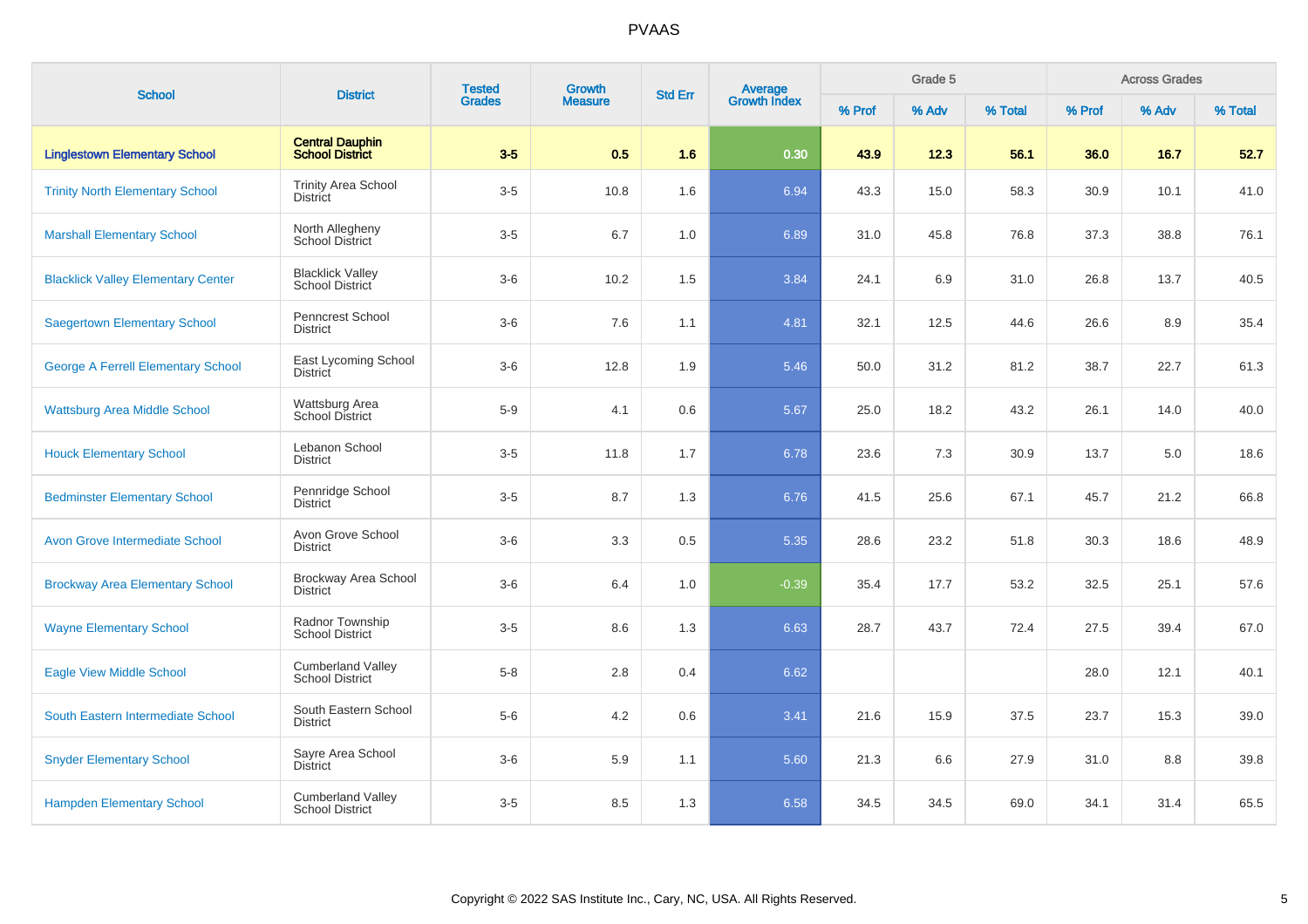| <b>School</b>                                              | <b>District</b>                                    | <b>Tested</b> | Growth         | <b>Std Err</b> |                                |        | Grade 5 |         |        | <b>Across Grades</b> |         |
|------------------------------------------------------------|----------------------------------------------------|---------------|----------------|----------------|--------------------------------|--------|---------|---------|--------|----------------------|---------|
|                                                            |                                                    | <b>Grades</b> | <b>Measure</b> |                | <b>Average</b><br>Growth Index | % Prof | % Adv   | % Total | % Prof | % Adv                | % Total |
| <b>Linglestown Elementary School</b>                       | <b>Central Dauphin</b><br><b>School District</b>   | $3-5$         | 0.5            | 1.6            | 0.30                           | 43.9   | 12.3    | 56.1    | 36.0   | 16.7                 | 52.7    |
| <b>Green Ridge Elementary School</b>                       | <b>Cumberland Valley</b><br><b>School District</b> | $3-5$         | 9.1            | 1.4            | 6.53                           | 30.6   | 29.2    | 59.7    | 33.6   | 30.7                 | 64.3    |
| <b>Conneaut Lake Middle School</b>                         | <b>Conneaut School</b><br><b>District</b>          | $5 - 8$       | 4.6            | 0.7            | 2.25                           | 18.9   | 6.8     | 25.7    | 18.0   | 7.9                  | 25.9    |
| <b>Rohrerstown Elementary School</b>                       | <b>Hempfield School</b><br><b>District</b>         | $3-6$         | 7.3            | 1.1            | 2.98                           | 35.0   | 21.7    | 56.7    | 31.2   | 17.2                 | 48.4    |
| <b>Fort Allen Elementary School</b>                        | Hempfield Area<br>School District                  | $3-5$         | 9.5            | 1.5            | 6.46                           | 36.2   | 13.0    | 49.3    | 25.1   | 19.0                 | 44.1    |
| <b>Priestley School</b>                                    | Shikellamy School<br>District                      | $3-5$         | 10.2           | 1.6            | 6.41                           | 28.3   | 18.9    | 47.2    | 29.6   | 16.4                 | 45.9    |
| <b>Franklin Elementary School</b>                          | North Allegheny<br><b>School District</b>          | $3-5$         | 8.9            | 1.4            | 6.30                           | 32.4   | 57.8    | 90.1    | 29.2   | 52.2                 | 81.5    |
| <b>Cynwyd School</b>                                       | <b>Lower Merion School</b><br><b>District</b>      | $3-5$         | 8.4            | 1.3            | 6.29                           | 36.1   | 36.1    | 72.3    | 36.3   | 44.4                 | 80.7    |
| <b>Otto-Eldred Elementary School</b>                       | Otto-Eldred School<br><b>District</b>              | $3-6$         | 8.4            | 1.3            | 3.75                           | 23.8   | 28.6    | 52.4    | 31.8   | 15.9                 | 47.7    |
| <b>Riverside Elementary School East</b>                    | Riverside School<br><b>District</b>                | $3-6$         | 5.2            | 0.8            | 5.52                           | 18.6   | 7.8     | 26.5    | 20.8   | 7.1                  | 27.9    |
| <b>Smethport Area Elementary School</b>                    | Smethport Area<br>School District                  | $3-6$         | 7.1            | 1.1            | 1.97                           | 29.2   | 8.3     | 37.5    | 23.6   | 11.8                 | 35.5    |
| <b>North Clarion County Elementary School</b>              | North Clarion County<br><b>School District</b>     | $3-6$         | 7.7            | 1.3            | 4.09                           | 34.1   | 6.8     | 40.9    | 30.8   | 11.3                 | 42.1    |
| <b>Smoketown Elementary School</b>                         | Conestoga Valley<br>School District                | $3-6$         | 5.9            | 1.0            | 2.84                           | 26.5   | 10.3    | 36.8    | 30.7   | 13.1                 | 43.8    |
| <b>New Hope-Solebury Upper Elementary</b><br><b>School</b> | New Hope-Solebury<br>School District               | $3-5$         | 7.7            | 1.3            | 6.16                           | 39.8   | 25.8    | 65.6    | 38.8   | 27.6                 | 66.4    |
| <b>Chester Community Charter School</b>                    | <b>Chester Community</b><br><b>Charter School</b>  | $3-8$         | 3.5            | $0.6\,$        | 3.31                           | 0.7    | 0.7     | 1.5     | 2.1    | 0.4                  | 2.5     |
| <b>Farrell Area Es/Lms</b>                                 | <b>Farrell Area School</b><br><b>District</b>      | $3-6$         | 7.7            | 1.3            | 1.12                           | 15.6   | 0.0     | 15.6    | 16.4   | 2.3                  | 18.6    |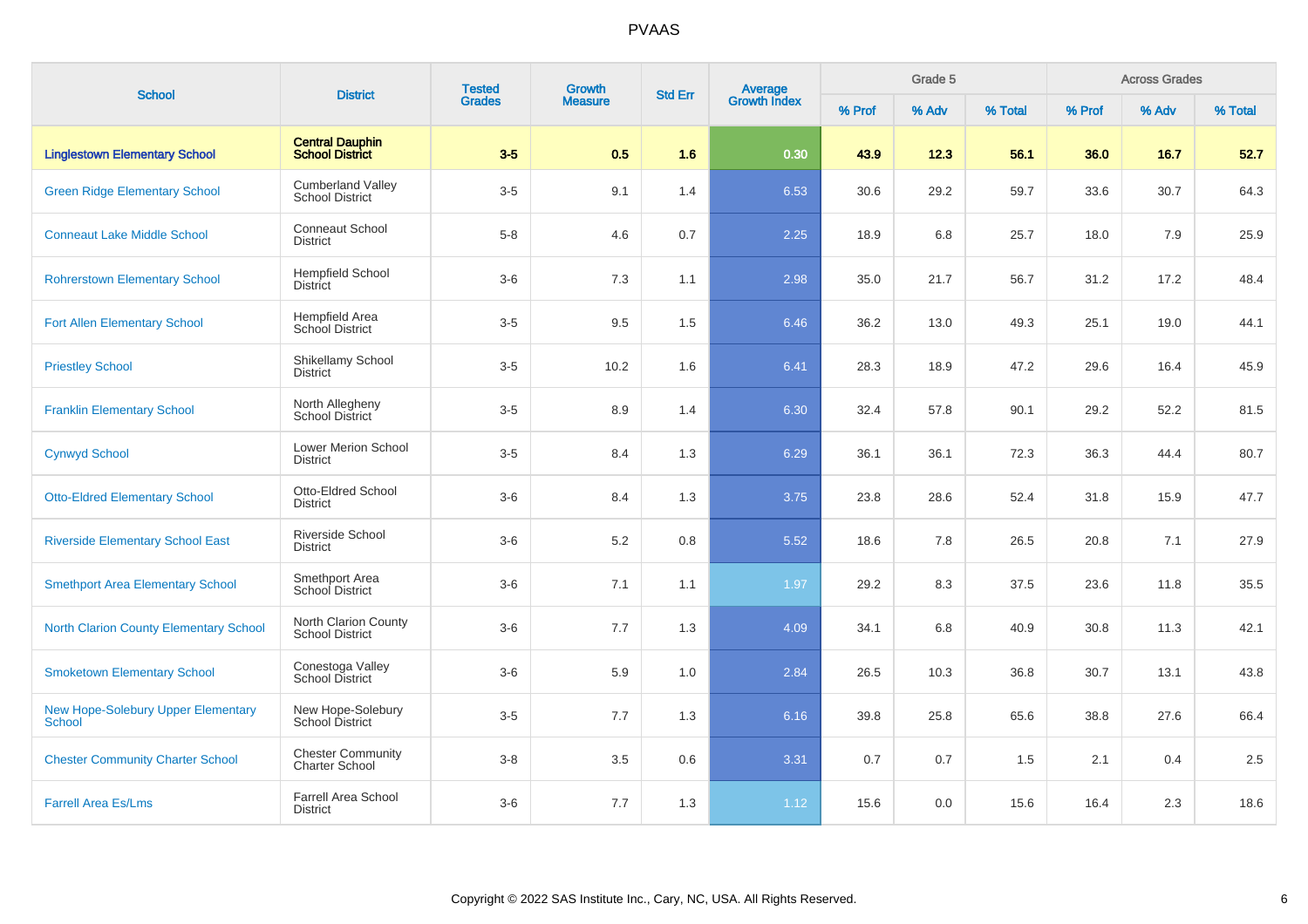| <b>School</b>                           | <b>District</b>                                  | <b>Tested</b> | Growth         | <b>Std Err</b> |                                |        | Grade 5 |         |        | <b>Across Grades</b> |         |
|-----------------------------------------|--------------------------------------------------|---------------|----------------|----------------|--------------------------------|--------|---------|---------|--------|----------------------|---------|
|                                         |                                                  | <b>Grades</b> | <b>Measure</b> |                | <b>Average</b><br>Growth Index | % Prof | % Adv   | % Total | % Prof | % Adv                | % Total |
| <b>Linglestown Elementary School</b>    | <b>Central Dauphin</b><br><b>School District</b> | $3-5$         | 0.5            | 1.6            | 0.30                           | 43.9   | 12.3    | 56.1    | 36.0   | 16.7                 | 52.7    |
| <b>Austin Area Elementary School</b>    | Austin Area School<br><b>District</b>            | $3-6$         | 13.5           | 2.3            | 2.65                           | 23.1   | 15.4    | 38.5    | 19.0   | 11.9                 | 31.0    |
| South Mountain Elementary School        | Northern York County<br><b>School District</b>   | $3-5$         | 7.8            | 1.3            | 6.00                           | 27.2   | 16.0    | 43.2    | 25.3   | 16.4                 | 41.8    |
| Defranco Elementary School (8450)       | <b>Bangor Area School</b><br><b>District</b>     | $5-6$         | 4.0            | 0.7            | 2.65                           | 20.3   | 24.8    | 45.1    | 23.4   | 19.5                 | 42.9    |
| <b>Elderton Elementary School</b>       | Armstrong School<br><b>District</b>              | $3-6$         | 9.4            | 1.6            | 3.40                           | 23.1   | 15.4    | 38.5    | 26.0   | 15.0                 | 41.0    |
| <b>Esperanza Academy Charter School</b> | Esperanza Academy<br><b>Charter School</b>       | $4 - 11$      | 2.8            | 0.5            | 5.89                           |        |         |         | 1.8    | 0.0                  | 1.8     |
| <b>New Bloomfield Elementary School</b> | West Perry School<br><b>District</b>             | $3-5$         | 9.2            | 1.6            | 5.87                           | 18.2   | 16.4    | 34.6    | 23.5   | 11.8                 | 35.3    |
| Spring-Ford Intermediate School 5th/6th | Spring-Ford Area<br>School District              | $5-6$         | 2.1            | 0.4            | 2.77                           | 36.6   | 13.0    | 49.6    | 34.9   | 14.8                 | 49.7    |
| <b>Grace B Luhrs Univ Elementary</b>    | Shippensburg Area<br>School District             | $3-5$         | 15.7           | 2.7            | 5.82                           | 30.0   | 25.0    | 55.0    | 23.1   | 15.4                 | 38.5    |
| Mifflinburg Area Intermediate School    | Mifflinburg Area<br>School District              | $3-5$         | 6.1            | 1.1            | 5.74                           | 31.4   | 12.1    | 43.6    | 35.0   | 10.4                 | 45.4    |
| <b>Central Mountain Middle School</b>   | Keystone Central<br>School District              | $5 - 8$       | 1.9            | 0.4            | 4.86                           | 18.8   | 9.4     | 28.2    | 15.4   | 5.7                  | 21.1    |
| <b>Wyland Elementary School</b>         | Hampton Township<br><b>School District</b>       | $3-5$         | 8.3            | 1.5            | 5.70                           | 30.8   | 30.8    | 61.5    | 34.2   | 37.6                 | 71.8    |
| <b>General Nash Elementary School</b>   | North Penn School<br><b>District</b>             | $3-6$         | 3.4            | 1.1            | 3.10                           | 40.0   | 12.7    | 52.7    | 36.3   | 17.5                 | 53.8    |
| <b>Dallas Intermediate School</b>       | <b>Dallas School District</b>                    | $3-5$         | 5.3            | 0.9            | 5.66                           | 43.8   | 15.6    | 59.4    | 39.8   | 21.2                 | 61.0    |
| <b>Montgomery Elementary School</b>     | North Penn School<br><b>District</b>             | $3-6$         | 5.0            | 0.9            | 2.72                           | 39.8   | 20.4    | 60.2    | 33.7   | 24.5                 | 58.2    |
| South Park Middle School                | South Park School<br><b>District</b>             | $5-8$         | 3.3            | 0.6            | 1.73                           | 33.3   | 11.9    | 45.2    | 26.4   | 12.4                 | 38.8    |
| <b>Vida Charter School</b>              | Vida Charter School                              | $3-6$         | 10.1           | 1.8            | 4.02                           | 23.1   | 19.2    | 42.3    | 20.4   | 7.8                  | 28.2    |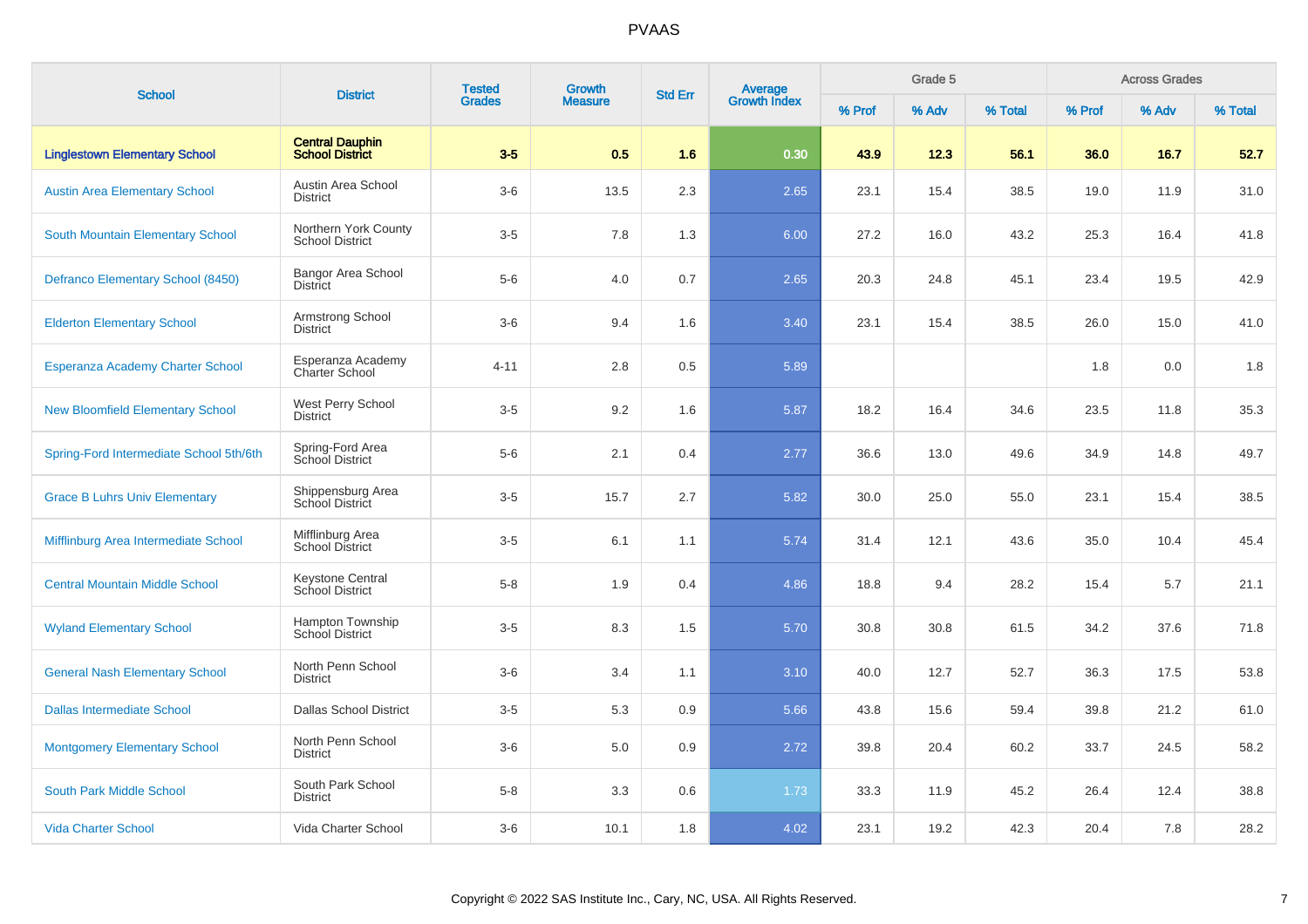| <b>School</b>                              | <b>District</b>                                         | <b>Tested</b> | Growth         | <b>Std Err</b> |                                |        | Grade 5 |         |        | <b>Across Grades</b> |         |
|--------------------------------------------|---------------------------------------------------------|---------------|----------------|----------------|--------------------------------|--------|---------|---------|--------|----------------------|---------|
|                                            |                                                         | <b>Grades</b> | <b>Measure</b> |                | <b>Average</b><br>Growth Index | % Prof | % Adv   | % Total | % Prof | % Adv                | % Total |
| <b>Linglestown Elementary School</b>       | <b>Central Dauphin</b><br><b>School District</b>        | $3-5$         | 0.5            | 1.6            | 0.30                           | 43.9   | 12.3    | 56.1    | 36.0   | 16.7                 | 52.7    |
| <b>Dubois Area Middle School</b>           | Dubois Area School<br><b>District</b>                   | $5-8$         | 2.1            | 0.4            | 2.90                           | 22.4   | 11.0    | 33.3    | 19.2   | 7.6                  | 26.8    |
| <b>First District Elementary School</b>    | <b>Crawford Central</b><br><b>School District</b>       | $3-6$         | 7.6            | 1.4            | 4.18                           | 33.3   | 18.2    | 51.5    | 24.9   | 8.1                  | 33.0    |
| <b>Knapp Elementary School</b>             | North Penn School<br><b>District</b>                    | $3-6$         | 4.2            | 1.1            | 3.79                           | 30.8   | 7.7     | 38.5    | 30.1   | 8.8                  | 38.9    |
| <b>Richland Elementary School</b>          | <b>Richland School</b><br><b>District</b>               | $3-6$         | 4.7            | 0.8            | 3.87                           | 40.8   | 21.4    | 62.1    | 38.5   | 19.1                 | 57.7    |
| <b>East Petersburg Elementary School</b>   | <b>Hempfield School</b><br>District                     | $3-6$         | 5.5            | 1.0            | 1.32                           | 29.7   | 8.1     | 37.8    | 28.4   | 14.4                 | 42.8    |
| Pennsylvania Virtual Charter School        | Pennsylvania Virtual<br>Charter School                  | $3 - 11$      | 3.5            | 0.6            | $-1.62$                        | 20.8   | 3.8     | 24.5    | 18.4   | 5.2                  | 23.5    |
| <b>Central Elementary School</b>           | Franklin Area School<br><b>District</b>                 | $3-6$         | 6.2            | 1.1            | $-1.59$                        | 8.5    | 3.4     | 11.9    | 15.0   | 2.4                  | 17.4    |
| <b>Bear Creek Community Charter School</b> | <b>Bear Creek</b><br><b>Community Charter</b><br>School | $3 - 8$       | 4.4            | 0.8            | 0.17                           | 30.8   | 9.6     | 40.4    | 27.2   | 7.9                  | 35.1    |
| <b>Ephrata Intermediate School</b>         | Ephrata Area School<br><b>District</b>                  | $5-6$         | 2.1            | 0.5            | 4.14                           | 35.0   | 13.1    | 48.2    | 30.5   | 10.8                 | 41.3    |
| <b>Mohawk Elementary School</b>            | Mohawk Area School<br><b>District</b>                   | $3-6$         | 4.4            | 0.8            | 4.16                           | 26.2   | 4.8     | 31.1    | 27.8   | 10.4                 | 38.2    |
| <b>Upper Adams Intermediate School</b>     | Upper Adams School<br><b>District</b>                   | $4 - 6$       | 4.0            | 0.8            | $1.51$                         | 30.0   | 9.2     | 39.2    | 23.4   | 7.3                  | 30.7    |
| <b>Fritz Elementary School</b>             | Conestoga Valley<br><b>School District</b>              | $3-6$         | 3.5            | 0.9            | 3.83                           | 20.5   | 14.5    | 34.9    | 19.9   | 10.1                 | 30.1    |
| <b>Lehighton Area Elementary Center</b>    | Lehighton Area School<br><b>District</b>                | $3-5$         | 5.1            | 1.0            | 5.26                           | 23.0   | 5.9     | 29.0    | 30.8   | 7.1                  | 37.9    |
| <b>Curwensville Area Elementary School</b> | Curwensville Area<br><b>School District</b>             | $3-6$         | 6.0            | 1.1            | 5.13                           | 43.9   | 17.1    | 61.0    | 36.9   | 16.0                 | 52.9    |
| <b>Turner Intermediate School</b>          | Wilkinsburg Borough<br><b>School District</b>           | $3-6$         | 3.6            | 1.4            | 2.59                           | 23.7   | 0.0     | 23.7    | 12.6   | 2.1                  | 14.7    |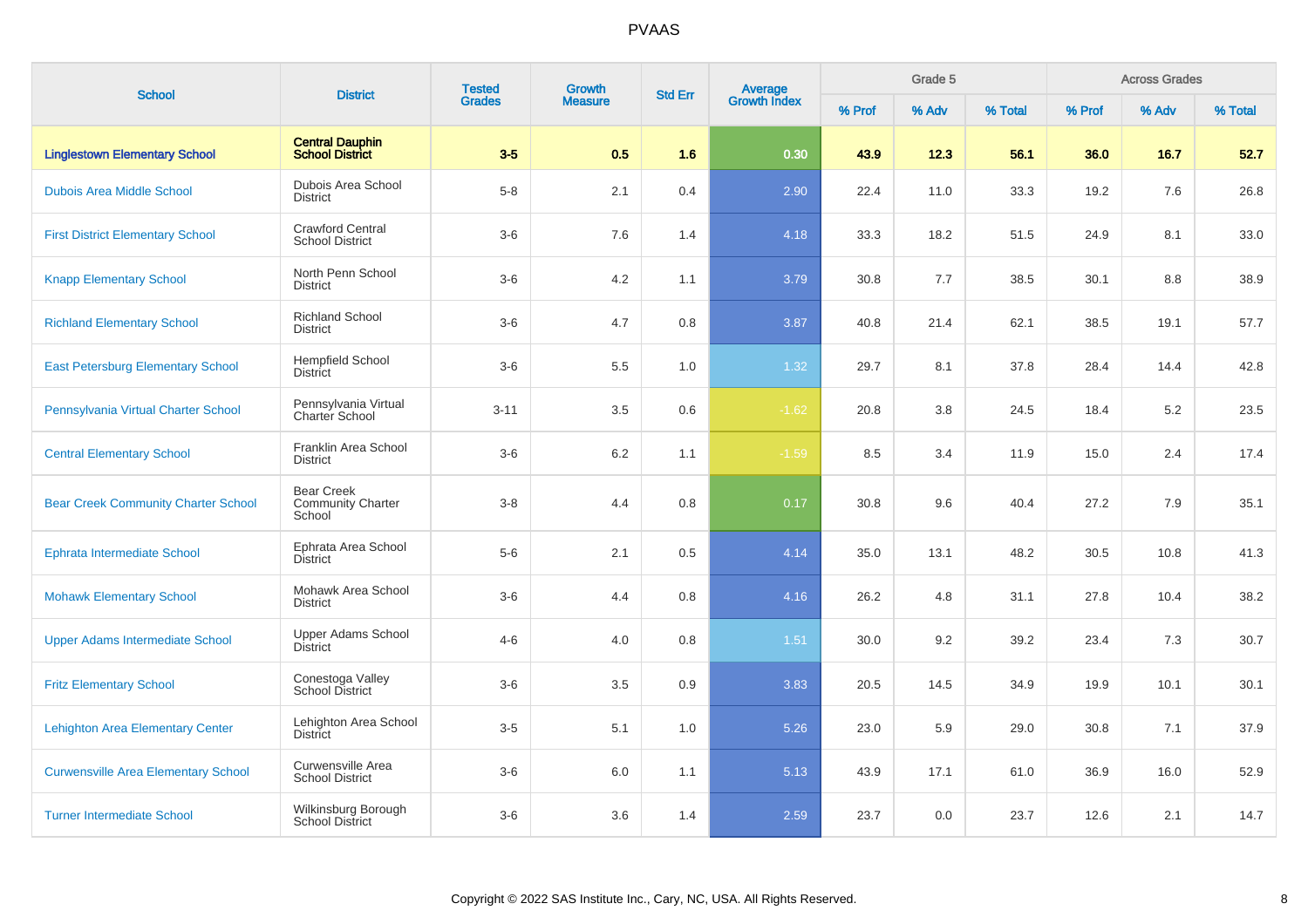| <b>School</b>                                           | <b>District</b>                                     | <b>Tested</b> | <b>Growth</b>  | <b>Std Err</b> |                         |        | Grade 5 |         |        | <b>Across Grades</b> |         |
|---------------------------------------------------------|-----------------------------------------------------|---------------|----------------|----------------|-------------------------|--------|---------|---------|--------|----------------------|---------|
|                                                         |                                                     | <b>Grades</b> | <b>Measure</b> |                | Average<br>Growth Index | % Prof | % Adv   | % Total | % Prof | % Adv                | % Total |
| <b>Linglestown Elementary School</b>                    | <b>Central Dauphin</b><br><b>School District</b>    | $3-5$         | 0.5            | 1.6            | 0.30                    | 43.9   | 12.3    | 56.1    | 36.0   | 16.7                 | 52.7    |
| Donald E. Schick School                                 | Loyalsock Township<br><b>School District</b>        | $3-5$         | 5.8            | 1.1            | 5.23                    | 33.0   | 18.3    | 51.3    | 34.8   | 16.8                 | 51.6    |
| <b>Hatfield Elementary School</b>                       | North Penn School<br><b>District</b>                | $3-6$         | 5.8            | 1.1            | 3.29                    | 25.0   | 13.5    | 38.5    | 27.4   | 11.1                 | 38.5    |
| <b>Smithfield Elementary School</b>                     | Albert Gallatin Area<br><b>School District</b>      | $3-5$         | 9.9            | 1.9            | 5.22                    | 18.9   | 32.4    | 51.4    | 26.0   | 17.1                 | 43.1    |
| <b>Gwynedd Square Elementary School</b>                 | North Penn School<br><b>District</b>                | $3-6$         | 5.6            | 1.1            | $-1.16$                 | 32.8   | 23.0    | 55.7    | 37.3   | 24.6                 | 61.9    |
| <b>Rock L Butler Middle School</b>                      | Wellsboro Area<br><b>School District</b>            | $5-8$         | 3.0            | 0.6            | $-2.21$                 | 30.4   | 7.0     | 37.4    | 23.1   | 9.8                  | 32.9    |
| <b>Punxsutawney Area Elementary School</b>              | Punxsutawney Area<br><b>School District</b>         | $3-6$         | 4.0            | 0.8            | $-0.41$                 | 37.0   | 6.5     | 43.5    | 30.8   | 13.6                 | 44.4    |
| <b>Belmont Hills Elementary School</b>                  | <b>Lower Merion School</b><br><b>District</b>       | $3-5$         | 7.4            | 1.4            | 5.16                    | 34.3   | 37.1    | 71.4    | 31.7   | 40.2                 | 71.9    |
| <b>Bucks County Montessori Charter</b><br><b>School</b> | <b>Bucks County</b><br>Montessori Charter<br>School | $3-6$         | 9.5            | 1.8            | 4.28                    | 16.1   | 25.8    | 41.9    | 33.0   | 29.8                 | 62.8    |
| <b>West Rockhill Elementary School</b>                  | Pennridge School<br><b>District</b>                 | $3-5$         | 9.0            | 1.8            | 5.12                    | 34.7   | 18.4    | 53.1    | 38.5   | 20.8                 | 59.2    |
| <b>Lionville Elementary School</b>                      | Downingtown Area<br>School District                 | $3-5$         | 6.7            | 1.3            | 5.11                    | 45.0   | 30.0    | 75.0    | 38.1   | 24.6                 | 62.7    |
| <b>Denver Elementary School</b>                         | Cocalico School<br><b>District</b>                  | $3-5$         | 7.0            | 1.4            | 5.10                    | 22.1   | 28.6    | 50.6    | 30.4   | 22.7                 | 53.1    |
| <b>Russell B Walter Elementary School</b>               | Northern Tioga School<br><b>District</b>            | $3-6$         | 5.6            | 1.1            | $-2.44$                 | 19.2   | 3.8     | 23.1    | 31.2   | 11.7                 | 42.9    |
| <b>Gayman Elementary School</b>                         | <b>Central Bucks School</b><br><b>District</b>      | $3-6$         | 5.6            | 1.1            | 4.23                    | 50.0   | 18.5    | 68.5    | 44.0   | 19.6                 | 63.6    |
| <b>Northeast Bradford Elementary School</b>             | Northeast Bradford<br><b>School District</b>        | $3-6$         | 5.3            | 1.3            | 4.17                    | 40.0   | 12.5    | 52.5    | 36.6   | 7.4                  | 44.0    |
| <b>Park Hills Elementary School</b>                     | South Western School<br><b>District</b>             | $3-5$         | 6.5            | 1.3            | 4.97                    | 19.0   | 1.3     | 20.2    | 21.4   | 3.8                  | 25.2    |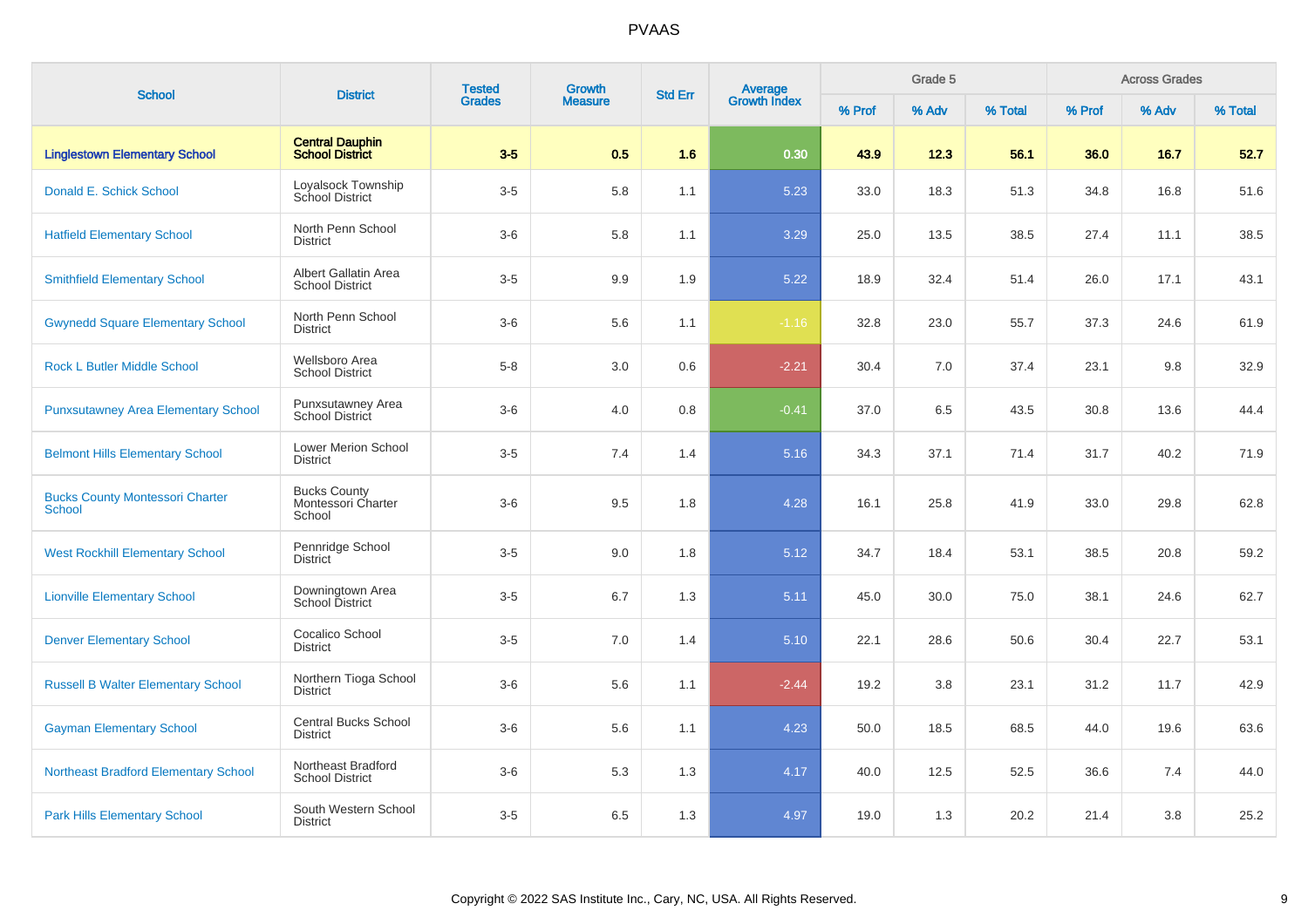| <b>School</b>                                | <b>District</b>                                   | <b>Tested</b> | <b>Growth</b>  | <b>Std Err</b> |                                |        | Grade 5 |         |        | <b>Across Grades</b> |         |
|----------------------------------------------|---------------------------------------------------|---------------|----------------|----------------|--------------------------------|--------|---------|---------|--------|----------------------|---------|
|                                              |                                                   | <b>Grades</b> | <b>Measure</b> |                | <b>Average</b><br>Growth Index | % Prof | % Adv   | % Total | % Prof | % Adv                | % Total |
| <b>Linglestown Elementary School</b>         | <b>Central Dauphin</b><br>School District         | $3-5$         | 0.5            | 1.6            | 0.30                           | 43.9   | 12.3    | 56.1    | 36.0   | 16.7                 | 52.7    |
| Joseph C Ashkar Elementary School            | East Lycoming School<br>District                  | $3-6$         | 5.1            | 1.0            | $-0.92$                        | 29.8   | 23.9    | 53.7    | 31.0   | 20.9                 | 51.9    |
| <b>West Penn Township Elementary School</b>  | Tamagua Area School<br>District                   | $3-5$         | 9.1            | 1.9            | 4.86                           | 30.8   | 10.3    | 41.0    | 28.0   | 12.0                 | 40.0    |
| Indian Valley Intermediate School            | Mifflin County School<br><b>District</b>          | $4 - 5$       | 6.0            | 1.2            | 4.84                           | 27.3   | 12.5    | 39.8    | 25.6   | 10.8                 | 36.4    |
| <b>Infinity Charter School</b>               | Infinity Charter School                           | $3 - 8$       | 5.9            | 1.2            | 0.44                           | 40.9   | 31.8    | 72.7    | 38.7   | 29.6                 | 68.3    |
| <b>Charles W Longer Elementary School</b>    | Hollidaysburg Area<br>School District             | $3-6$         | 2.5            | 1.1            | 2.40                           | 46.7   | 6.7     | 53.3    | 30.5   | 10.6                 | 41.2    |
| <b>Letort Elementary School</b>              | Penn Manor School<br><b>District</b>              | $3-6$         | 6.8            | 1.4            | $-0.84$                        | 25.9   | 22.2    | 48.2    | 33.6   | 29.0                 | 62.5    |
| West Hills Intermediate School               | Armstrong School<br><b>District</b>               | $4-6$         | 3.3            | 0.7            | $-2.75$                        | 25.0   | 6.9     | 31.9    | 26.3   | 11.5                 | 37.8    |
| <b>Grover Cleveland Elementary School</b>    | Erie City School<br><b>District</b>               | $3-5$         | 7.0            | 1.5            | 4.76                           | 16.7   | 3.0     | 19.7    | 17.2   | 2.1                  | 19.3    |
| <b>Boyce Middle School</b>                   | Upper Saint Clair<br><b>School District</b>       | $5-6$         | 2.4            | 0.5            | 2.60                           | 36.3   | 35.5    | 71.8    | 38.9   | 31.2                 | 70.1    |
| <b>West Snyder Elementary School</b>         | Midd-West School<br><b>District</b>               | $3-5$         | 6.7            | 1.4            | 4.66                           | 28.6   | 11.4    | 40.0    | 29.8   | 10.5                 | 40.3    |
| Saint Clair Area Elementary/Middle<br>School | Saint Clair Area<br><b>School District</b>        | $3 - 8$       | 1.1            | 0.9            | 1.29                           | 28.3   | 13.2    | 41.5    | 24.2   | 7.2                  | 31.4    |
| <b>Bridle Path Elementary School</b>         | North Penn School<br><b>District</b>              | $3-6$         | 4.5            | 1.0            | 1.58                           | 34.4   | 10.9    | 45.3    | 36.3   | 14.3                 | 50.6    |
| <b>Farmdale Elementary School</b>            | <b>Hempfield School</b><br>District               | $3-6$         | 4.8            | 1.0            | 4.12                           | 35.1   | 14.9    | 50.0    | 34.0   | 18.6                 | 52.6    |
| <b>West End Elementary School</b>            | <b>Crawford Central</b><br><b>School District</b> | $3-6$         | 5.4            | 1.2            | 3.49                           | 26.5   | 6.1     | 32.6    | 26.9   | 10.9                 | 37.7    |
| <b>Chestnut Ridge Middle School</b>          | <b>Chestnut Ridge</b><br>School District          | $3 - 7$       | 3.3            | 0.7            | $-0.76$                        | 30.4   | 6.5     | 37.0    | 28.6   | 9.5                  | 38.1    |
| <b>Forest Hills Elementary School</b>        | <b>Forest Hills School</b><br><b>District</b>     | $3-6$         | 0.5            | 0.7            | 0.70                           | 34.1   | 21.2    | 55.3    | 28.8   | 14.4                 | 43.2    |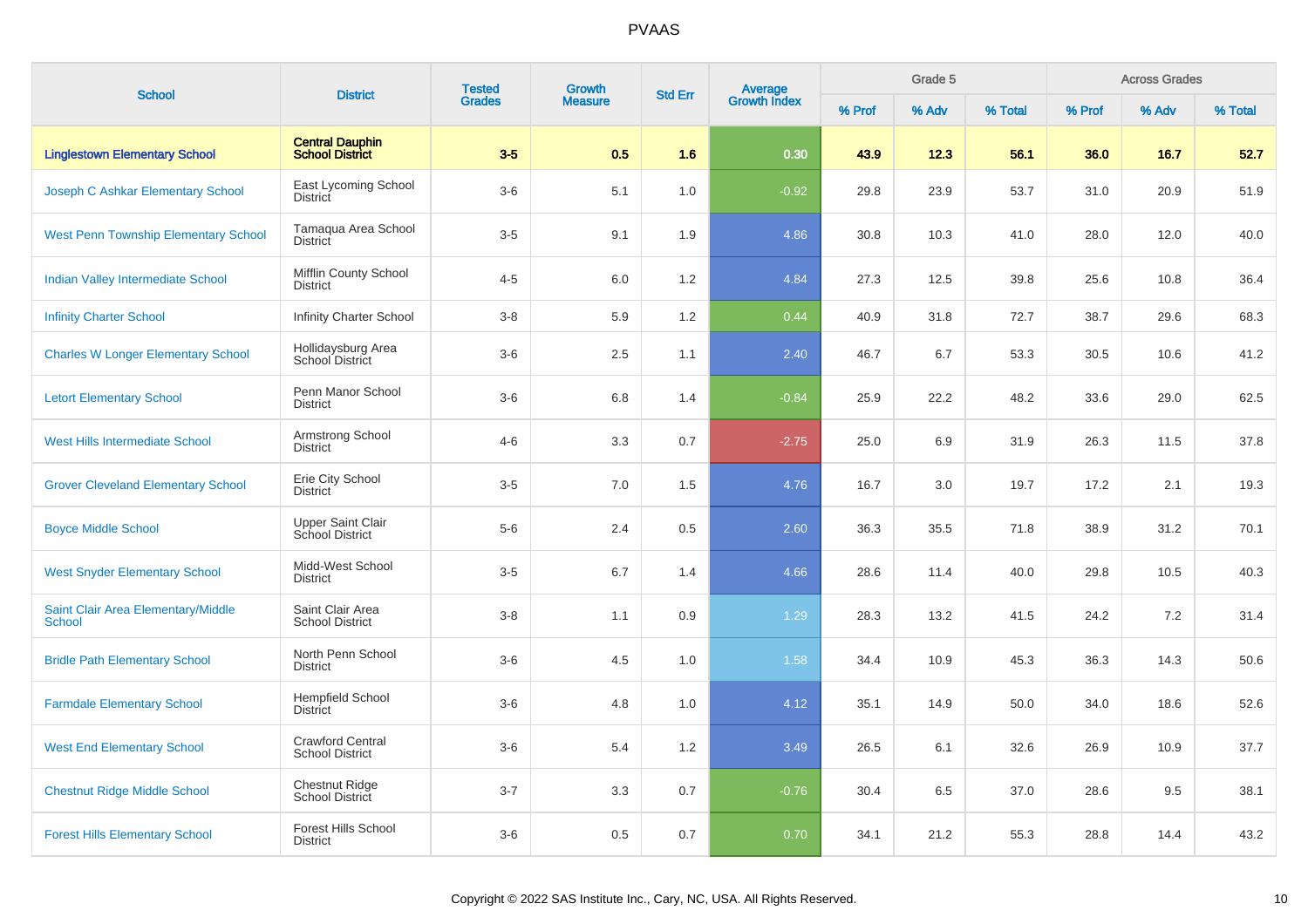| <b>School</b>                               | <b>District</b>                                      | <b>Tested</b> | Growth         | <b>Std Err</b> | <b>Average</b><br>Growth Index |        | Grade 5 |         |        | <b>Across Grades</b> |         |
|---------------------------------------------|------------------------------------------------------|---------------|----------------|----------------|--------------------------------|--------|---------|---------|--------|----------------------|---------|
|                                             |                                                      | <b>Grades</b> | <b>Measure</b> |                |                                | % Prof | % Adv   | % Total | % Prof | % Adv                | % Total |
| <b>Linglestown Elementary School</b>        | <b>Central Dauphin</b><br><b>School District</b>     | $3-5$         | 0.5            | 1.6            | 0.30                           | 43.9   | 12.3    | 56.1    | 36.0   | 16.7                 | 52.7    |
| <b>Locust Grove Elementary School</b>       | <b>Red Lion Area School</b><br><b>District</b>       | $3-6$         | 5.5            | 1.2            | 1.35                           | 27.4   | 13.7    | 41.2    | 27.3   | 14.6                 | 41.9    |
| <b>Edgewood Elementary School</b>           | Pennsbury School<br><b>District</b>                  | $3-5$         | 6.0            | 1.3            | 4.54                           | 50.0   | 25.6    | 75.6    | 43.0   | 29.3                 | 72.3    |
| <b>Towamensing Elementary School</b>        | Palmerton Area<br><b>School District</b>             | $3-6$         | $7.0\,$        | 1.6            | 4.45                           | 21.7   | 26.1    | 47.8    | 23.3   | 16.5                 | 39.8    |
| <b>Swarthmore-Rutledge School</b>           | Wallingford-<br>Swarthmore School<br><b>District</b> | $3-5$         | 5.8            | 1.3            | 4.52                           | 29.3   | 41.5    | 70.7    | 32.6   | 44.5                 | 77.1    |
| <b>Conewago Elementary School</b>           | Lower Dauphin School<br><b>District</b>              | $3-5$         | 9.9            | $2.2\,$        | 4.51                           | 39.3   | 32.1    | 71.4    | 38.8   | 26.2                 | 65.0    |
| <b>Blain Elementary School</b>              | West Perry School<br><b>District</b>                 | $3-5$         | 8.5            | 1.9            | 4.50                           | 25.6   | 25.6    | 51.2    | 29.8   | 22.6                 | 52.4    |
| <b>Choconut Valley Elementary School</b>    | Montrose Area School<br><b>District</b>              | $3-6$         | 3.6            | 1.5            | 2.46                           | 19.2   | 30.8    | 50.0    | 33.3   | 9.5                  | 42.9    |
| <b>Purchase Line Elementary School</b>      | <b>Purchase Line School</b><br><b>District</b>       | $3-6$         | 3.1            | 1.1            | 2.81                           | 28.8   | 7.7     | 36.5    | 21.8   | 4.3                  | 26.1    |
| <b>Gladwyne School</b>                      | <b>Lower Merion School</b><br><b>District</b>        | $3-5$         | 5.1            | 1.1            | 4.44                           | 22.4   | 52.3    | 74.8    | 27.6   | 52.3                 | 79.9    |
| <b>Lititz Elementary School</b>             | <b>Warwick School</b><br><b>District</b>             | $3-6$         | 4.8            | 1.1            | $-1.01$                        | 31.5   | 3.7     | 35.2    | 29.2   | 9.9                  | 39.1    |
| <b>Tunkhannock Area Intermediate School</b> | Tunkhannock Area<br><b>School District</b>           | $3-6$         | 3.1            | 0.7            | 2.91                           | 19.8   | 8.8     | 28.7    | 20.4   | 6.2                  | 26.6    |
| <b>Twin Valley Middle School</b>            | Twin Valley School<br><b>District</b>                | $5-8$         | 1.9            | 0.4            | $-1.79$                        | 39.2   | 12.9    | 52.0    | 30.9   | 11.7                 | 42.5    |
| <b>Patricia A Guth Elementary School</b>    | Pennridge School<br><b>District</b>                  | $3-5$         | 6.2            | 1.4            | 4.38                           | 27.5   | 5.8     | 33.3    | 29.4   | 11.4                 | 40.8    |
| <b>Bradford Hgts Elementary School</b>      | Downingtown Area<br><b>School District</b>           | $3-5$         | 5.8            | 1.3            | 4.37                           | 46.2   | 15.4    | 61.5    | 46.4   | 15.9                 | 62.3    |
| South Side Elementary School                | South Side Area<br><b>School District</b>            | $3-5$         | 6.7            | 1.5            | 4.37                           | 23.3   | 18.3    | 41.7    | 24.1   | 9.6                  | 33.7    |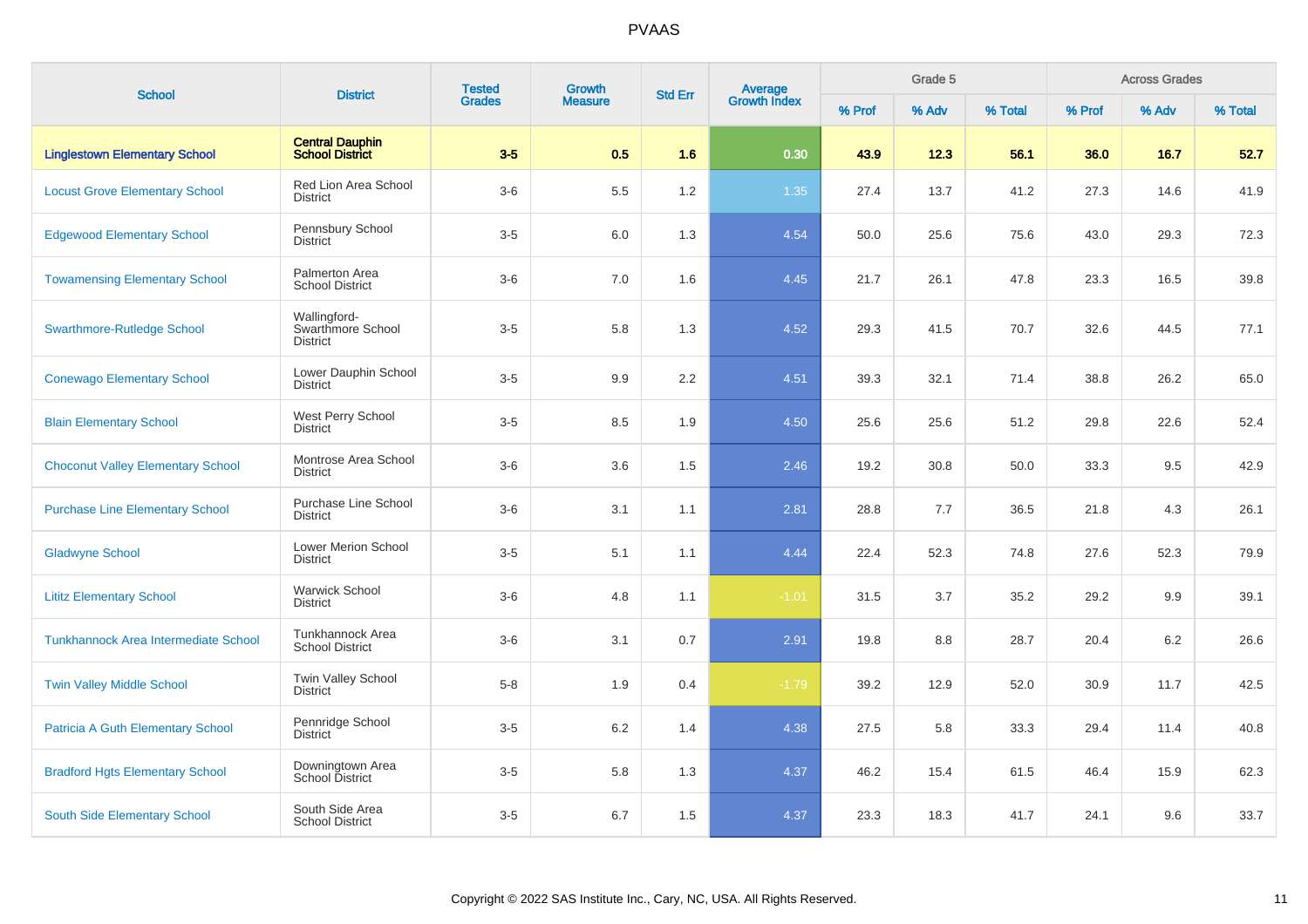| <b>School</b>                                  | <b>District</b>                                    | <b>Tested</b> | <b>Growth</b>  | <b>Std Err</b> | <b>Average</b><br>Growth Index |        | Grade 5 |         | <b>Across Grades</b><br>% Prof<br>% Adv |      |         |  |
|------------------------------------------------|----------------------------------------------------|---------------|----------------|----------------|--------------------------------|--------|---------|---------|-----------------------------------------|------|---------|--|
|                                                |                                                    | <b>Grades</b> | <b>Measure</b> |                |                                | % Prof | % Adv   | % Total |                                         |      | % Total |  |
| <b>Linglestown Elementary School</b>           | <b>Central Dauphin</b><br><b>School District</b>   | $3-5$         | 0.5            | 1.6            | 0.30                           | 43.9   | 12.3    | 56.1    | 36.0                                    | 16.7 | 52.7    |  |
| <b>Spring Creek Elementary School</b>          | State College Area<br><b>School District</b>       | $3-5$         | 7.3            | 1.7            | 4.35                           | 44.9   | 36.7    | 81.6    | 43.8                                    | 32.8 | 76.6    |  |
| <b>Grandview Elementary School</b>             | Derry Area School<br><b>District</b>               | $3-6$         | 4.8            | 1.1            | 4.34                           | 21.3   | 14.8    | 36.1    | 27.4                                    | 17.2 | 44.6    |  |
| <b>Vernfield Elementary School</b>             | Souderton Area<br><b>School District</b>           | $3-5$         | 6.1            | 1.4            | 4.32                           | 26.8   | 26.8    | 53.5    | 33.0                                    | 29.8 | 62.8    |  |
| <b>Bridge Valley Elementary School</b>         | <b>Central Bucks School</b><br><b>District</b>     | $3-6$         | 3.8            | 0.9            | 2.21                           | 32.5   | 30.1    | 62.6    | 35.3                                    | 24.4 | 59.7    |  |
| <b>Ward L Myers Elementary School</b>          | <b>Muncy School District</b>                       | $3-6$         | 4.3            | 1.0            | 0.40                           | 36.7   | 8.3     | 45.0    | 34.8                                    | 14.5 | 49.3    |  |
| <b>Francis S Grandinetti Elementary School</b> | Ridgway Area School<br><b>District</b>             | $3-5$         | 6.7            | 1.5            | 4.31                           | 36.7   | 20.0    | 56.7    | 28.2                                    | 24.9 | 53.1    |  |
| <b>Hannah Penn</b>                             | York City School<br><b>District</b>                | $3-8$         | 3.8            | 0.9            | 2.25                           | 0.0    | 1.6     | 1.6     | 0.6                                     | 1.0  | 1.6     |  |
| <b>Forrest Edwin School</b>                    | Philadelphia City<br>School District               | $3-6$         | 7.7            | 1.8            | 1.61                           | 3.1    | 0.0     | 3.1     | 1.0                                     | 0.0  | 1.0     |  |
| <b>Riverside Elementary School</b>             | Riverside Beaver<br><b>County School District</b>  | $3-5$         | 5.0            | 1.2            | 4.23                           | 21.9   | 12.5    | 34.4    | 32.5                                    | 15.3 | 47.8    |  |
| <b>Winding Creek Elementary School</b>         | <b>Cumberland Valley</b><br><b>School District</b> | $3-5$         | 4.4            | 1.0            | 4.20                           | 36.0   | 22.1    | 58.1    | 35.4                                    | 28.1 | 63.5    |  |
| <b>Northern Elementary School</b>              | Northern York County<br><b>School District</b>     | $3-5$         | 7.0            | 1.7            | 4.19                           | 24.0   | 8.0     | 32.0    | 20.9                                    | 5.8  | 26.6    |  |
| <b>Blue Bell Elementary School</b>             | Wissahickon School<br><b>District</b>              | $3-5$         | 6.3            | 1.5            | 4.18                           | 45.8   | 23.7    | 69.5    | 39.2                                    | 31.0 | 70.2    |  |
| <b>Clarion-Limestone Elementary School</b>     | Clarion-Limestone<br>Area School District          | $3-6$         | 4.5            | 1.1            | 3.95                           | 40.0   | 27.3    | 67.3    | 33.5                                    | 15.8 | 49.3    |  |
| <b>Aston Elementary School</b>                 | Penn-Delco School<br><b>District</b>               | $3-5$         | 5.7            | 1.4            | 4.15                           | 30.7   | 14.7    | 45.3    | 32.0                                    | 10.4 | 42.3    |  |
| <b>Camp Curtin Academy</b>                     | Harrisburg City School<br><b>District</b>          | $5-8$         | 2.4            | 0.6            | $-1.00$                        | 0.8    | 0.0     | 0.8     | 0.4                                     | 0.0  | 0.4     |  |
| <b>Montgomery Elementary School</b>            | Montgomery Area<br>School District                 | $3-6$         | 4.2            | 1.0            | 1.41                           | 25.7   | 10.8    | 36.5    | 29.6                                    | 17.4 | 47.0    |  |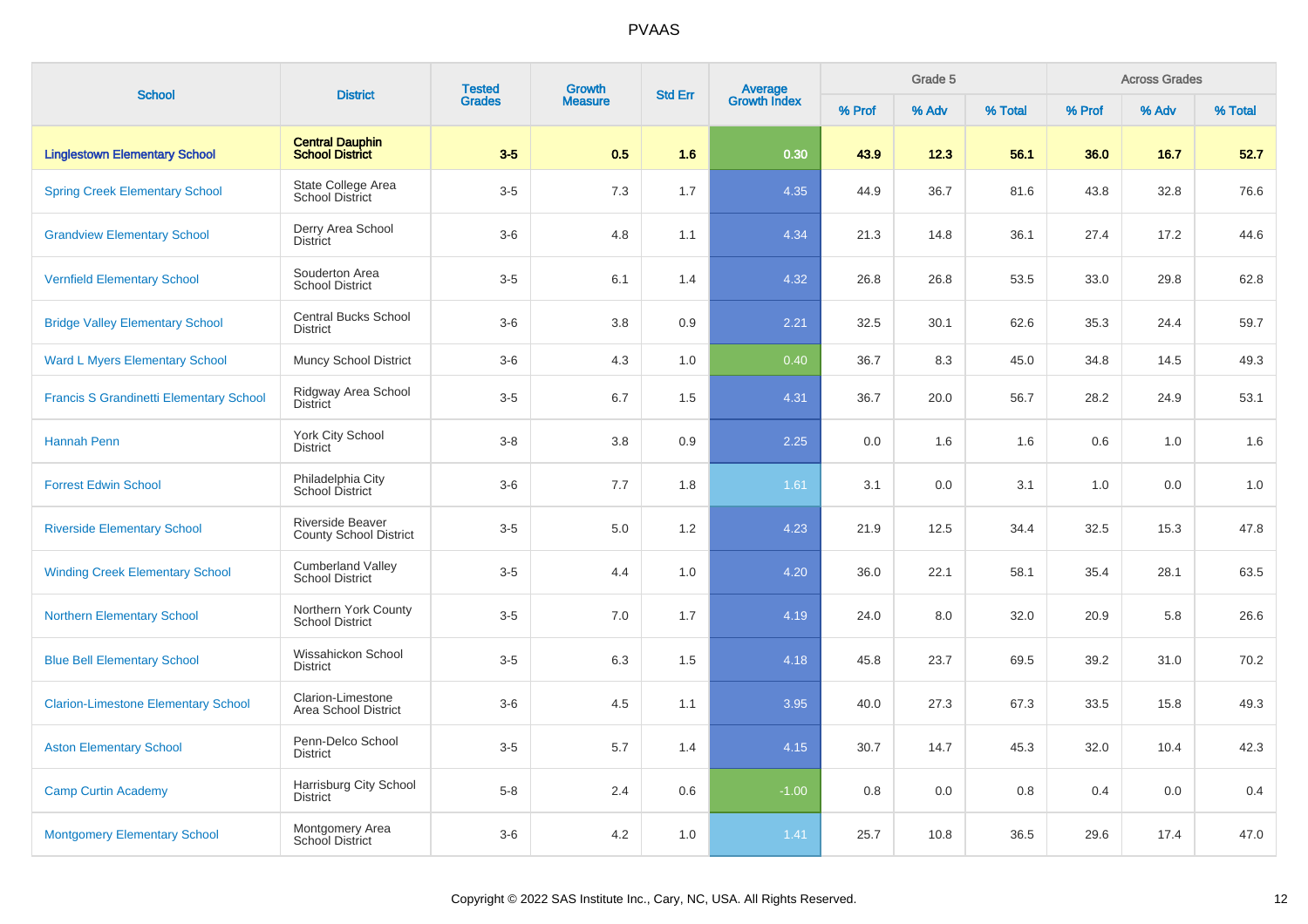| <b>School</b>                                                          | <b>District</b>                                                              | <b>Tested</b> | <b>Growth</b>  | <b>Std Err</b> | <b>Average</b><br>Growth Index |        | Grade 5 |         |        | <b>Across Grades</b> |         |
|------------------------------------------------------------------------|------------------------------------------------------------------------------|---------------|----------------|----------------|--------------------------------|--------|---------|---------|--------|----------------------|---------|
|                                                                        |                                                                              | <b>Grades</b> | <b>Measure</b> |                |                                | % Prof | % Adv   | % Total | % Prof | % Adv                | % Total |
| <b>Linglestown Elementary School</b>                                   | <b>Central Dauphin</b><br><b>School District</b>                             | $3-5$         | 0.5            | 1.6            | 0.30                           | 43.9   | 12.3    | 56.1    | 36.0   | 16.7                 | 52.7    |
| <b>Kutztown Elementary School</b>                                      | Kutztown Area School<br><b>District</b>                                      | $3-5$         | 7.2            | 1.7            | 4.14                           | 45.4   | 15.9    | 61.4    | 39.9   | 21.7                 | 61.5    |
| <b>Bellefonte Elementary School</b>                                    | <b>Bellefonte Area</b><br><b>School District</b>                             | $3-5$         | 7.7            | 1.9            | 4.12                           | 31.7   | 2.4     | 34.2    | 28.8   | 19.2                 | 48.1    |
| <b>Baresville Elementary School</b>                                    | South Western School<br><b>District</b>                                      | $3-5$         | 5.2            | 1.3            | 4.12                           | 28.1   | 4.5     | 32.6    | 30.7   | 7.6                  | 38.2    |
| <b>Bywood Elementary School</b>                                        | <b>Upper Darby School</b><br><b>District</b>                                 | $3-5$         | 6.3            | 1.5            | 4.10                           | 1.7    | 1.7     | 3.3     | 3.4    | 1.9                  | 5.3     |
| <b>Glendale Elementary School</b>                                      | Glendale School<br><b>District</b>                                           | $3-6$         | 4.9            | 1.2            | 3.36                           | 42.9   | 4.8     | 47.6    | 33.7   | 6.8                  | 40.5    |
| <b>Neason Hill Elementary School</b>                                   | Crawford Central<br><b>School District</b>                                   | $3-6$         | 5.7            | 1.4            | 2.01                           | 25.8   | 3.2     | 29.0    | 18.0   | 3.6                  | 21.6    |
| <b>Berlin Brothersvalley Middle School</b>                             | <b>Berlin Brothersvalley</b><br><b>School District</b>                       | $5 - 8$       | 2.2            | 0.8            | 2.75                           | 34.0   | 15.1    | 49.1    | 26.0   | 7.3                  | 33.3    |
| <b>West Hempfield Elementary School</b>                                | Hempfield Area<br>School District                                            | $3-5$         | 5.3            | 1.3            | 4.05                           | 31.6   | 11.4    | 43.0    | 34.6   | 15.6                 | 50.2    |
| <b>Ithan Elementary School</b>                                         | Radnor Township<br><b>School District</b>                                    | $3-5$         | 5.9            | 1.5            | 4.01                           | 31.8   | 37.9    | 69.7    | 39.9   | 37.0                 | 76.9    |
| <b>Trimmer Elementary School</b>                                       | West York Area<br><b>School District</b>                                     | $4 - 5$       | 3.8            | 0.9            | 4.00                           | 19.9   | 5.6     | 25.5    | 23.8   | 6.9                  | 30.7    |
| <b>Williams Valley Elementary School</b>                               | Williams Valley School<br><b>District</b>                                    | $3-6$         | 3.8            | 1.2            | 3.22                           | 33.3   | 7.1     | 40.5    | 15.8   | 1.8                  | 17.6    |
| The Philadelphia Charter School for Arts<br>and Sciences at HR Edmunds | The Philadelphia<br>Charter School for<br>Arts and Sciences at<br>HR Edmunds | $3 - 8$       | 1.7            | 0.6            | 2.75                           | 6.4    | 0.0     | 6.4     | 2.1    | 0.2                  | 2.3     |
| <b>Greenfield Albert M School</b>                                      | Philadelphia City<br>School District                                         | $3 - 8$       | 4.7            | 1.2            | 2.25                           | 41.9   | 25.8    | 67.7    | 34.6   | 26.1                 | 60.6    |
| <b>Fitzwater Elementary School</b>                                     | <b>Upper Dublin School</b><br>District                                       | $3-5$         | 5.9            | 1.5            | 3.98                           | 33.9   | 24.2    | 58.1    | 36.8   | 28.2                 | 64.9    |
| <b>Westmont Hilltop Elementary School</b>                              | <b>Westmont Hilltop</b><br><b>School District</b>                            | $3-6$         | 1.8            | 0.8            | 2.16                           | 28.0   | 11.0    | 39.0    | 24.0   | 13.5                 | 37.5    |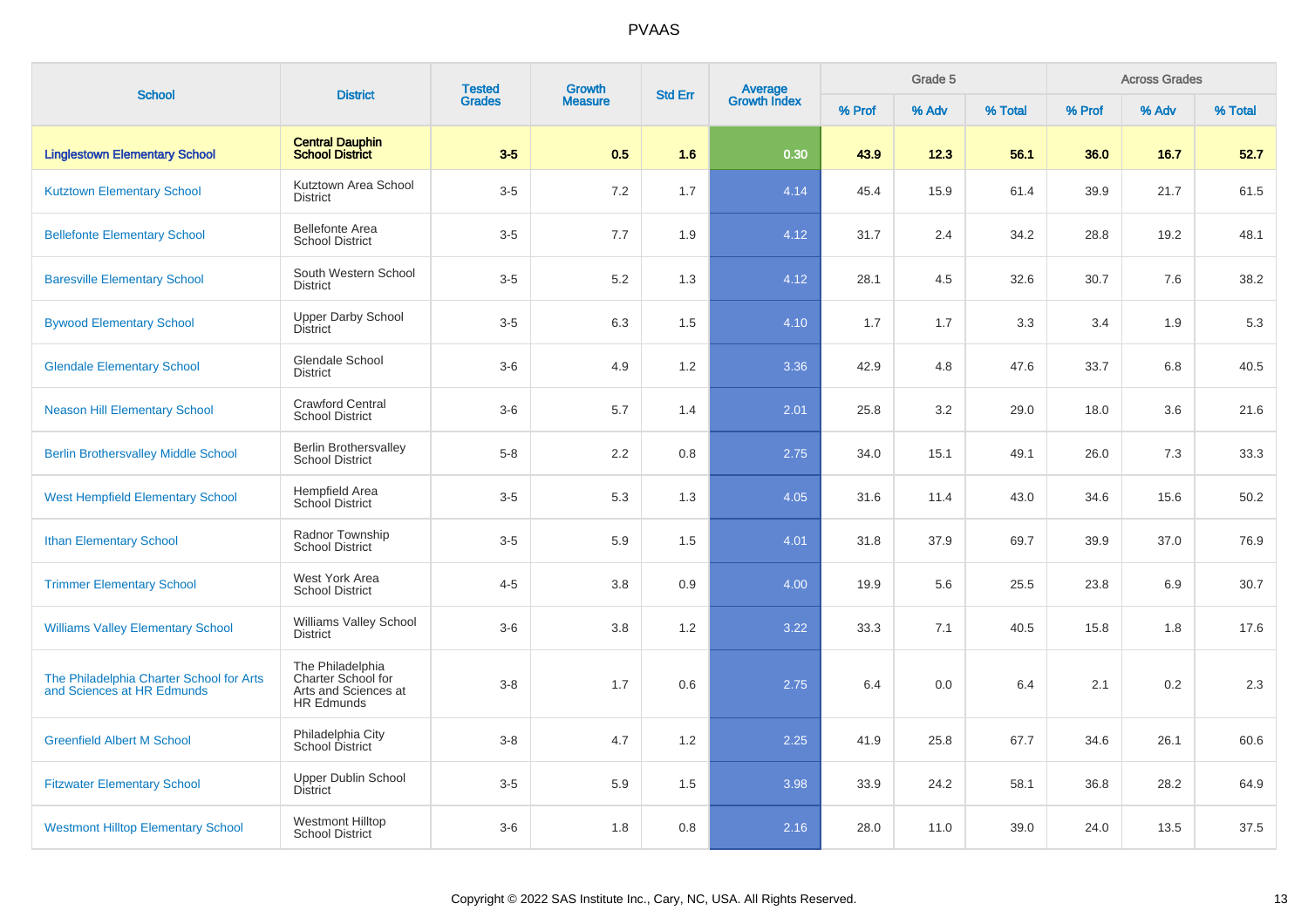| <b>School</b>                           | <b>District</b>                                  | <b>Tested</b> | <b>Growth</b>  | <b>Std Err</b> |                                |        | Grade 5 |         |        | <b>Across Grades</b><br>% Adv |         |  |
|-----------------------------------------|--------------------------------------------------|---------------|----------------|----------------|--------------------------------|--------|---------|---------|--------|-------------------------------|---------|--|
|                                         |                                                  | <b>Grades</b> | <b>Measure</b> |                | <b>Average</b><br>Growth Index | % Prof | % Adv   | % Total | % Prof |                               | % Total |  |
| <b>Linglestown Elementary School</b>    | <b>Central Dauphin</b><br>School District        | $3-5$         | 0.5            | 1.6            | 0.30                           | 43.9   | 12.3    | 56.1    | 36.0   | 16.7                          | 52.7    |  |
| <b>Greenwood Elementary School</b>      | Kennett Consolidated<br><b>School District</b>   | $3-5$         | 5.0            | 1.3            | 3.96                           | 28.4   | 17.0    | 45.4    | 27.4   | 12.8                          | 40.2    |  |
| <b>Shoemaker Elementary School</b>      | East Penn School<br><b>District</b>              | $3-5$         | 4.7            | 1.2            | 3.95                           | 37.8   | 20.4    | 58.2    | 34.8   | 22.1                          | 56.9    |  |
| Pennsylvania Cyber Charter School       | Pennsylvania Cyber<br>Charter School             | $3 - 11$      | 1.9            | 0.5            | $-0.55$                        | 14.1   | 4.9     | 19.0    | 12.6   | 4.4                           | 17.1    |  |
| <b>Brownstown Elementary School</b>     | Conestoga Valley<br><b>School District</b>       | $3-6$         | 3.8            | 1.0            | $-0.72$                        | 23.5   | 17.6    | 41.2    | 33.1   | 22.8                          | 55.9    |  |
| <b>United Elementary School</b>         | <b>United School District</b>                    | $3-6$         | 4.1            | 1.0            | 1.43                           | 27.0   | 1.6     | 28.6    | 29.8   | 9.3                           | 39.1    |  |
| <b>Upper Merion Middle School</b>       | <b>Upper Merion Area</b><br>School District      | $5-8$         | $-1.3$         | 0.4            | $-2.97$                        | 34.4   | 16.7    | 51.1    | 25.3   | 10.7                          | 36.0    |  |
| <b>Pocopson Elementary School</b>       | Unionville-Chadds<br><b>Ford School District</b> | $3-5$         | 4.4            | 1.1            | 3.87                           | 41.3   | 34.9    | 76.2    | 38.3   | 40.1                          | 78.4    |  |
| <b>Highland Park Elementary School</b>  | <b>Upper Darby School</b><br><b>District</b>     | $3-5$         | 4.7            | 1.2            | 3.86                           | 12.5   | 1.0     | 13.5    | 16.6   | 2.0                           | 18.6    |  |
| <b>Case Avenue Elementary School</b>    | Sharon City School<br><b>District</b>            | $3-6$         | 3.8            | 1.0            | 1.96                           | 20.0   | 4.0     | 24.0    | 17.4   | 5.4                           | 22.7    |  |
| <b>Baker Elementary School</b>          | Altoona Area School<br><b>District</b>           | $3-5$         | 9.3            | 2.4            | 3.80                           | 41.7   | 12.5    | 54.2    | 33.7   | 14.8                          | 48.5    |  |
| <b>Hambright Elementary School</b>      | Penn Manor School<br><b>District</b>             | $3-6$         | 3.5            | 0.9            | 2.64                           | 29.9   | 7.8     | 37.7    | 32.8   | 8.5                           | 41.3    |  |
| Fern Hill Elementary School             | West Chester Area<br><b>School District</b>      | $3-5$         | 6.2            | 1.6            | 3.80                           | 40.0   | 26.0    | 66.0    | 34.8   | 26.2                          | 61.0    |  |
| <b>Ross Elementary School</b>           | Lake-Lehman School<br><b>District</b>            | $3-6$         | 6.0            | 1.6            | 2.13                           | 28.6   | 5.7     | 34.3    | 27.8   | 4.6                           | 32.4    |  |
| <b>Westfield Area Elementary School</b> | Northern Tioga School<br><b>District</b>         | $3-6$         | 4.0            | 1.2            | 3.39                           | 17.7   | 1.6     | 19.4    | 24.2   | 5.9                           | 30.1    |  |
| <b>Wrightsville Elementary School</b>   | Eastern York School<br><b>District</b>           | $3-5$         | 5.9            | 1.6            | 3.73                           | 32.7   | 16.4    | 49.1    | 33.8   | 14.3                          | 48.1    |  |
| <b>Mountville Elementary School</b>     | Hempfield School<br><b>District</b>              | $3-6$         | 4.1            | 1.1            | 2.87                           | 32.9   | 5.7     | 38.6    | 24.7   | 10.5                          | 35.2    |  |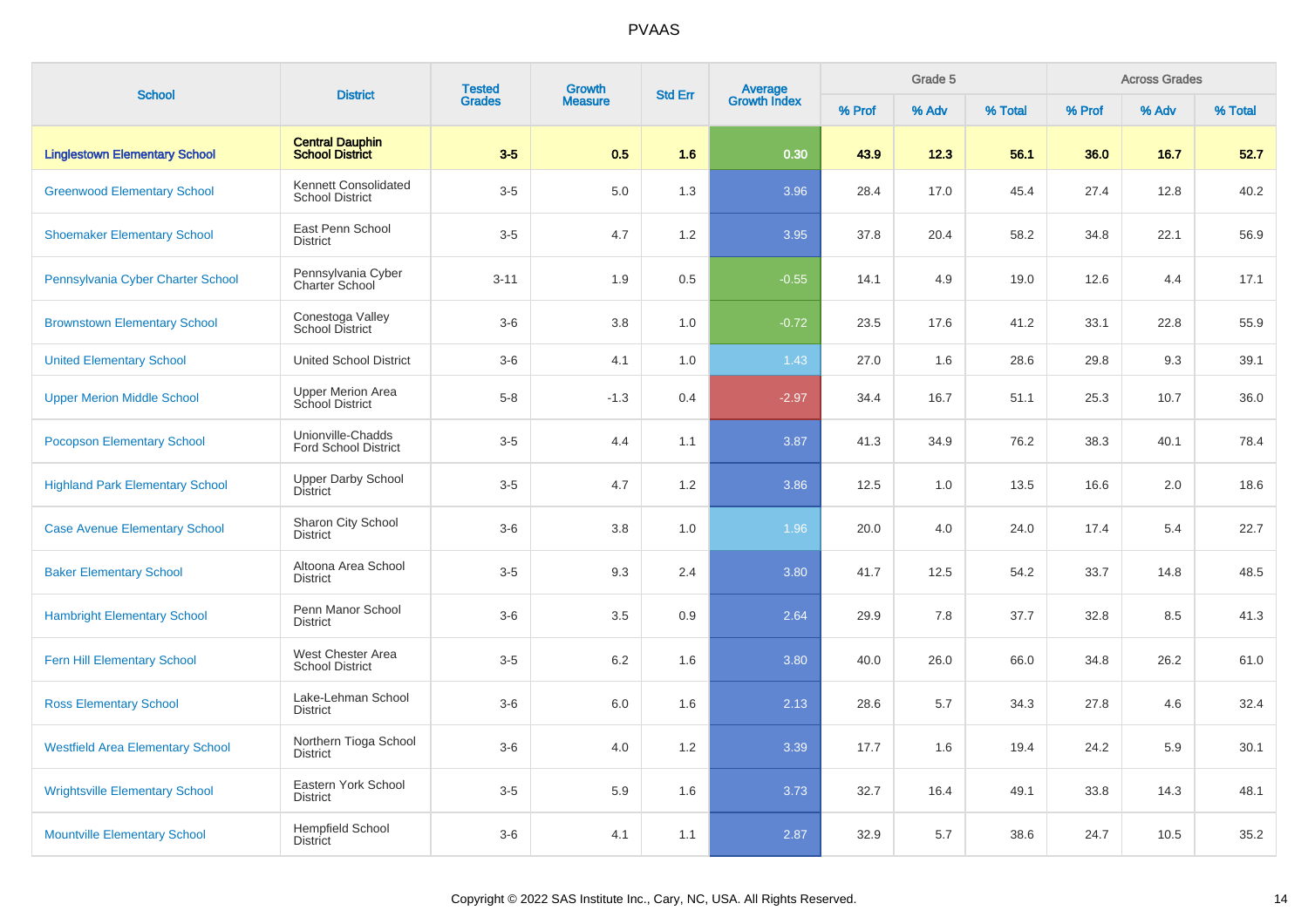| <b>School</b>                               | <b>District</b>                                  | <b>Tested</b> | Growth         | <b>Std Err</b> |                                |        | Grade 5 |         |        | <b>Across Grades</b><br>% Adv |         |  |
|---------------------------------------------|--------------------------------------------------|---------------|----------------|----------------|--------------------------------|--------|---------|---------|--------|-------------------------------|---------|--|
|                                             |                                                  | <b>Grades</b> | <b>Measure</b> |                | <b>Average</b><br>Growth Index | % Prof | % Adv   | % Total | % Prof |                               | % Total |  |
| <b>Linglestown Elementary School</b>        | <b>Central Dauphin</b><br>School District        | $3-5$         | 0.5            | 1.6            | 0.30                           | 43.9   | 12.3    | 56.1    | 36.0   | 16.7                          | 52.7    |  |
| <b>Clearview Elementary School</b>          | <b>Bethlehem Area</b><br><b>School District</b>  | $3-5$         | 6.9            | 1.9            | 3.71                           | 19.0   | 9.5     | 28.6    | 23.2   | 7.1                           | 30.4    |  |
| <b>Grace Park Elementary School</b>         | <b>Ridley School District</b>                    | $3-5$         | 5.9            | 1.6            | 3.70                           | 29.6   | 14.8    | 44.4    | 27.3   | 13.9                          | 41.2    |  |
| <b>Highcliff Elementary School</b>          | North Hills School<br><b>District</b>            | $3-5$         | 5.0            | 1.4            | 3.70                           | 40.5   | 16.2    | 56.8    | 35.7   | 13.4                          | 49.2    |  |
| <b>Southern Elementary School</b>           | Southern York County<br><b>School District</b>   | $3-6$         | 3.9            | 1.1            | 0.59                           | 47.1   | 11.8    | 58.8    | 42.0   | 9.9                           | 51.9    |  |
| Upper Perkiomen 4th And 5th Grade<br>Center | <b>Upper Perkiomen</b><br>School District        | $4 - 5$       | 3.0            | 0.8            | 3.69                           | 26.0   | 11.8    | 37.8    | 25.5   | 11.3                          | 36.9    |  |
| <b>Hanover Elementary School</b>            | Bethlehem Area<br><b>School District</b>         | $3-5$         | 9.0            | 2.4            | 3.68                           | 25.0   | 37.5    | 62.5    | 28.6   | 42.9                          | 71.4    |  |
| <b>Ohara Elementary School</b>              | Fox Chapel Area<br>School District               | $3-5$         | 4.4            | 1.2            | 3.68                           | 34.0   | 48.0    | 82.0    | 26.7   | 56.2                          | 83.0    |  |
| <b>Southwest Elementary School</b>          | Lebanon School<br><b>District</b>                | $3-5$         | 5.6            | 1.5            | 3.65                           | 6.9    | 0.0     | 6.9     | 11.5   | 0.6                           | 12.0    |  |
| <b>Lathrop Street Elementary School</b>     | Montrose Area School<br><b>District</b>          | $3-6$         | 4.6            | 1.3            | 2.00                           | 19.5   | 12.2    | 31.7    | 21.5   | 9.1                           | 30.6    |  |
| <b>Devers School</b>                        | York City School<br><b>District</b>              | $3 - 8$       | 2.8            | 0.8            | 0.21                           | 1.9    | 1.9     | 3.8     | 3.1    | 0.3                           | 3.4     |  |
| <b>Beaver-Main Elementary School</b>        | <b>Bloomsburg Area</b><br><b>School District</b> | $3-5$         | 12.5           | 3.5            | 3.63                           | 50.0   | 25.0    | 75.0    | 37.2   | 17.6                          | 54.9    |  |
| <b>Ferguson School</b>                      | York City School<br><b>District</b>              | $3 - 8$       | 2.9            | 0.8            | 1.39                           | 0.0    | 0.0     | 0.0     | 0.6    | 0.0                           | 0.6     |  |
| <b>Walton Farm Elementary School</b>        | North Penn School<br><b>District</b>             | $3-6$         | 3.5            | 1.0            | $-3.52$                        | 30.8   | 9.2     | 40.0    | 31.3   | 18.7                          | 50.0    |  |
| <b>Mckinley School</b>                      | York City School<br><b>District</b>              | $3 - 8$       | 2.8            | 0.8            | $-0.14$                        | 4.1    | 4.1     | 8.2     | 3.2    | 1.7                           | 4.9     |  |
| <b>Lenkerville Elementary School</b>        | Millersburg Area<br><b>School District</b>       | $3-5$         | 6.0            | 1.7            | 3.60                           | 38.0   | 20.0    | 58.0    | 35.6   | 17.8                          | 53.4    |  |
| <b>Provident Charter School</b>             | <b>Provident Charter</b><br>School               | $3 - 8$       | 3.6            | 1.0            | 0.77                           | 4.4    | 2.2     | 6.5     | 9.2    | 2.5                           | 11.7    |  |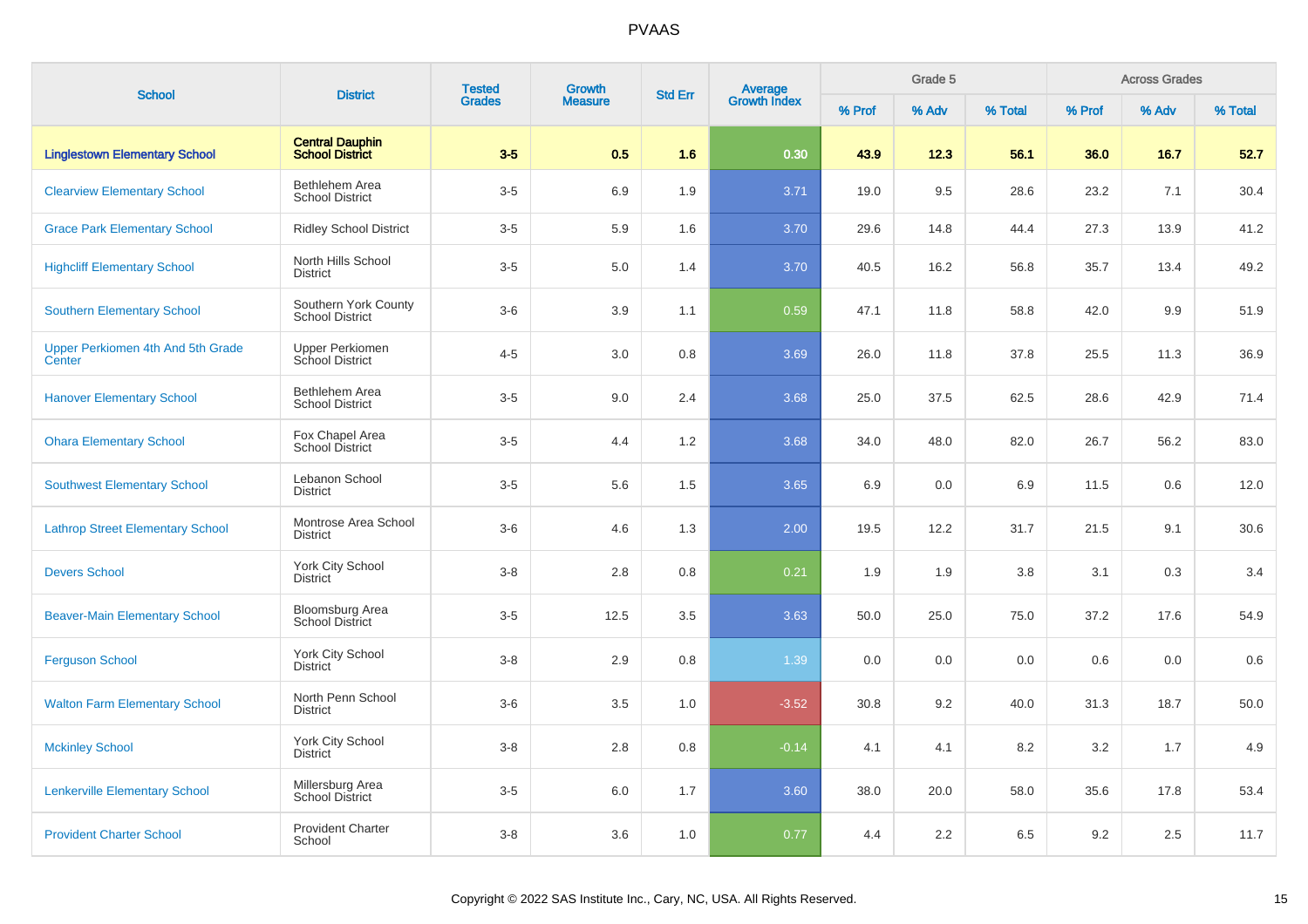| <b>School</b>                                         | <b>District</b>                                   | <b>Tested</b> | <b>Growth</b>  | <b>Std Err</b> |                                |        | Grade 5 |         |        | <b>Across Grades</b> |         |
|-------------------------------------------------------|---------------------------------------------------|---------------|----------------|----------------|--------------------------------|--------|---------|---------|--------|----------------------|---------|
|                                                       |                                                   | <b>Grades</b> | <b>Measure</b> |                | <b>Average</b><br>Growth Index | % Prof | % Adv   | % Total | % Prof | % Adv                | % Total |
| <b>Linglestown Elementary School</b>                  | <b>Central Dauphin</b><br><b>School District</b>  | $3-5$         | 0.5            | 1.6            | 0.30                           | 43.9   | 12.3    | 56.1    | 36.0   | 16.7                 | 52.7    |
| <b>W W Evans Memorial Elementary</b><br><b>School</b> | Bloomsburg Area<br><b>School District</b>         | $3-5$         | 9.7            | 2.7            | 3.59                           | 31.6   | 36.8    | 68.4    | 27.6   | 18.4                 | 46.0    |
| <b>Bedford Elementary School</b>                      | <b>Bedford Area School</b><br><b>District</b>     | $3-5$         | 3.9            | 1.1            | 3.57                           | 34.4   | 4.2     | 38.7    | 35.2   | 12.7                 | 48.0    |
| <b>Durham-Nockamixon Elementary School</b>            | Palisades School<br><b>District</b>               | $3-5$         | 7.1            | 2.0            | 3.56                           | 32.4   | 13.5    | 46.0    | 43.9   | 22.0                 | 65.8    |
| <b>Beaty-Warren Middle School</b>                     | <b>Warren County School</b><br><b>District</b>    | $5-8$         | 1.9            | 0.5            | 3.19                           | 17.8   | 9.4     | 27.1    | 13.9   | 3.0                  | 16.8    |
| <b>Maxwell Elementary School</b>                      | <b>Hempfield Area</b><br>School District          | $3-5$         | 5.3            | 1.5            | 3.54                           | 38.3   | 11.7    | 50.0    | 38.0   | 26.5                 | 64.5    |
| <b>Seylar Elementary School</b>                       | Pennridge School<br><b>District</b>               | $3-5$         | 5.1            | 1.5            | 3.52                           | 38.8   | 22.4    | 61.2    | 38.6   | 22.8                 | 61.4    |
| <b>Universal Bluford Charter School</b>               | <b>Universal Bluford</b><br><b>Charter School</b> | $3-6$         | 4.8            | 1.4            | 1.60                           | 4.4    | 0.0     | 4.4     | 4.3    | 0.0                  | 4.3     |
| <b>Primos Elementary School</b>                       | <b>Upper Darby School</b><br><b>District</b>      | $3-5$         | 7.8            | 2.2            | 3.51                           | 21.4   | 3.6     | 25.0    | 18.3   | 1.2                  | 19.5    |
| <b>Gray's Woods Elementary School</b>                 | State College Area<br><b>School District</b>      | $3-5$         | 5.4            | 1.5            | 3.51                           | 28.3   | 21.7    | 50.0    | 32.2   | 29.2                 | 61.4    |
| <b>Corl Street Elementary School</b>                  | State College Area<br><b>School District</b>      | $3-5$         | 8.4            | 2.4            | 3.49                           | 20.8   | 58.3    | 79.2    | 27.9   | 48.8                 | 76.7    |
| South Butler Intermediate Elementary<br><b>School</b> | South Butler County<br><b>School District</b>     | $4 - 5$       | 3.4            | 1.0            | 3.49                           | 35.1   | 12.8    | 48.0    | 35.1   | 11.7                 | 46.8    |
| <b>Inglewood Elementary School</b>                    | North Penn School<br><b>District</b>              | $3-6$         | 2.8            | 1.2            | 2.47                           | 20.4   | 14.3    | 34.7    | 29.5   | 15.5                 | 45.0    |
| <b>New Garden Elementary School</b>                   | Kennett Consolidated<br><b>School District</b>    | $3-5$         | 4.9            | 1.4            | 3.47                           | 32.9   | 11.4    | 44.3    | 28.7   | 17.5                 | 46.2    |
| Jefferson Hills Intermediate School                   | West Jefferson Hills<br><b>School District</b>    | $3-5$         | 2.5            | 0.7            | 3.47                           | 35.1   | 17.6    | 52.7    | 37.9   | 21.4                 | 59.3    |
| <b>Bellwood Antis Middle School</b>                   | Bellwood-Antis School<br><b>District</b>          | $5-8$         | 2.2            | 0.6            | $-2.63$                        | 18.2   | 4.6     | 22.7    | 18.4   | 8.8                  | 27.1    |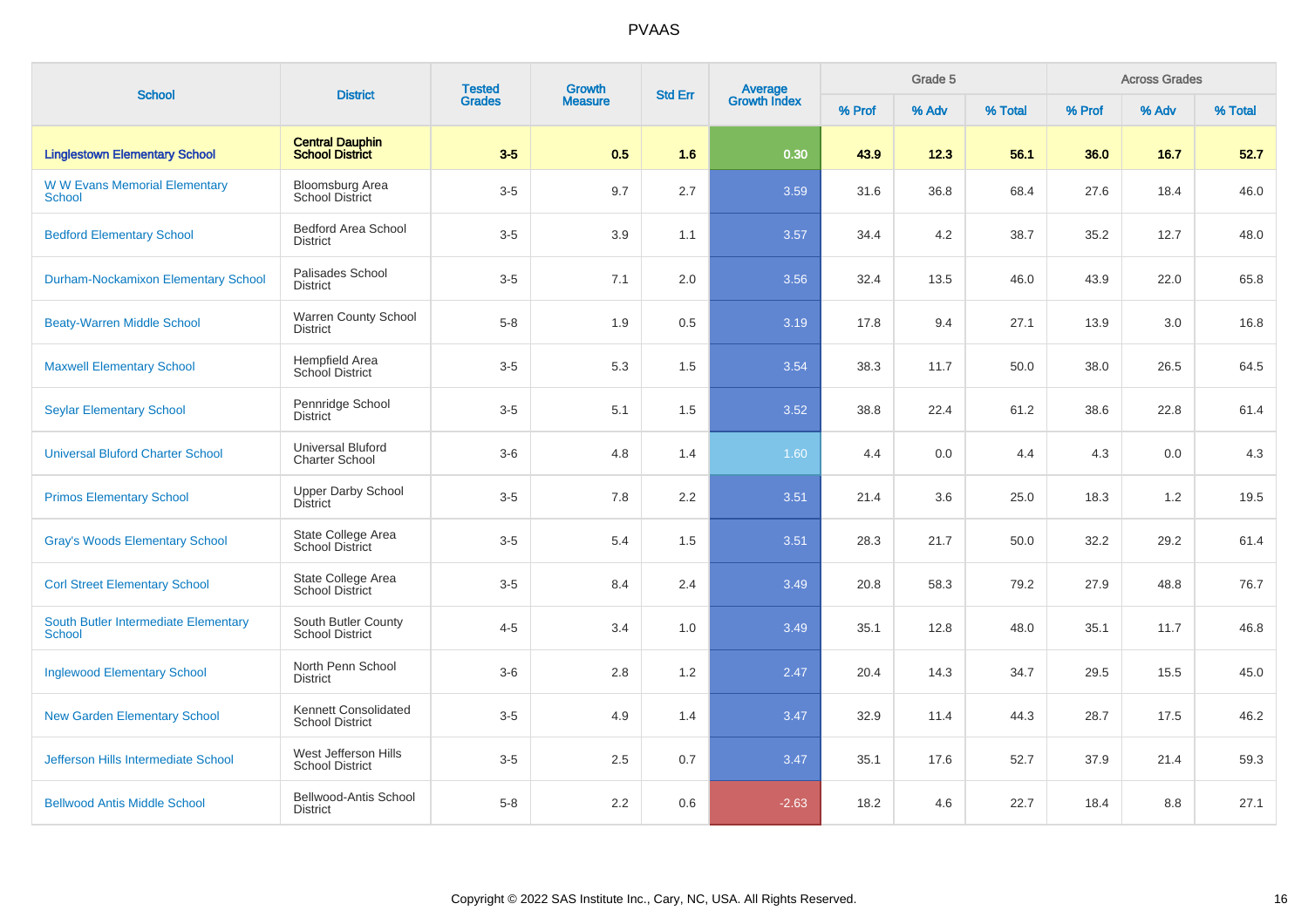| <b>School</b>                                             | <b>District</b>                                            | <b>Tested</b> | Growth         | <b>Std Err</b> |                                |        | Grade 5 |         |        | <b>Across Grades</b> |         |
|-----------------------------------------------------------|------------------------------------------------------------|---------------|----------------|----------------|--------------------------------|--------|---------|---------|--------|----------------------|---------|
|                                                           |                                                            | <b>Grades</b> | <b>Measure</b> |                | <b>Average</b><br>Growth Index | % Prof | % Adv   | % Total | % Prof | % Adv                | % Total |
| <b>Linglestown Elementary School</b>                      | <b>Central Dauphin</b><br><b>School District</b>           | $3-5$         | 0.5            | 1.6            | 0.30                           | 43.9   | 12.3    | 56.1    | 36.0   | 16.7                 | 52.7    |
| <b>Williamsburg Community Elementary</b><br><b>School</b> | Williamsburg<br><b>Community School</b><br><b>District</b> | $3-6$         | $5.0$          | 1.4            | $-1.36$                        | 25.0   | 12.5    | 37.5    | 25.6   | 11.6                 | 37.2    |
| <b>Oakview Elementary School</b>                          | West Middlesex Area<br><b>School District</b>              | $4 - 6$       | 3.9            | 1.1            | 0.91                           | 21.7   | 21.7    | 43.5    | 34.5   | 8.2                  | 42.7    |
| <b>West Hanover Elementary School</b>                     | <b>Central Dauphin</b><br><b>School District</b>           | $3-5$         | 4.8            | 1.4            | 3.45                           | 31.9   | 34.7    | 66.7    | 32.9   | 24.7                 | 57.6    |
| <b>Rayne Elementary School</b>                            | <b>Marion Center Area</b><br><b>School District</b>        | $3-6$         | 4.6            | 1.3            | $-1.20$                        | 22.2   | 5.6     | 27.8    | 37.9   | 9.2                  | 47.1    |
| <b>Price Elementary School</b>                            | Lancaster School<br><b>District</b>                        | $3-5$         | 6.0            | 1.8            | 3.44                           | 8.7    | 2.2     | 10.9    | 9.9    | 0.7                  | 10.6    |
| <b>Conneaut Valley Middle School</b>                      | <b>Conneaut School</b><br><b>District</b>                  | $5-8$         | 2.5            | 0.7            | 0.30                           | 26.8   | 8.9     | 35.7    | 23.9   | 5.6                  | 29.5    |
| <b>Bancroft Elementary School</b>                         | Kennett Consolidated<br><b>School District</b>             | $3-5$         | 4.5            | 1.3            | 3.43                           | 29.1   | 16.3    | 45.4    | 24.6   | 16.0                 | 40.6    |
| <b>Schuylkill Elementary School</b>                       | Phoenixville Area<br><b>School District</b>                | $3-5$         | 4.7            | 1.4            | 3.38                           | 32.4   | 23.9    | 56.3    | 36.6   | 17.9                 | 54.6    |
| <b>Unionville Elementary School</b>                       | Unionville-Chadds<br><b>Ford School District</b>           | $3-5$         | 6.1            | 1.8            | 3.38                           | 34.1   | 27.3    | 61.4    | 37.5   | 27.3                 | 64.8    |
| <b>Central Elementary School</b>                          | Hampton Township<br><b>School District</b>                 | $3-5$         | 5.1            | 1.5            | 3.38                           | 34.4   | 35.9    | 70.3    | 36.1   | 38.0                 | 74.2    |
| <b>Amosland Elementary School</b>                         | <b>Ridley School District</b>                              | $3-5$         | 4.7            | 1.4            | 3.37                           | 31.9   | 15.3    | 47.2    | 27.4   | 16.7                 | 44.1    |
| Susquenita Middle School                                  | Susquenita School<br><b>District</b>                       | $5-8$         | 1.6            | 0.6            | 2.87                           | 24.0   | 15.7    | 39.7    | 18.0   | 8.2                  | 26.2    |
| N Hopewell-Winterstown Elementary<br><b>School</b>        | Red Lion Area School<br><b>District</b>                    | $3-6$         | 5.1            | 1.5            | 1.53                           | 18.5   | 3.7     | 22.2    | 31.6   | 14.5                 | 46.2    |
| Franklin Regional Intermediate School                     | Franklin Regional<br>School District                       | $3-5$         | 3.8            | 1.1            | 3.36                           | 34.9   | 21.7    | 56.6    | 33.8   | 28.3                 | 62.1    |
| Donegal Intermediate School                               | Donegal School<br><b>District</b>                          | $3-6$         | 2.1            | 0.6            | 1.12                           | 18.1   | 9.9     | 28.0    | 22.0   | 9.9                  | 32.0    |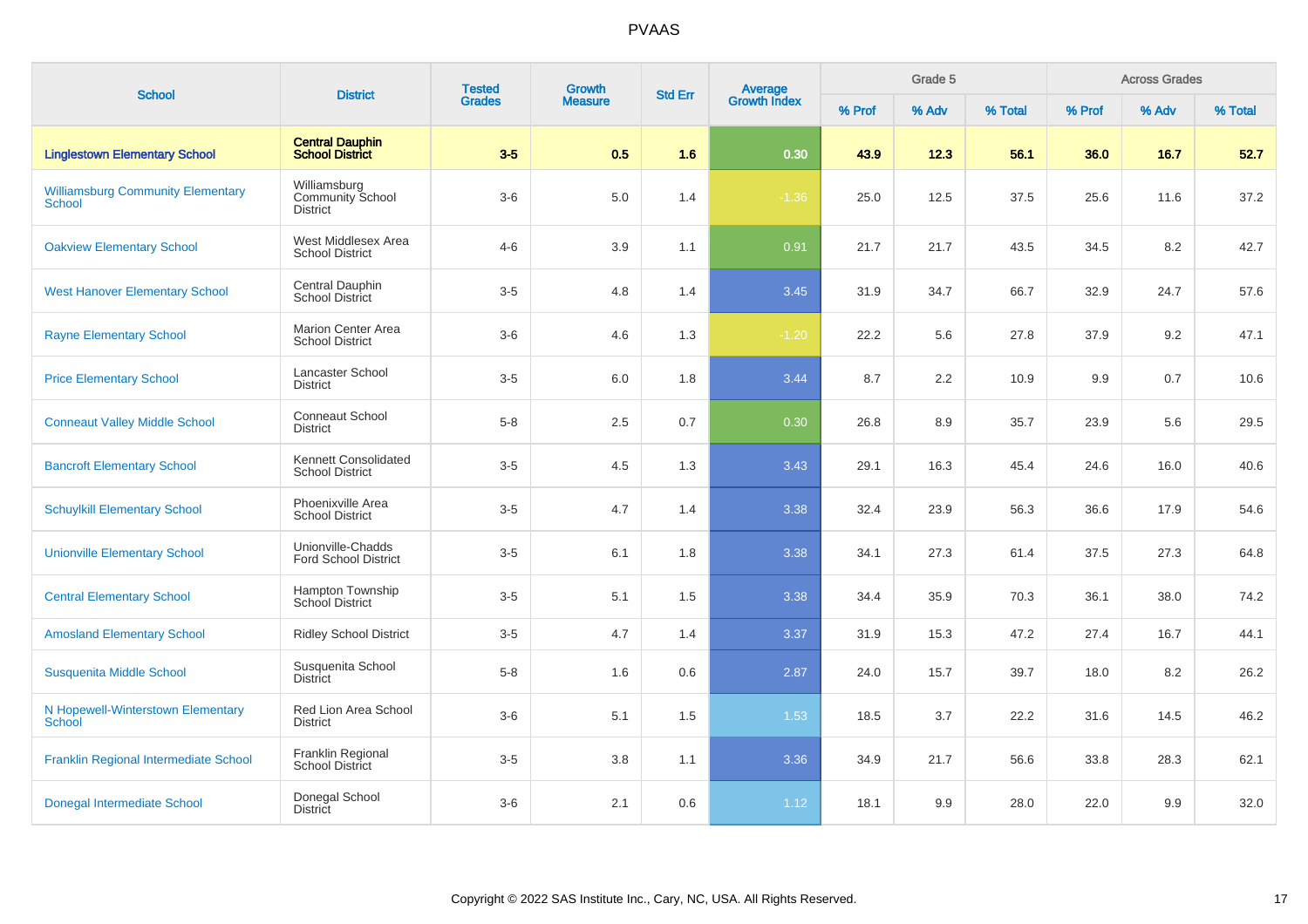| <b>School</b>                                                   | <b>District</b>                                             | <b>Tested</b> | <b>Growth</b>  | <b>Std Err</b> |                                |        | Grade 5 |         |        | <b>Across Grades</b> |         |
|-----------------------------------------------------------------|-------------------------------------------------------------|---------------|----------------|----------------|--------------------------------|--------|---------|---------|--------|----------------------|---------|
|                                                                 |                                                             | <b>Grades</b> | <b>Measure</b> |                | <b>Average</b><br>Growth Index | % Prof | % Adv   | % Total | % Prof | % Adv                | % Total |
| <b>Linglestown Elementary School</b>                            | <b>Central Dauphin</b><br><b>School District</b>            | $3-5$         | 0.5            | 1.6            | 0.30                           | 43.9   | 12.3    | 56.1    | 36.0   | 16.7                 | 52.7    |
| <b>Robert Benjamin Wiley Community</b><br><b>Charter School</b> | Robert Benjamin<br><b>Wiley Community</b><br>Charter School | $3-8$         | 2.8            | 0.8            | $-0.20$                        | 7.0    | 2.3     | 9.3     | 5.7    | 1.7                  | 7.4     |
| <b>Avon Grove Charter School</b>                                | Avon Grove Charter<br>School                                | $3 - 11$      | 1.8            | 0.6            | 1.59                           | 22.1   | 6.6     | 28.7    | 24.3   | 10.2                 | 34.6    |
| <b>Alburtis Elementary School</b>                               | East Penn School<br><b>District</b>                         | $3-5$         | 5.4            | 1.6            | 3.34                           | 30.8   | 13.5    | 44.2    | 31.8   | 16.2                 | 48.0    |
| <b>Stonehurst Hills Elementary School</b>                       | Upper Darby School<br><b>District</b>                       | $3-5$         | 6.2            | 1.9            | 3.31                           | 2.4    | 0.0     | 2.4     | 6.2    | 0.0                  | 6.2     |
| <b>Diehl School</b>                                             | Erie City School<br><b>District</b>                         | $3-5$         | 4.9            | 1.5            | 3.30                           | 1.6    | 1.6     | 3.3     | 4.3    | 1.1                  | 5.4     |
| <b>Iroquois Elementary School</b>                               | Iroquois School<br><b>District</b>                          | $3-6$         | 3.2            | 1.0            | $-1.26$                        | 37.7   | 10.4    | 48.0    | 28.3   | 13.2                 | 41.4    |
| <b>Lawnton Elementary School</b>                                | Central Dauphin<br>School District                          | $3-5$         | 6.7            | 2.0            | 3.28                           | 26.3   | 0.0     | 26.3    | 22.6   | 5.1                  | 27.7    |
| <b>Pequea Elementary School</b>                                 | Penn Manor School<br><b>District</b>                        | $3-6$         | 4.4            | 1.4            | $-0.66$                        | 54.0   | 12.0    | 66.0    | 35.8   | 19.9                 | 55.7    |
| <b>Pickering Valley Elementary School</b>                       | Downingtown Area<br>School District                         | $3-5$         | 4.6            | 1.4            | 3.26                           | 32.9   | 42.9    | 75.7    | 37.8   | 41.1                 | 78.9    |
| <b>Union Canal Elementary School</b>                            | Cornwall-Lebanon<br><b>School District</b>                  | $3-5$         | 5.0            | 1.5            | 3.26                           | 32.8   | 8.2     | 41.0    | 25.6   | 7.3                  | 32.9    |
| <b>Farmersville Elementary School</b>                           | Bethlehem Area<br><b>School District</b>                    | $3-5$         | 8.4            | 2.6            | 3.25                           | 28.0   | 20.0    | 48.0    | 32.8   | 18.8                 | 51.6    |
| <b>Cougar Academy</b>                                           | Harrisburg City School<br><b>District</b>                   | $3 - 10$      | 3.8            | 1.2            | 0.76                           | 0.0    | 0.0     | 0.0     | 2.2    | 0.0                  | 2.2     |
| <b>Jefferson Elementary School</b>                              | Mt Lebanon School<br><b>District</b>                        | $3-5$         | 5.5            | 1.7            | 3.23                           | 30.9   | 47.3    | 78.2    | 31.0   | 51.4                 | 82.4    |
| <b>Middle Paxton Elementary School</b>                          | Central Dauphin<br><b>School District</b>                   | $3-5$         | 5.7            | 1.8            | 3.23                           | 34.9   | 18.6    | 53.5    | 35.2   | 21.1                 | 56.2    |
| <b>Radio Park Elementary School</b>                             | State College Area<br><b>School District</b>                | $3-5$         | 5.3            | 1.6            | 3.23                           | 23.6   | 43.6    | 67.3    | 27.2   | 55.1                 | 82.3    |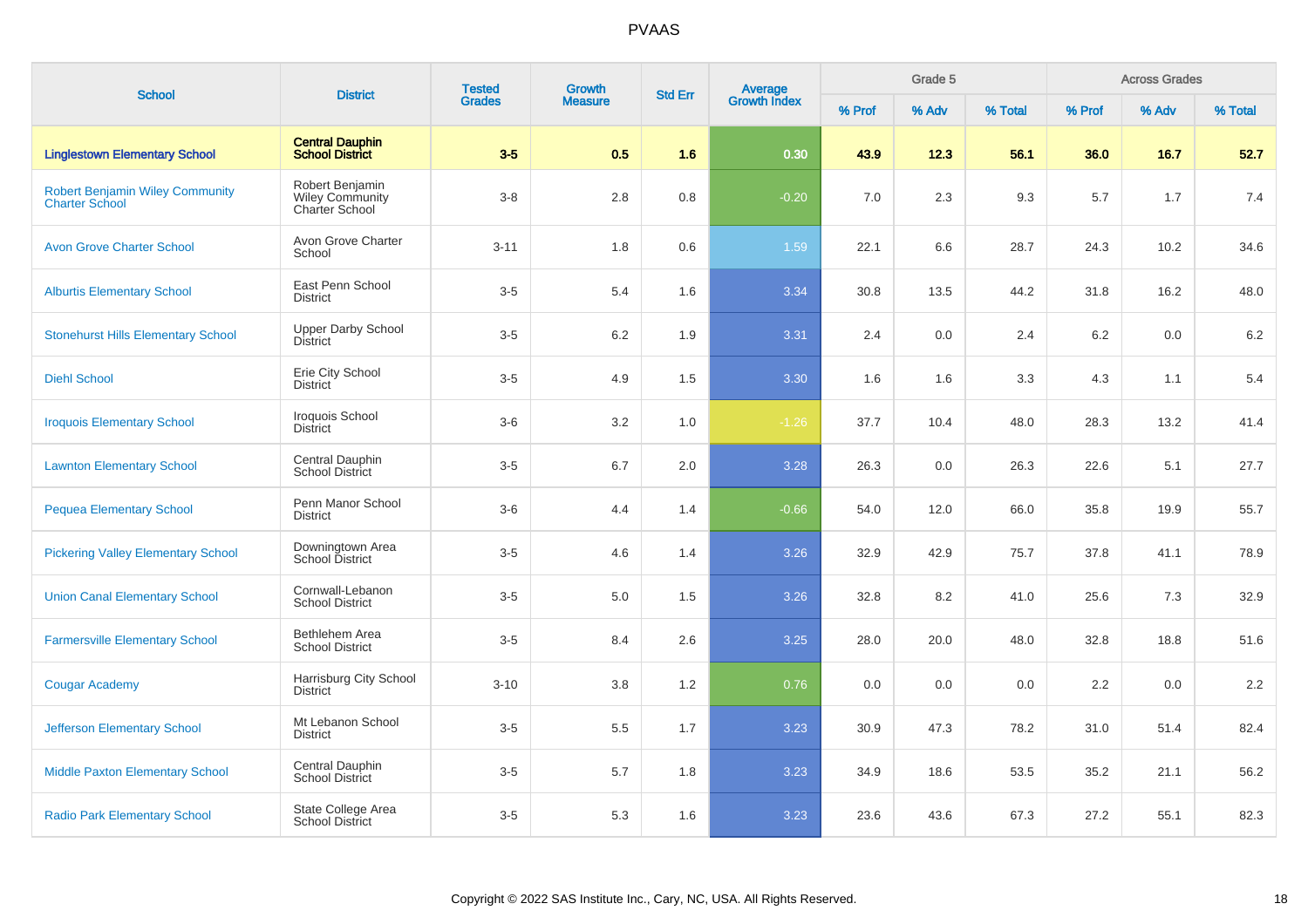| <b>School</b>                                              | <b>District</b>                                    | <b>Tested</b> | Growth         | <b>Std Err</b> |                                |        | Grade 5 |         |        | <b>Across Grades</b> |         |
|------------------------------------------------------------|----------------------------------------------------|---------------|----------------|----------------|--------------------------------|--------|---------|---------|--------|----------------------|---------|
|                                                            |                                                    | <b>Grades</b> | <b>Measure</b> |                | <b>Average</b><br>Growth Index | % Prof | % Adv   | % Total | % Prof | % Adv                | % Total |
| <b>Linglestown Elementary School</b>                       | <b>Central Dauphin</b><br><b>School District</b>   | $3-5$         | 0.5            | 1.6            | 0.30                           | 43.9   | 12.3    | 56.1    | 36.0   | 16.7                 | 52.7    |
| <b>Tredyffrin-Easttown Middle School</b>                   | Tredyffrin-Easttown<br><b>School District</b>      | $5-8$         | 1.9            | 0.6            | 0.85                           | 39.6   | 34.2    | 73.9    | 34.1   | 32.8                 | 66.8    |
| <b>Valley Forge Middle School</b>                          | Tredyffrin-Easttown<br>School District             | $5-8$         | 1.9            | 0.6            | 1.56                           | 33.6   | 38.1    | 71.6    | 33.6   | 35.0                 | 68.6    |
| <b>Souderton Charter School Collaborative</b>              | Souderton Charter<br>School Collaborative          | $3-8$         | 4.0            | 1.3            | 0.31                           | 51.8   | 22.2    | 74.1    | 40.1   | 26.8                 | 66.9    |
| California Area Intermediate Middle<br><b>School</b>       | California Area School<br><b>District</b>          | $5-6$         | 1.3            | 1.1            | 1.18                           | 27.3   | 5.4     | 32.7    | 20.2   | 2.5                  | 22.7    |
| <b>Gwyn-Nor Elementary School</b>                          | North Penn School<br><b>District</b>               | $3-6$         | 3.5            | 1.1            | 2.03                           | 31.2   | 18.0    | 49.2    | 30.2   | 14.5                 | 44.7    |
| <b>Dorseyville Middle School</b>                           | Fox Chapel Area<br>School District                 | $4 - 8$       | 1.4            | 0.4            | 3.15                           |        |         |         | 30.9   | 28.7                 | 59.6    |
| <b>James Gettys Elementary School</b>                      | Gettysburg Area<br><b>School District</b>          | $3-5$         | 4.5            | 1.5            | 3.12                           | 36.8   | 10.3    | 47.1    | 30.8   | 20.4                 | 51.2    |
| <b>Hooverville Elementary School</b>                       | Waynesboro Area<br><b>School District</b>          | $3-5$         | 5.4            | 1.7            | 3.10                           | 27.7   | 21.3    | 48.9    | 23.7   | 16.7                 | 40.4    |
| <b>Franklin Regional Primary School</b>                    | Franklin Regional<br><b>School District</b>        | $3-5$         | 4.0            | 1.3            | 3.07                           | 37.0   | 24.7    | 61.7    | 32.6   | 36.7                 | 69.3    |
| <b>Mars Area Centennial School</b>                         | Mars Area School<br><b>District</b>                | $5-6$         | 1.9            | 0.6            | $-2.33$                        | 31.3   | 20.9    | 52.2    | 32.0   | 22.7                 | 54.6    |
| <b>West Point Elementary School</b>                        | <b>Hempfield Area</b><br><b>School District</b>    | $3-5$         | 4.5            | 1.5            | 3.05                           | 38.7   | 19.4    | 58.1    | 40.8   | 22.3                 | 63.0    |
| <b>Fred L Aiken Elementary School</b>                      | Keystone Oaks School<br><b>District</b>            | $3-5$         | 6.1            | 2.0            | 3.02                           | 27.3   | 30.3    | 57.6    | 27.1   | 24.7                 | 51.8    |
| <b>Silver Spring Elementary School</b>                     | <b>Cumberland Valley</b><br><b>School District</b> | $3-5$         | 4.1            | 1.4            | 3.01                           | 33.3   | 25.6    | 59.0    | 31.1   | 29.8                 | 60.9    |
| <b>James F Baugher Elementary School</b>                   | Milton Area School<br><b>District</b>              | $3-5$         | 3.7            | 1.3            | 2.98                           | 22.5   | 11.2    | 33.7    | 24.3   | 8.1                  | 32.4    |
| <b>Conemaugh Township Area Elementary</b><br><b>School</b> | Conemaugh Township<br>Area School District         | $3-5$         | 4.6            | 1.5            | 2.98                           | 51.6   | 22.6    | 74.2    | 43.0   | 33.7                 | 76.7    |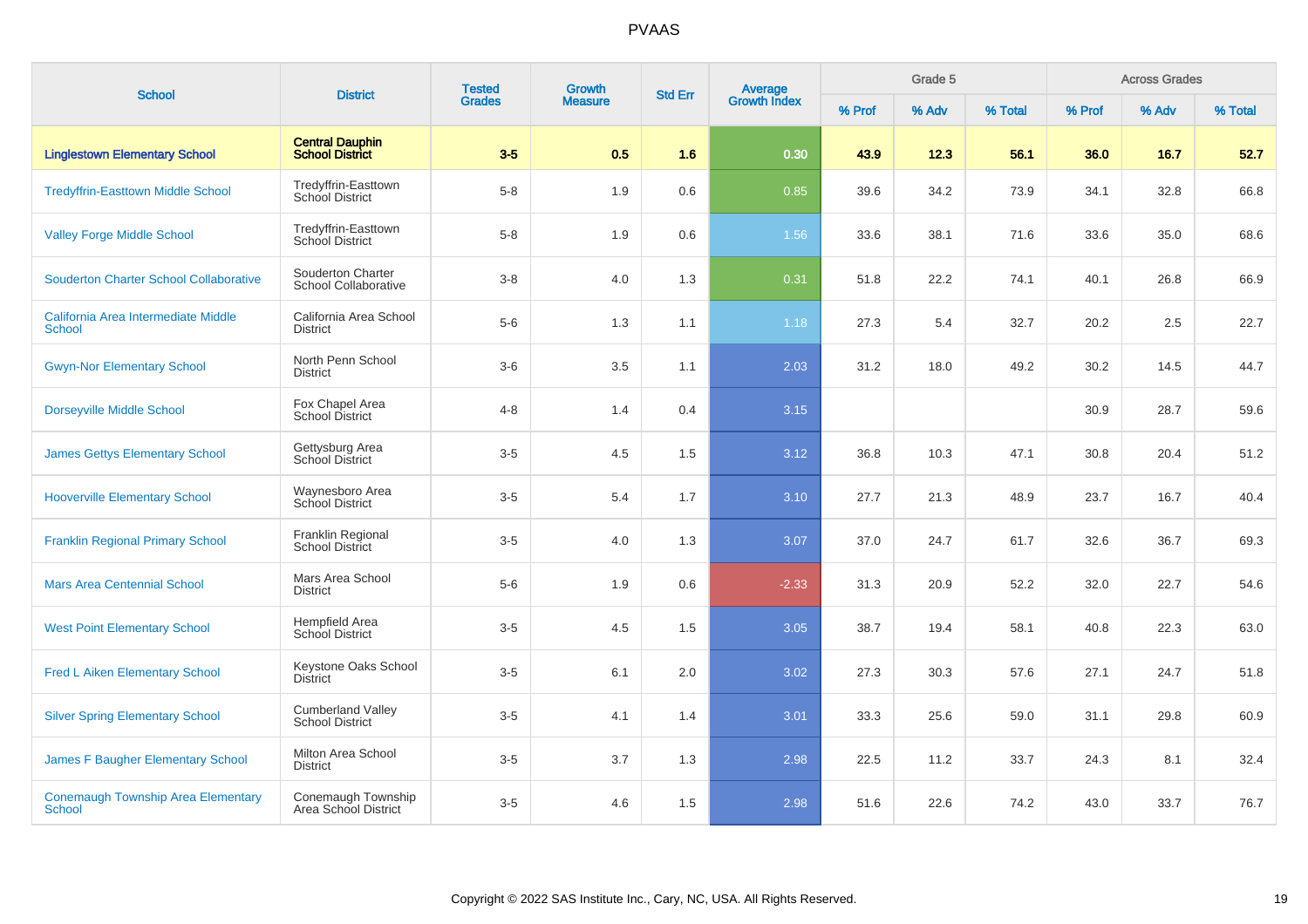| <b>School</b>                                            | <b>District</b>                                    | <b>Tested</b> | Growth         | <b>Std Err</b> | Average<br>Growth Index |        | Grade 5 |         |        | <b>Across Grades</b> |         |
|----------------------------------------------------------|----------------------------------------------------|---------------|----------------|----------------|-------------------------|--------|---------|---------|--------|----------------------|---------|
|                                                          |                                                    | <b>Grades</b> | <b>Measure</b> |                |                         | % Prof | % Adv   | % Total | % Prof | % Adv                | % Total |
| <b>Linglestown Elementary School</b>                     | <b>Central Dauphin</b><br><b>School District</b>   | $3-5$         | 0.5            | 1.6            | 0.30                    | 43.9   | 12.3    | 56.1    | 36.0   | 16.7                 | 52.7    |
| <b>Klein Elementary School</b>                           | <b>Harbor Creek School</b><br><b>District</b>      | $3-6$         | 3.3            | 1.1            | $-0.43$                 | 39.3   | 12.5    | 51.8    | 41.5   | 24.6                 | 66.2    |
| <b>Discovery Charter School</b>                          | <b>Discovery Charter</b><br>School                 | $3-8$         | 2.6            | 0.9            | $-0.94$                 | 8.5    | 2.1     | 10.6    | 5.2    | 1.1                  | 6.2     |
| <b>Avonworth Elementary School</b>                       | Avonworth School<br><b>District</b>                | $3-6$         | 2.1            | 0.7            | 0.56                    | 33.8   | 25.5    | 59.3    | 36.0   | 22.8                 | 58.8    |
| <b>Sarah W Starkweather Elementary</b><br><b>School</b>  | West Chester Area<br><b>School District</b>        | $3-5$         | 4.4            | 1.5            | 2.97                    | 35.8   | 19.4    | 55.2    | 40.0   | 17.2                 | 57.2    |
| <b>Hillendale Elementary School</b>                      | Unionville-Chadds<br><b>Ford School District</b>   | $3-5$         | 4.8            | 1.6            | 2.96                    | 35.6   | 33.9    | 69.5    | 39.4   | 37.2                 | 76.7    |
| <b>Northside Elementary School</b>                       | Palmyra Area School<br><b>District</b>             | $3-5$         | 5.1            | 1.7            | 2.96                    | 39.6   | 14.6    | 54.2    | 37.0   | 17.3                 | 54.3    |
| <b>Hallowell Elementary School</b>                       | Hatboro-Horsham<br><b>School District</b>          | $3-5$         | 4.5            | 1.5            | 2.95                    | 23.7   | 8.5     | 32.2    | 26.5   | 8.4                  | 34.9    |
| <b>Panther Valley Intermediate School</b>                | Panther Valley School<br><b>District</b>           | $4 - 6$       | 2.4            | 0.8            | $-0.77$                 | 11.5   | 1.9     | 13.5    | 10.1   | 1.3                  | 11.4    |
| <b>Irving Elementary School</b>                          | Altoona Area School<br><b>District</b>             | $3-5$         | 5.7            | 1.9            | 2.95                    | 44.4   | 19.4    | 63.9    | 43.9   | 20.4                 | 64.3    |
| <b>Sru Elementary School</b>                             | Athens Area School<br><b>District</b>              | $3-5$         | 5.3            | 1.8            | 2.94                    | 23.9   | 8.7     | 32.6    | 27.4   | 10.5                 | 37.9    |
| Southern Columbia Middle School                          | Southern Columbia<br>Area School District          | $5 - 8$       | 1.8            | 0.6            | $-0.84$                 | 34.7   | 9.7     | 44.4    | 24.0   | 7.8                  | 31.8    |
| <b>Harding Elementary School</b>                         | Lebanon School<br><b>District</b>                  | $3-5$         | 4.0            | 1.4            | 2.91                    | 11.7   | 2.6     | 14.3    | 9.6    | 1.6                  | 11.2    |
| <b>Bermudian Springs Middle School</b>                   | <b>Bermudian Springs</b><br><b>School District</b> | $5-8$         | 0.4            | 0.5            | 0.81                    | 22.1   | 12.4    | 34.5    | 17.8   | 6.5                  | 24.3    |
| Audrielle Lynch-Ellen Bustin Elementary<br><b>School</b> | Athens Area School<br><b>District</b>              | $3-5$         | 4.2            | 1.4            | 2.91                    | 36.4   | 4.6     | 40.9    | 32.0   | 8.2                  | 40.3    |
| <b>Blue Mountain Elementary East School</b>              | <b>Blue Mountain School</b><br><b>District</b>     | $3-5$         | 3.7            | 1.3            | 2.91                    | 26.2   | 15.5    | 41.7    | 30.3   | 15.6                 | 45.9    |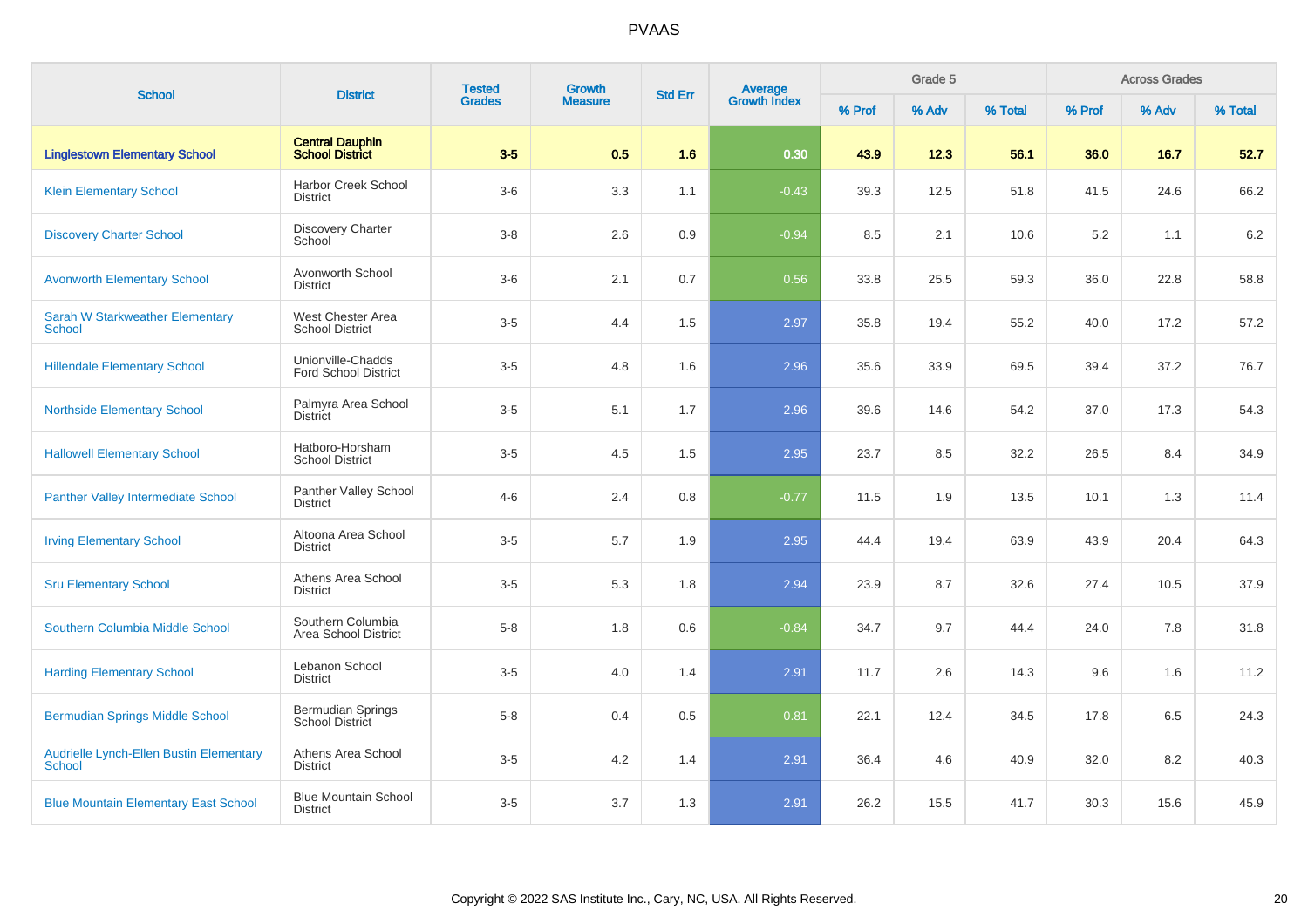| <b>School</b>                           | <b>District</b>                                          | <b>Tested</b> | Growth         | <b>Std Err</b> |                                |        | Grade 5 |         |        | <b>Across Grades</b> |         |
|-----------------------------------------|----------------------------------------------------------|---------------|----------------|----------------|--------------------------------|--------|---------|---------|--------|----------------------|---------|
|                                         |                                                          | <b>Grades</b> | <b>Measure</b> |                | <b>Average</b><br>Growth Index | % Prof | % Adv   | % Total | % Prof | % Adv                | % Total |
| <b>Linglestown Elementary School</b>    | <b>Central Dauphin</b><br><b>School District</b>         | $3-5$         | 0.5            | 1.6            | 0.30                           | 43.9   | 12.3    | 56.1    | 36.0   | 16.7                 | 52.7    |
| <b>East Hanover Elementary School</b>   | Lower Dauphin School<br><b>District</b>                  | $3-5$         | 4.7            | 1.6            | 2.89                           | 23.1   | 32.7    | 55.8    | 28.6   | 23.2                 | 51.8    |
| <b>Pfaff Elementary School</b>          | Quakertown<br><b>Community School</b><br><b>District</b> | $3-5$         | 5.2            | 1.8            | 2.89                           | 53.5   | 18.6    | 72.1    | 34.9   | 20.5                 | 55.4    |
| <b>Iron Forge Elementary School</b>     | South Middleton<br><b>School District</b>                | $3-5$         | 2.9            | 1.0            | 2.86                           | 28.8   | 22.7    | 51.5    | 31.6   | 23.8                 | 55.3    |
| <b>Oak Ridge Elementary School</b>      | Souderton Area<br><b>School District</b>                 | $3-5$         | 3.9            | 1.4            | 2.86                           | 30.3   | 38.2    | 68.4    | 30.1   | 36.5                 | 66.7    |
| <b>Dillsburg Elementary School</b>      | Northern York County<br><b>School District</b>           | $3-5$         | 3.9            | 1.4            | 2.85                           | 31.0   | 11.3    | 42.2    | 37.7   | 16.9                 | 54.6    |
| <b>Preston School</b>                   | Wayne Highlands<br><b>School District</b>                | $3 - 8$       | 4.2            | 1.5            | 2.77                           | 7.1    | 14.3    | 21.4    | 24.0   | 11.0                 | 35.0    |
| <b>Lower Gwynedd Elementary School</b>  | Wissahickon School<br><b>District</b>                    | $3-5$         | 3.8            | 1.3            | 2.84                           | 29.3   | 37.3    | 66.7    | 33.9   | 35.5                 | 69.3    |
| Aspira Bilingual Cyber Charter School   | Aspira Bilingual Cyber<br>Charter School                 | $3 - 11$      | 4.2            | 1.5            | 2.84                           |        |         |         | 1.6    | 0.0                  | 1.6     |
| <b>Springfield Elementary School</b>    | Palisades School<br><b>District</b>                      | $3-5$         | 6.5            | 2.3            | 2.83                           | 31.0   | 10.3    | 41.4    | 30.7   | 23.9                 | 54.6    |
| <b>Washington Intermediate School</b>   | New Castle Area<br><b>School District</b>                | $3-5$         | 2.4            | 0.8            | 2.83                           | 4.4    | 0.5     | 4.8     | 4.1    | 0.7                  | 4.8     |
| <b>Lincoln Elementary School</b>        | Mt Lebanon School<br><b>District</b>                     | $3-5$         | 4.6            | 1.6            | 2.81                           | 45.3   | 30.2    | 75.5    | 36.9   | 33.8                 | 70.7    |
| <b>Monroe Elementary School</b>         | <b>Cumberland Valley</b><br><b>School District</b>       | $3-5$         | 4.6            | 1.7            | 2.81                           | 41.2   | 27.4    | 68.6    | 32.6   | 26.7                 | 59.4    |
| <b>Miller Heights Elementary School</b> | Bethlehem Area<br><b>School District</b>                 | $3-5$         | 6.7            | 2.4            | 2.81                           | 33.3   | 20.8    | 54.2    | 35.5   | 29.0                 | 64.5    |
| <b>Resica Elementary School</b>         | East Stroudsburg Area<br><b>School District</b>          | $3-5$         | 5.0            | 1.8            | 2.79                           | 20.8   | 4.2     | 25.0    | 20.6   | 5.3                  | 26.0    |
| <b>Cranberry Elementary School</b>      | Cranberry Area<br><b>School District</b>                 | $3-6$         | 2.5            | 0.9            | 1.85                           | 27.3   | 10.4    | 37.7    | 25.6   | 4.4                  | 30.0    |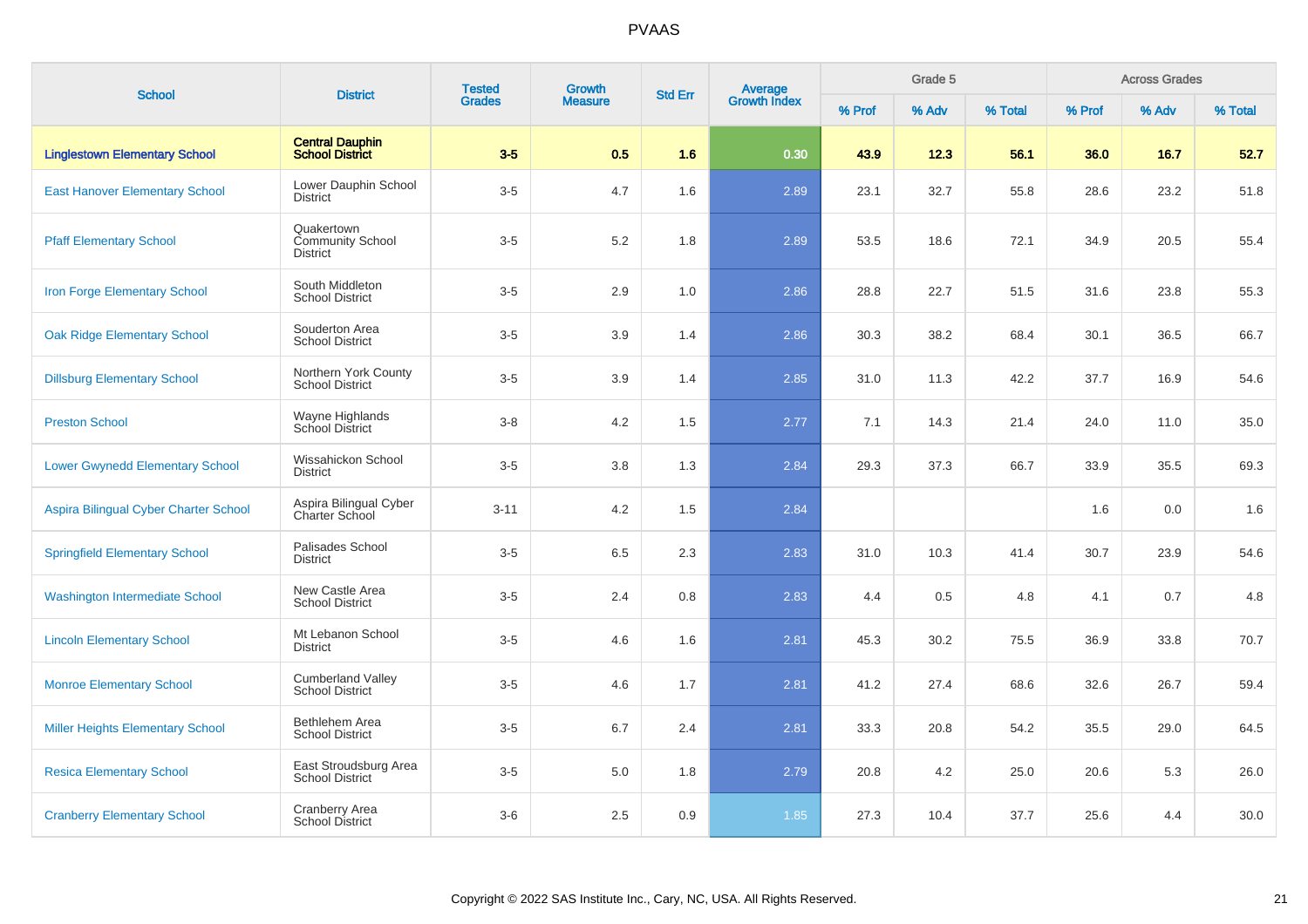| <b>School</b>                             | <b>District</b>                                                      | <b>Tested</b> | <b>Growth</b>  | <b>Std Err</b> |                                |        | Grade 5 |         |        | <b>Across Grades</b> |         |
|-------------------------------------------|----------------------------------------------------------------------|---------------|----------------|----------------|--------------------------------|--------|---------|---------|--------|----------------------|---------|
|                                           |                                                                      | <b>Grades</b> | <b>Measure</b> |                | <b>Average</b><br>Growth Index | % Prof | % Adv   | % Total | % Prof | % Adv                | % Total |
| <b>Linglestown Elementary School</b>      | <b>Central Dauphin</b><br><b>School District</b>                     | $3-5$         | 0.5            | 1.6            | 0.30                           | 43.9   | 12.3    | 56.1    | 36.0   | 16.7                 | 52.7    |
| <b>Shrewsbury Elementary School</b>       | Southern York County<br><b>School District</b>                       | $3-6$         | 3.0            | 1.1            | $-1.93$                        | 18.6   | 5.1     | 23.7    | 26.5   | 11.0                 | 37.6    |
| <b>Evergreen Elementary School</b>        | Perkiomen Valley<br><b>School District</b>                           | $3-5$         | 3.5            | 1.3            | 2.77                           | 39.5   | 24.4    | 64.0    | 42.6   | 19.3                 | 61.9    |
| <b>Middlesex Elementary School</b>        | <b>Cumberland Valley</b><br><b>School District</b>                   | $3-5$         | 4.6            | 1.7            | 2.76                           | 38.5   | 7.7     | 46.2    | 29.8   | 17.2                 | 47.0    |
| Gettysburg Montessori Charter School      | Gettysburg Montessori<br><b>Charter School</b>                       | $3-6$         | 5.4            | 1.9            | 2.18                           | 19.0   | 19.0    | 38.1    | 19.2   | 9.6                  | 28.7    |
| <b>Pine Road Elementary School</b>        | Lower Moreland<br><b>Township School</b><br><b>District</b>          | $3-5$         | 2.6            | 0.9            | 2.74                           | 27.3   | 27.3    | 54.6    | 33.7   | 18.4                 | 52.2    |
| <b>Davis Elementary School</b>            | <b>Centennial School</b><br><b>District</b>                          | $3-5$         | 3.1            | 1.1            | 2.74                           | 29.1   | 8.2     | 37.3    | 30.6   | 10.0                 | 40.6    |
| <b>Makefield Elementary School</b>        | Pennsbury School<br><b>District</b>                                  | $3-5$         | 4.1            | 1.5            | 2.72                           | 21.7   | 23.3    | 45.0    | 23.6   | 28.7                 | 52.2    |
| <b>Hillsdale Elementary School</b>        | West Chester Area<br><b>School District</b>                          | $3-5$         | 4.0            | 1.5            | 2.71                           | 38.1   | 15.9    | 54.0    | 33.2   | 24.9                 | 58.0    |
| <b>Rockwood Area Elementary School</b>    | Rockwood Area<br><b>School District</b>                              | $3-6$         | 3.5            | 1.3            | 2.61                           | 34.2   | 12.2    | 46.3    | 22.6   | 12.0                 | 34.6    |
| <b>Bethel Elementary School</b>           | Tulpehocken Area<br><b>School District</b>                           | $3-6$         | $-0.0$         | 1.3            | $-0.03$                        | 35.1   | 16.2    | 51.4    | 27.9   | 12.8                 | 40.8    |
| Maureen M Welch Elementary School         | <b>Council Rock School</b><br><b>District</b>                        | $3-6$         | 2.5            | 1.0            | $-1.58$                        | 28.0   | 10.7    | 38.7    | 33.4   | 15.5                 | 49.0    |
| <b>Blairsville Elementary School</b>      | <b>Blairsville-Saltsburg</b><br><b>School District</b>               | $3-5$         | 4.1            | 1.5            | 2.67                           | 27.9   | 13.1    | 41.0    | 25.7   | 8.9                  | 34.6    |
| <b>Widener Partnership Charter School</b> | <b>Widener Partnership</b><br><b>Charter School</b>                  | $3 - 7$       | 2.8            | 1.0            | $-0.33$                        | 0.0    | 0.0     | 0.0     | 1.4    | 0.5                  | 1.9     |
| <b>Trumbauersville Elementary School</b>  | Quakertown<br><b>Community School</b><br><b>District</b>             | $3-5$         | 4.0            | 1.5            | 2.64                           | 24.6   | 29.5    | 54.1    | 31.4   | 27.3                 | 58.8    |
| <b>West Phila. Achievement Ces</b>        | West Philadelphia<br>Achievement Charter<br><b>Elementary School</b> | $3-5$         | 4.2            | 1.6            | 2.63                           | 6.7    | 0.0     | 6.7     | 2.8    | 0.5                  | $3.2\,$ |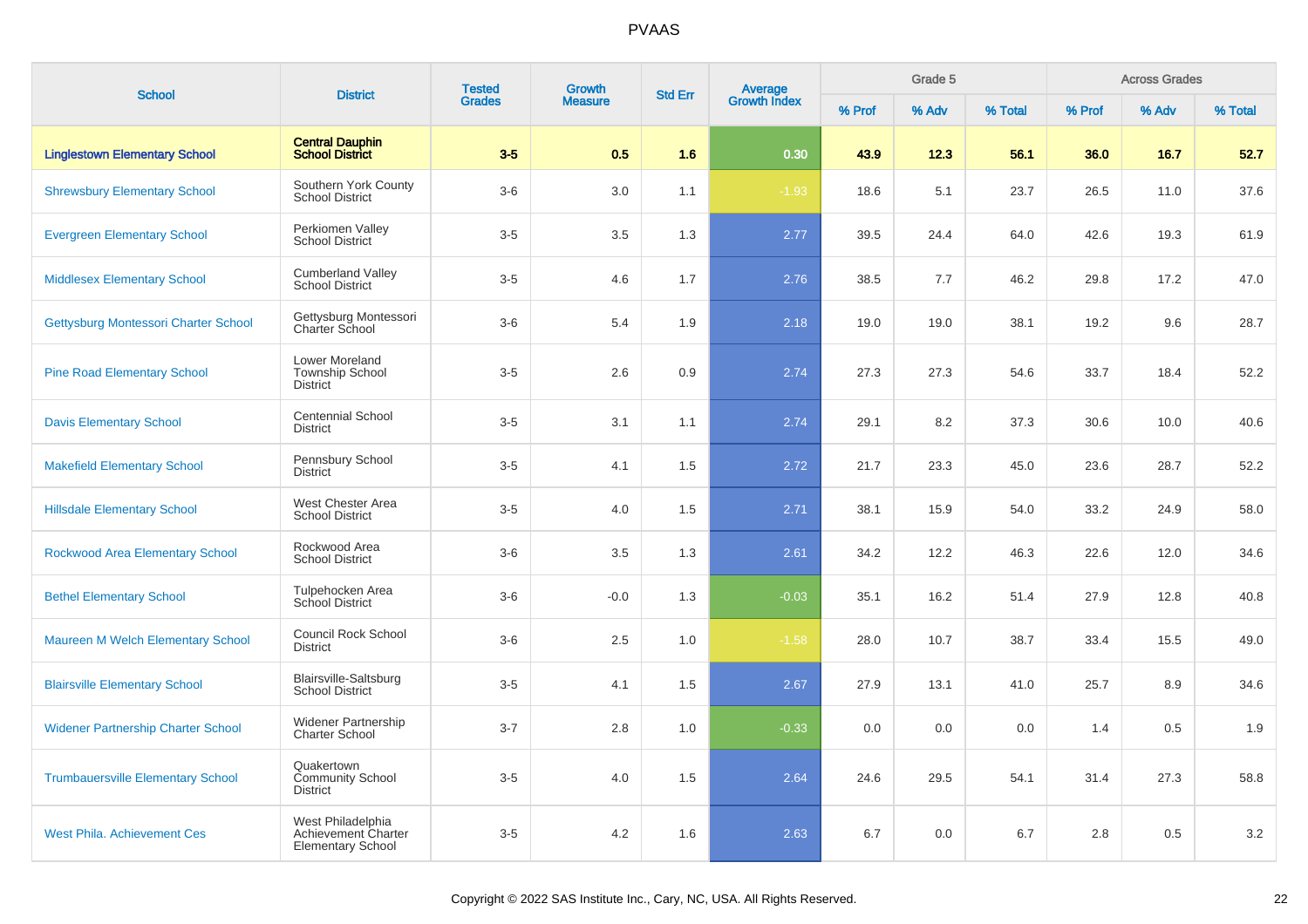| <b>School</b>                          | <b>District</b>                                    | <b>Tested</b> | Growth         | <b>Std Err</b> | Average<br>Growth Index |        | Grade 5 | <b>Across Grades</b> |        |       |         |
|----------------------------------------|----------------------------------------------------|---------------|----------------|----------------|-------------------------|--------|---------|----------------------|--------|-------|---------|
|                                        |                                                    | <b>Grades</b> | <b>Measure</b> |                |                         | % Prof | % Adv   | % Total              | % Prof | % Adv | % Total |
| <b>Linglestown Elementary School</b>   | <b>Central Dauphin</b><br><b>School District</b>   | $3-5$         | 0.5            | 1.6            | 0.30                    | 43.9   | 12.3    | 56.1                 | 36.0   | 16.7  | 52.7    |
| <b>Butler Elementary School</b>        | <b>Central Bucks School</b><br><b>District</b>     | $3-6$         | 2.2            | 0.9            | $-1.83$                 | 33.3   | 16.1    | 49.4                 | 35.5   | 20.8  | 56.3    |
| <b>Shallow Brook Inter School</b>      | Northeastern York<br><b>School District</b>        | $4 - 6$       | 1.8            | 0.8            | 2.18                    | 35.7   | 15.2    | 50.9                 | 28.1   | 12.0  | 40.1    |
| <b>Marshall Thurgood</b>               | Philadelphia City<br>School District               | $3-8$         | 4.5            | 1.8            | 2.58                    |        |         |                      | 3.7    | 0.9   | 4.6     |
| <b>Sugarcreek Elementary School</b>    | Karns City Area<br><b>School District</b>          | $3-6$         | 3.8            | 1.5            | 2.36                    | 21.4   | 17.9    | 39.3                 | 28.2   | 4.8   | 33.1    |
| Kathryn D. Markley Elementary School   | <b>Great Valley School</b><br><b>District</b>      | $3-5$         | 3.4            | 1.3            | 2.57                    | 31.2   | 28.8    | 60.0                 | 32.3   | 27.5  | 59.8    |
| <b>Kutz Elementary School</b>          | <b>Central Bucks School</b><br><b>District</b>     | $3-6$         | 2.6            | 1.0            | 0.24                    | 40.7   | 17.0    | 57.6                 | 38.0   | 25.1  | 63.1    |
| <b>Jackson Elementary School</b>       | Central Cambria<br><b>School District</b>          | $3-5$         | 5.0            | 2.0            | 2.53                    | 27.8   | 8.3     | 36.1                 | 26.5   | 11.2  | 37.8    |
| <b>Groveland Elementary School</b>     | <b>Central Bucks School</b><br><b>District</b>     | $3-6$         | 2.0            | 0.8            | 2.06                    | 25.7   | 16.2    | 41.9                 | 33.0   | 15.0  | 48.0    |
| <b>Schwenksville Elementary School</b> | Perkiomen Valley<br><b>School District</b>         | $3-5$         | 3.7            | 1.5            | 2.51                    | 41.3   | 17.5    | 58.7                 | 41.6   | 15.8  | 57.4    |
| <b>Penn Wood Elementary School</b>     | West Chester Area<br><b>School District</b>        | $3-5$         | 3.5            | 1.4            | 2.51                    | 30.6   | 15.3    | 45.8                 | 37.6   | 17.1  | 54.6    |
| <b>Kunkel Elementary School</b>        | Middletown Area<br><b>School District</b>          | $3-5$         | 3.5            | 1.4            | 2.50                    | 31.4   | 7.1     | 38.6                 | 29.4   | 14.1  | 43.5    |
| <b>Mercer Area Elementary School</b>   | Mercer Area School<br><b>District</b>              | $3-6$         | 2.6            | 1.0            | 1.09                    | 32.8   | 15.5    | 48.3                 | 33.2   | 15.4  | 48.6    |
| <b>Ebenezer Elementary School</b>      | Cornwall-Lebanon<br><b>School District</b>         | $3-5$         | 2.9            | 1.2            | 2.50                    | 28.0   | 6.0     | 34.0                 | 25.4   | 5.0   | 30.4    |
| <b>Robison Elementary School</b>       | Fort Leboeuf School<br>District                    | $3-5$         | 3.6            | 1.4            | 2.49                    | 41.8   | 38.8    | 80.6                 | 40.4   | 34.7  | 75.1    |
| <b>Sporting Hill Elementary School</b> | <b>Cumberland Valley</b><br><b>School District</b> | $3-5$         | 3.1            | 1.3            | 2.49                    | 20.9   | 29.7    | 50.6                 | 29.3   | 27.1  | 56.4    |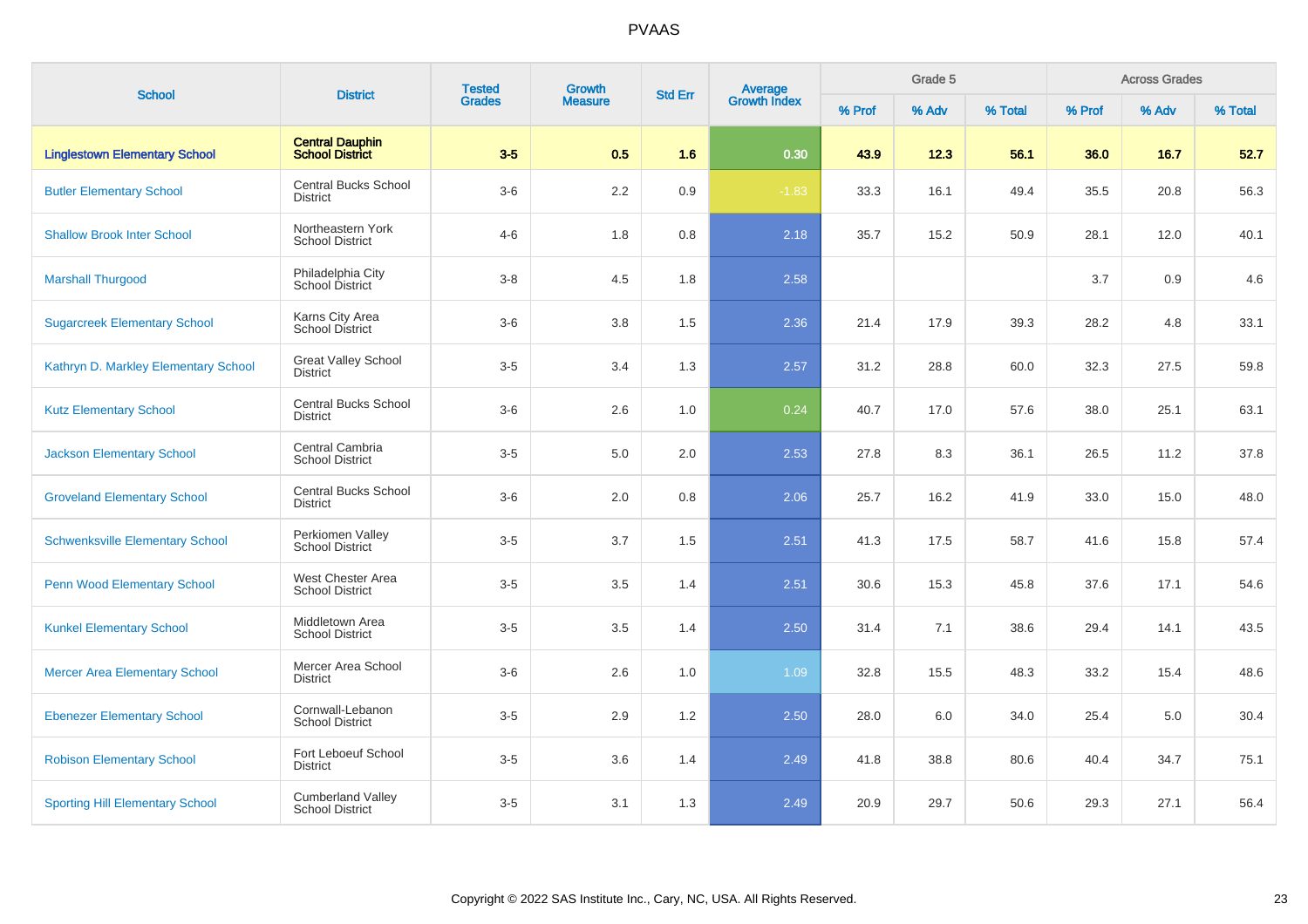| <b>School</b>                                      | <b>District</b>                                          | <b>Tested</b> | <b>Growth</b>  | <b>Std Err</b> |                                |        | Grade 5 |         |        | <b>Across Grades</b> |         |
|----------------------------------------------------|----------------------------------------------------------|---------------|----------------|----------------|--------------------------------|--------|---------|---------|--------|----------------------|---------|
|                                                    |                                                          | <b>Grades</b> | <b>Measure</b> |                | <b>Average</b><br>Growth Index | % Prof | % Adv   | % Total | % Prof | % Adv                | % Total |
| <b>Linglestown Elementary School</b>               | <b>Central Dauphin</b><br><b>School District</b>         | $3-5$         | 0.5            | 1.6            | 0.30                           | 43.9   | 12.3    | 56.1    | 36.0   | 16.7                 | 52.7    |
| <b>Lehigh Elementary School</b>                    | Northampton Area<br>School District                      | $3-5$         | 5.1            | 2.0            | 2.49                           | 32.4   | 11.8    | 44.1    | 43.1   | 13.0                 | 56.1    |
| <b>Valley Elementary School</b>                    | Bensalem Township<br><b>School District</b>              | $3-6$         | 2.3            | 0.9            | $-0.05$                        | 9.0    | 2.6     | 11.5    | 13.4   | 3.8                  | 17.2    |
| <b>Linden Elementary School</b>                    | <b>Central Bucks School</b><br><b>District</b>           | $3-6$         | 3.2            | 1.3            | 0.02                           | 42.9   | 19.0    | 61.9    | 38.6   | 28.5                 | 67.0    |
| <b>Harris School</b>                               | Southeast Delco<br><b>School District</b>                | $3-8$         | 2.7            | 1.1            | 0.14                           | 12.0   | 0.0     | 12.0    | 4.7    | 0.5                  | 5.3     |
| <b>Colwyn Elementary School</b>                    | William Penn School<br><b>District</b>                   | $3-6$         | 4.9            | 2.0            | $-0.17$                        | 10.0   | 5.0     | 15.0    | 10.4   | 1.5                  | 11.9    |
| <b>Shenango Elementary School</b>                  | Shenango Area<br>School District                         | $3-6$         | 2.5            | 1.0            | $-1.30$                        | 25.0   | 7.1     | 32.1    | 27.1   | 11.8                 | 38.9    |
| <b>Richland Elementary School</b>                  | Quakertown<br><b>Community School</b><br><b>District</b> | $3-5$         | 3.9            | 1.6            | 2.46                           | 30.4   | 7.1     | 37.5    | 25.0   | 12.2                 | 37.2    |
| <b>Rowland Academy</b>                             | Harrisburg City School<br><b>District</b>                | $5 - 8$       | 1.4            | 0.6            | $-3.28$                        | 1.0    | 0.0     | 1.0     | 1.5    | 1.3                  | 2.9     |
| <b>Valley Elementary/Middle School</b>             | <b>Hazleton Area School</b><br><b>District</b>           | $3-8$         | 2.7            | 1.1            | $-0.49$                        | 15.2   | 3.0     | 18.2    | 13.3   | 2.6                  | 15.9    |
| <b>Washington Heights Elementary School</b>        | West Shore School<br><b>District</b>                     | $3-5$         | 4.0            | 1.6            | 2.45                           | 24.1   | 8.6     | 32.8    | 19.3   | 7.4                  | 26.7    |
| <b>Centre Learning Community Charter</b><br>School | Centre Learning<br><b>Community Charter</b><br>School    | $5-8$         | 4.9            | 2.0            | 2.45                           |        |         |         | 24.1   | 18.5                 | 42.6    |
| <b>Titus Elementary School</b>                     | <b>Central Bucks School</b><br><b>District</b>           | $3-6$         | 2.2            | 0.9            | 1.30                           | 40.5   | 17.6    | 58.1    | 31.4   | 19.4                 | 50.8    |
| <b>Nether Providence Elementary School</b>         | Wallingford-<br>Swarthmore School<br><b>District</b>     | $3-5$         | 3.5            | 1.5            | 2.41                           | 44.6   | 21.5    | 66.2    | 40.4   | 24.7                 | 65.0    |
| <b>Clearview Elementary School</b>                 | Red Lion Area School<br><b>District</b>                  | $3-6$         | 3.3            | 1.4            | 0.32                           | 26.5   | 17.6    | 44.1    | 22.1   | 10.7                 | 32.9    |
| <b>Warren L Miller Elementary School</b>           | Southern Tioga<br>School District                        | $3-6$         | 1.7            | 1.1            | 1.48                           | 21.6   | 0.0     | 21.6    | 25.4   | 5.4                  | 30.8    |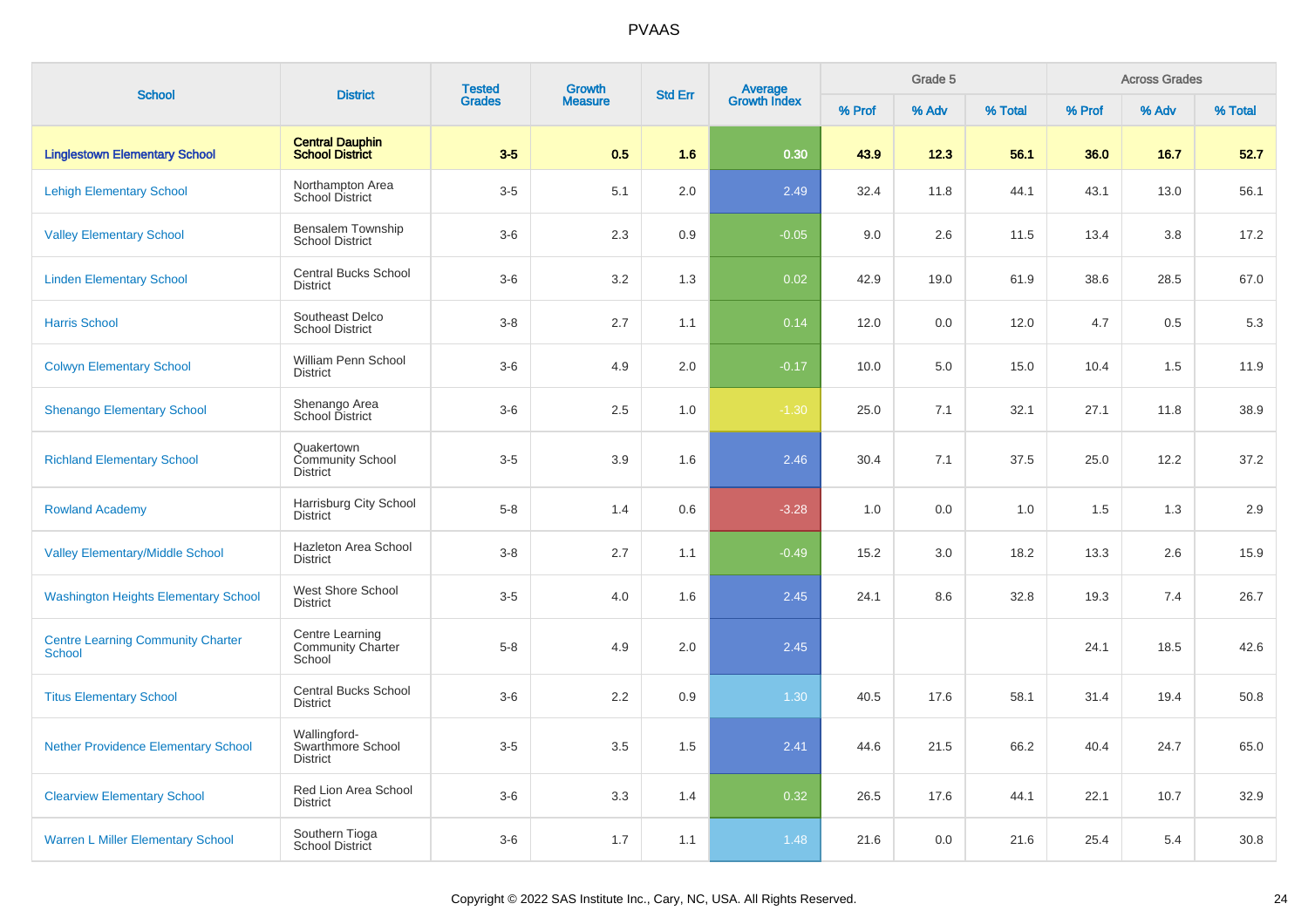| <b>School</b>                               | <b>District</b>                                  | <b>Tested</b> | Growth         | <b>Std Err</b> | Average<br>Growth Index |        | Grade 5 |         |        | <b>Across Grades</b> |         |
|---------------------------------------------|--------------------------------------------------|---------------|----------------|----------------|-------------------------|--------|---------|---------|--------|----------------------|---------|
|                                             |                                                  | <b>Grades</b> | <b>Measure</b> |                |                         | % Prof | % Adv   | % Total | % Prof | % Adv                | % Total |
| <b>Linglestown Elementary School</b>        | <b>Central Dauphin</b><br><b>School District</b> | $3-5$         | 0.5            | 1.6            | 0.30                    | 43.9   | 12.3    | 56.1    | 36.0   | 16.7                 | 52.7    |
| <b>Shannock Valley Elementary School</b>    | Armstrong School<br><b>District</b>              | $3-6$         | 2.6            | 1.3            | 2.05                    | 26.1   | 13.0    | 39.1    | 26.1   | 16.5                 | 42.6    |
| <b>Quarry Hill Elementary School</b>        | Pennsbury School<br><b>District</b>              | $3-5$         | 3.4            | 1.4            | 2.35                    | 31.3   | 32.8    | 64.2    | 40.9   | 27.8                 | 68.7    |
| <b>Franconia Elementary School</b>          | Souderton Area<br><b>School District</b>         | $3-5$         | 3.3            | 1.4            | 2.35                    | 45.1   | 18.3    | 63.4    | 33.3   | 22.1                 | 55.4    |
| <b>Economy Elementary School</b>            | Ambridge Area School<br><b>District</b>          | $3-5$         | 3.8            | 1.6            | 2.34                    | 28.6   | 10.7    | 39.3    | 30.6   | 17.2                 | 47.8    |
| <b>Hillcrest Elementary School</b>          | <b>Upper Darby School</b><br><b>District</b>     | $3-5$         | 3.3            | 1.4            | 2.31                    | 14.1   | 5.1     | 19.2    | 15.2   | 5.2                  | 20.4    |
| <b>Cairnbrook Elementary School</b>         | Shade-Central City<br><b>School District</b>     | $3-6$         | 4.5            | 1.9            | 0.60                    | 18.8   | 0.0     | 18.8    | 29.6   | 2.3                  | 31.8    |
| <b>Hope For Hyndman Charter School</b>      | Hope For Hyndman<br>Charter School               | $3 - 11$      | 4.1            | 1.8            | 2.31                    |        |         |         | 9.9    | 1.2                  | 11.1    |
| <b>Bennetts Valley Elementary School</b>    | Saint Marys Area<br><b>School District</b>       | $3-5$         | 6.4            | 2.8            | 2.30                    | 52.9   | 0.0     | 52.9    | 35.0   | 5.0                  | 40.0    |
| <b>Blue Ridge Elementary School</b>         | <b>Blue Ridge School</b><br><b>District</b>      | $3-5$         | 3.3            | 1.4            | 2.30                    | 23.3   | 5.5     | 28.8    | 29.6   | 5.8                  | 35.4    |
| <b>West Vincent Elementary School</b>       | Owen J Roberts<br><b>School District</b>         | $3-6$         | 2.3            | 1.0            | 1.59                    | 33.8   | 31.0    | 64.8    | 39.8   | 27.6                 | 67.4    |
| <b>Lincoln Elementary School</b>            | East Penn School<br><b>District</b>              | $3-5$         | 3.5            | 1.5            | 2.29                    | 35.5   | 12.9    | 48.4    | 30.5   | 13.2                 | 43.7    |
| <b>Penn Valley School</b>                   | Lower Merion School<br><b>District</b>           | $3-5$         | 2.6            | 1.2            | 2.27                    | 22.9   | 48.6    | 71.4    | 27.5   | 50.5                 | 78.0    |
| Lackawanna Trail Elementary Center          | Lackawanna Trail<br><b>School District</b>       | $3-6$         | 2.4            | 1.1            | $-0.71$                 | 21.8   | 9.1     | 30.9    | 31.4   | 13.1                 | 44.4    |
| <b>Brandywine-Wallace Elementary School</b> | Downingtown Area<br>School District              | $3-5$         | 3.3            | 1.5            | 2.25                    | 48.4   | 21.0    | 69.4    | 49.3   | 17.1                 | 66.4    |
| <b>East Goshen Elementary School</b>        | West Chester Area<br><b>School District</b>      | $3-5$         | 3.5            | 1.6            | 2.24                    | 49.1   | 21.0    | 70.2    | 41.2   | 33.3                 | 74.6    |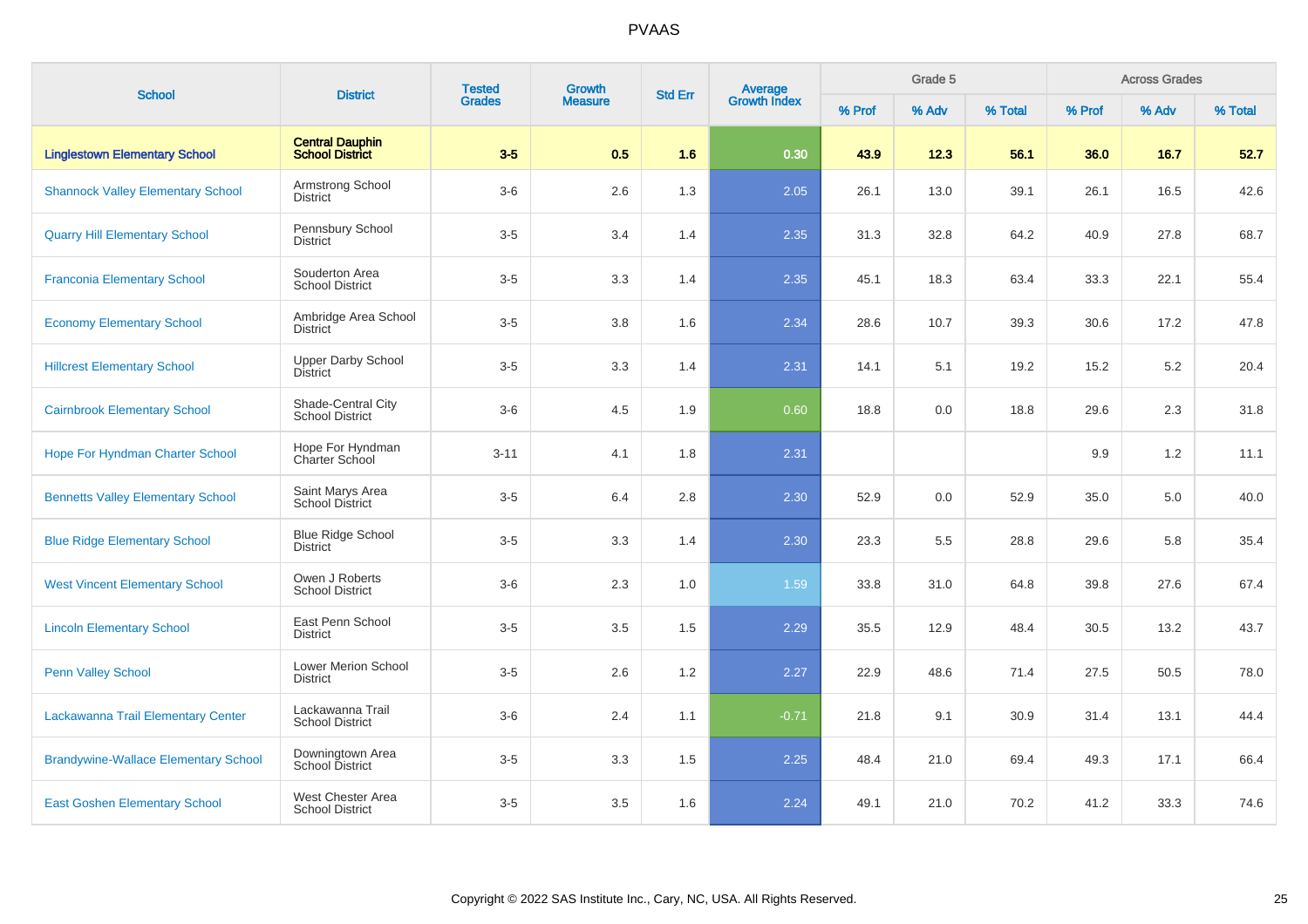| <b>School</b>                             | <b>District</b>                                  | <b>Tested</b> | Growth         | <b>Std Err</b> |                                |        | Grade 5 |         |         | <b>Across Grades</b> |         |
|-------------------------------------------|--------------------------------------------------|---------------|----------------|----------------|--------------------------------|--------|---------|---------|---------|----------------------|---------|
|                                           |                                                  | <b>Grades</b> | <b>Measure</b> |                | <b>Average</b><br>Growth Index | % Prof | % Adv   | % Total | % Prof  | % Adv                | % Total |
| <b>Linglestown Elementary School</b>      | <b>Central Dauphin</b><br><b>School District</b> | $3-5$         | 0.5            | 1.6            | 0.30                           | 43.9   | 12.3    | 56.1    | 36.0    | 16.7                 | 52.7    |
| <b>Howard Elementary School</b>           | <b>Bald Eagle Area</b><br>School District        | $3-5$         | 7.1            | 3.2            | 2.23                           | 53.8   | 46.2    | 100.0   | 41.5    | 34.2                 | 75.6    |
| <b>West Manheim Elementary School</b>     | South Western School<br><b>District</b>          | $3-5$         | 2.7            | 1.2            | 2.22                           | 26.0   | 6.2     | 32.3    | 25.9    | 10.4                 | 36.3    |
| <b>Juniata Elementary School</b>          | Juniata County School<br><b>District</b>         | $3-5$         | 2.6            | 1.2            | 2.21                           | 21.0   | 5.0     | 26.0    | 18.6    | 5.1                  | 23.6    |
| <b>Wyalusing Valley Elementary School</b> | <b>Wyalusing Area</b><br>School District         | $3-6$         | 1.9            | 0.9            | 0.43                           | 12.0   | 4.8     | 16.9    | 18.9    | 5.6                  | 24.4    |
| Southern Lehigh Intermediate School       | Southern Lehigh<br>School District               | $4 - 6$       | $-1.2$         | 0.6            | $-1.85$                        | 33.9   | 21.0    | 54.8    | 31.6    | 23.8                 | 55.4    |
| <b>E M Crouthamel Elementary School</b>   | Souderton Area<br><b>School District</b>         | $3-5$         | 3.6            | 1.6            | 2.19                           | 32.1   | 17.0    | 49.1    | 34.5    | 16.2                 | 50.7    |
| Meyersdale Area Elementary School         | Meyersdale Area<br>School District               | $3-5$         | 3.5            | 1.6            | 2.19                           | 35.2   | 9.3     | 44.4    | 30.7    | 10.5                 | 41.2    |
| <b>Ben Franklin School</b>                | Uniontown Area<br><b>School District</b>         | $3 - 8$       | $-5.5$         | 1.1            | $-4.99$                        | 15.8   | 10.5    | 26.3    | 14.7    | 3.8                  | 18.5    |
| <b>Trinity East Elementary School</b>     | <b>Trinity Area School</b><br><b>District</b>    | $3-5$         | 3.2            | 1.5            | 2.18                           | 31.9   | 20.3    | 52.2    | 36.4    | 20.1                 | 56.5    |
| <b>Elco Intermd School</b>                | Eastern Lebanon<br><b>County School District</b> | $3-5$         | 1.9            | 0.9            | 2.18                           | 19.8   | 7.9     | 27.7    | 23.8    | 8.2                  | 32.1    |
| <b>Overlook School</b>                    | Abington School<br><b>District</b>               | $3-6$         | 2.5            | 1.2            | 0.77                           | 20.0   | 14.0    | 34.0    | 27.2    | 13.0                 | 40.2    |
| <b>Ardmore Avenue School</b>              | William Penn School<br><b>District</b>           | $3-6$         | 3.1            | 1.4            | $-0.13$                        | 14.0   | 0.0     | 14.0    | 10.8    | 1.8                  | 12.6    |
| <b>Macungie Elementary School</b>         | East Penn School<br><b>District</b>              | $3-5$         | 3.1            | 1.4            | 2.15                           | 31.3   | 9.0     | 40.3    | 30.1    | 15.5                 | 45.6    |
| <b>Clairton Elementary School</b>         | Clairton City School<br><b>District</b>          | $3-5$         | 3.7            | 1.7            | 2.14                           | 6.1    | 2.0     | 8.2     | $6.2\,$ | 0.6                  | $6.8\,$ |
| <b>Middle Years Alternative</b>           | Philadelphia City<br>School District             | $5-8$         | 4.9            | 2.3            | 2.14                           |        |         |         | 2.4     | 0.0                  | 2.4     |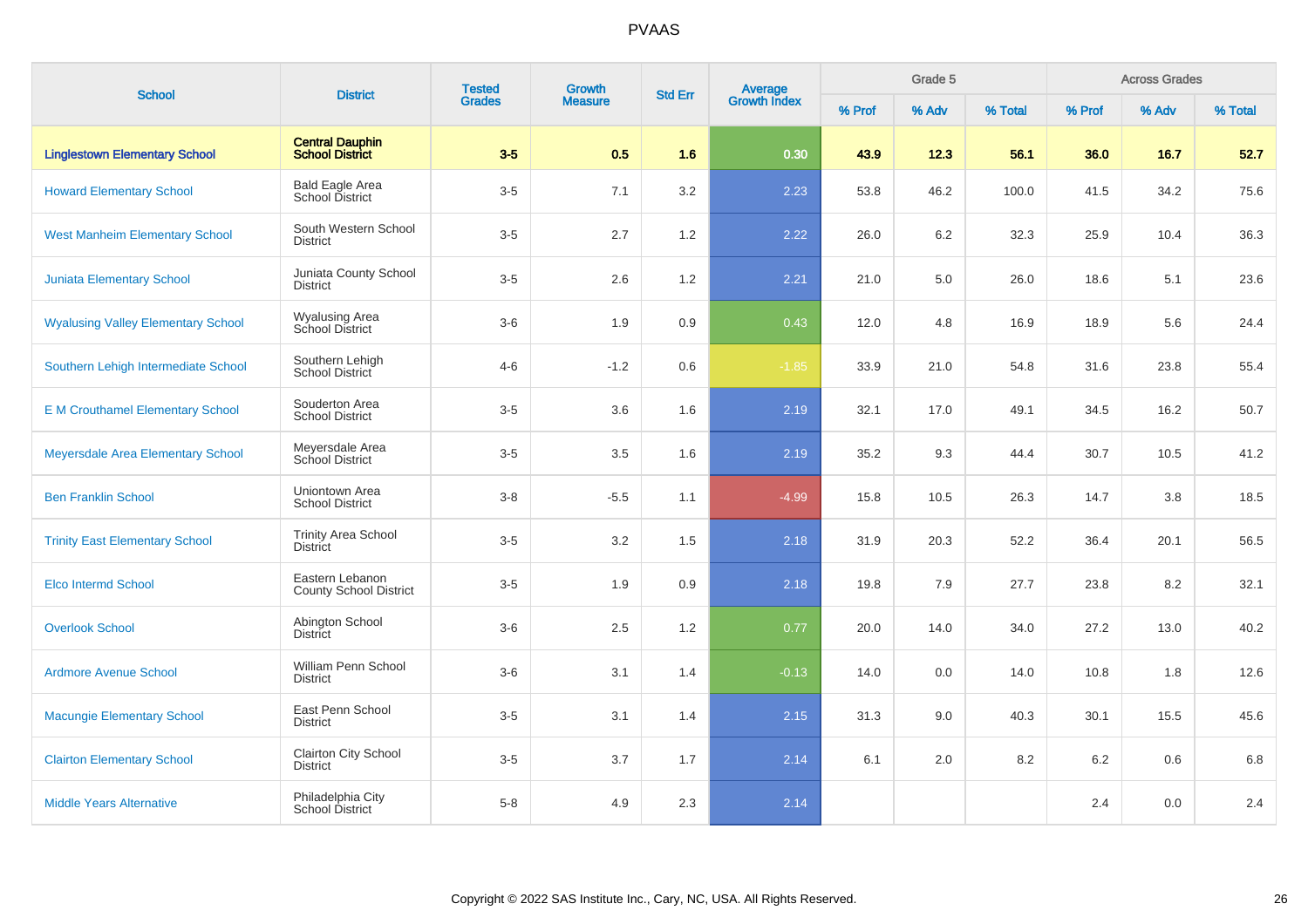| <b>School</b>                              | <b>District</b>                                    | <b>Tested</b> | Growth         | <b>Std Err</b> | <b>Average</b><br>Growth Index |        | Grade 5 |         |        | <b>Across Grades</b> |         |
|--------------------------------------------|----------------------------------------------------|---------------|----------------|----------------|--------------------------------|--------|---------|---------|--------|----------------------|---------|
|                                            |                                                    | <b>Grades</b> | <b>Measure</b> |                |                                | % Prof | % Adv   | % Total | % Prof | % Adv                | % Total |
| <b>Linglestown Elementary School</b>       | <b>Central Dauphin</b><br><b>School District</b>   | $3-5$         | 0.5            | 1.6            | 0.30                           | 43.9   | 12.3    | 56.1    | 36.0   | 16.7                 | 52.7    |
| <b>Galeton Area School</b>                 | Galeton Area School<br><b>District</b>             | $3 - 11$      | 2.7            | 1.3            | $-0.05$                        | 29.2   | 20.8    | 50.0    | 19.4   | 7.0                  | 26.4    |
| <b>Reeceville Elementary School</b>        | Coatesville Area<br><b>School District</b>         | $3-5$         | 4.2            | 2.0            | 2.13                           | 16.2   | 2.7     | 18.9    | 9.4    | 6.2                  | 15.6    |
| <b>Shady Grove Elementary School</b>       | Wissahickon School<br><b>District</b>              | $3-5$         | 2.4            | 1.1            | 2.12                           | 25.2   | 26.2    | 51.4    | 26.5   | 32.5                 | 59.0    |
| <b>Metzgar Elementary School</b>           | Greensburg Salem<br><b>School District</b>         | $3-5$         | 4.2            | 2.0            | 2.12                           | 38.2   | 17.6    | 55.9    | 30.5   | 13.3                 | 43.8    |
| <b>Manavon Elementary School</b>           | Phoenixville Area<br>School District               | $3-5$         | 2.5            | $1.2\,$        | 2.11                           | 45.8   | 14.6    | 60.4    | 35.0   | 19.9                 | 54.9    |
| <b>New Holland Elementary</b>              | Eastern Lancaster<br><b>County School District</b> | $3-6$         | 2.2            | 1.1            | 1.22                           | 32.7   | 10.9    | 43.6    | 29.8   | 8.0                  | 37.8    |
| <b>Howe Elementary School</b>              | Mt Lebanon School<br><b>District</b>               | $3-5$         | 3.5            | 1.6            | 2.10                           | 36.0   | 36.0    | 72.0    | 36.3   | 32.9                 | 69.2    |
| <b>Manheim Elementary School</b>           | South Western School<br><b>District</b>            | $3-5$         | 4.5            | 2.1            | 2.09                           | 17.2   | 17.2    | 34.5    | 25.7   | 15.9                 | 41.6    |
| <b>Barkley Elementary School</b>           | Phoenixville Area<br><b>School District</b>        | $3-5$         | 3.4            | 1.6            | 2.08                           | 26.9   | 11.5    | 38.5    | 24.9   | 11.6                 | 36.4    |
| <b>Independence Charter School</b>         | Independence Charter<br>School                     | $3-8$         | 1.4            | 0.7            | $-5.14$                        | 13.7   | 4.1     | 17.8    | 19.7   | 7.2                  | 26.9    |
| <b>Canton Area Elementary School</b>       | Canton Area School<br><b>District</b>              | $3-6$         | 2.3            | 1.1            | $-0.60$                        | 34.6   | 11.5    | 46.2    | 31.6   | 8.9                  | 40.5    |
| <b>West Bradford Elementary School</b>     | Downingtown Area<br>School District                | $3-5$         | 2.7            | 1.3            | 2.06                           | 47.6   | 10.7    | 58.3    | 41.6   | 22.7                 | 64.3    |
| <b>Lycoming Valley Intermediate School</b> | Williamsport Area<br>School District               | $4 - 6$       | 1.4            | 0.7            | $-1.40$                        | 31.5   | 13.4    | 45.0    | 26.5   | 13.4                 | 39.9    |
| <b>Twin Rivers Elementary School</b>       | Mckeesport Area<br><b>School District</b>          | $3-5$         | 2.6            | 1.3            | 2.06                           | 4.6    | 4.6     | 9.2     | 9.2    | 3.0                  | 12.2    |
| <b>Duquesne Elementary School</b>          | Duquesne City School<br><b>District</b>            | $3-6$         | $1.2$          | 1.3            | 0.96                           | 6.0    | 2.0     | 8.0     | 3.5    | 1.7                  | 5.2     |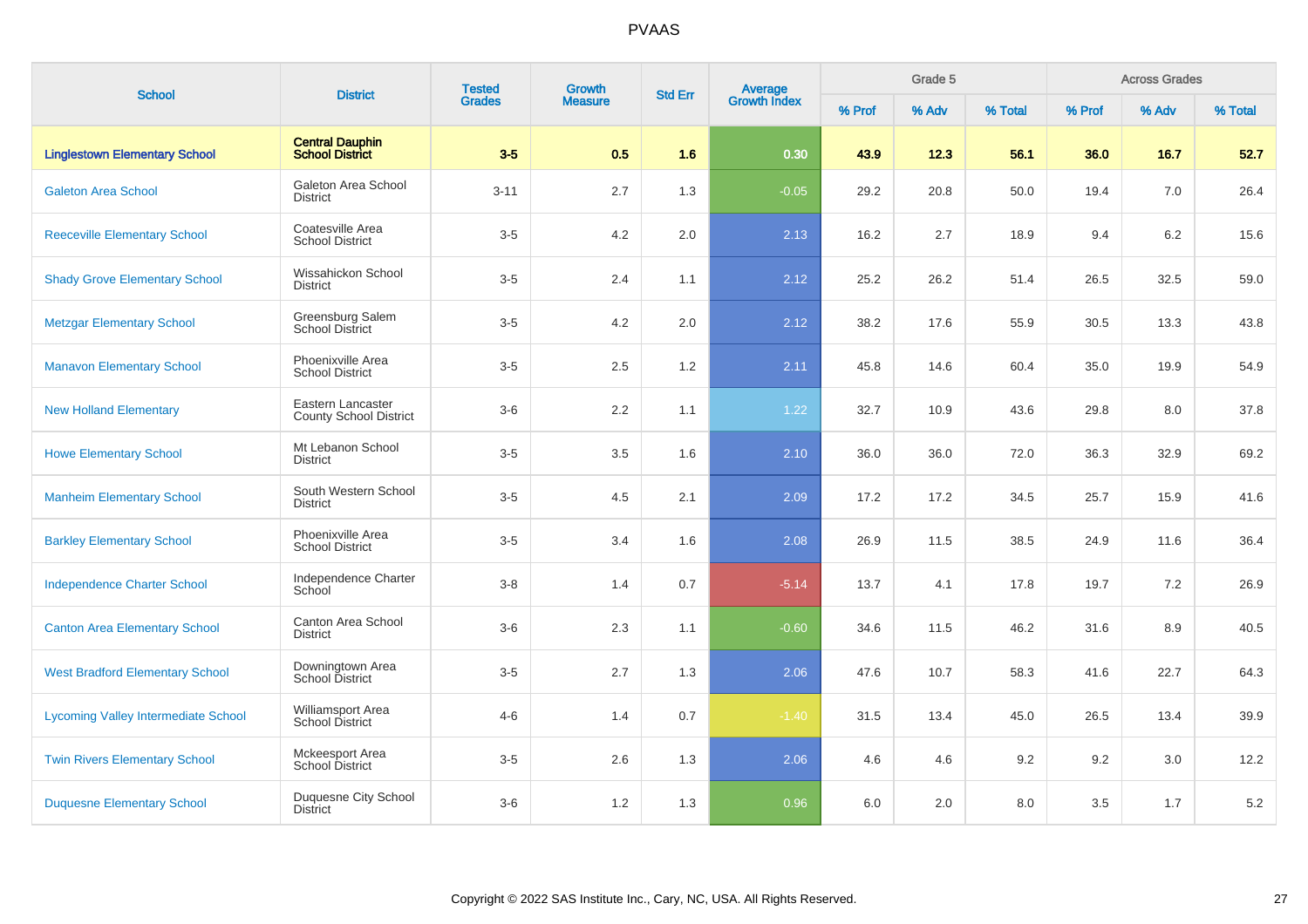| <b>School</b>                                                  | <b>District</b>                                            | <b>Tested</b> | Growth         | <b>Std Err</b> | Average<br>Growth Index |        | Grade 5 |         |        | <b>Across Grades</b> |         |
|----------------------------------------------------------------|------------------------------------------------------------|---------------|----------------|----------------|-------------------------|--------|---------|---------|--------|----------------------|---------|
|                                                                |                                                            | <b>Grades</b> | <b>Measure</b> |                |                         | % Prof | % Adv   | % Total | % Prof | % Adv                | % Total |
| <b>Linglestown Elementary School</b>                           | <b>Central Dauphin</b><br><b>School District</b>           | $3-5$         | 0.5            | 1.6            | 0.30                    | 43.9   | 12.3    | 56.1    | 36.0   | 16.7                 | 52.7    |
| <b>Second District Elementary School</b>                       | <b>Crawford Central</b><br><b>School District</b>          | $3-6$         | 2.7            | 1.3            | 1.69                    | 17.5   | 7.5     | 25.0    | 15.9   | 4.6                  | 20.5    |
| <b>North Wales Elementary School</b>                           | North Penn School<br><b>District</b>                       | $3-6$         | 0.2            | 1.3            | 0.14                    | 34.0   | 12.8    | 46.8    | 30.0   | 15.6                 | 45.6    |
| <b>Hamilton Elementary School</b>                              | Carlisle Area School<br><b>District</b>                    | $3-5$         | 3.6            | 1.8            | 2.04                    | 20.0   | 4.4     | 24.4    | 17.4   | 3.8                  | 21.2    |
| <b>Elmwood Academy</b>                                         | Mechanicsburg Area<br>School District                      | $4 - 5$       | 1.4            | 0.7            | 2.03                    | 27.0   | 14.7    | 41.8    | 28.6   | 13.7                 | 42.3    |
| <b>Westtown-Thornbury Elementary School</b>                    | West Chester Area<br><b>School District</b>                | $3-5$         | 3.1            | 1.5            | 2.03                    | 29.5   | 8.2     | 37.7    | 39.5   | 15.9                 | 55.4    |
| <b>Youngsville Elementary School</b>                           | Warren County School<br><b>District</b>                    | $3-5$         | 3.5            | 1.7            | 2.03                    | 10.9   | 6.5     | 17.4    | 13.5   | 2.7                  | 16.2    |
| Redbank Valley Intermediate School                             | Redbank Valley<br><b>School District</b>                   | $3-5$         | 2.8            | 1.4            | 2.02                    | 34.3   | 20.0    | 54.3    | 29.2   | 16.8                 | 46.0    |
| <b>Ad Prima Charter School</b>                                 | Ad Prima Charter<br>School                                 | $3-8$         | 1.5            | 0.8            | $-4.74$                 | 8.3    | 0.0     | 8.3     | 10.9   | 0.7                  | 11.6    |
| <b>Chatham Park Elementary School</b>                          | <b>Haverford Township</b><br><b>School District</b>        | $3-5$         | 2.5            | 1.2            | 1.99                    | 36.0   | 36.0    | 71.9    | 36.3   | 37.3                 | 73.7    |
| <b>Mckee Elementary School</b>                                 | West Allegheny<br>School District                          | $3-5$         | 2.5            | 1.3            | 1.95                    | 29.4   | 27.1    | 56.5    | 36.1   | 29.5                 | 65.6    |
| <b>Juniata Gap Elementary School</b>                           | Altoona Area School<br><b>District</b>                     | $3-5$         | 2.8            | 1.5            | 1.94                    | 25.0   | 17.2    | 42.2    | 28.9   | 12.4                 | 41.2    |
| <b>Easton Arts Academy Elementary</b><br><b>Charter School</b> | Easton Arts Academy<br><b>Elementary Charter</b><br>School | $3-5$         | 4.8            | 2.4            | 1.94                    | 4.2    | 16.7    | 20.8    | 12.6   | 3.9                  | 16.5    |
| <b>Freire Charter School</b>                                   | Freire Charter School                                      | $5 - 11$      | 1.2            | 0.6            | $-3.49$                 | 0.0    | 0.0     | 0.0     | 3.3    | 0.0                  | 3.3     |
| Roy A. Hunt Elementary School                                  | New Kensington-<br>Arnold School District                  | $3-6$         | 1.6            | 0.8            | $-3.82$                 | 9.2    | 0.9     | 10.1    | 14.8   | 3.5                  | 18.3    |
| <b>Park Forest Elementary School</b>                           | State College Area<br><b>School District</b>               | $3-5$         | 3.0            | 1.6            | 1.92                    | 39.7   | 20.7    | 60.3    | 35.3   | 26.6                 | 61.8    |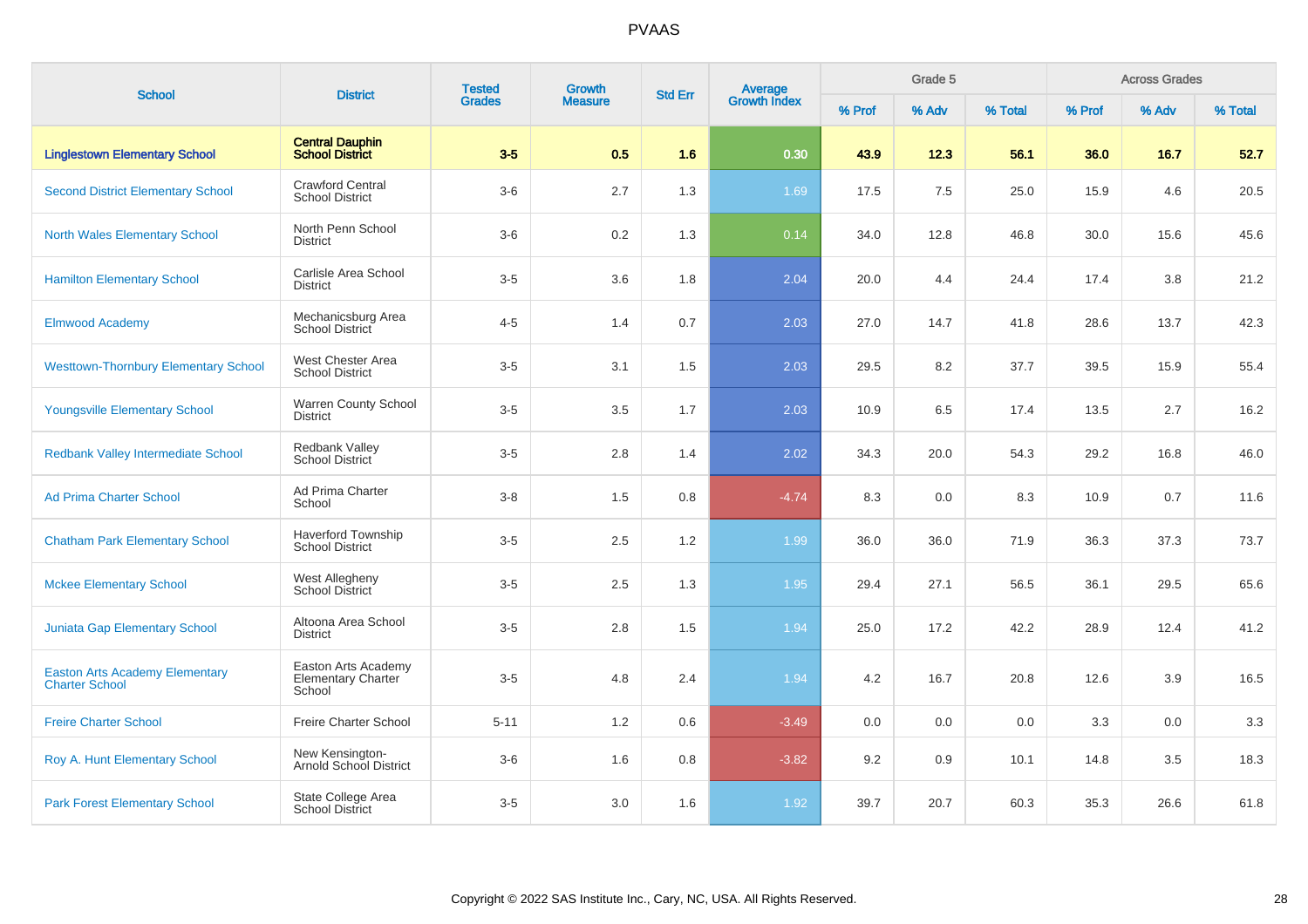| <b>School</b>                          | <b>District</b>                                  | <b>Tested</b> | Growth         | <b>Std Err</b> | Average<br>Growth Index |        | Grade 5 |         |         | <b>Across Grades</b> |         |
|----------------------------------------|--------------------------------------------------|---------------|----------------|----------------|-------------------------|--------|---------|---------|---------|----------------------|---------|
|                                        |                                                  | <b>Grades</b> | <b>Measure</b> |                |                         | % Prof | % Adv   | % Total | % Prof  | % Adv                | % Total |
| <b>Linglestown Elementary School</b>   | <b>Central Dauphin</b><br><b>School District</b> | $3-5$         | 0.5            | 1.6            | 0.30                    | 43.9   | 12.3    | 56.1    | 36.0    | 16.7                 | 52.7    |
| <b>Wilmington Area Middle School</b>   | Wilmington Area<br>School District               | $5-8$         | $-0.8$         | 0.8            | $-0.99$                 | 36.8   | 10.5    | 47.4    | 22.6    | 4.8                  | 27.4    |
| <b>Benner Elementary School</b>        | <b>Bellefonte Area</b><br><b>School District</b> | $3-5$         | 3.9            | 2.0            | 1.92                    | 32.4   | 23.5    | 55.9    | 37.8    | 21.1                 | 58.9    |
| Catasaugua Middle School               | Catasauqua Area<br><b>School District</b>        | $5-8$         | 1.2            | 0.6            | $-0.41$                 | 12.2   | 5.6     | 17.8    | 13.0    | 4.5                  | 17.5    |
| <b>Glen Acres Elementary School</b>    | West Chester Area<br><b>School District</b>      | $3-5$         | 2.9            | 1.5            | 1.90                    | 38.3   | 10.0    | 48.3    | 39.2    | 22.6                 | 61.9    |
| <b>Pleasantville Elementary School</b> | <b>Titusville Area School</b><br><b>District</b> | $3-5$         | 3.6            | 1.9            | 1.90                    | 29.3   | 14.6    | 43.9    | 33.6    | 13.6                 | 47.3    |
| <b>Mary C Howse Elementary School</b>  | West Chester Area<br><b>School District</b>      | $3-5$         | 3.0            | 1.6            | 1.89                    | 30.4   | 33.9    | 64.3    | 31.9    | 31.3                 | 63.2    |
| <b>Kulp Elementary School</b>          | North Penn School<br><b>District</b>             | $3-6$         | 1.9            | 1.0            | 1.41                    | 29.4   | 16.2    | 45.6    | 25.6    | 12.2                 | 37.8    |
| <b>Sandycreek Elementary School</b>    | Franklin Area School<br><b>District</b>          | $3-6$         | 1.4            | 1.3            | 1.10                    | 25.6   | 12.8    | 38.5    | 27.4    | 8.4                  | 35.8    |
| Pfeiffer-Burleigh School               | Erie City School<br>District                     | $3-5$         | 2.6            | 1.4            | 1.87                    | 1.4    | 1.4     | 2.8     | 6.0     | 1.0                  | 7.0     |
| Lehman-Jackson Elementary School       | Lake-Lehman School<br><b>District</b>            | $3-6$         | 2.3            | 1.2            | $-0.84$                 | 39.5   | 14.0    | 53.5    | 32.4    | 9.9                  | 42.3    |
| <b>Salladasburg Elementary School</b>  | Jersey Shore Area<br>School District             | $3-5$         | 4.1            | 2.2            | 1.87                    | 27.6   | 27.6    | 55.2    | 37.0    | 22.8                 | 59.8    |
| Midland Elementary/Middle School       | Midland Borough<br>School District               | $3-8$         | 2.3            | 1.2            | $-0.52$                 | 10.3   | 6.9     | 17.2    | 15.7    | 2.9                  | 18.6    |
| <b>Russell Byers Charter School</b>    | Russell Byers Charter<br>School                  | $3 - 8$       | 1.5            | 0.8            | $-0.79$                 | 3.6    | 0.0     | 3.6     | $3.2\,$ | 1.9                  | $5.2\,$ |
| <b>Sto-Rox Upper Elementary School</b> | Sto-Rox School<br><b>District</b>                | $4 - 6$       | 1.7            | 0.9            | 0.56                    | 4.4    | 1.1     | 5.5     | $2.8\,$ | 0.8                  | 3.6     |
| <b>Foster Elementary School</b>        | Mt Lebanon School<br><b>District</b>             | $3-5$         | 3.6            | 2.0            | 1.82                    | 40.0   | 34.3    | 74.3    | 44.4    | 35.4                 | 79.8    |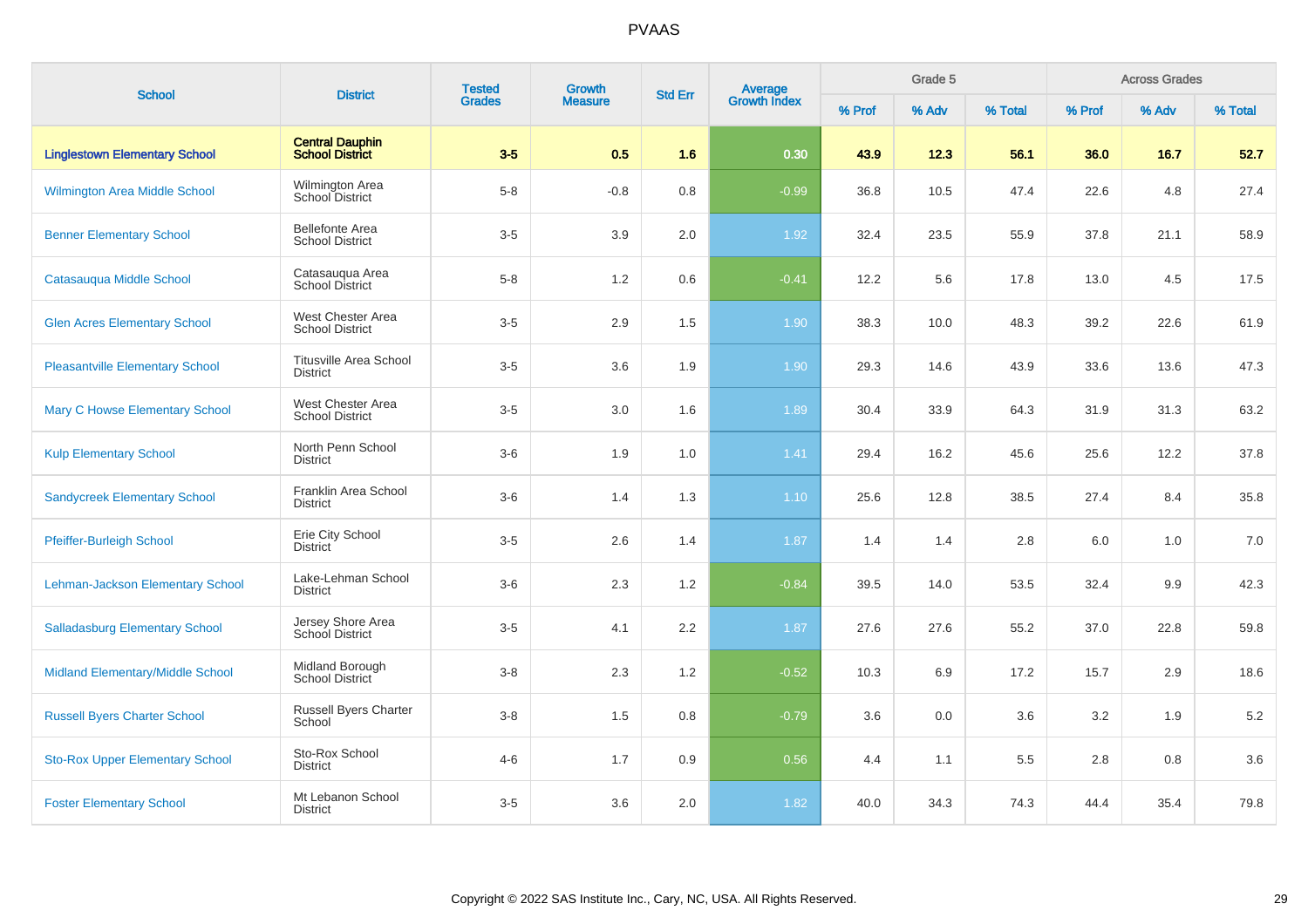| <b>School</b>                                             | <b>District</b>                                  | <b>Tested</b> | Growth         | <b>Std Err</b> |                                |        | Grade 5 |         |        | <b>Across Grades</b> |         |
|-----------------------------------------------------------|--------------------------------------------------|---------------|----------------|----------------|--------------------------------|--------|---------|---------|--------|----------------------|---------|
|                                                           |                                                  | <b>Grades</b> | <b>Measure</b> |                | <b>Average</b><br>Growth Index | % Prof | % Adv   | % Total | % Prof | % Adv                | % Total |
| <b>Linglestown Elementary School</b>                      | <b>Central Dauphin</b><br><b>School District</b> | $3-5$         | 0.5            | 1.6            | 0.30                           | 43.9   | 12.3    | 56.1    | 36.0   | 16.7                 | 52.7    |
| <b>Leola Elementary School</b>                            | Conestoga Valley<br><b>School District</b>       | $3-6$         | 1.7            | 1.2            | 1.43                           | 11.9   | 4.8     | 16.7    | 16.4   | 6.6                  | 23.0    |
| <b>Mount Rock Elementary School</b>                       | <b>Big Spring School</b><br><b>District</b>      | $3-5$         | 2.8            | 1.6            | 1.81                           | 28.6   | 17.9    | 46.4    | 32.5   | 20.1                 | 52.6    |
| <b>Blue Mountain Elementary Cressona</b><br><b>School</b> | <b>Blue Mountain School</b><br><b>District</b>   | $3-5$         | 2.5            | 1.4            | 1.81                           | 41.7   | 23.6    | 65.3    | 41.8   | 18.8                 | 60.6    |
| <b>Middleburg Elementary School</b>                       | Midd-West School<br><b>District</b>              | $3-5$         | 2.6            | 1.5            | 1.79                           | 31.2   | 10.9    | 42.2    | 26.9   | 8.1                  | 35.0    |
| <b>Gilbertsville Elementary School</b>                    | Boyertown Area<br>School District                | $3-5$         | 2.5            | 1.4            | 1.78                           | 28.4   | 14.9    | 43.3    | 32.2   | 10.1                 | 42.3    |
| <b>Tamaqua Elementary School</b>                          | Tamaqua Area School<br><b>District</b>           | $3-5$         | 2.6            | 1.4            | 1.78                           | 27.5   | 8.7     | 36.2    | 29.5   | 6.3                  | 35.8    |
| <b>Paxtonia Elementary School</b>                         | Central Dauphin<br>School District               | $3-5$         | 2.2            | 1.2            | 1.77                           | 29.3   | 20.2    | 49.5    | 30.7   | 16.3                 | 47.0    |
| <b>Childs George W School</b>                             | Philadelphia City<br>School District             | $3 - 8$       | 3.1            | 1.8            | 0.25                           | 0.0    | 0.0     | 0.0     | 8.8    | 2.6                  | 11.5    |
| <b>Easterly Parkway Elementary School</b>                 | State College Area<br><b>School District</b>     | $3-5$         | 4.7            | 2.7            | 1.76                           | 27.3   | 45.4    | 72.7    | 29.6   | 33.0                 | 62.5    |
| <b>Caln Elementary School</b>                             | Coatesville Area<br><b>School District</b>       | $3-5$         | 3.0            | 1.7            | 1.76                           | 13.0   | 11.1    | 24.1    | 10.5   | 8.3                  | 18.8    |
| <b>East Fallowfield Elementary School</b>                 | Coatesville Area<br><b>School District</b>       | $3-5$         | 3.0            | 1.7            | 1.75                           | 24.0   | 8.0     | 32.0    | 18.5   | 6.2                  | 24.7    |
| <b>Greenville Elementary School</b>                       | Greenville Area<br><b>School District</b>        | $3-6$         | 0.8            | 0.9            | 0.84                           | 34.4   | 4.4     | 38.9    | 29.3   | 6.0                  | 35.3    |
| <b>Lawton Henry W School</b>                              | Philadelphia City<br>School District             | $3-5$         | 5.5            | 3.2            | 1.74                           | 19.0   | 0.0     | 19.0    | 12.1   | 0.0                  | 12.1    |
| <b>Chicora Elementary School</b>                          | Karns City Area<br><b>School District</b>        | $3-6$         | 1.9            | 1.1            | 1.49                           | 24.6   | 4.9     | 29.5    | 26.1   | 1.8                  | 27.9    |
| <b>Hosack Elementary School</b>                           | North Allegheny<br>School District               | $3-5$         | 3.0            | 1.7            | 1.74                           | 27.1   | 39.6    | 66.7    | 29.6   | 38.5                 | 68.0    |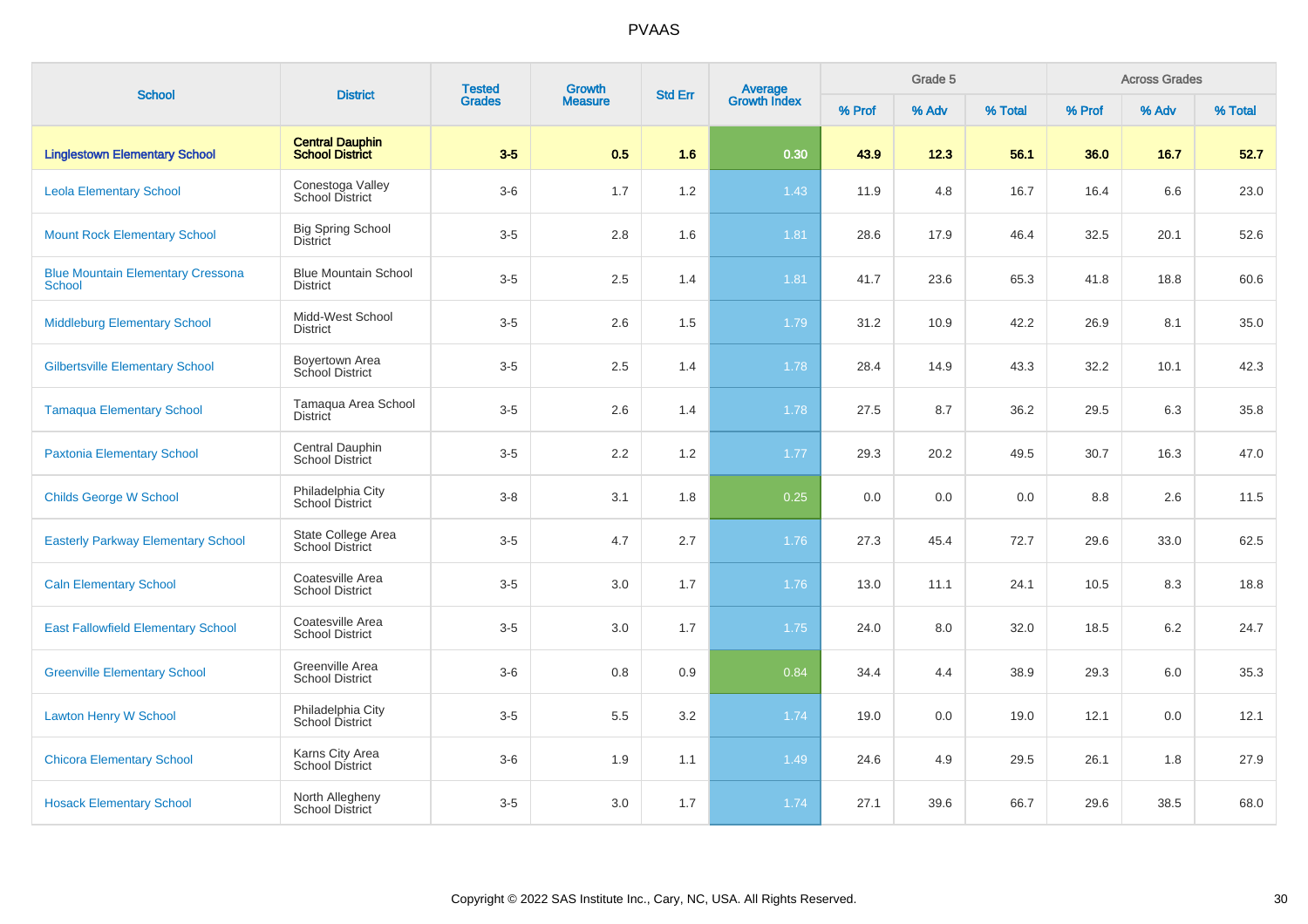| <b>School</b>                                    | <b>District</b>                                     | <b>Tested</b> | Growth         | <b>Std Err</b> |                                |        | Grade 5 |         |        | <b>Across Grades</b> |         |
|--------------------------------------------------|-----------------------------------------------------|---------------|----------------|----------------|--------------------------------|--------|---------|---------|--------|----------------------|---------|
|                                                  |                                                     | <b>Grades</b> | <b>Measure</b> |                | <b>Average</b><br>Growth Index | % Prof | % Adv   | % Total | % Prof | % Adv                | % Total |
| <b>Linglestown Elementary School</b>             | <b>Central Dauphin</b><br><b>School District</b>    | $3-5$         | 0.5            | 1.6            | 0.30                           | 43.9   | 12.3    | 56.1    | 36.0   | 16.7                 | 52.7    |
| <b>Bellaire Elementary School</b>                | Carlisle Area School<br><b>District</b>             | $3-5$         | 2.8            | 1.6            | 1.74                           | 15.8   | 8.8     | 24.6    | 19.6   | 6.1                  | 25.7    |
| <b>Stony Creek Elementary School</b>             | Wissahickon School<br><b>District</b>               | $3-5$         | 2.3            | 1.4            | 1.73                           | 35.5   | 34.2    | 69.7    | 32.6   | 46.3                 | 78.8    |
| <b>Waynesburg Central Elementary School</b>      | <b>Central Greene</b><br><b>School District</b>     | $3-6$         | $-2.3$         | 0.8            | $-2.79$                        | 16.8   | 3.0     | 19.8    | 17.4   | 3.9                  | 21.2    |
| Dallastown Area Intermediate School              | Dallastown Area<br><b>School District</b>           | $4 - 6$       | 0.8            | 0.4            | $-1.21$                        | 25.9   | 13.1    | 39.0    | 29.8   | 14.7                 | 44.4    |
| <b>Horace Mann Elementary School</b>             | Indiana Area School<br><b>District</b>              | $4 - 5$       | 2.1            | 1.2            | 1.70                           | 31.1   | 24.4    | 55.6    | 30.4   | 26.9                 | 57.3    |
| <b>Mastery Charter School - Thomas</b><br>Campus | <b>Mastery Charter</b><br>School - Thomas<br>Campus | $3 - 10$      | 1.5            | 0.9            | $-1.26$                        | 10.8   | 0.0     | 10.8    | 8.6    | 0.8                  | 9.4     |
| <b>Grace S Beck School</b>                       | Shikellamy School<br><b>District</b>                | $3-5$         | 3.2            | 1.9            | 1.69                           | 16.7   | 5.6     | 22.2    | 22.0   | 4.6                  | 26.6    |
| <b>Oak Flat Elementary School</b>                | <b>Big Spring School</b><br><b>District</b>         | $3-5$         | 3.0            | 1.8            | 1.68                           | 34.8   | 13.0    | 47.8    | 40.5   | 20.6                 | 61.1    |
| <b>General Wayne Elementary School</b>           | <b>Great Valley School</b><br><b>District</b>       | $3-5$         | 2.4            | 1.5            | 1.67                           | 31.9   | 23.2    | 55.1    | 35.0   | 26.2                 | 61.2    |
| <b>Uwchlan Hills Elementary School</b>           | Downingtown Area<br>School District                 | $3-5$         | 2.5            | 1.5            | 1.66                           | 49.2   | 32.8    | 82.0    | 43.7   | 35.0                 | 78.6    |
| <b>Walnut Street Elementary School</b>           | William Penn School<br><b>District</b>              | $3-6$         | 3.3            | 2.0            | 0.56                           | 6.7    | 0.0     | 6.7     | 7.3    | 0.0                  | 7.3     |
| <b>Hartwood Elementary School</b>                | Fox Chapel Area<br>School District                  | $3-5$         | 2.6            | 1.6            | 1.65                           | 33.9   | 50.8    | 84.8    | 28.7   | 51.9                 | 80.7    |
| <b>East Bradford Elementary School</b>           | West Chester Area<br><b>School District</b>         | $3-5$         | 3.0            | 1.8            | 1.65                           | 32.5   | 17.5    | 50.0    | 33.8   | 30.3                 | 64.1    |
| <b>Universal Creighton Charter School</b>        | Universal Creighton<br>Charter School               | $3 - 8$       | 1.1            | 0.7            | $-0.80$                        | 11.9   | 1.2     | 13.1    | 8.6    | 4.4                  | 13.1    |
| Jeannette Mckee Elementary School                | Jeannette City School<br><b>District</b>            | $3-6$         | 1.8            | 1.1            | $-1.37$                        | 12.5   | 0.0     | 12.5    | 17.1   | 3.3                  | 20.4    |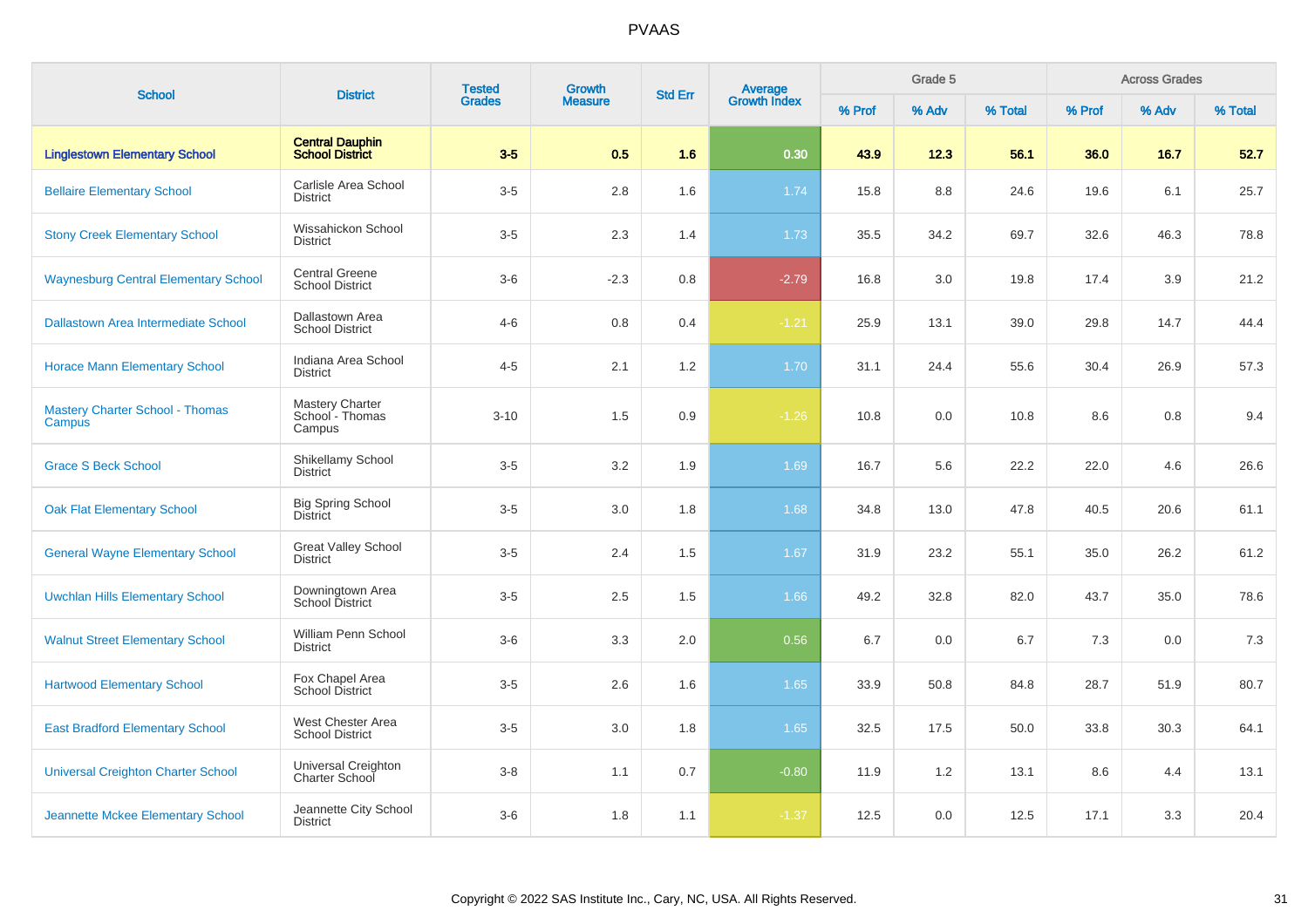| <b>School</b>                                             | <b>District</b>                                            | <b>Tested</b> | Growth         | <b>Std Err</b> | <b>Average</b><br>Growth Index |        | Grade 5 |         |        | <b>Across Grades</b> |         |
|-----------------------------------------------------------|------------------------------------------------------------|---------------|----------------|----------------|--------------------------------|--------|---------|---------|--------|----------------------|---------|
|                                                           |                                                            | <b>Grades</b> | <b>Measure</b> |                |                                | % Prof | % Adv   | % Total | % Prof | % Adv                | % Total |
| <b>Linglestown Elementary School</b>                      | <b>Central Dauphin</b><br>School District                  | $3-5$         | 0.5            | 1.6            | 0.30                           | 43.9   | 12.3    | 56.1    | 36.0   | 16.7                 | 52.7    |
| <b>Carl G Renn Elementary School</b>                      | East Lycoming School<br><b>District</b>                    | $3-6$         | 1.8            | 1.5            | 1.21                           | 41.7   | 19.4    | 61.1    | 37.5   | 17.9                 | 55.4    |
| Mt Holly Springs Elementary School                        | Carlisle Area School<br><b>District</b>                    | $3-5$         | 3.9            | 2.4            | 1.60                           | 26.1   | 0.0     | 26.1    | 16.0   | 1.2                  | 17.3    |
| <b>Sugartown Elementary School</b>                        | <b>Great Valley School</b><br><b>District</b>              | $3-5$         | 2.2            | 1.3            | 1.60                           | 26.5   | 16.9    | 43.4    | 26.8   | 17.2                 | 43.9    |
| <b>North Side Elementary School</b>                       | Central Dauphin<br><b>School District</b>                  | $3-5$         | 1.9            | 1.2            | 1.60                           | 24.5   | 14.7    | 39.2    | 30.8   | 11.4                 | 42.2    |
| <b>Brownsville Area Elementary School</b>                 | <b>Brownsville Area</b><br><b>School District</b>          | $3-5$         | 2.3            | 1.4            | 1.60                           | 17.3   | 4.0     | 21.3    | 14.4   | 1.8                  | 16.2    |
| <b>Mcintyre Elementary School</b>                         | North Hills School<br><b>District</b>                      | $3-5$         | 2.2            | 1.4            | 1.59                           | 28.0   | 14.6    | 42.7    | 29.8   | 21.6                 | 51.5    |
| <b>Clark Elementary School</b>                            | <b>Harbor Creek School</b><br><b>District</b>              | $3-6$         | 1.9            | 1.2            | $1.25$                         | 33.3   | 33.3    | 66.7    | 40.7   | 18.0                 | 58.7    |
| <b>Shanksville-Stonycreek Elementary</b><br><b>School</b> | Shanksville-<br>Stonycreek School<br><b>District</b>       | $3-5$         | 4.9            | 3.1            | 1.58                           | 28.6   | 0.0     | 28.6    | 30.4   | 0.0                  | 30.4    |
| <b>Dutch Ridge Elementary School</b>                      | Beaver Area School<br><b>District</b>                      | $3-6$         | 1.2            | 0.7            | 0.21                           | 36.2   | 23.8    | 60.0    | 33.6   | 33.0                 | 66.6    |
| <b>Hillcrest Intermediate School</b>                      | Norwin School District                                     | $5-6$         | 0.7            | 0.4            | $-1.67$                        | 31.7   | 25.2    | 56.9    | 34.6   | 22.9                 | 57.5    |
| <b>Weisenberg Elementary School</b>                       | Northwestern Lehigh<br><b>School District</b>              | $3-5$         | 2.2            | 1.4            | 1.54                           | 32.3   | 9.2     | 41.5    | 35.0   | 7.5                  | 42.5    |
| <b>Carnegie Elementary School</b>                         | Carlynton School<br><b>District</b>                        | $3-6$         | 0.9            | 1.2            | 0.78                           | 11.3   | 13.2    | 24.5    | 24.1   | 6.8                  | 30.9    |
| South Fayette Intermediate School                         | South Fayette<br><b>Township School</b><br><b>District</b> | $3-5$         | 1.1            | 0.7            | 1.52                           | 37.5   | 23.5    | 61.0    | 35.3   | 35.5                 | 70.8    |
| <b>Mastery Charter School John Wister</b><br>Elementary   | <b>Mastery Charter</b><br>School John Wister<br>Elementary | $3-5$         | 3.9            | 2.6            | 1.52                           | 5.0    | 0.0     | 5.0     | 2.9    | 0.0                  | 2.9     |
| Larry J. Macaluso Elementary School                       | Red Lion Area School<br><b>District</b>                    | $3-6$         | 1.5            | 1.0            | 1.22                           | 31.1   | 6.8     | 37.8    | 31.9   | 7.0                  | 38.9    |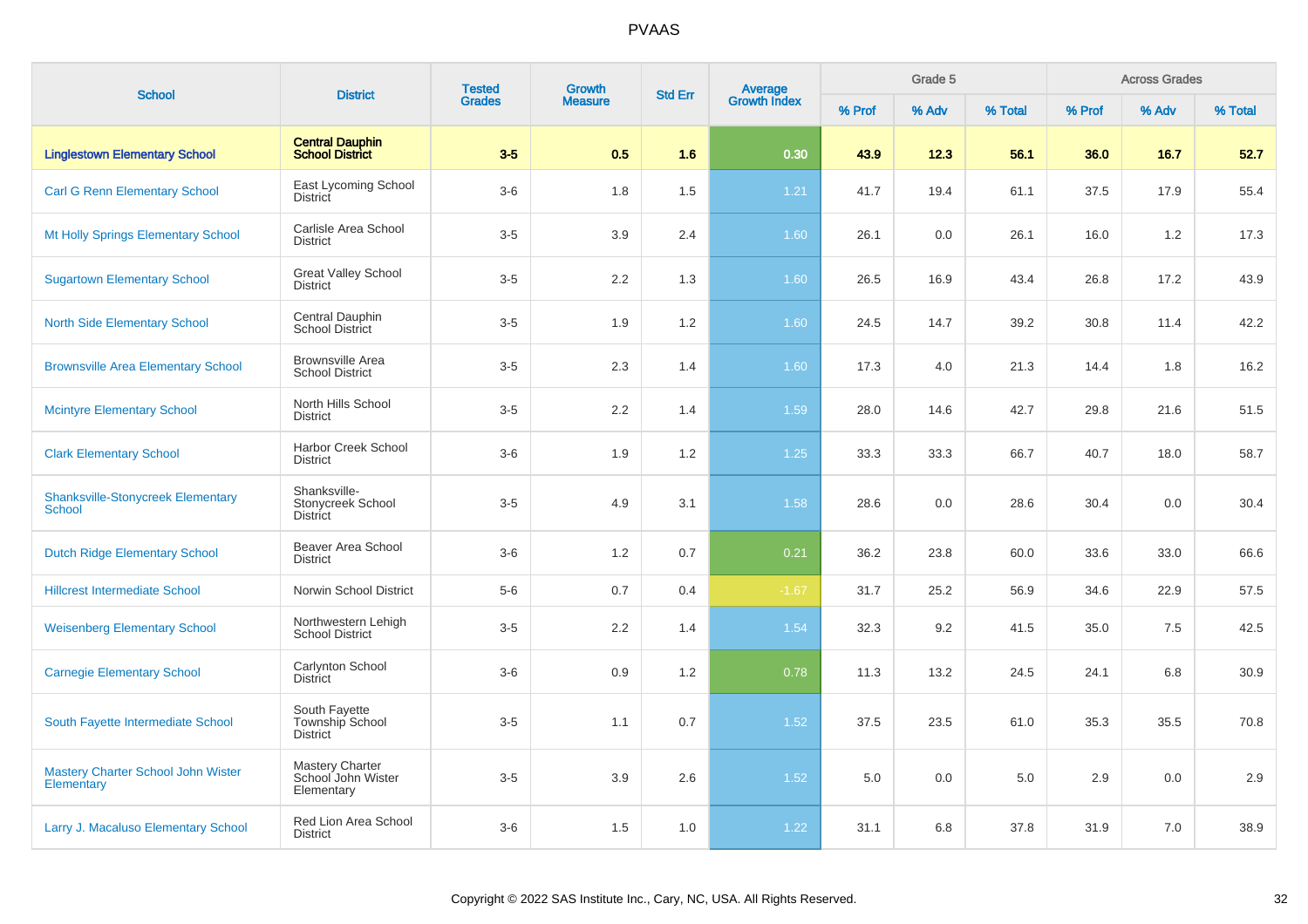| <b>School</b>                                         | <b>District</b>                                    | <b>Tested</b> | Growth         | <b>Std Err</b> |                                |        | Grade 5 |         |        | <b>Across Grades</b> |         |
|-------------------------------------------------------|----------------------------------------------------|---------------|----------------|----------------|--------------------------------|--------|---------|---------|--------|----------------------|---------|
|                                                       |                                                    | <b>Grades</b> | <b>Measure</b> |                | <b>Average</b><br>Growth Index | % Prof | % Adv   | % Total | % Prof | % Adv                | % Total |
| <b>Linglestown Elementary School</b>                  | <b>Central Dauphin</b><br><b>School District</b>   | $3-5$         | 0.5            | 1.6            | 0.30                           | 43.9   | 12.3    | 56.1    | 36.0   | 16.7                 | 52.7    |
| <b>Montgomery Elementary School</b>                   | Tuscarora School<br><b>District</b>                | $3-5$         | 2.6            | 1.8            | 1.49                           | 20.0   | 11.1    | 31.1    | 25.6   | 8.6                  | 34.2    |
| <b>Shaull Elementary School</b>                       | <b>Cumberland Valley</b><br><b>School District</b> | $3-5$         | 2.1            | 1.4            | 1.49                           | 38.4   | 39.7    | 78.1    | 32.2   | 42.6                 | 74.8    |
| <b>Dunmore Elementary Center</b>                      | Dunmore School<br><b>District</b>                  | $3-6$         | $-0.4$         | 0.9            | $-0.43$                        | 26.4   | 9.7     | 36.1    | 23.3   | 8.1                  | 31.4    |
| <b>Disston Hamilton School</b>                        | Philadelphia City<br>School District               | $3 - 8$       | 4.6            | 3.1            | 1.49                           |        |         |         | 0.0    | 0.0                  | 0.0     |
| Octorara Intermediate School                          | Octorara Area School<br><b>District</b>            | $5-6$         | 1.1            | 0.8            | 1.37                           | 25.7   | 6.7     | 32.4    | 21.4   | 5.4                  | 26.8    |
| <b>Taggart John H School</b>                          | Philadelphia City<br>School District               | $3 - 8$       | 2.6            | 2.0            | 1.32                           | 0.0    | 0.0     | 0.0     | 5.0    | 1.0                  | 6.1     |
| <b>Rhodes E Washington School</b>                     | Philadelphia City<br>School District               | $3-8$         | 2.5            | 1.7            | 1.45                           |        |         |         | 0.0    | 0.0                  | 0.0     |
| <b>Juniata Valley Elementary School</b>               | Juniata Valley School<br><b>District</b>           | $3-5$         | 2.6            | 1.8            | 1.45                           | 23.3   | 4.6     | 27.9    | 25.4   | 6.5                  | 31.9    |
| <b>Vision Academy Charter School</b>                  | Vision Academy<br>Charter School                   | $3-8$         | 1.7            | 1.1            | $-0.80$                        | 11.1   | 0.0     | 11.1    | 6.4    | 1.6                  | 8.0     |
| <b>Portage Area Elementary School</b>                 | Portage Area School<br><b>District</b>             | $3-6$         | 1.8            | 1.2            | $-0.00$                        | 28.6   | 7.1     | 35.7    | 34.3   | 15.2                 | 49.5    |
| Young Scholars Of Central PA Charter<br><b>School</b> | Young Scholars Of<br>Central PA Charter<br>School  | $3-8$         | 1.7            | 1.2            | $-0.29$                        | 31.8   | 9.1     | 40.9    | 21.7   | 11.1                 | 32.8    |
| <b>St Thomas Elementary School</b>                    | Tuscarora School<br><b>District</b>                | $3-5$         | 2.1            | 1.5            | 1.42                           | 19.0   | 3.2     | 22.2    | 16.0   | 2.5                  | 18.5    |
| <b>Marshall Academy</b>                               | Harrisburg City School<br><b>District</b>          | $5-8$         | 2.4            | 1.7            | 1.42                           |        |         |         | 0.0    | 0.0                  | 0.0     |
| <b>Morton Thomas G School</b>                         | Philadelphia City<br><b>School District</b>        | $3-5$         | 4.0            | 2.8            | 1.42                           | 0.0    | 0.0     | 0.0     | 2.0    | 0.0                  | 2.0     |
| <b>Southern Middle School</b>                         | Reading School<br><b>District</b>                  | $5 - 8$       | 1.1            | 0.8            | 0.16                           | 5.5    | 1.4     | 6.8     | 2.1    | 0.8                  | 2.9     |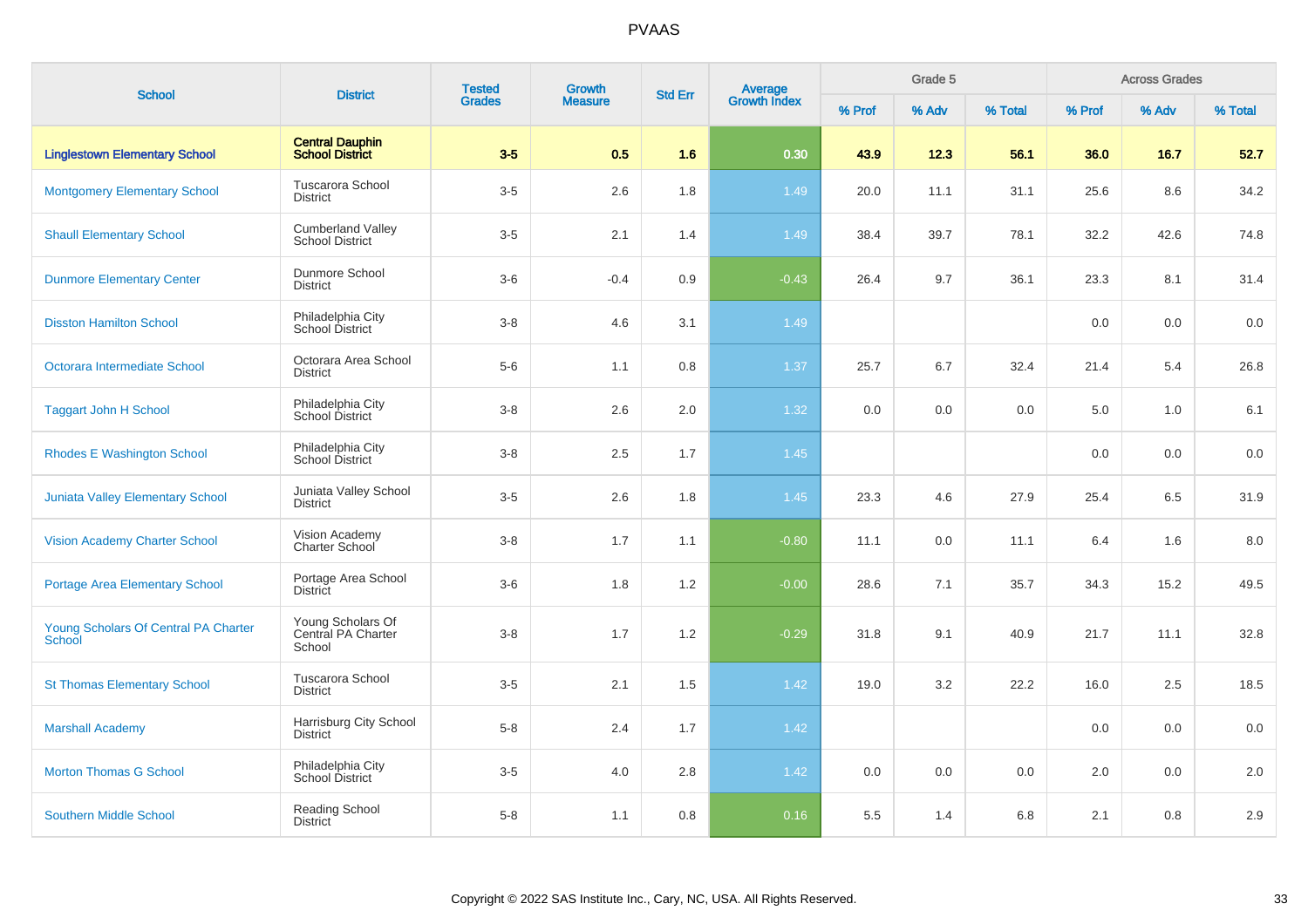|                                                    |                                                        | <b>Tested</b> | Growth         |                |                                |        | Grade 5 |         |        | <b>Across Grades</b> |         |
|----------------------------------------------------|--------------------------------------------------------|---------------|----------------|----------------|--------------------------------|--------|---------|---------|--------|----------------------|---------|
| <b>School</b>                                      | <b>District</b>                                        | <b>Grades</b> | <b>Measure</b> | <b>Std Err</b> | <b>Average</b><br>Growth Index | % Prof | % Adv   | % Total | % Prof | % Adv                | % Total |
| <b>Linglestown Elementary School</b>               | <b>Central Dauphin</b><br><b>School District</b>       | $3-5$         | 0.5            | 1.6            | 0.30                           | 43.9   | 12.3    | 56.1    | 36.0   | 16.7                 | 52.7    |
| Northwestern Lehigh Elementary School              | Northwestern Lehigh<br><b>School District</b>          | $3-5$         | 2.1            | 1.5            | 1.41                           | 19.4   | 12.9    | 32.3    | 22.1   | 12.7                 | 34.8    |
| <b>Colonial Elementary School</b>                  | <b>Colonial School</b><br><b>District</b>              | $4 - 5$       | 0.9            | 0.7            | 1.40                           | 32.7   | 27.3    | 60.0    | 33.4   | 24.5                 | 57.8    |
| <b>Poff Elementary School</b>                      | Hampton Township<br><b>School District</b>             | $3-5$         | 2.3            | 1.7            | 1.40                           | 36.7   | 40.8    | 77.6    | 32.7   | 44.4                 | 77.1    |
| <b>Big Beaver Elementary School</b>                | <b>Big Beaver Falls Area</b><br><b>School District</b> | $3-5$         | 2.3            | 1.6            | 1.40                           | 28.6   | 0.0     | 28.6    | 30.7   | 0.7                  | 31.4    |
| <b>Union Memorial Elementary School</b>            | Union Area School<br><b>District</b>                   | $3-5$         | 2.6            | 1.9            | 1.39                           | 41.0   | 12.8    | 53.8    | 35.0   | 12.4                 | 47.4    |
| <b>Southwark School</b>                            | Philadelphia City<br>School District                   | $3-8$         | 1.7            | 1.2            | $-0.10$                        | 2.8    | 2.8     | 5.6     | 4.3    | 2.7                  | 6.9     |
| <b>Upper Dauphin Area Middle School</b>            | Upper Dauphin Area<br>School District                  | $5-8$         | 1.0            | 0.7            | $-4.36$                        | 9.7    | 4.8     | 14.5    | 18.0   | 6.9                  | 24.9    |
| Mcadoo-Kelayres Elementary/Middle<br><b>School</b> | Hazleton Area School<br><b>District</b>                | $3-8$         | 1.7            | 1.2            | $-0.37$                        | 3.8    | 0.0     | 3.8     | 1.2    | 0.0                  | 1.2     |
| <b>Fell Charter School</b>                         | <b>Fell Charter School</b>                             | $3-8$         | 1.1            | 2.2            | 0.51                           | 25.0   | 0.0     | 25.0    | 17.1   | 4.0                  | 21.0    |
| <b>Trinity South Elementary School</b>             | <b>Trinity Area School</b><br><b>District</b>          | $3-5$         | 2.1            | 1.5            | 1.36                           | 48.4   | 14.5    | 62.9    | 38.0   | 21.2                 | 59.1    |
| <b>Kissel Hill Elementary School</b>               | <b>Warwick School</b><br><b>District</b>               | $3-6$         | 1.4            | 1.0            | 0.70                           | 30.6   | 8.1     | 38.7    | 29.1   | 12.7                 | 41.8    |
| <b>Willow Lane Elementary School</b>               | East Penn School<br><b>District</b>                    | $3-5$         | 1.5            | 1.1            | 1.35                           | 37.5   | 8.0     | 45.5    | 33.3   | 16.7                 | 50.0    |
| <b>W B Evans Magnet School</b>                     | William Penn School<br><b>District</b>                 | $3-6$         | 2.6            | 1.9            | $-0.22$                        | 5.9    | 0.0     | 5.9     | 5.5    | 1.1                  | 6.6     |
| W.A. Mccreery Elementary School                    | <b>Marion Center Area</b><br><b>School District</b>    | $3-6$         | 1.6            | 1.2            | 0.29                           | 27.5   | 10.0    | 37.5    | 26.8   | 13.1                 | 39.9    |
| <b>Eisenhower Elementary School</b>                | <b>Warren County School</b><br><b>District</b>         | $3-5$         | 2.4            | 1.8            | 1.33                           | 32.6   | 7.0     | 39.5    | 31.2   | 7.2                  | 38.4    |
| <b>Lake-Noxen Elementary School</b>                | Lake-Lehman School<br><b>District</b>                  | $3-6$         | 2.0            | 1.5            | $-1.43$                        | 21.9   | 9.4     | 31.2    | 29.6   | 6.7                  | 36.3    |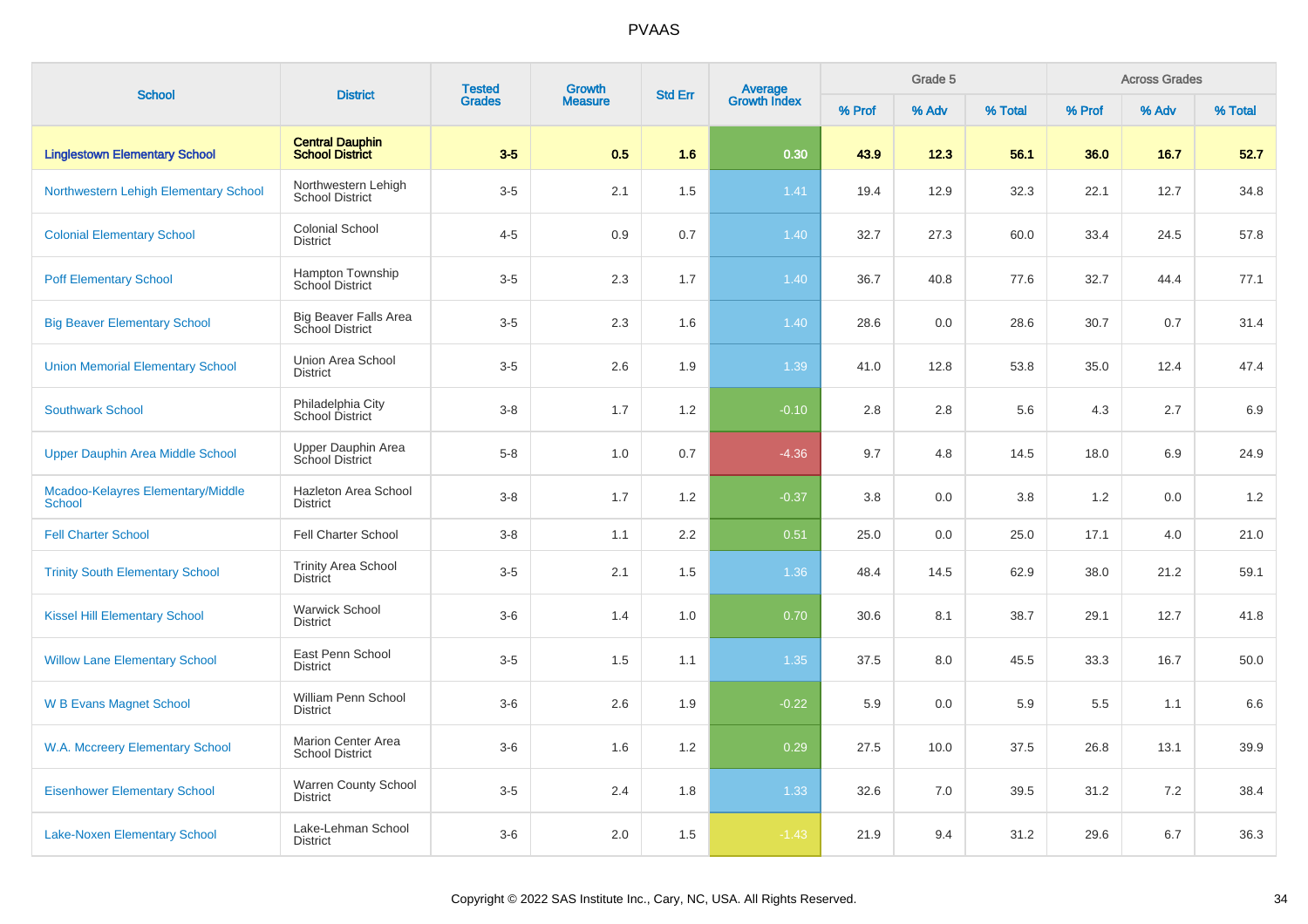| <b>School</b>                                             | <b>District</b>                                   | <b>Tested</b> | Growth         | <b>Std Err</b> | <b>Average</b><br>Growth Index |        | Grade 5 |         |        | <b>Across Grades</b> |         |
|-----------------------------------------------------------|---------------------------------------------------|---------------|----------------|----------------|--------------------------------|--------|---------|---------|--------|----------------------|---------|
|                                                           |                                                   | <b>Grades</b> | <b>Measure</b> |                |                                | % Prof | % Adv   | % Total | % Prof | % Adv                | % Total |
| <b>Linglestown Elementary School</b>                      | <b>Central Dauphin</b><br>School District         | $3-5$         | 0.5            | 1.6            | 0.30                           | 43.9   | 12.3    | 56.1    | 36.0   | 16.7                 | 52.7    |
| <b>South Elementary School</b>                            | Perkiomen Valley<br><b>School District</b>        | $3-5$         | 1.7            | 1.3            | 1.32                           | 32.2   | 20.7    | 52.9    | 34.5   | 25.4                 | 59.9    |
| <b>Benjamin Chambers Elementary School</b>                | Chambersburg Area<br><b>School District</b>       | $3-5$         | 1.9            | 1.5            | 1.31                           | 11.4   | 4.3     | 15.7    | 10.8   | 2.4                  | 13.2    |
| <b>Mount Nittany Elementary School</b>                    | State College Area<br><b>School District</b>      | $3-5$         | 2.3            | 1.8            | 1.31                           | 13.6   | 27.3    | 40.9    | 20.7   | 37.9                 | 58.6    |
| Lehigh Valley Dual Language Charter<br><b>School</b>      | Lehigh Valley Dual<br>Language Charter<br>School  | $3-8$         | 3.1            | 2.3            | 0.53                           | 0.0    | 0.0     | 0.0     | 4.2    | 0.0                  | 4.2     |
| <b>Lengel Middle School</b>                               | Pottsville Area School<br><b>District</b>         | $5-8$         | $-0.6$         | 0.5            | $-1.33$                        | 21.4   | 12.2    | 33.6    | 17.1   | 5.6                  | 22.7    |
| <b>French Creek Elementary School</b>                     | Owen J Roberts<br><b>School District</b>          | $3-6$         | 0.5            | 1.1            | 0.46                           | 37.7   | 20.3    | 58.0    | 38.2   | 16.5                 | 54.8    |
| <b>Ellwood School</b>                                     | Philadelphia City<br>School District              | $3-5$         | 4.3            | 3.3            | 1.29                           | 0.0    | 0.0     | 0.0     | 0.0    | 0.0                  | 0.0     |
| <b>Paradise Elementary School</b>                         | Pequea Valley School<br><b>District</b>           | $3-6$         | 0.3            | 1.0            | 0.28                           | 16.7   | 7.6     | 24.2    | 18.0   | 3.3                  | 21.2    |
| <b>West Reading Elementary Center</b>                     | <b>Wyomissing Area</b><br>School District         | $5-6$         | $-0.8$         | 0.8            | $-1.09$                        | 32.2   | 13.6    | 45.8    | 31.1   | 10.5                 | 41.7    |
| <b>Paxinosa Elementary School</b>                         | Easton Area School<br><b>District</b>             | $3-5$         | 2.2            | 1.7            | 1.26                           | 5.4    | 0.0     | 5.4     | 7.4    | 2.7                  | 10.1    |
| <b>West Forest Elementary School</b>                      | Forest Area School<br><b>District</b>             | $3-6$         | 2.0            | 2.3            | 0.89                           | 41.7   | 0.0     | 41.7    | 29.1   | 5.4                  | 34.6    |
| <b>Seven Generations Charter School</b>                   | <b>Seven Generations</b><br><b>Charter School</b> | $3-5$         | 2.5            | 2.0            | 1.26                           | 24.3   | 5.4     | 29.7    | 25.6   | 5.6                  | 31.2    |
| <b>Avalon Elementary School</b>                           | Northgate School<br><b>District</b>               | $3-6$         | 2.1            | 1.7            | $-1.30$                        | 4.8    | 14.3    | 19.0    | 15.1   | 8.5                  | 23.6    |
| <b>Port Allegany Elementary School</b>                    | Port Allegany School<br><b>District</b>           | $3-6$         | 1.2            | 1.0            | 0.78                           | 20.0   | 5.7     | 25.7    | 17.5   | 5.4                  | 23.0    |
| <b>Mastery Charter School-Clymer</b><br><b>Elementary</b> | Mastery Charter<br>School - Clymer<br>Elementary  | $3-6$         | 1.9            | 1.5            | 0.88                           | 0.0    | 0.0     | 0.0     | 2.6    | 0.8                  | 3.4     |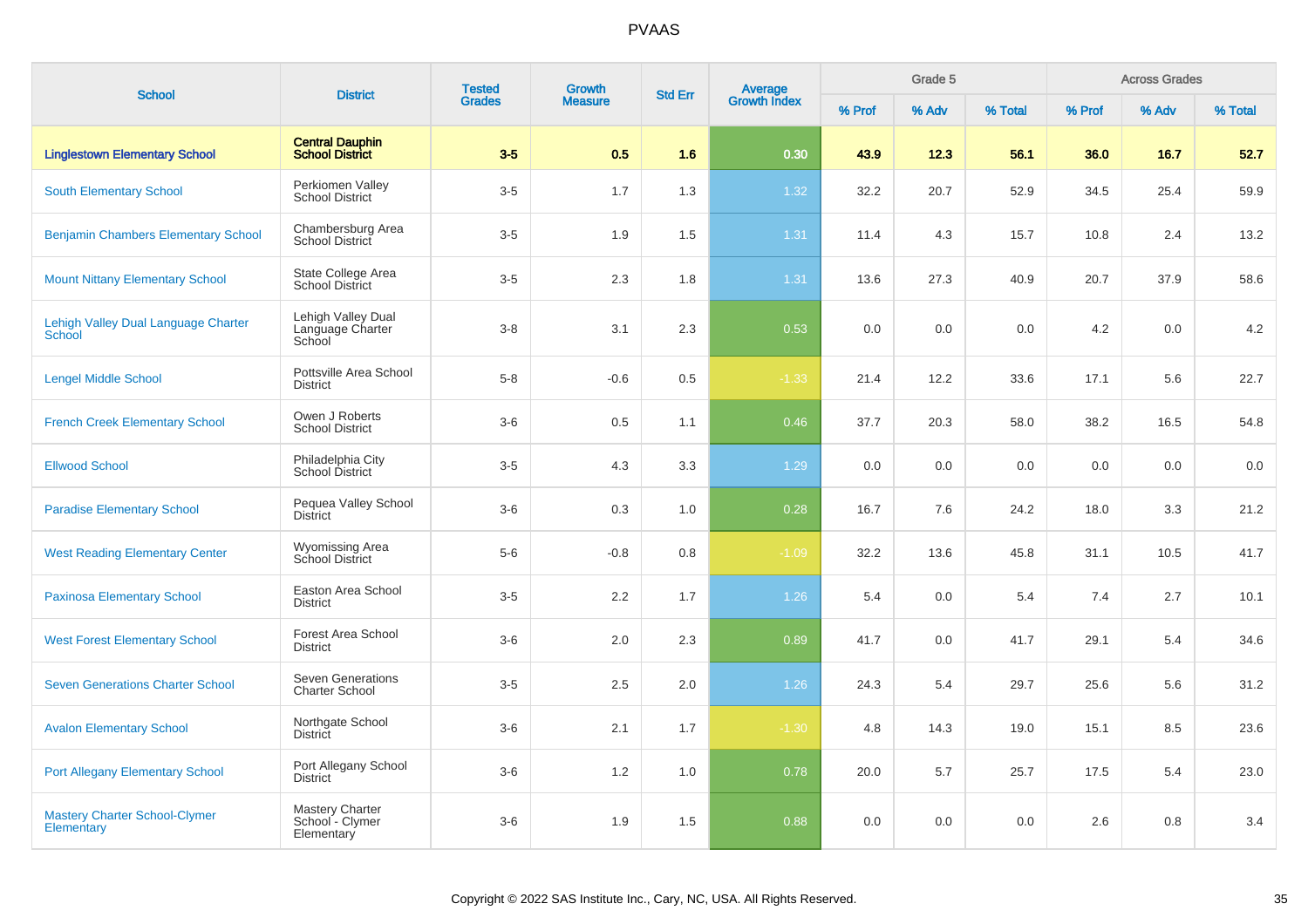| <b>School</b>                                             | <b>District</b>                                              | <b>Tested</b><br><b>Grades</b> | Growth<br><b>Measure</b> | <b>Std Err</b> | <b>Average</b><br>Growth Index | Grade 5 |       |         | <b>Across Grades</b> |       |         |
|-----------------------------------------------------------|--------------------------------------------------------------|--------------------------------|--------------------------|----------------|--------------------------------|---------|-------|---------|----------------------|-------|---------|
|                                                           |                                                              |                                |                          |                |                                | % Prof  | % Adv | % Total | % Prof               | % Adv | % Total |
| <b>Linglestown Elementary School</b>                      | <b>Central Dauphin</b><br><b>School District</b>             | $3-5$                          | 0.5                      | 1.6            | 0.30                           | 43.9    | 12.3  | 56.1    | 36.0                 | 16.7  | 52.7    |
| <b>Hamilton Andrew School</b>                             | Philadelphia City<br><b>School District</b>                  | $3-8$                          | 4.1                      | 3.4            | 1.22                           |         |       |         | 1.9                  | 0.0   | 1.9     |
| <b>Markham Elementary School</b>                          | Mt Lebanon School<br><b>District</b>                         | $3-5$                          | 2.1                      | 1.8            | 1.21                           | 43.2    | 36.4  | 79.6    | 34.5                 | 49.3  | 83.8    |
| <b>Sugar Valley Rural Charter School</b>                  | Sugar Valley Rural<br>Charter School                         | $3 - 11$                       | $-0.5$                   | 1.0            | $-0.55$                        | 26.3    | 5.3   | 31.6    | 16.0                 | 2.8   | 18.9    |
| <b>Lakeland Elementary School - Mayfield</b><br>Campus    | <b>Lakeland School</b><br><b>District</b>                    | $3-6$                          | 1.7                      | 1.4            | $-0.33$                        | 35.5    | 3.2   | 38.7    | 25.6                 | 3.0   | 28.6    |
| <b>Adamstown Elementary School</b>                        | Cocalico School<br><b>District</b>                           | $3-5$                          | 1.8                      | 1.5            | 1.20                           | 33.3    | 8.3   | 41.7    | 32.2                 | 8.6   | 40.8    |
| <b>Shamona Creek Elementary School</b>                    | Downingtown Area<br>School District                          | $3-5$                          | 1.4                      | $1.2\,$        | 1.20                           | 32.3    | 38.5  | 70.8    | 33.6                 | 36.4  | 70.0    |
| <b>Richard Allen Preparatory Charter</b><br><b>School</b> | <b>Richard Allen</b><br><b>Preparatory Charter</b><br>School | $5 - 8$                        | 0.8                      | 0.7            | $-3.21$                        | 0.0     | 0.0   | 0.0     | 1.1                  | 0.3   | 1.4     |
| <b>Culbertson Elementary School</b>                       | Marple Newtown<br>School District                            | $3-5$                          | 2.0                      | 1.7            | 1.19                           | 28.6    | 30.6  | 59.2    | 33.0                 | 24.7  | 57.7    |
| <b>Spring Forge Intermediate School</b>                   | Northeastern York<br>School District                         | $4 - 6$                        | 1.0                      | 0.8            | $-0.00$                        | 28.8    | 12.6  | 41.4    | 26.7                 | 11.7  | 38.4    |
| <b>Coudersport Area Elementary School</b>                 | Coudersport Area<br>School District                          | $3-6$                          | 1.4                      | 1.2            | $-0.50$                        | 35.7    | 3.6   | 39.3    | 24.6                 | 6.3   | 30.9    |
| <b>Carter And Macrae Elementary School</b>                | Lancaster School<br><b>District</b>                          | $3-5$                          | 2.6                      | 2.2            | 1.19                           | 8.8     | 0.0   | 8.8     | 5.4                  | 0.0   | 5.4     |
| <b>Curtin Intermediate School</b>                         | Williamsport Area<br><b>School District</b>                  | $4 - 6$                        | 0.8                      | 0.7            | $-5.06$                        | 18.1    | 8.1   | 26.2    | 20.3                 | 11.1  | 31.3    |
| <b>Kelly John B School</b>                                | Philadelphia City<br>School District                         | $3-5$                          | 4.1                      | 3.5            | 1.19                           | 7.1     | 7.1   | 14.3    | 5.1                  | 2.6   | 7.7     |
| <b>Claysburg-Kimmel Elementary School</b>                 | Claysburg-Kimmel<br><b>School District</b>                   | $3-6$                          | 1.3                      | 1.1            | $-1.62$                        | 29.7    | 6.2   | 35.9    | 29.1                 | 7.9   | 37.0    |
| <b>Haine Middle School</b>                                | Seneca Valley School<br><b>District</b>                      | $5-6$                          | 0.6                      | 0.5            | 0.32                           | 28.7    | 21.5  | 50.2    | 32.1                 | 15.8  | 47.9    |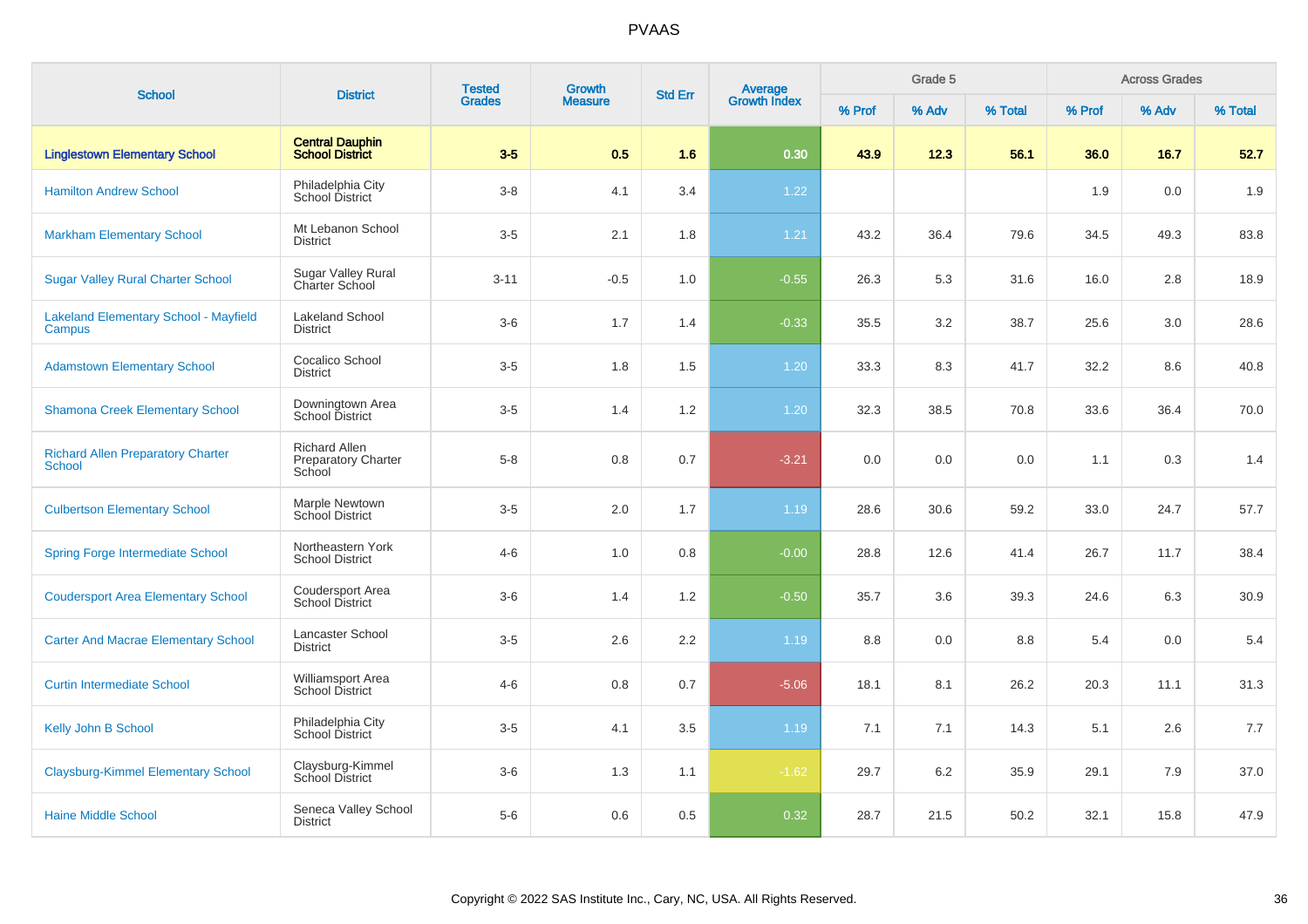| <b>School</b>                               |                                                  | <b>Tested</b><br><b>District</b><br><b>Grades</b> | Growth         |                | Average<br>Growth Index |        | Grade 5 |         |         | <b>Across Grades</b> |         |
|---------------------------------------------|--------------------------------------------------|---------------------------------------------------|----------------|----------------|-------------------------|--------|---------|---------|---------|----------------------|---------|
|                                             |                                                  |                                                   | <b>Measure</b> | <b>Std Err</b> |                         | % Prof | % Adv   | % Total | % Prof  | % Adv                | % Total |
| <b>Linglestown Elementary School</b>        | <b>Central Dauphin</b><br><b>School District</b> | $3-5$                                             | 0.5            | 1.6            | 0.30                    | 43.9   | 12.3    | 56.1    | 36.0    | 16.7                 | 52.7    |
| <b>Spring Farms Elementary School</b>       | Southern Huntingdon<br>County School District    | $3-5$                                             | 2.5            | $2.2\,$        | 1.17                    | 25.8   | 12.9    | 38.7    | 20.4    | 9.1                  | 29.6    |
| <b>Moshannon Valley Elementary School</b>   | Moshannon Valley<br><b>School District</b>       | $3-6$                                             | 1.4            | 1.2            | $-0.10$                 | 19.6   | 13.0    | 32.6    | 20.7    | 10.3                 | 31.0    |
| <b>Londonderry Elementary School</b>        | Lower Dauphin School<br><b>District</b>          | $3-5$                                             | 2.2            | 1.9            | 1.17                    | 29.7   | 2.7     | 32.4    | 25.0    | 13.8                 | 38.8    |
| <b>Charles Kelly Elementary School</b>      | <b>Upper Darby School</b><br><b>District</b>     | $3-5$                                             | 3.0            | 2.5            | $1.17$                  | 9.5    | 0.0     | 9.5     | 6.4     | 3.2                  | 9.5     |
| <b>Mckinley Elementary School</b>           | Erie City School<br><b>District</b>              | $3-5$                                             | 1.9            | 1.7            | 1.16                    | 5.0    | 1.7     | 6.7     | 5.5     | 1.1                  | 6.6     |
| <b>Penn Alexander School</b>                | Philadelphia City<br>School District             | $3 - 8$                                           | 1.5            | 1.3            | $-0.76$                 | 29.2   | 37.5    | 66.7    | 28.3    | 36.7                 | 65.0    |
| <b>Holland Elementary School</b>            | <b>Council Rock School</b><br><b>District</b>    | $3-6$                                             | 1.2            | 1.1            | 0.65                    | 28.6   | 20.0    | 48.6    | 32.3    | 21.3                 | 53.5    |
| <b>Rhoads James School</b>                  | Philadelphia City<br>School District             | $3-8$                                             | 3.8            | 3.3            | 1.14                    |        |         |         | 1.8     | 3.5                  | 5.3     |
| <b>Sellersville Elementary School</b>       | Pennridge School<br><b>District</b>              | $3-5$                                             | 1.9            | 1.6            | 1.13                    | 42.9   | 10.7    | 53.6    | 41.0    | 12.2                 | 53.2    |
| <b>Maple Glen Elementary School</b>         | <b>Upper Dublin School</b><br><b>District</b>    | $3-5$                                             | 1.5            | 1.4            | 1.13                    | 42.1   | 32.9    | 75.0    | 41.6    | 35.4                 | 77.0    |
| <b>Mastery Charter School - Mann Campus</b> | <b>Mastery Charter</b><br>School-Mann Campus     | $3-6$                                             | 1.8            | 1.6            | $-1.82$                 | 4.0    | 4.0     | 8.0     | $2.2\,$ | 1.4                  | 3.6     |
| <b>Pollock Robert B School</b>              | Philadelphia City<br>School District             | $3-6$                                             | 2.5            | 2.2            | 0.29                    | 11.1   | 5.6     | 16.7    | 11.8    | 4.7                  | 16.5    |
| <b>Springton Manor Elementary School</b>    | Downingtown Area<br>School District              | $3-5$                                             | 1.6            | 1.4            | 1.11                    | 38.9   | 20.8    | 59.7    | 35.4    | 28.6                 | 64.1    |
| <b>Wind Gap Middle School</b>               | Pen Argyl Area School<br>District                | $4 - 8$                                           | 0.7            | 0.6            | 1.04                    | 26.4   | 12.6    | 39.1    | 21.7    | 7.0                  | 28.8    |
| <b>Victory Elementary School</b>            | Franklin Area School<br><b>District</b>          | $3-6$                                             | 1.6            | 1.5            | 0.20                    | 44.8   | 6.9     | 51.7    | 33.3    | 5.4                  | 38.8    |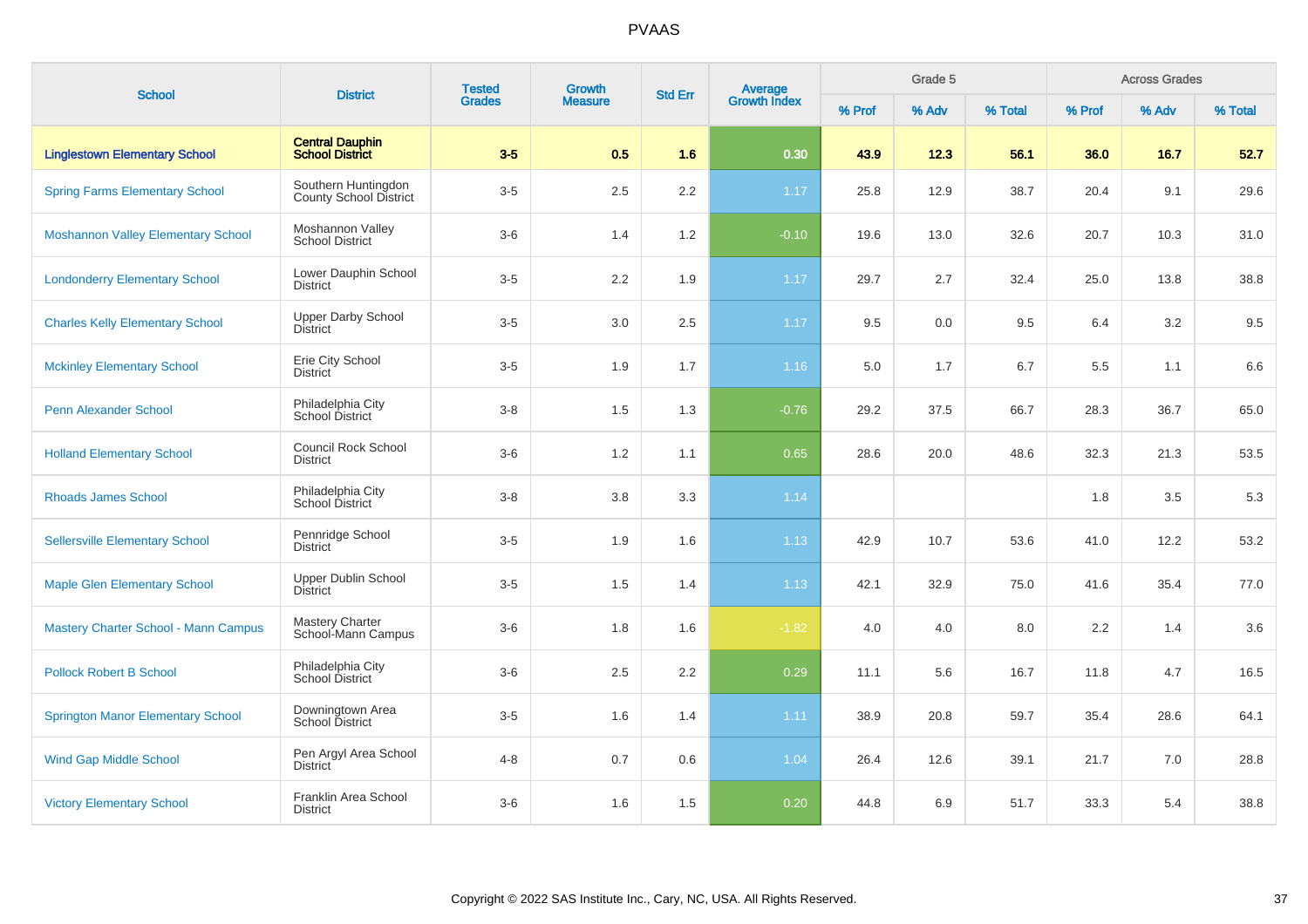| <b>School</b>                             | <b>District</b>                                   | <b>Tested</b> | Growth         | <b>Std Err</b> |                         |        | Grade 5 |         |        | <b>Across Grades</b> |         |
|-------------------------------------------|---------------------------------------------------|---------------|----------------|----------------|-------------------------|--------|---------|---------|--------|----------------------|---------|
|                                           |                                                   | <b>Grades</b> | <b>Measure</b> |                | Average<br>Growth Index | % Prof | % Adv   | % Total | % Prof | % Adv                | % Total |
| <b>Linglestown Elementary School</b>      | <b>Central Dauphin</b><br><b>School District</b>  | $3-5$         | 0.5            | 1.6            | 0.30                    | 43.9   | 12.3    | 56.1    | 36.0   | 16.7                 | 52.7    |
| <b>Comegys Benjamin B School</b>          | Philadelphia City<br>School District              | $3-8$         | 2.6            | 2.4            | $-1.77$                 | 0.0    | 0.0     | 0.0     | 0.0    | 0.0                  | 0.0     |
| <b>Benjamin Rush Elementary School</b>    | Bensalem Township<br><b>School District</b>       | $3-6$         | 1.4            | 1.2            | 0.18                    | 4.6    | 2.3     | 7.0     | 5.3    | 3.7                  | 9.0     |
| <b>Elkins Park School</b>                 | Cheltenham School<br><b>District</b>              | $5-6$         | $-1.0$         | 0.8            | $-1.20$                 | 19.8   | 16.7    | 36.5    | 20.8   | 11.3                 | 32.0    |
| <b>Fairview Elementary School</b>         | Fox Chapel Area<br>School District                | $3-5$         | 1.5            | 1.4            | 1.07                    | 38.2   | 52.6    | 90.8    | 32.1   | 59.5                 | 91.6    |
| <b>Asbury Elementary School</b>           | Millcreek Township<br><b>School District</b>      | $3-5$         | 1.4            | 1.3            | 1.06                    | 29.1   | 30.2    | 59.3    | 35.2   | 26.0                 | 61.2    |
| <b>Marion Elementary School</b>           | Chambersburg Area<br>School District              | $3-5$         | 2.3            | 2.1            | 1.06                    | 13.3   | 20.0    | 33.3    | 12.0   | 7.2                  | 19.3    |
| <b>Martinsburg Elementary School</b>      | <b>Spring Cove School</b><br><b>District</b>      | $3-5$         | 1.1            | 1.1            | 1.05                    | 18.5   | 8.4     | 26.9    | 27.7   | 10.9                 | 38.6    |
| <b>Claysville Elementary School</b>       | <b>Mcguffey School</b><br><b>District</b>         | $3-5$         | 1.5            | 1.4            | 1.05                    | 30.6   | 2.8     | 33.3    | 27.8   | 7.9                  | 35.6    |
| <b>Wingate Elementary School</b>          | <b>Bald Eagle Area</b><br>School District         | $3-5$         | 1.6            | 1.5            | 1.04                    | 33.3   | 6.4     | 39.7    | 29.6   | 9.5                  | 39.1    |
| <b>Cornwall Elementary School</b>         | Cornwall-Lebanon<br><b>School District</b>        | $3-5$         | 1.4            | 1.4            | 1.04                    | 27.6   | 13.2    | 40.8    | 34.4   | 12.1                 | 46.5    |
| <b>Cornwall Terrace Elementary School</b> | <b>Wilson School District</b>                     | $3-5$         | 1.6            | 1.5            | 1.02                    | 32.3   | 19.4    | 51.6    | 29.1   | 20.2                 | 49.3    |
| <b>Feltonville Intermediate School</b>    | Philadelphia City<br>School District              | $3-5$         | $2.8\,$        | 2.7            | 1.02                    | 0.0    | 0.0     | 0.0     | 5.6    | 0.0                  | 5.6     |
| Pittsburgh Langley K-8                    | Pittsburgh School<br><b>District</b>              | $3-8$         | $-1.9$         | 1.0            | $-1.92$                 | 2.5    | 0.0     | 2.5     | 2.8    | 1.2                  | 4.0     |
| <b>Warwick Elementary School</b>          | <b>Central Bucks School</b><br><b>District</b>    | $3-6$         | 0.6            | 1.0            | 0.56                    | 45.6   | 11.8    | 57.4    | 39.1   | 18.0                 | 57.1    |
| <b>Quakertown Elementary School</b>       | Quakertown<br>Community School<br><b>District</b> | $3-5$         | 1.9            | 1.9            | 1.01                    | 34.2   | 10.5    | 44.7    | 24.6   | 10.2                 | 34.8    |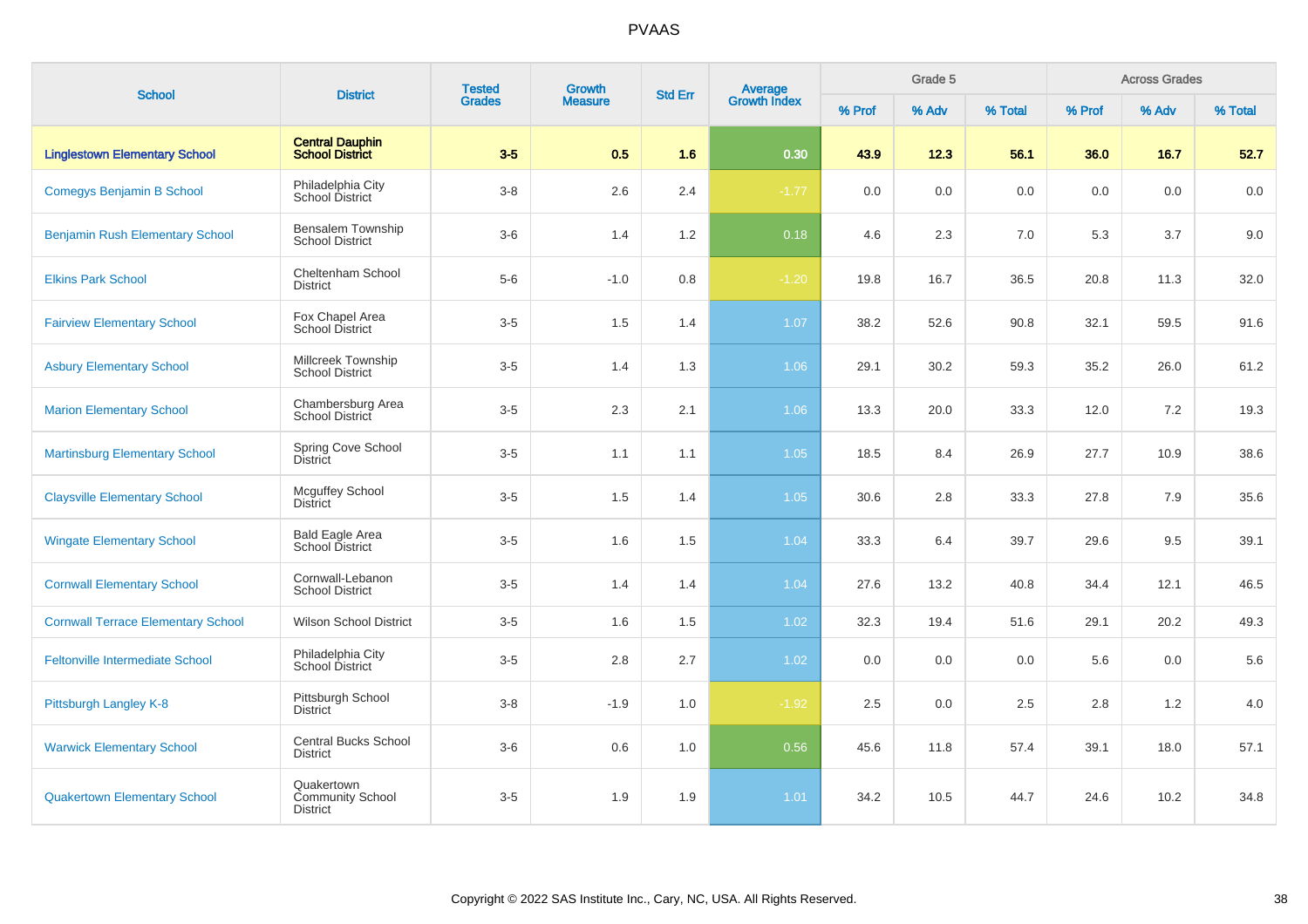| <b>School</b>                                          | <b>District</b>                                   | <b>Tested</b><br><b>Grades</b> | Growth         | <b>Std Err</b> | Average<br>Growth Index |        | Grade 5 |         |        | <b>Across Grades</b> |         |
|--------------------------------------------------------|---------------------------------------------------|--------------------------------|----------------|----------------|-------------------------|--------|---------|---------|--------|----------------------|---------|
|                                                        |                                                   |                                | <b>Measure</b> |                |                         | % Prof | % Adv   | % Total | % Prof | % Adv                | % Total |
| <b>Linglestown Elementary School</b>                   | <b>Central Dauphin</b><br><b>School District</b>  | $3-5$                          | 0.5            | 1.6            | 0.30                    | 43.9   | 12.3    | 56.1    | 36.0   | 16.7                 | 52.7    |
| <b>Mowrie A Ebner Elementary School</b>                | Altoona Area School<br><b>District</b>            | $3-5$                          | 1.8            | 1.8            | 1.00                    | 37.8   | 4.4     | 42.2    | 23.0   | 3.0                  | 25.9    |
| <b>Neshannock Memorial Elementary</b><br><b>School</b> | Neshannock Township<br><b>School District</b>     | $3-6$                          | 0.9            | 0.9            | 0.99                    | 26.7   | 15.6    | 42.2    | 26.5   | 11.0                 | 37.5    |
| Keystone Academy Charter School                        | Keystone Academy<br>Charter School                | $3 - 8$                        | 0.8            | 0.8            | 0.11                    | 12.3   | 5.3     | 17.5    | 12.4   | 2.8                  | 15.1    |
| <b>Clermont Elementary School</b>                      | Solanco School<br><b>District</b>                 | $3-5$                          | 1.4            | 1.5            | 0.97                    | 26.9   | 3.0     | 29.8    | 24.9   | 10.0                 | 34.8    |
| <b>Carroll Elementary School</b>                       | West Perry School<br><b>District</b>              | $3-5$                          | 1.6            | 1.6            | 0.97                    | 24.5   | 7.6     | 32.1    | 28.4   | 11.6                 | 40.0    |
| <b>Intermediate School</b>                             | <b>Governor Mifflin</b><br><b>School District</b> | $5-6$                          | 0.5            | 0.6            | $-0.88$                 | 20.5   | 9.3     | 29.8    | 19.6   | 7.0                  | 26.6    |
| <b>Hillcrest Elementary School</b>                     | <b>Council Rock School</b><br><b>District</b>     | $3-6$                          | 1.0            | 1.1            | $-0.52$                 | 25.4   | 17.9    | 43.3    | 33.8   | 26.0                 | 59.8    |
| Deburgos Bilingual Magnet Middle<br>School             | Philadelphia City<br>School District              | $3-8$                          | 2.1            | 2.2            | 0.96                    |        |         |         | 3.3    | 1.7                  | 5.0     |
| Penn Wynne School                                      | <b>Lower Merion School</b><br><b>District</b>     | $3-5$                          | 1.1            | 1.2            | 0.95                    | 30.9   | 49.1    | 80.0    | 28.7   | 50.3                 | 79.0    |
| <b>Cornell Elementary School</b>                       | <b>Cornell School District</b>                    | $3-6$                          | 1.4            | 1.5            | $-2.66$                 | 10.0   | 6.7     | 16.7    | 16.8   | 4.4                  | 21.2    |
| <b>Howe Julia Ward School</b>                          | Philadelphia City<br>School District              | $3-5$                          | 2.5            | 2.7            | 0.94                    | 0.0    | 0.0     | 0.0     | 0.0    | 0.0                  | 0.0     |
| <b>Greencastle-Antrim Elementary School</b>            | Greencastle-Antrim<br><b>School District</b>      | $3-5$                          | 0.8            | 0.9            | 0.94                    | 28.2   | 15.8    | 44.1    | 28.9   | 16.2                 | 45.2    |
| <b>Providence Elementary School</b>                    | Solanco School<br><b>District</b>                 | $3-5$                          | 1.8            | 2.0            | 0.93                    | 8.3    | 0.0     | 8.3     | 24.5   | 3.6                  | 28.1    |
| <b>West Oak Lane Charter School</b>                    | West Oak Lane<br><b>Charter School</b>            | $3-8$                          | 0.7            | 0.7            | $-2.07$                 | 2.6    | 1.3     | 3.8     | 6.1    | 0.7                  | 6.8     |
| <b>Universal Alcorn Charter School</b>                 | <b>Universal Alcorn</b><br><b>Charter School</b>  | $3-8$                          | $-0.7$         | 0.8            | $-0.87$                 | 7.7    | 1.9     | 9.6     | 6.4    | 1.7                  | 8.1     |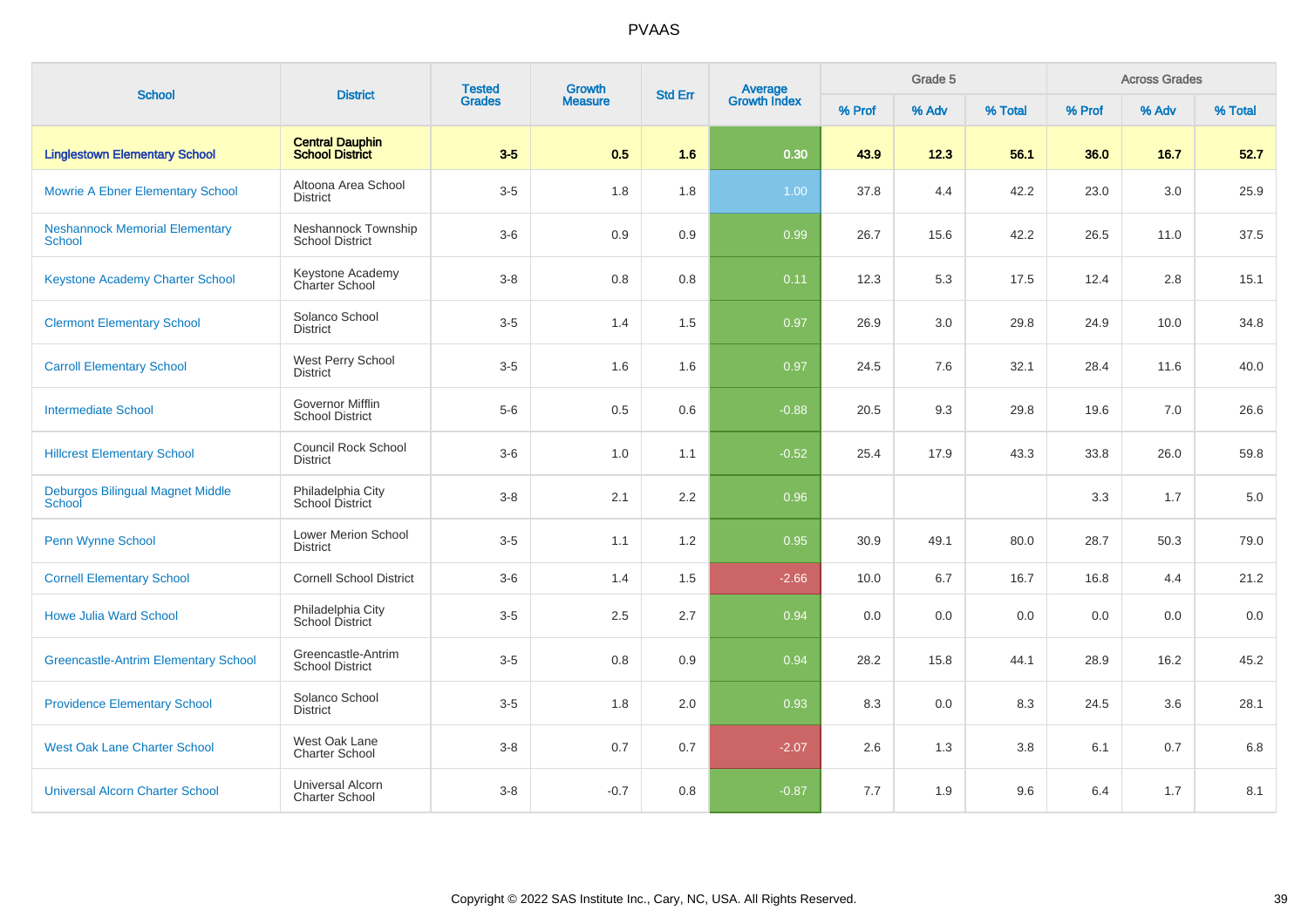| <b>School</b>                                              |                                                        | <b>Tested</b><br><b>Growth</b><br><b>District</b><br><b>Std Err</b> |                | Average<br>Growth Index |         | Grade 5 |       |         | <b>Across Grades</b> |       |         |
|------------------------------------------------------------|--------------------------------------------------------|---------------------------------------------------------------------|----------------|-------------------------|---------|---------|-------|---------|----------------------|-------|---------|
|                                                            |                                                        | <b>Grades</b>                                                       | <b>Measure</b> |                         |         | % Prof  | % Adv | % Total | % Prof               | % Adv | % Total |
| <b>Linglestown Elementary School</b>                       | <b>Central Dauphin</b><br><b>School District</b>       | $3-5$                                                               | 0.5            | 1.6                     | 0.30    | 43.9    | 12.3  | 56.1    | 36.0                 | 16.7  | 52.7    |
| <b>Memphis Street Academy Charter</b><br>School @ Jp Jones | Memphis Street<br>Academy Charter<br>School @ JP Jones | $5 - 8$                                                             | 0.7            | 0.7                     | $-0.43$ | 0.0     | 3.2   | 3.2     | 0.0                  | 0.6   | 0.6     |
| <b>Mountain View Elementary School</b>                     | Central Dauphin<br>School District                     | $3-5$                                                               | 1.5            | 1.6                     | 0.92    | 28.3    | 9.4   | 37.7    | 32.1                 | 10.9  | 43.0    |
| <b>Cambridge Springs Elementary School</b>                 | <b>Penncrest School</b><br><b>District</b>             | $3-6$                                                               | 1.0            | 1.1                     | $-2.05$ | 17.2    | 3.4   | 20.7    | 25.2                 | 4.7   | 29.9    |
| <b>Mazie Gable Elementary School</b>                       | Red Lion Area School<br><b>District</b>                | $3-6$                                                               | 1.0            | 1.1                     | $-0.54$ | 12.5    | 6.2   | 18.8    | 18.3                 | 4.3   | 22.6    |
| <b>Sligo Elementary School</b>                             | <b>Union School District</b>                           | $3-5$                                                               | 1.8            | 2.0                     | 0.91    | 18.2    | 0.0   | 18.2    | 20.2                 | 6.4   | 26.6    |
| <b>Northern Bedford County Elementary</b><br><b>School</b> | Northern Bedford<br><b>County School District</b>      | $3-5$                                                               | 1.5            | 1.7                     | 0.91    | 24.5    | 8.2   | 32.6    | 30.3                 | 8.5   | 38.8    |
| <b>Arts Academy Elementary Charter</b><br>School           | Arts Academy<br>Elementary Charter<br>School           | $3-5$                                                               | 1.7            | 1.9                     | 0.91    | 5.3     | 0.0   | 5.3     | 5.1                  | 0.0   | 5.1     |
| <b>Northwest Elementary School</b>                         | Lebanon School<br><b>District</b>                      | $3-5$                                                               | 1.2            | 1.3                     | 0.90    | 2.4     | 1.2   | 3.6     | 4.6                  | 1.3   | 5.9     |
| <b>Chestnutwold Elementary School</b>                      | <b>Haverford Township</b><br><b>School District</b>    | $3-5$                                                               | 1.1            | 1.3                     | 0.90    | 33.7    | 27.9  | 61.6    | 33.6                 | 32.4  | 66.0    |
| <b>Mitchell Elementary School</b>                          | Philadelphia City<br>School District                   | $3 - 8$                                                             | 3.1            | 3.5                     | 0.89    |         |       |         | 0.0                  | 0.0   | 0.0     |
| <b>Burrowes Elementary School</b>                          | Lancaster School<br><b>District</b>                    | $3-5$                                                               | 2.1            | 2.4                     | 0.88    | 8.0     | 0.0   | 8.0     | 13.1                 | 2.4   | 15.5    |
| <b>Hazleton Elementary/Middle School</b>                   | Hazleton Area School<br><b>District</b>                | $3 - 8$                                                             | $-0.1$         | 1.2                     | $-0.12$ | 2.2     | 0.0   | 2.2     | 1.5                  | 0.5   | 2.0     |
| Penns Manor Area Elementary School                         | Penns Manor Area<br><b>School District</b>             | $3-5$                                                               | 1.3            | 1.5                     | 0.87    | 12.7    | 4.8   | 17.5    | 21.6                 | 3.6   | 25.2    |
| <b>Chestnut Hill Elementary School</b>                     | Millcreek Township<br><b>School District</b>           | $3-5$                                                               | 1.3            | 1.6                     | 0.84    | 30.4    | 19.6  | 50.0    | 28.5                 | 15.8  | 44.2    |
| <b>Mountaintop Area Elementary School</b>                  | <b>Bald Eagle Area</b><br>School District              | $3-5$                                                               | 2.0            | 2.5                     | 0.81    | 38.1    | 19.0  | 57.1    | 35.7                 | 25.0  | 60.7    |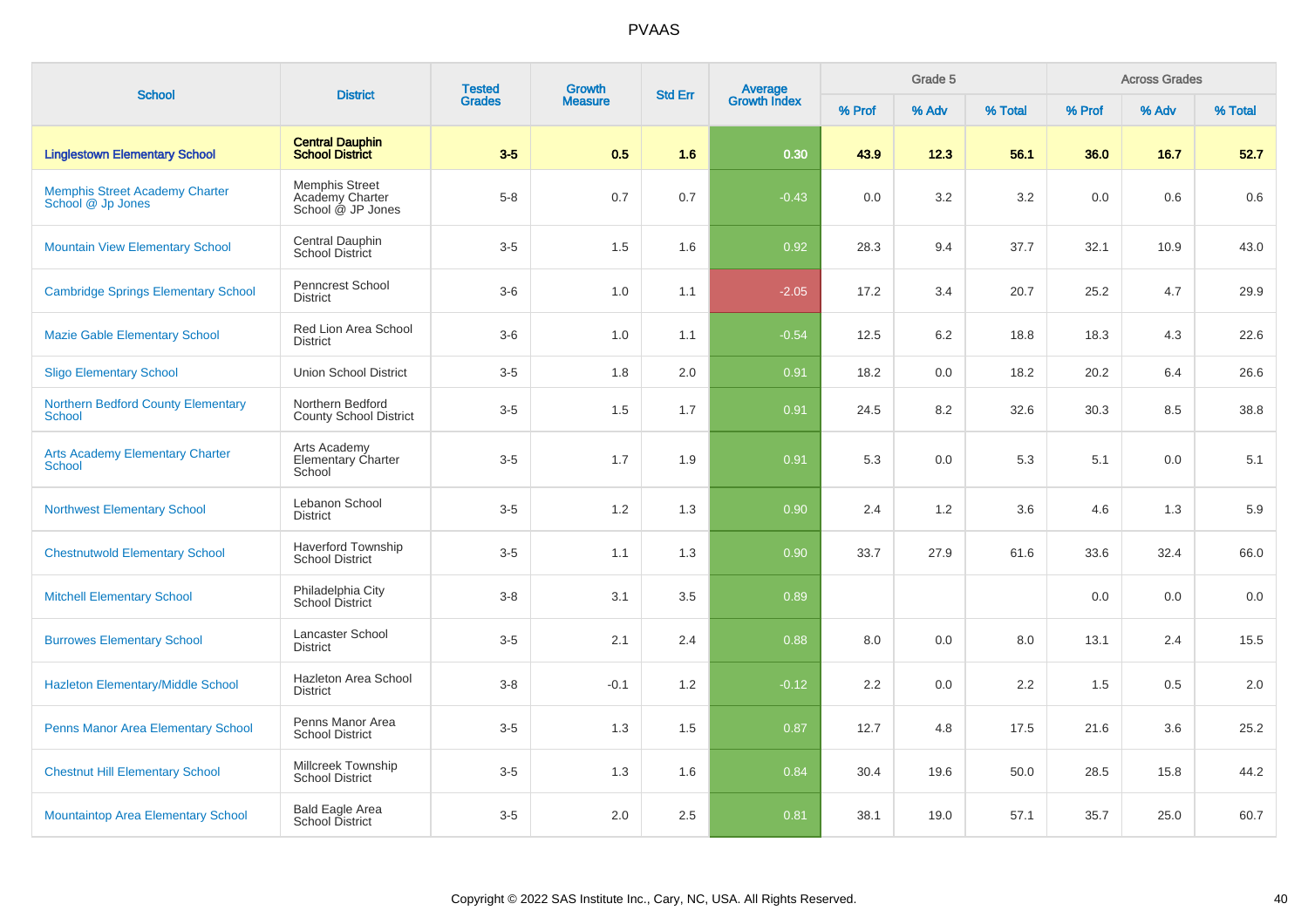| <b>School</b>                                         |                                                          | <b>Tested</b> | <b>Growth</b><br><b>District</b> |     | <b>Average</b><br>Growth Index<br><b>Std Err</b> |        | Grade 5 |         |        | <b>Across Grades</b> |         |
|-------------------------------------------------------|----------------------------------------------------------|---------------|----------------------------------|-----|--------------------------------------------------|--------|---------|---------|--------|----------------------|---------|
|                                                       |                                                          | <b>Grades</b> | <b>Measure</b>                   |     |                                                  | % Prof | % Adv   | % Total | % Prof | % Adv                | % Total |
| <b>Linglestown Elementary School</b>                  | <b>Central Dauphin</b><br><b>School District</b>         | $3-5$         | 0.5                              | 1.6 | 0.30                                             | 43.9   | 12.3    | 56.1    | 36.0   | 16.7                 | 52.7    |
| <b>Highland School</b>                                | Abington School<br><b>District</b>                       | $3-6$         | 0.9                              | 1.2 | 0.77                                             | 15.2   | 23.9    | 39.1    | 28.1   | 17.1                 | 45.2    |
| <b>Ferguson Township Elementary School</b>            | State College Area<br><b>School District</b>             | $3-5$         | 1.4                              | 1.8 | 0.79                                             | 31.8   | 38.6    | 70.4    | 32.5   | 40.5                 | 73.0    |
| <b>Stevens Elementary School</b>                      | Chambersburg Area<br>School District                     | $3-5$         | 1.6                              | 2.1 | 0.78                                             | 9.4    | 0.0     | 9.4     | 13.5   | 0.0                  | 13.5    |
| John B. Stetson Charter School                        | John B. Stetson<br><b>Charter School</b>                 | $5 - 8$       | 0.5                              | 0.6 | $-0.20$                                          | 1.6    | 0.0     | 1.6     | 0.4    | 0.0                  | 0.4     |
| <b>Lynnewood Elementary School</b>                    | <b>Haverford Township</b><br><b>School District</b>      | $3-5$         | 0.9                              | 1.2 | 0.76                                             | 31.9   | 28.7    | 60.6    | 33.2   | 24.1                 | 57.3    |
| <b>Stroudsburg Middle School</b>                      | Stroudsburg Area<br><b>School District</b>               | $5 - 7$       | 0.3                              | 0.5 | $-1.09$                                          | 17.5   | 9.2     | 26.8    | 19.4   | 5.6                  | 25.0    |
| <b>Roslyn School</b>                                  | Abington School<br>District                              | $3-6$         | 0.8                              | 1.1 | 0.41                                             | 32.7   | 12.7    | 45.4    | 25.9   | 12.5                 | 38.4    |
| <b>Eagle View Elementary School</b>                   | Somerset Area School<br><b>District</b>                  | $3-5$         | 0.8                              | 1.1 | 0.74                                             | 27.4   | 11.1    | 38.5    | 29.0   | 13.0                 | 42.0    |
| <b>School Street Elementary School</b>                | <b>Bradford Area School</b><br><b>District</b>           | $3-5$         | 0.7                              | 0.9 | 0.72                                             | 33.5   | 10.2    | 43.7    | 31.2   | 12.4                 | 43.6    |
| <b>Northeast Middle School</b>                        | <b>Reading School</b><br>District                        | $5 - 8$       | 0.6                              | 0.9 | $-0.96$                                          | 5.5    | 0.0     | 5.5     | 4.5    | 0.4                  | 4.9     |
| South Side Elementary School                          | Central Dauphin<br>School District                       | $3-5$         | 0.9                              | 1.2 | 0.72                                             | 19.0   | 3.0     | 22.0    | 16.8   | 3.2                  | 20.0    |
| <b>Richboro Elementary School</b>                     | Council Rock School<br><b>District</b>                   | $3-6$         | 0.8                              | 1.1 | $-0.20$                                          | 32.2   | 13.6    | 45.8    | 38.3   | 7.9                  | 46.3    |
| <b>Hoover Elementary School</b>                       | Mt Lebanon School<br><b>District</b>                     | $3-5$         | 1.6                              | 2.2 | 0.71                                             | 31.0   | 24.1    | 55.2    | 37.9   | 33.0                 | 70.9    |
| <b>Highlands Middle School</b>                        | <b>Highlands School</b><br><b>District</b>               | $5-8$         | 0.4                              | 0.5 | $-3.43$                                          | 20.6   | 4.6     | 25.2    | 19.5   | 4.9                  | 24.5    |
| Southwest Leadership Academy Charter<br><b>School</b> | Southwest Leadership<br><b>Academy Charter</b><br>School | $3 - 8$       | 0.7                              | 1.0 | $-0.03$                                          | 2.2    | 0.0     | 2.2     | 5.7    | 1.5                  | 7.2     |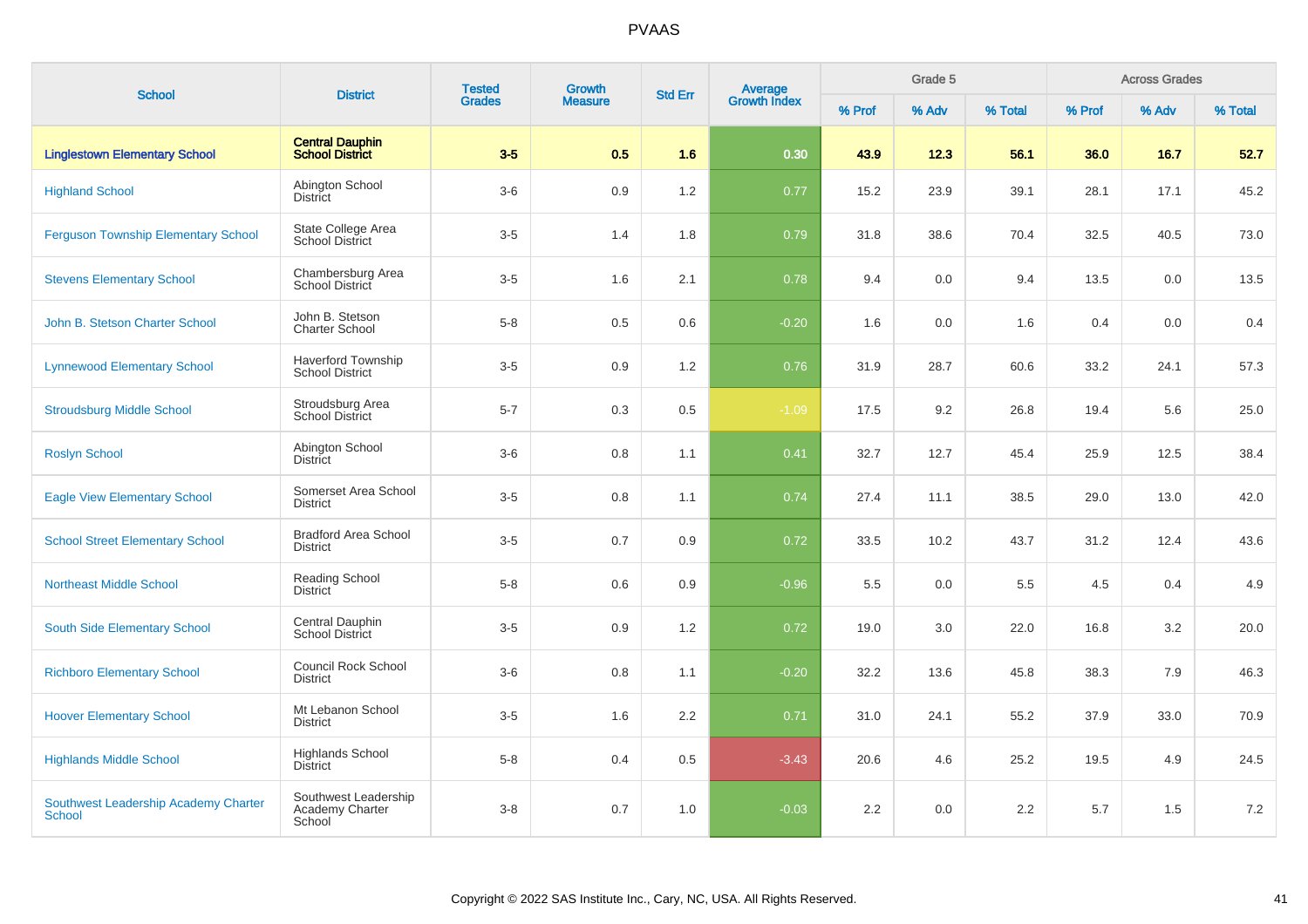| <b>School</b>                                                    | <b>District</b>                                                     | <b>Tested</b> | <b>Growth</b>  | <b>Std Err</b> |                                |        | Grade 5 |         |        | <b>Across Grades</b> |         |
|------------------------------------------------------------------|---------------------------------------------------------------------|---------------|----------------|----------------|--------------------------------|--------|---------|---------|--------|----------------------|---------|
|                                                                  |                                                                     | <b>Grades</b> | <b>Measure</b> |                | <b>Average</b><br>Growth Index | % Prof | % Adv   | % Total | % Prof | % Adv                | % Total |
| <b>Linglestown Elementary School</b>                             | <b>Central Dauphin</b><br><b>School District</b>                    | $3-5$         | 0.5            | 1.6            | 0.30                           | 43.9   | 12.3    | 56.1    | 36.0   | 16.7                 | 52.7    |
| <b>Rutherford Elementary School</b>                              | Central Dauphin<br><b>School District</b>                           | $3-5$         | 1.1            | 1.6            | 0.66                           | 8.3    | 5.0     | 13.3    | 17.0   | 7.6                  | 24.6    |
| <b>Park Lane Elementary School</b>                               | William Penn School<br><b>District</b>                              | $3-6$         | $-0.4$         | 1.9            | $-0.23$                        | 0.0    | 0.0     | 0.0     | 1.0    | 0.0                  | 1.0     |
| <b>Marshall Elementary School</b>                                | Laurel Highlands<br>School District                                 | $3-5$         | 1.3            | 2.0            | 0.66                           | 20.6   | 5.9     | 26.5    | 25.0   | 11.5                 | 36.5    |
| <b>Davis School</b>                                              | York City School<br><b>District</b>                                 | $3 - 8$       | 0.6            | 1.0            | 0.54                           | 3.0    | 0.0     | 3.0     | 3.4    | 0.0                  | 3.4     |
| <b>Tracy Elementary School</b>                                   | Easton Area School<br><b>District</b>                               | $3-5$         | 1.1            | 1.7            | 0.65                           | 29.6   | 5.6     | 35.2    | 26.8   | 14.1                 | 40.9    |
| <b>Hillview Elementary School</b>                                | Grove City Area<br><b>School District</b>                           | $3-5$         | 0.8            | 1.2            | 0.65                           | 21.8   | 16.8    | 38.6    | 29.6   | 22.4                 | 52.0    |
| <b>Washington Elementary School</b>                              | Mt Lebanon School<br><b>District</b>                                | $3-5$         | 1.1            | 1.7            | 0.65                           | 49.0   | 28.6    | 77.6    | 37.6   | 38.8                 | 76.5    |
| <b>Keystone Elementary School</b>                                | Keystone School<br><b>District</b>                                  | $3-6$         | 0.7            | 1.1            | $-0.31$                        | 28.4   | 19.4    | 47.8    | 32.9   | 11.7                 | 44.6    |
| <b>West Branch Middle School</b>                                 | West Branch Area<br><b>School District</b>                          | $5-8$         | 0.5            | 0.7            | $-2.18$                        | 16.1   | 3.2     | 19.4    | 15.8   | 7.5                  | 23.3    |
| <b>Stanwood Elementary School</b>                                | Hempfield Area<br>School District                                   | $3-5$         | 0.8            | 1.3            | 0.62                           | 31.3   | 13.2    | 44.6    | 33.5   | 18.0                 | 51.5    |
| Daniel J Flood Elementary School                                 | Wilkes-Barre Area<br><b>School District</b>                         | $3-6$         | 0.9            | 1.5            | 0.45                           | 9.3    | 0.0     | 9.3     | 14.4   | 0.0                  | 14.4    |
| <b>Steelton-Highspire Elementary School</b>                      | Steelton-Highspire<br>School District                               | $3-6$         | 0.6            | 1.0            | $-1.20$                        | 2.9    | 0.0     | 2.9     | 1.4    | 0.7                  | 2.2     |
| Mastery Charter School-Francis D.<br><b>Pastorius Elementary</b> | <b>Mastery Charter</b><br>School-Francis D.<br>Pastorius Elementary | $3 - 8$       | 0.3            | 1.3            | 0.24                           | 3.8    | 0.0     | 3.8     | 3.1    | 0.0                  | 3.1     |
| <b>Central Elementary School</b>                                 | <b>Big Beaver Falls Area</b><br><b>School District</b>              | $3-5$         | 1.0            | 1.7            | 0.60                           | 11.3   | 3.8     | 15.1    | 11.2   | 1.7                  | 12.9    |
| Mccall Gen George A School                                       | Philadelphia City<br>School District                                | $3-8$         | 1.7            | 2.9            | 0.59                           | 41.2   | 35.3    | 76.5    | 31.2   | 30.1                 | 61.3    |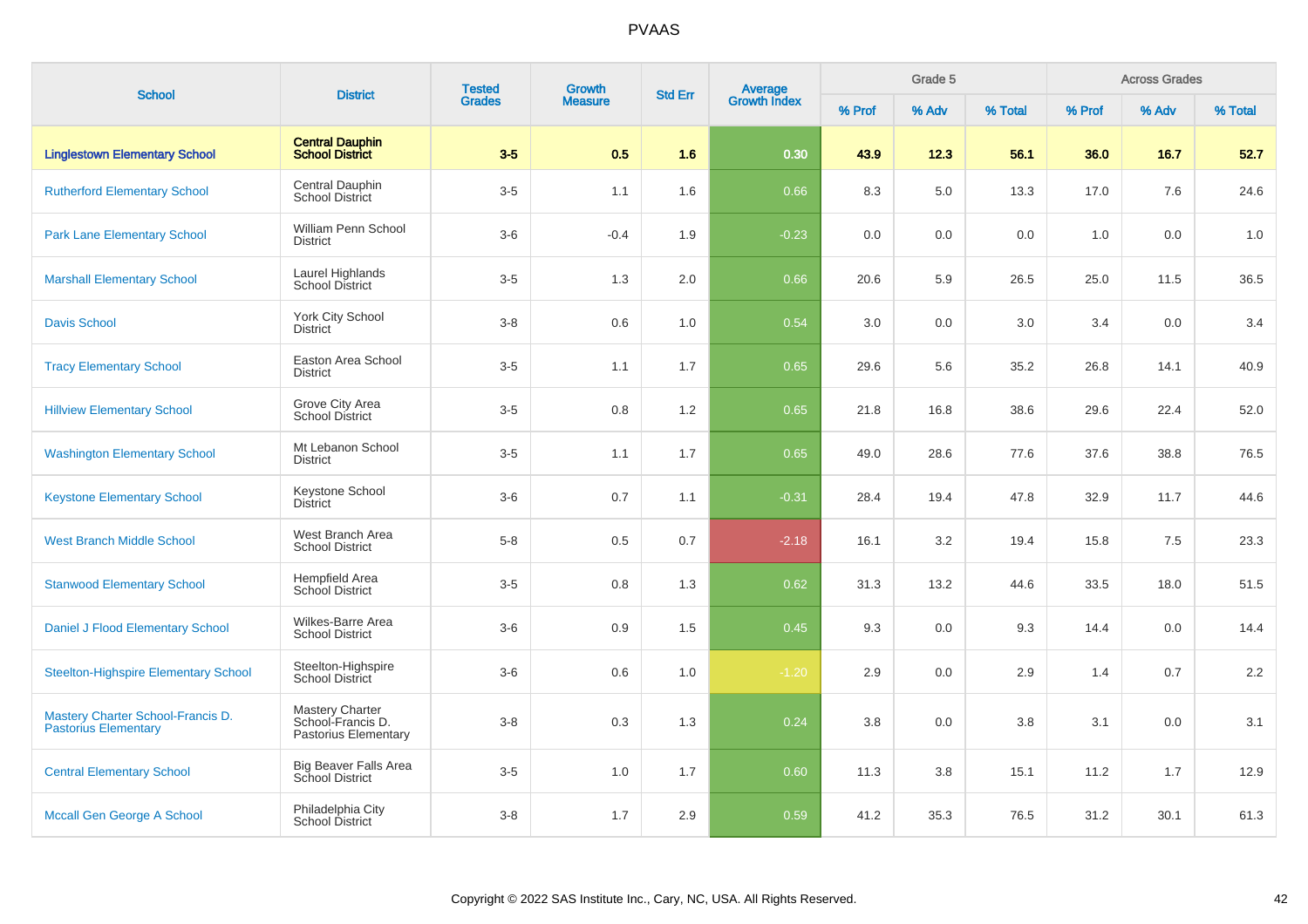| <b>School</b>                                                               |                                                                     | <b>Tested</b><br>Growth<br><b>District</b><br><b>Std Err</b> |                |                  |                                | Grade 5 |       |         | <b>Across Grades</b> |       |         |
|-----------------------------------------------------------------------------|---------------------------------------------------------------------|--------------------------------------------------------------|----------------|------------------|--------------------------------|---------|-------|---------|----------------------|-------|---------|
|                                                                             |                                                                     | <b>Grades</b>                                                | <b>Measure</b> |                  | <b>Average</b><br>Growth Index | % Prof  | % Adv | % Total | % Prof               | % Adv | % Total |
| <b>Linglestown Elementary School</b>                                        | <b>Central Dauphin</b><br><b>School District</b>                    | $3-5$                                                        | 0.5            | 1.6              | 0.30                           | 43.9    | 12.3  | 56.1    | 36.0                 | 16.7  | 52.7    |
| Manchester Academic Charter School                                          | Manchester Academic<br><b>Charter School</b>                        | $3-8$                                                        | 0.6            | 1.1              | $-3.55$                        | 3.6     | 0.0   | 3.6     | 4.9                  | 0.5   | 5.4     |
| <b>Jersey Shore Area Elementary School</b>                                  | Jersey Shore Area<br>School District                                | $3-5$                                                        | 0.7            | 1.1              | 0.58                           | 17.8    | 4.7   | 22.4    | 24.8                 | 11.1  | 35.9    |
| <b>Glenwood Elementary School</b>                                           | Rose Tree Media<br><b>School District</b>                           | $3-5$                                                        | 0.8            | 1.3              | 0.58                           | 28.8    | 30.0  | 58.8    | 33.2                 | 23.8  | 57.0    |
| <b>Highland Elementary School</b>                                           | Ambridge Area School<br><b>District</b>                             | $3-5$                                                        | 1.2            | $2.2\phantom{0}$ | 0.56                           | 7.1     | 0.0   | 7.1     | 6.6                  | 0.0   | 6.6     |
| <b>Global Leadership Academy Charter</b><br><b>School Southwest at Huey</b> | Global Leadership<br>Academy Charter<br>School Southwest at<br>Huey | $3-8$                                                        | 1.0            | 1.7              | $-0.10$                        | 0.0     | 0.0   | 0.0     | 0.0                  | 0.0   | $0.0\,$ |
| <b>Walt Disney Elementary School</b>                                        | Pennsbury School<br><b>District</b>                                 | $3-5$                                                        | 0.9            | 1.7              | 0.55                           | 45.8    | 6.2   | 52.1    | 41.0                 | 16.6  | 57.6    |
| <b>Mount Carmel Area Elementary School</b>                                  | Mount Carmel Area<br><b>School District</b>                         | $3-6$                                                        | 0.4            | 0.8              | $-3.30$                        | 10.8    | 2.7   | 13.5    | 12.6                 | 5.2   | 17.8    |
| <b>Jackson School</b>                                                       | <b>York City School</b><br><b>District</b>                          | $3 - 8$                                                      | 0.3            | 1.0              | 0.33                           | 0.0     | 0.0   | 0.0     | 1.5                  | 0.7   | 2.2     |
| <b>Tinicum Elementary School</b>                                            | Palisades School<br><b>District</b>                                 | $3-5$                                                        | 1.2            | 2.2              | 0.54                           | 34.5    | 27.6  | 62.1    | 35.7                 | 27.4  | 63.1    |
| <b>Mooreland Elementary School</b>                                          | Carlisle Area School<br><b>District</b>                             | $3-5$                                                        | 1.0            | 1.9              | 0.53                           | 32.5    | 17.5  | 50.0    | 33.8                 | 19.2  | 53.1    |
| Shamokin Area Intermediate School                                           | Shamokin Area<br><b>School District</b>                             | $5-6$                                                        | $-1.8$         | 0.7              | $-2.44$                        | 17.3    | 4.3   | 21.6    | 13.1                 | 3.6   | 16.7    |
| <b>Shohola Elementary School</b>                                            | Delaware Valley<br><b>School District</b>                           | $3-5$                                                        | 0.9            | 1.6              | 0.52                           | 15.5    | 24.1  | 39.7    | 28.7                 | 22.4  | 51.2    |
| <b>Harding School</b>                                                       | Erie City School<br><b>District</b>                                 | $3-5$                                                        | 0.8            | 1.5              | 0.51                           | 4.5     | 1.5   | 6.0     | 8.6                  | 2.2   | 10.8    |
| <b>Chadds Ford Elementary School</b>                                        | Unionville-Chadds<br><b>Ford School District</b>                    | $3-5$                                                        | 0.7            | 1.4              | 0.48                           | 40.6    | 20.3  | 60.9    | 38.8                 | 32.9  | 71.7    |
| <b>Edgewood Elementary School</b>                                           | <b>Ridley School District</b>                                       | $3-5$                                                        | 0.7            | 1.6              | 0.46                           | 27.1    | 17.0  | 44.1    | 24.0                 | 13.2  | 37.1    |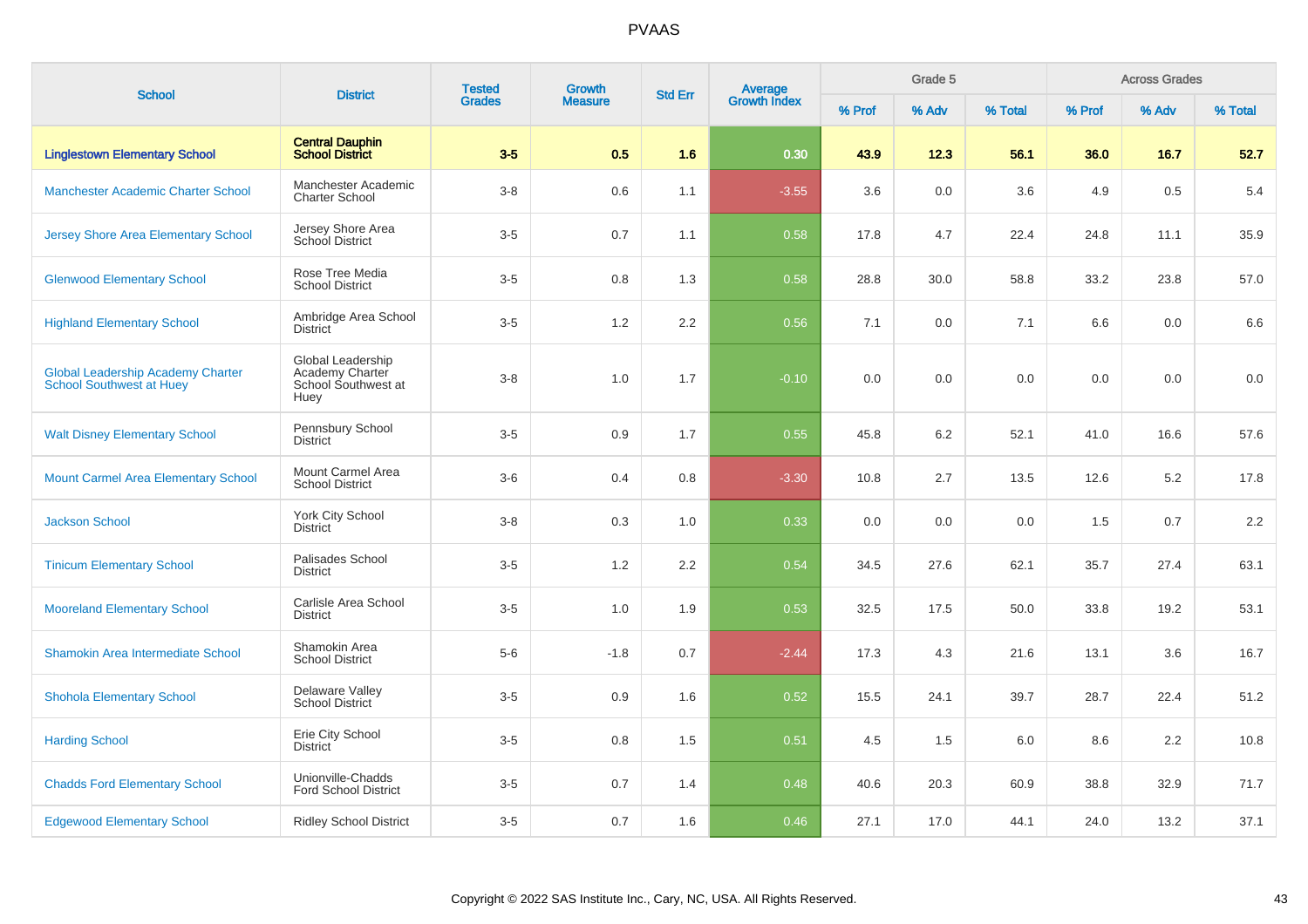| <b>School</b>                             | <b>District</b>                                        | <b>Tested</b> | Growth         | <b>Std Err</b> | <b>Average</b><br>Growth Index |        | Grade 5 |         |        | <b>Across Grades</b> |         |
|-------------------------------------------|--------------------------------------------------------|---------------|----------------|----------------|--------------------------------|--------|---------|---------|--------|----------------------|---------|
|                                           |                                                        | <b>Grades</b> | <b>Measure</b> |                |                                | % Prof | % Adv   | % Total | % Prof | % Adv                | % Total |
| <b>Linglestown Elementary School</b>      | <b>Central Dauphin</b><br><b>School District</b>       | $3-5$         | 0.5            | 1.6            | 0.30                           | 43.9   | 12.3    | 56.1    | 36.0   | 16.7                 | 52.7    |
| <b>Simmons Elementary School</b>          | Hatboro-Horsham<br><b>School District</b>              | $3-5$         | 0.6            | 1.3            | 0.46                           | 34.9   | 4.6     | 39.5    | 37.6   | 15.7                 | 53.3    |
| Joanna Connell School                     | Erie City School<br><b>District</b>                    | $3-5$         | 0.6            | 1.4            | 0.45                           | 18.5   | 9.9     | 28.4    | 17.3   | 6.5                  | 23.8    |
| <b>Pine Street Elementary School</b>      | Palmyra Area School<br><b>District</b>                 | $3-5$         | 0.7            | 1.5            | 0.44                           | 35.6   | 18.6    | 54.2    | 35.9   | 16.9                 | 52.8    |
| <b>Coopertown Elementary School</b>       | <b>Haverford Township</b><br><b>School District</b>    | $3-5$         | 0.6            | 1.3            | 0.44                           | 28.9   | 33.7    | 62.6    | 32.6   | 38.1                 | 70.7    |
| <b>Aronimink Elementary School</b>        | <b>Upper Darby School</b><br><b>District</b>           | $3-5$         | 1.0            | 2.3            | 0.43                           | 14.3   | 7.1     | 21.4    | 24.4   | 9.3                  | 33.7    |
| Pan American Academy Charter School       | Pan American<br>Academy Charter<br>School              | $3 - 8$       | 0.3            | 0.8            | $-5.09$                        | 1.7    | 0.0     | 1.7     | 2.4    | 0.3                  | $2.7\,$ |
| <b>Heights/Murray Elementary School</b>   | Wilkes-Barre Area<br><b>School District</b>            | $3-6$         | 0.5            | 1.3            | $-0.62$                        | 8.0    | 0.0     | 8.0     | 8.6    | 0.6                  | 9.1     |
| <b>West Crawford Elementary School</b>    | Connellsville Area<br><b>School District</b>           | $3-5$         | 0.6            | 1.4            | 0.41                           | 17.9   | 7.5     | 25.4    | 13.9   | 4.5                  | 18.3    |
| <b>Goode School</b>                       | York City School<br><b>District</b>                    | $3 - 8$       | 0.3            | 0.8            | $-3.00$                        | 1.9    | 0.0     | 1.9     | 3.6    | 0.3                  | $4.0\,$ |
| <b>Hydetown Elementary School</b>         | <b>Titusville Area School</b><br><b>District</b>       | $3-5$         | 0.7            | 1.8            | 0.37                           | 26.2   | 11.9    | 38.1    | 25.6   | 20.2                 | 45.7    |
| <b>Saltsburg Elementary School</b>        | <b>Blairsville-Saltsburg</b><br><b>School District</b> | $3-5$         | 0.7            | 2.0            | 0.37                           | 31.4   | 34.3    | 65.7    | 27.3   | 28.2                 | 55.4    |
| <b>Decatur Stephen School</b>             | Philadelphia City<br><b>School District</b>            | $3-8$         | 0.4            | 1.0            | $-1.93$                        | 11.1   | 13.3    | 24.4    | 16.2   | 6.7                  | 22.9    |
| <b>Main Street School</b>                 | Chester-Upland<br>School District                      | $3-5$         | 0.8            | 2.1            | 0.36                           | 0.0    | 0.0     | 0.0     | 2.8    | 0.0                  | 2.8     |
| <b>East Coventry Elementary School</b>    | Owen J Roberts<br>School District                      | $3-6$         | 0.3            | 1.0            | $-0.59$                        | 42.6   | 20.6    | 63.2    | 34.2   | 16.7                 | 51.0    |
| <b>Upper Moreland Intermediate School</b> | <b>Upper Moreland</b><br>Township School<br>District   | $3-5$         | 0.3            | 0.8            | 0.34                           | 28.5   | 10.6    | 39.1    | 29.0   | 11.9                 | 40.9    |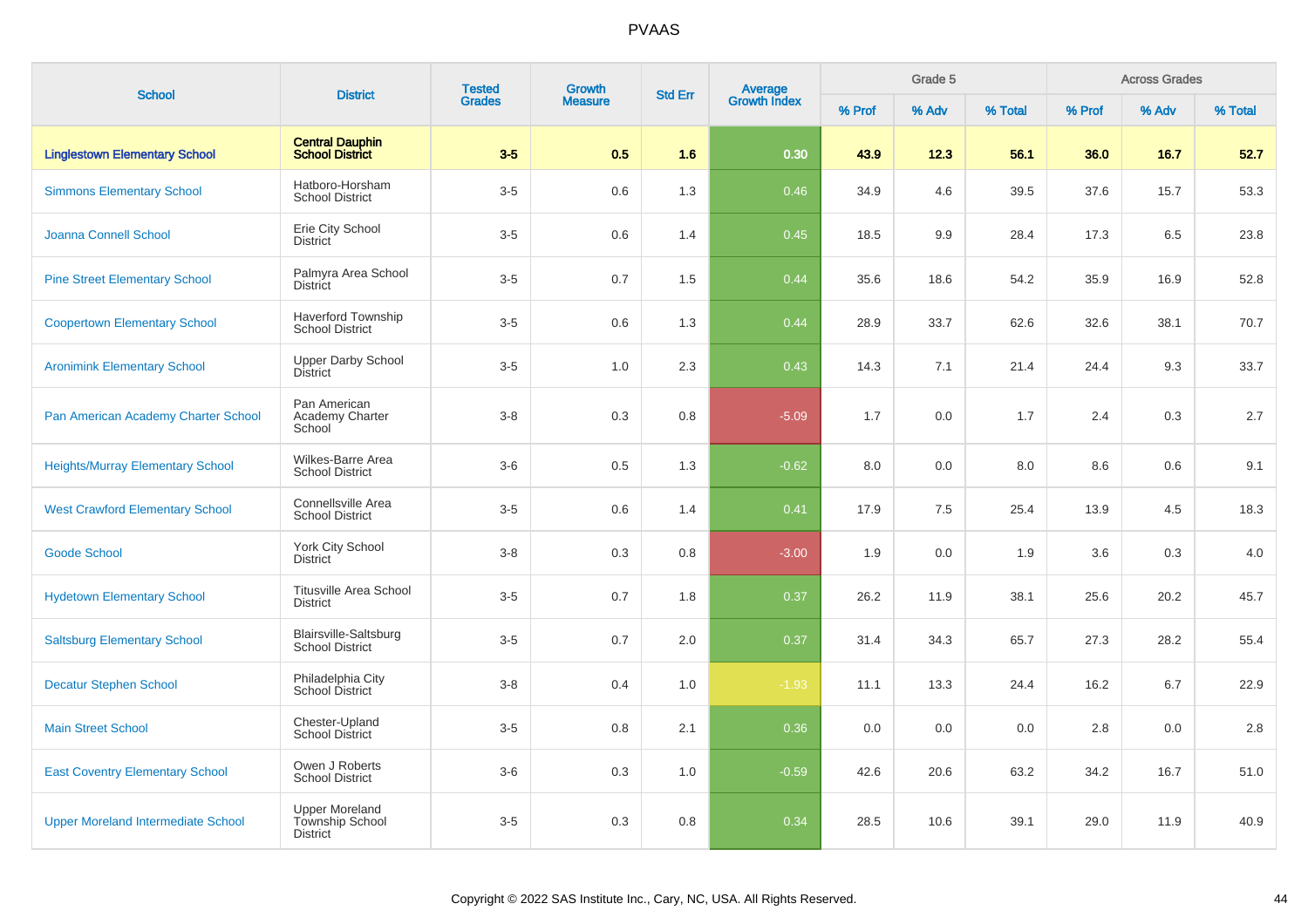| <b>School</b>                                              | <b>District</b>                                  | <b>Tested</b> | Growth         | <b>Std Err</b> |                                |        | Grade 5 |         |        | <b>Across Grades</b> |         |
|------------------------------------------------------------|--------------------------------------------------|---------------|----------------|----------------|--------------------------------|--------|---------|---------|--------|----------------------|---------|
|                                                            |                                                  | <b>Grades</b> | <b>Measure</b> |                | <b>Average</b><br>Growth Index | % Prof | % Adv   | % Total | % Prof | % Adv                | % Total |
| <b>Linglestown Elementary School</b>                       | <b>Central Dauphin</b><br><b>School District</b> | $3-5$         | 0.5            | 1.6            | 0.30                           | 43.9   | 12.3    | 56.1    | 36.0   | 16.7                 | 52.7    |
| <b>Barclay Elementary School</b>                           | <b>Central Bucks School</b><br><b>District</b>   | $3-6$         | 0.1            | 1.0            | 0.07                           | 23.6   | 11.2    | 34.8    | 29.4   | 10.5                 | 39.9    |
| <b>Bell Avenue School</b>                                  | William Penn School<br><b>District</b>           | $3-6$         | 0.5            | 1.6            | $-1.11$                        | 2.9    | 0.0     | 2.9     | 0.9    | 0.0                  | 0.9     |
| <b>Jamestown Area Elementary School</b>                    | Jamestown Area<br><b>School District</b>         | $3-6$         | 0.5            | 1.4            | $-0.52$                        | 18.4   | 10.5    | 29.0    | 16.7   | 7.9                  | 24.6    |
| <b>Halifax Area Elementary School</b>                      | Halifax Area School<br><b>District</b>           | $3-5$         | 0.4            | 1.4            | 0.31                           | 26.8   | 14.1    | 40.8    | 24.9   | 12.2                 | 37.1    |
| <b>Abington Heights Middle School</b>                      | Abington Heights<br>School District              | $5 - 11$      | $-1.7$         | 0.4            | $-3.90$                        | 29.2   | 13.3    | 42.5    | 27.4   | 9.1                  | 36.5    |
| <b>Garrettford Elementary School</b>                       | <b>Upper Darby School</b><br><b>District</b>     | $3-5$         | 0.4            | 1.3            | 0.31                           | 15.4   | 5.1     | 20.5    | 19.0   | 2.0                  | 21.0    |
| <b>Esperanza Cyber Charter School</b>                      | Esperanza Cyber<br>Charter School                | $3 - 11$      | 0.4            | 1.3            | $-0.33$                        | 0.0    | 0.0     | 0.0     | 1.6    | 0.0                  | 1.6     |
| <b>Linglestown Elementary School</b>                       | <b>Central Dauphin</b><br><b>School District</b> | $3-5$         | 0.5            | 1.6            | 0.30                           | 43.9   | 12.3    | 56.1    | 36.0   | 16.7                 | 52.7    |
| <b>Pleasant Gap Elementary School</b>                      | <b>Bellefonte Area</b><br><b>School District</b> | $3-5$         | 0.7            | 2.5            | 0.30                           | 26.1   | 26.1    | 52.2    | 34.1   | 23.1                 | 57.1    |
| <b>Kearny Gen Philip School</b>                            | Philadelphia City<br><b>School District</b>      | $3 - 8$       | 1.0            | 3.4            | 0.30                           |        |         |         | 0.0    | 0.0                  | 0.0     |
| <b>Franklin School</b>                                     | Uniontown Area<br><b>School District</b>         | $3-6$         | 0.5            | 2.0            | 0.25                           | 25.0   | 0.0     | 25.0    | 22.2   | 11.1                 | 33.3    |
| <b>Nebinger George W School</b>                            | Philadelphia City<br>School District             | $3-8$         | 0.6            | 2.2            | 0.27                           |        |         |         | 18.4   | 10.2                 | 28.6    |
| <b>Greenwich-Lenhartsville Elementary</b><br><b>School</b> | Kutztown Area School<br><b>District</b>          | $3-5$         | 0.6            | 2.4            | 0.26                           | 30.4   | 4.4     | 34.8    | 35.1   | 9.5                  | 44.6    |
| <b>Wescosville Elementary School</b>                       | East Penn School<br><b>District</b>              | $3-5$         | 0.4            | 1.4            | 0.26                           | 24.3   | 9.5     | 33.8    | 34.1   | 17.0                 | 51.1    |
| <b>Lickdale Elementary School</b>                          | Northern Lebanon<br><b>School District</b>       | $3-5$         | 0.5            | 2.0            | 0.25                           | 25.7   | 11.4    | 37.1    | 33.0   | 13.2                 | 46.2    |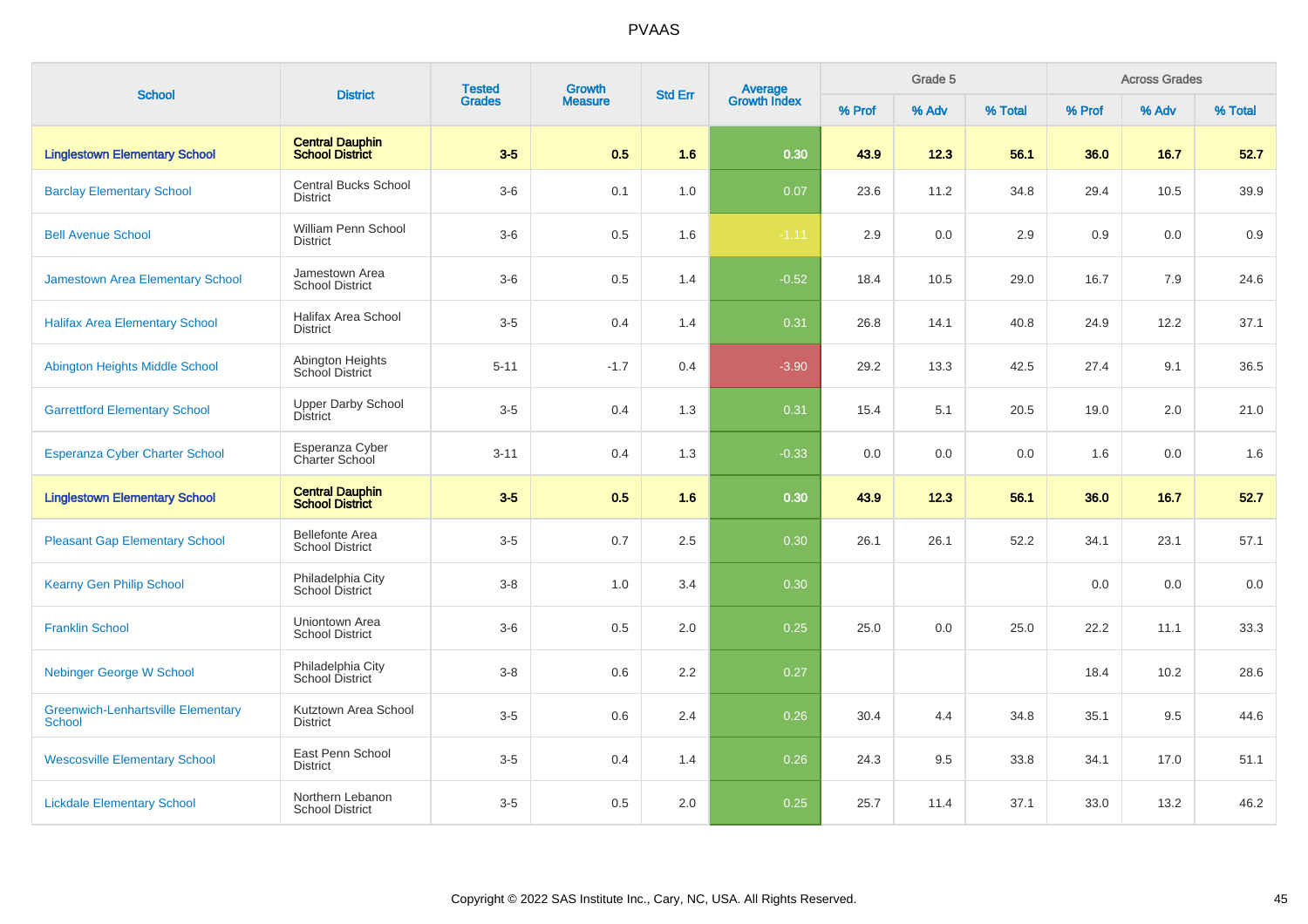| <b>School</b>                                                  | <b>District</b>                                   | <b>Tested</b><br><b>Grades</b> | Growth         | <b>Std Err</b> |                                |        | Grade 5 |         |        | <b>Across Grades</b> |         |
|----------------------------------------------------------------|---------------------------------------------------|--------------------------------|----------------|----------------|--------------------------------|--------|---------|---------|--------|----------------------|---------|
|                                                                |                                                   |                                | <b>Measure</b> |                | <b>Average</b><br>Growth Index | % Prof | % Adv   | % Total | % Prof | % Adv                | % Total |
| <b>Linglestown Elementary School</b>                           | <b>Central Dauphin</b><br><b>School District</b>  | $3-5$                          | 0.5            | 1.6            | 0.30                           | 43.9   | 12.3    | 56.1    | 36.0   | 16.7                 | 52.7    |
| <b>Earl Elementary School</b>                                  | Boyertown Area<br>School District                 | $3-5$                          | 0.4            | 1.7            | 0.25                           | 29.2   | 14.6    | 43.8    | 29.7   | 9.5                  | 39.2    |
| <b>Tussey Mountain Middle School</b>                           | <b>Tussey Mountain</b><br>School District         | $5 - 8$                        | 0.2            | 0.7            | $-4.23$                        | 20.7   | 1.7     | 22.4    | 13.9   | 1.5                  | 15.4    |
| <b>Mastery Charter School - Cleveland</b><br><b>Elementary</b> | Mastery Charter<br>School-Cleveland<br>Elementary | $3-8$                          | $-1.3$         | 1.2            | $-1.10$                        | 3.8    | 7.7     | 11.5    | 2.4    | 1.8                  | 4.3     |
| <b>Bellevue Elementary School</b>                              | Northgate School<br><b>District</b>               | $3-6$                          | $-1.4$         | 1.5            | $-0.89$                        | 30.0   | 3.3     | 33.3    | 21.1   | 2.8                  | 23.8    |
| <b>Fort Washington Elementary School</b>                       | Upper Dublin School<br><b>District</b>            | $3-5$                          | 0.4            | 1.7            | 0.23                           | 56.9   | 33.3    | 90.2    | 47.3   | 38.8                 | 86.2    |
| <b>Catharine Joseph School</b>                                 | Philadelphia City<br>School District              | $3-5$                          | 0.6            | 2.5            | 0.23                           | 4.2    | 0.0     | 4.2     | 7.8    | 0.0                  | 7.8     |
| <b>Shawmont School</b>                                         | Philadelphia City<br>School District              | $3 - 8$                        | 0.4            | 1.6            | $-1.46$                        | 0.0    | 0.0     | 0.0     | 16.1   | 2.2                  | 18.3    |
| <b>Friendship Elementary School</b>                            | Southern York County<br><b>School District</b>    | $3-6$                          | 0.3            | 1.4            | $-0.63$                        | 11.1   | 4.4     | 15.6    | 20.9   | 9.4                  | 30.4    |
| <b>Reamstown Elementary School</b>                             | Cocalico School<br><b>District</b>                | $3-5$                          | 0.3            | 1.5            | 0.22                           | 28.3   | 13.3    | 41.7    | 34.7   | 13.1                 | 47.7    |
| <b>Salisbury Elementary School</b>                             | Pequea Valley School<br><b>District</b>           | $3-6$                          | 0.2            | 1.4            | 0.14                           | 14.0   | 4.6     | 18.6    | 22.7   | 6.7                  | 29.3    |
| <b>Sandburg Middle School</b>                                  | Neshaminy School<br><b>District</b>               | $5-8$                          | $-0.6$         | 0.5            | $-1.17$                        | 20.3   | 5.7     | 26.0    | 16.1   | 5.7                  | 21.8    |
| <b>Minersville Area Elementary Center</b>                      | Minersville Area<br><b>School District</b>        | $3-6$                          | 0.2            | 1.0            | $-4.50$                        | 9.6    | 4.1     | 13.7    | 19.8   | 4.6                  | 24.4    |
| <b>Union City Elementary School</b>                            | Union City Area<br><b>School District</b>         | $3-5$                          | 0.3            | 1.4            | 0.19                           | 18.8   | 8.7     | 27.5    | 26.7   | 13.4                 | 40.1    |
| <b>Nicely Elementary School</b>                                | Greensburg Salem<br><b>School District</b>        | $3-5$                          | 0.3            | 1.6            | 0.19                           | 28.8   | 7.7     | 36.5    | 26.1   | 15.7                 | 41.8    |
| <b>Slippery Rock Area Elementary School</b>                    | Slippery Rock Area<br>School District             | $3-5$                          | 0.3            | 1.4            | 0.19                           | 39.4   | 30.3    | 69.7    | 39.7   | 25.0                 | 64.7    |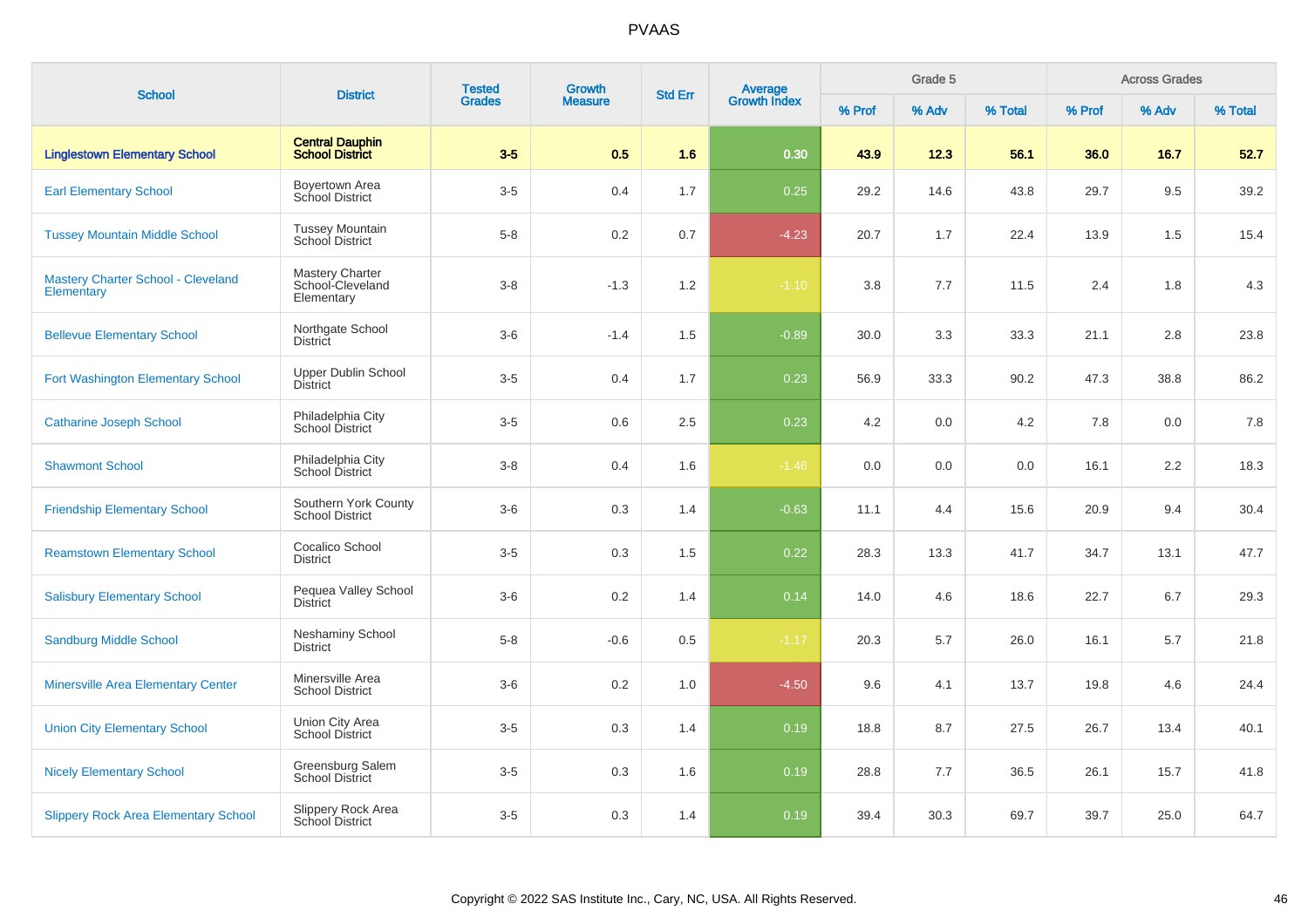|                                         |                                                      | <b>Tested</b> | <b>Growth</b>  |                |                                |        | Grade 5 |         |        | <b>Across Grades</b> |         |
|-----------------------------------------|------------------------------------------------------|---------------|----------------|----------------|--------------------------------|--------|---------|---------|--------|----------------------|---------|
| <b>School</b>                           | <b>District</b>                                      | <b>Grades</b> | <b>Measure</b> | <b>Std Err</b> | <b>Average</b><br>Growth Index | % Prof | % Adv   | % Total | % Prof | % Adv                | % Total |
| <b>Linglestown Elementary School</b>    | <b>Central Dauphin</b><br><b>School District</b>     | $3-5$         | 0.5            | 1.6            | 0.30                           | 43.9   | 12.3    | 56.1    | 36.0   | 16.7                 | 52.7    |
| <b>Rockhill Elementary School</b>       | Southern Huntingdon<br><b>County School District</b> | $3-5$         | 0.4            | 2.5            | 0.15                           | 4.4    | 13.0    | 17.4    | 26.4   | 4.2                  | 30.6    |
| <b>Parkside Elementary School</b>       | Penn-Delco School<br><b>District</b>                 | $3-5$         | 0.3            | 1.8            | 0.15                           | 31.0   | 7.1     | 38.1    | 25.2   | 5.9                  | 31.1    |
| <b>Churchville Elementary School</b>    | <b>Council Rock School</b><br><b>District</b>        | $3-6$         | 0.1            | 1.0            | $-0.76$                        | 35.4   | 7.7     | 43.1    | 31.4   | 14.2                 | 45.6    |
| <b>Lingle Avenue Elementary School</b>  | Palmyra Area School<br><b>District</b>               | $3-5$         | 0.2            | 1.4            | 0.13                           | 36.8   | 32.4    | 69.1    | 34.7   | 35.3                 | 70.0    |
| <b>Northwest Middle School</b>          | Reading School<br><b>District</b>                    | $5 - 8$       | 0.1            | 1.0            | $-2.42$                        | 7.6    | 0.0     | 7.6     | 4.0    | 0.0                  | 4.0     |
| <b>Eisenhower Elementary School</b>     | Indiana Area School<br><b>District</b>               | $4 - 5$       | 0.1            | 1.2            | 0.10                           | 27.5   | 11.0    | 38.5    | 27.6   | 12.3                 | 39.9    |
| Northwest Area Intermediate School      | Northwest Area<br><b>School District</b>             | $3-6$         | 0.1            | 1.1            | $-2.47$                        | 17.6   | 2.0     | 19.6    | 17.0   | 1.8                  | 18.8    |
| <b>Stetser Elementary School</b>        | Chester-Upland<br><b>School District</b>             | $3-6$         | 0.2            | 2.7            | 0.09                           |        |         |         | 10.1   | 1.0                  | 11.1    |
| <b>Exton Elementary School</b>          | West Chester Area<br><b>School District</b>          | $3-5$         | 0.1            | 1.6            | 0.09                           | 27.6   | 25.9    | 53.4    | 34.7   | 21.1                 | 55.8    |
| <b>Chambers Hill Elementary School</b>  | Central Dauphin<br>School District                   | $3-5$         | 0.2            | 2.7            | 0.08                           | 14.8   | 14.8    | 29.6    | 18.6   | 9.3                  | 27.9    |
| <b>Cambria Elementary School</b>        | Central Cambria<br><b>School District</b>            | $3-5$         | 0.1            | 1.3            | 0.08                           | 33.8   | 17.5    | 51.2    | 30.0   | 15.0                 | 45.1    |
| <b>Penn Bernville Elementary School</b> | Tulpehocken Area<br>School District                  | $3-6$         | 0.1            | 1.2            | $-0.31$                        | 26.0   | 20.0    | 46.0    | 22.0   | 16.6                 | 38.5    |
| <b>Toby Farms Intermediate School</b>   | Chester-Upland<br><b>School District</b>             | $5-8$         | 0.1            | 1.0            | 0.05                           |        |         |         | 1.1    | 0.6                  | 1.7     |
| <b>Rice Avenue Middle School</b>        | <b>Girard School District</b>                        | $5-8$         | 0.0            | 0.6            | $-3.83$                        | 33.9   | 15.2    | 49.1    | 25.1   | 13.9                 | 39.0    |
| <b>Baden Academy Charter School</b>     | Baden Academy<br>Charter School                      | $3-6$         | 0.1            | 1.1            | $-1.00$                        | 20.6   | 4.8     | 25.4    | 20.8   | 6.4                  | 27.2    |
| <b>Mill Creek Elementary School</b>     | <b>Central Bucks School</b><br><b>District</b>       | $3-6$         | 0.0            | 0.8            | $-0.83$                        | 37.5   | 17.7    | 55.2    | 36.4   | 19.1                 | 55.6    |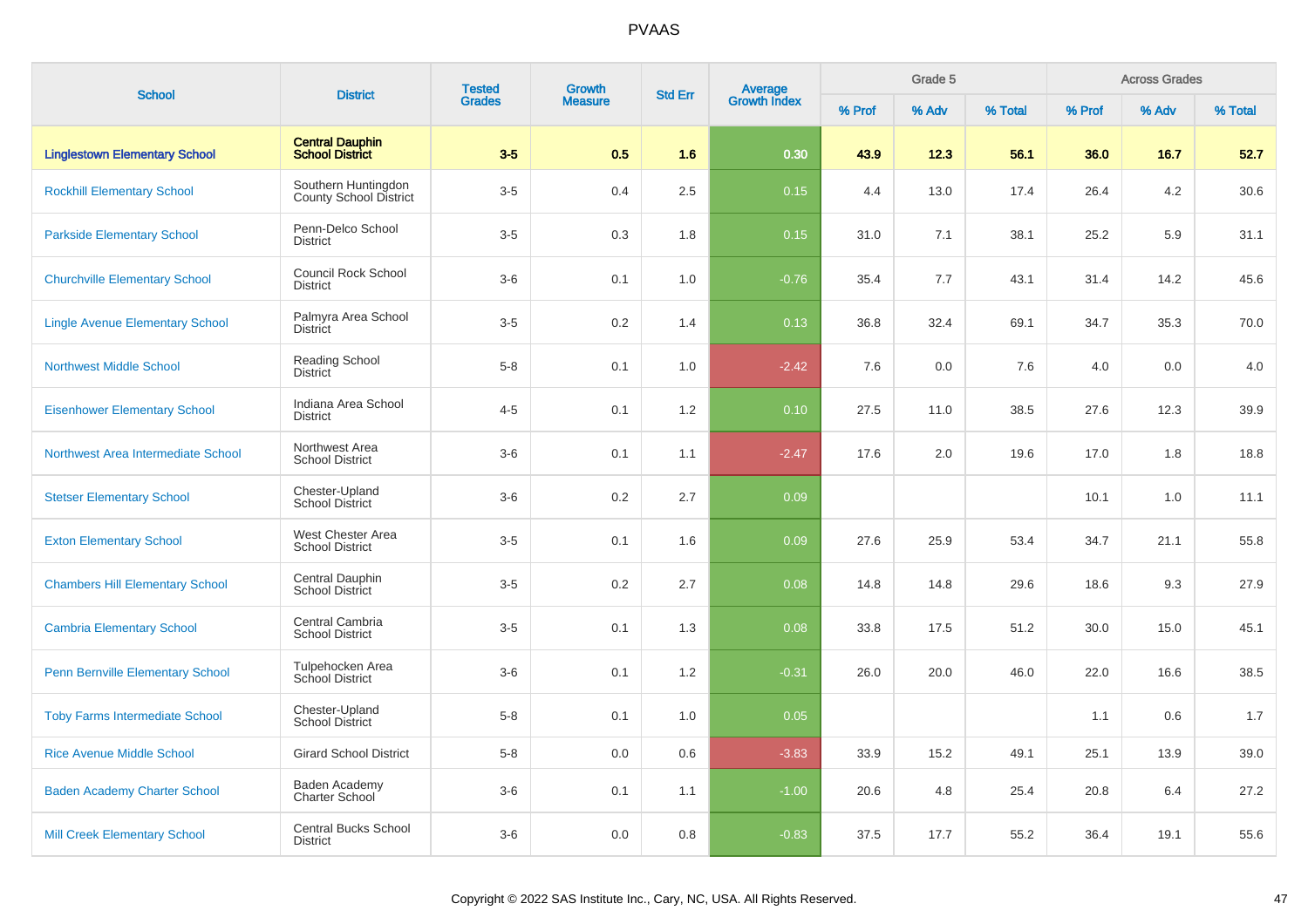| <b>School</b>                                             | <b>District</b>                                   | <b>Tested</b><br><b>Grades</b> | Growth         | <b>Std Err</b> |                                |        | Grade 5 |         |        | <b>Across Grades</b> |         |
|-----------------------------------------------------------|---------------------------------------------------|--------------------------------|----------------|----------------|--------------------------------|--------|---------|---------|--------|----------------------|---------|
|                                                           |                                                   |                                | <b>Measure</b> |                | <b>Average</b><br>Growth Index | % Prof | % Adv   | % Total | % Prof | % Adv                | % Total |
| <b>Linglestown Elementary School</b>                      | <b>Central Dauphin</b><br><b>School District</b>  | $3-5$                          | 0.5            | 1.6            | 0.30                           | 43.9   | 12.3    | 56.1    | 36.0   | 16.7                 | 52.7    |
| <b>Willow Dale Elementary School</b>                      | <b>Centennial School</b><br><b>District</b>       | $3-5$                          | 0.0            | 1.1            | 0.03                           | 15.6   | 4.1     | 19.7    | 23.1   | 7.8                  | 30.8    |
| <b>Colonel John Siegfried Elementary</b><br><b>School</b> | Northampton Area<br>School District               | $3-5$                          | 0.0            | 1.6            | 0.03                           | 27.9   | 6.6     | 34.4    | 32.8   | 13.0                 | 45.8    |
| <b>Walter M Senkow Elementary School</b>                  | <b>Upper Darby School</b><br><b>District</b>      | $3-5$                          | 0.1            | 3.6            | 0.03                           | 27.3   | 0.0     | 27.3    | 18.1   | 1.4                  | 19.4    |
| Thomas W Holtzman Jr Elementary<br><b>School</b>          | Susquehanna<br>Township School<br><b>District</b> | $3-5$                          | 0.0            | 1.0            | 0.03                           | 13.8   | 3.8     | 17.5    | 17.1   | 5.1                  | 22.2    |
| <b>Independence Middle School</b>                         | <b>Bethel Park School</b><br><b>District</b>      | $5-8$                          | 0.0            | 0.5            | 0.03                           |        |         |         | 28.6   | 11.2                 | 39.8    |
| <b>Fitzpatrick Aloysius L School</b>                      | Philadelphia City<br><b>School District</b>       | $3-8$                          | 0.1            | 2.9            | 0.03                           | 6.2    | 0.0     | 6.2     | 13.3   | 0.0                  | 13.3    |
| <b>KIPP Philadelphia Charter School</b>                   | KIPP Philadelphia<br>Charter School               | $3-8$                          | 0.0            | 0.9            | $-1.76$                        | 2.0    | 0.0     | 2.0     | 3.6    | 0.0                  | 3.6     |
| <b>Gna Elementary Center</b>                              | <b>Greater Nanticoke</b><br>Area School District  | $3-5$                          | 0.0            | 1.1            | 0.02                           | 13.6   | 2.7     | 16.4    | 11.8   | 3.5                  | 15.3    |
| <b>Chester Upland School Of Arts</b>                      | Chester-Upland<br><b>School District</b>          | $3-5$                          | 0.0            | 2.1            | 0.01                           | 0.0    | 0.0     | 0.0     | 1.0    | 0.0                  | 1.0     |
| <b>Latrobe Elementary School</b>                          | Greater Latrobe<br><b>School District</b>         | $3-6$                          | $-0.3$         | 0.9            | $-0.29$                        | 45.1   | 22.0    | 67.1    | 36.8   | 17.3                 | 54.1    |
| <b>Port Matilda Elementary School</b>                     | Bald Eagle Area<br>School District                | $3-5$                          | 0.0            | 3.5            | 0.01                           | 18.2   | 18.2    | 36.4    | 24.4   | 36.6                 | 61.0    |
| Dingman-Delaware Elementary School                        | Delaware Valley<br><b>School District</b>         | $3-5$                          | $-0.0$         | 1.1            | $-0.01$                        | 32.0   | 8.8     | 40.8    | 31.9   | 9.0                  | 40.9    |
| Johnsonburg Area Elementary School                        | Johnsonburg Area<br>School District               | $3-6$                          | $-0.0$         | 1.4            | $-3.24$                        | 17.5   | 7.5     | 25.0    | 30.6   | 13.6                 | 44.2    |
| <b>Waterford Elementary School</b>                        | Fort Leboeuf School<br><b>District</b>            | $3-5$                          | $-0.0$         | 1.5            | $-0.01$                        | 29.7   | 20.3    | 50.0    | 31.7   | 27.4                 | 59.2    |
| <b>Leib Elementary School</b>                             | Dover Area School<br><b>District</b>              | $3-5$                          | $-0.0$         | 1.5            | $-0.01$                        | 38.3   | 6.7     | 45.0    | 32.6   | 13.5                 | 46.1    |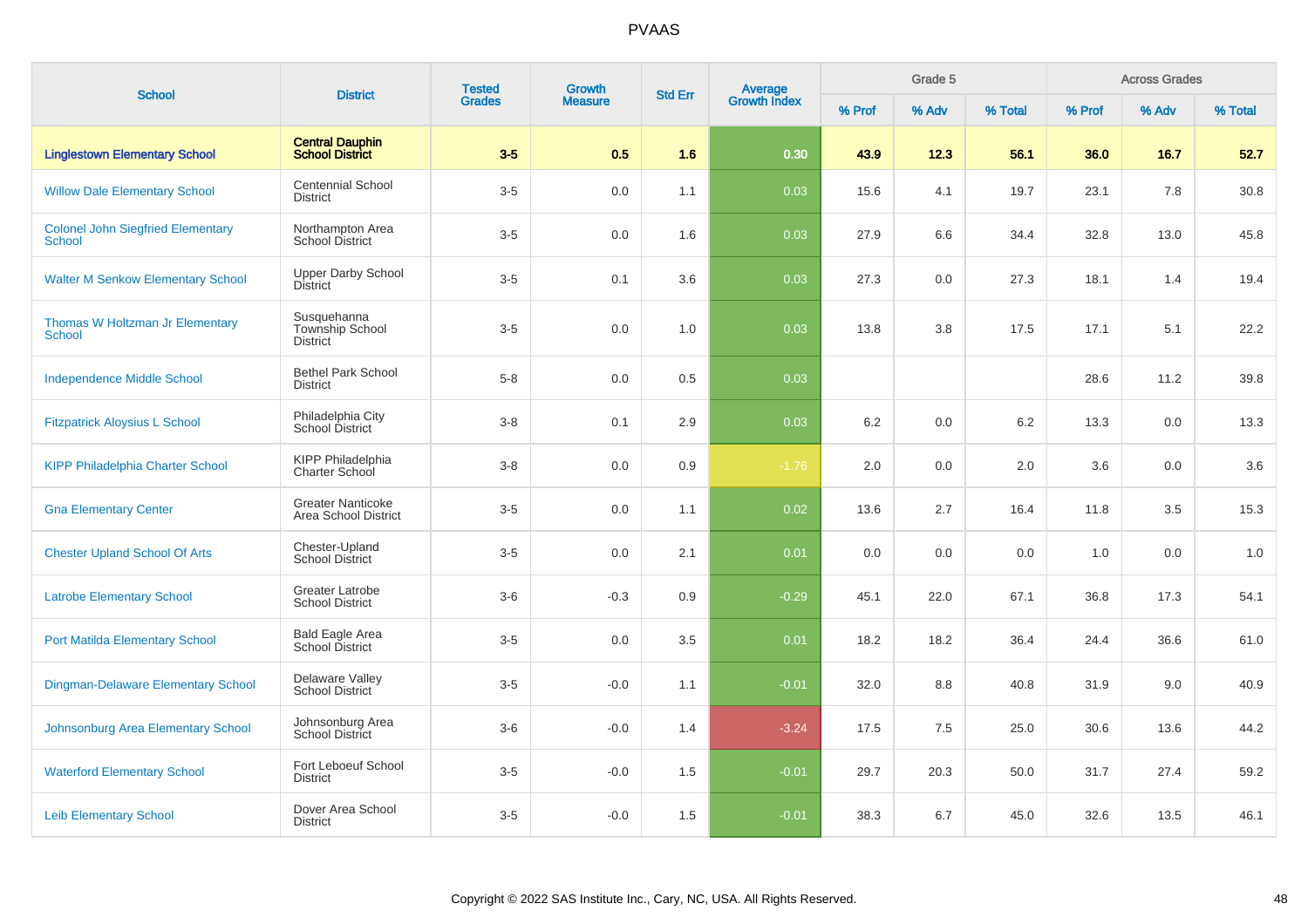| <b>School</b>                                            |                                                      | <b>Tested</b><br><b>District</b><br><b>Grades</b> | <b>Growth</b>  | <b>Std Err</b> | <b>Average</b><br>Growth Index |        |       | Grade 5 |        |       | <b>Across Grades</b> |  |
|----------------------------------------------------------|------------------------------------------------------|---------------------------------------------------|----------------|----------------|--------------------------------|--------|-------|---------|--------|-------|----------------------|--|
|                                                          |                                                      |                                                   | <b>Measure</b> |                |                                | % Prof | % Adv | % Total | % Prof | % Adv | % Total              |  |
| <b>Linglestown Elementary School</b>                     | <b>Central Dauphin</b><br><b>School District</b>     | $3-5$                                             | 0.5            | 1.6            | 0.30                           | 43.9   | 12.3  | 56.1    | 36.0   | 16.7  | 52.7                 |  |
| <b>Calypso Elementary School</b>                         | Bethlehem Area<br><b>School District</b>             | $3-5$                                             | $-0.1$         | 3.1            | $-0.03$                        | 7.1    | 7.1   | 14.3    | 33.3   | 12.5  | 45.8                 |  |
| <b>Tidioute Community Charter School</b>                 | <b>Tidioute Community</b><br><b>Charter School</b>   | $3 - 11$                                          | $-0.3$         | 1.4            | $-0.19$                        | 15.4   | 0.0   | 15.4    | 16.0   | 1.6   | 17.6                 |  |
| <b>Dodson Elementary School</b>                          | Wilkes-Barre Area<br><b>School District</b>          | $3-6$                                             | $-0.4$         | 1.7            | $-0.21$                        | 10.3   | 6.9   | 17.2    | 3.0    | 2.0   | 5.0                  |  |
| <b>Jarrettown Elementary School</b>                      | <b>Upper Dublin School</b><br><b>District</b>        | $3-5$                                             | $-0.1$         | 1.4            | $-0.04$                        | 37.3   | 26.9  | 64.2    | 30.7   | 38.5  | 69.3                 |  |
| Kane Area Elementary School                              | Kane Area School<br><b>District</b>                  | $3-5$                                             | $-0.1$         | 1.4            | $-0.05$                        | 21.1   | 19.7  | 40.8    | 27.0   | 10.9  | 37.9                 |  |
| <b>Mastery Charter School - Hardy Williams</b>           | Mastery Charter<br>School - Hardy<br>Williams        | $3 - 11$                                          | $-0.1$         | 1.2            | $-3.12$                        | 4.9    | 0.0   | 4.9     | 6.9    | 0.6   | 7.5                  |  |
| <b>Premier Arts And Science Charter</b><br><b>School</b> | Premier Arts And<br><b>Science Charter</b><br>School | $3-5$                                             | $-0.1$         | 2.0            | $-0.05$                        | 0.0    | 0.0   | 0.0     | 3.8    | 1.0   | 4.8                  |  |
| Vare-Washington Elementary School                        | Philadelphia City<br>School District                 | $3 - 8$                                           | $-0.2$         | 3.1            | $-0.07$                        |        |       |         | 11.9   | 11.9  | 23.9                 |  |
| <b>Jenkintown Elementary School</b>                      | Jenkintown School<br><b>District</b>                 | $3-6$                                             | $-2.8$         | 1.3            | $-2.22$                        | 35.4   | 12.5  | 47.9    | 33.7   | 20.2  | 53.9                 |  |
| Maple Manor Elementary/Middle School                     | Hazleton Area School<br><b>District</b>              | $3 - 8$                                           | $-0.1$         | 1.1            | $-0.26$                        | 0.0    | 0.0   | 0.0     | 3.1    | 0.9   | 4.0                  |  |
| <b>Allegheny-Clarion Valley Elementary</b>               | Allegheny-Clarion<br>Valley School District          | $3-6$                                             | $-0.9$         | 1.2            | $-0.76$                        | 19.5   | 7.3   | 26.8    | 17.5   | 11.5  | 29.0                 |  |
| <b>Buckingham Elementary School</b>                      | <b>Central Bucks School</b><br><b>District</b>       | $3-6$                                             | $-0.1$         | 1.1            | $-0.68$                        | 42.6   | 17.0  | 59.6    | 38.8   | 19.1  | 57.9                 |  |
| <b>Dassa Mckinney Elementary School</b>                  | Moniteau School<br><b>District</b>                   | $3-6$                                             | $-0.8$         | 0.9            | $-0.89$                        | 32.5   | 8.4   | 41.0    | 29.5   | 12.7  | 42.2                 |  |
| <b>Blue Ball Elementary School</b>                       | Eastern Lancaster<br><b>County School District</b>   | $3-6$                                             | $-0.2$         | 1.1            | $-0.57$                        | 24.1   | 8.6   | 32.8    | 24.4   | 7.1   | 31.6                 |  |
| <b>Bethel Springs Elementary School</b>                  | <b>Garnet Valley School</b><br><b>District</b>       | $3-5$                                             | $-0.2$         | 1.2            | $-0.15$                        | 34.0   | 24.5  | 58.5    | 36.1   | 18.4  | 54.5                 |  |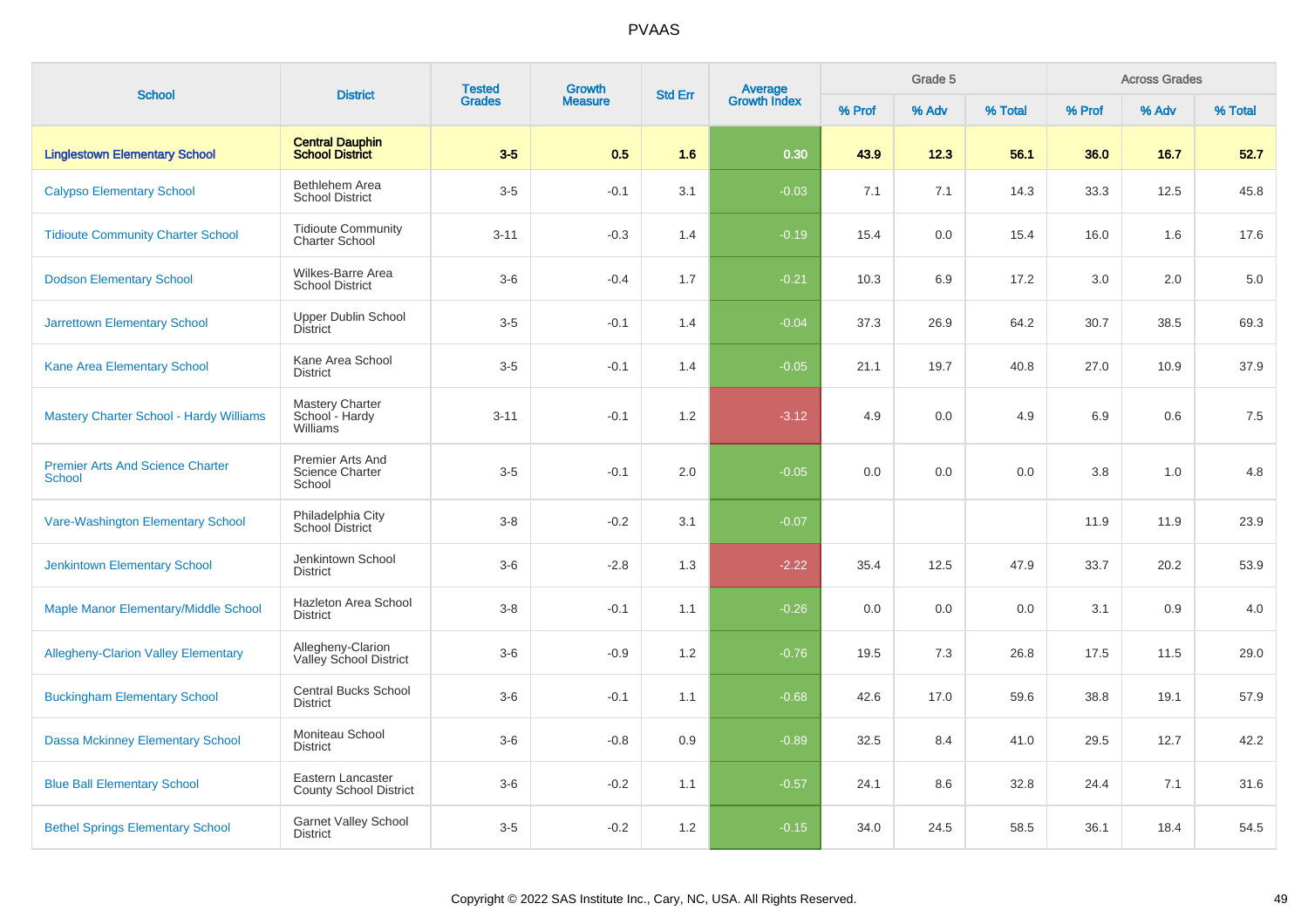| <b>School</b>                                    | <b>District</b>                                     | <b>Tested</b> | Growth         | <b>Std Err</b> | Average<br>Growth Index |        | Grade 5 |         |        | <b>Across Grades</b> |         |
|--------------------------------------------------|-----------------------------------------------------|---------------|----------------|----------------|-------------------------|--------|---------|---------|--------|----------------------|---------|
|                                                  |                                                     | <b>Grades</b> | <b>Measure</b> |                |                         | % Prof | % Adv   | % Total | % Prof | % Adv                | % Total |
| <b>Linglestown Elementary School</b>             | <b>Central Dauphin</b><br><b>School District</b>    | $3-5$         | 0.5            | 1.6            | 0.30                    | 43.9   | 12.3    | 56.1    | 36.0   | 16.7                 | 52.7    |
| <b>Juniata Elementary School</b>                 | Altoona Area School<br><b>District</b>              | $3-5$         | $-0.2$         | 1.6            | $-0.15$                 | 19.7   | 9.8     | 29.5    | 22.4   | 7.0                  | 29.5    |
| <b>Mercersburg Elementary School</b>             | <b>Tuscarora School</b><br><b>District</b>          | $3-5$         | $-0.3$         | 1.8            | $-0.17$                 | 11.6   | 4.6     | 16.3    | 27.3   | 7.4                  | 34.7    |
| <b>Doyle Elementary School</b>                   | <b>Central Bucks School</b><br><b>District</b>      | $3-6$         | $-0.3$         | 1.1            | $-0.30$                 | 37.1   | 9.7     | 46.8    | 34.8   | 17.0                 | 51.7    |
| <b>Kratzer School</b>                            | <b>Parkland School</b><br><b>District</b>           | $3-5$         | $-0.2$         | 1.3            | $-0.18$                 | 35.0   | 13.8    | 48.8    | 30.8   | 20.4                 | 51.2    |
| <b>Freemansburg Elementary School</b>            | Bethlehem Area<br><b>School District</b>            | $3-5$         | $-0.4$         | 2.4            | $-0.18$                 | 12.0   | 0.0     | 12.0    | 12.5   | 0.0                  | 12.5    |
| <b>Wharton Elementary School</b>                 | Lancaster School<br><b>District</b>                 | $3-5$         | $-0.3$         | 1.8            | $-0.19$                 | 25.0   | 2.3     | 27.3    | 21.4   | 9.9                  | 31.3    |
| <b>Mill Village Elementary School</b>            | Fort Leboeuf School<br><b>District</b>              | $3-5$         | $-0.5$         | 2.5            | $-0.19$                 | 21.7   | 39.1    | 60.9    | 24.2   | 32.3                 | 56.4    |
| Penn Hills Charter School of<br>Entrepreneurship | Penn Hills Charter<br>School of<br>Entrepreneurship | $3-8$         | $-0.2$         | 0.9            | $-3.58$                 | 11.6   | 2.3     | 14.0    | 17.0   | 3.8                  | 20.8    |
| <b>Mcknight Elementary School</b>                | North Allegheny<br><b>School District</b>           | $3-5$         | $-0.2$         | 1.1            | $-0.20$                 | 40.5   | 21.6    | 62.1    | 38.3   | 22.5                 | 60.8    |
| North East Intermediate Elementary               | North East School<br><b>District</b>                | $3-5$         | $-0.2$         | 1.1            | $-0.20$                 | 33.3   | 9.4     | 42.7    | 33.3   | 13.8                 | 47.2    |
| <b>Millville Area Elementary School</b>          | Millville Area School<br><b>District</b>            | $3-6$         | $-0.6$         | 1.2            | $-0.51$                 | 34.0   | 0.0     | 34.0    | 28.2   | 4.0                  | 32.2    |
| <b>Kernsville School</b>                         | <b>Parkland School</b><br><b>District</b>           | $3-5$         | $-0.3$         | 1.6            | $-0.21$                 | 30.8   | 42.3    | 73.1    | 33.7   | 41.1                 | 74.8    |
| <b>Liberty Elementary School</b>                 | Southern Tioga<br>School District                   | $3-6$         | $-1.5$         | 1.8            | $-0.84$                 | 28.0   | 4.0     | 32.0    | 24.4   | 4.6                  | 29.1    |
| <b>Valley View Intermediate School</b>           | Valley View School<br><b>District</b>               | $3-5$         | $-0.3$         | 1.1            | $-0.22$                 | 26.2   | 0.9     | 27.1    | 24.6   | 3.7                  | 28.4    |
| <b>Shirley Township Elementary School</b>        | Mount Union Area<br><b>School District</b>          | $3-5$         | $-0.3$         | 1.2            | $-0.22$                 | 11.7   | 4.3     | 16.0    | 16.0   | 5.5                  | 21.5    |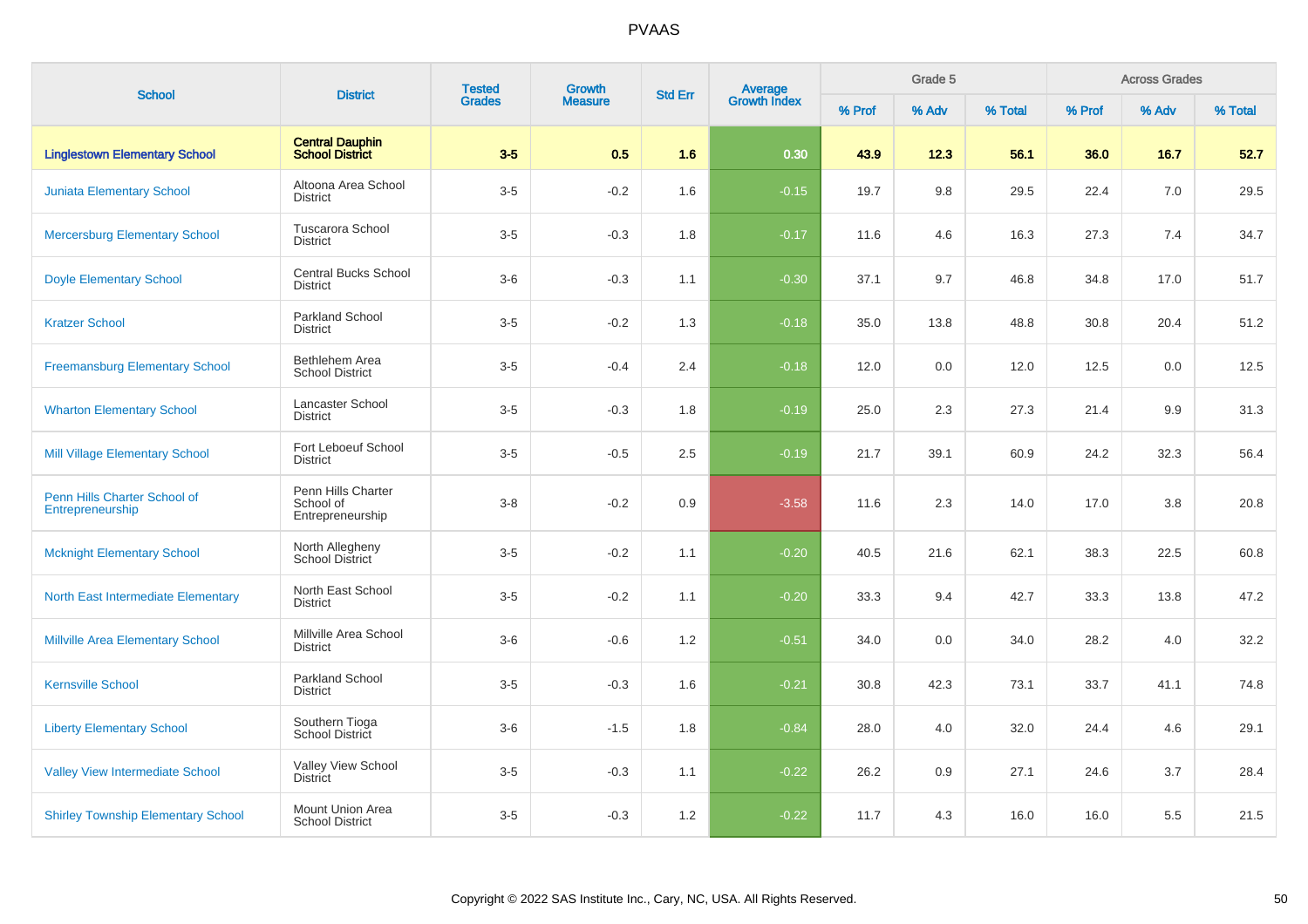| <b>School</b>                                          | <b>District</b>                                      | <b>Tested</b> | <b>Growth</b>  | <b>Std Err</b> | <b>Average</b><br>Growth Index |        | Grade 5 |         |        | <b>Across Grades</b> |         |
|--------------------------------------------------------|------------------------------------------------------|---------------|----------------|----------------|--------------------------------|--------|---------|---------|--------|----------------------|---------|
|                                                        |                                                      | <b>Grades</b> | <b>Measure</b> |                |                                | % Prof | % Adv   | % Total | % Prof | % Adv                | % Total |
| <b>Linglestown Elementary School</b>                   | <b>Central Dauphin</b><br><b>School District</b>     | $3-5$         | 0.5            | 1.6            | 0.30                           | 43.9   | 12.3    | 56.1    | 36.0   | 16.7                 | 52.7    |
| <b>Cecil Intermediate School</b>                       | Canon-Mcmillan<br><b>School District</b>             | $5-6$         | $-0.1$         | 0.6            | $-2.85$                        | 32.8   | 23.4    | 56.1    | 34.5   | 17.8                 | 52.3    |
| <b>Munoz-Marin Luis</b>                                | Philadelphia City<br>School District                 | $3-8$         | $-0.8$         | 3.4            | $-0.23$                        | 7.7    | 0.0     | 7.7     | 1.6    | 1.6                  | 3.3     |
| <b>Oley Valley Elementary School</b>                   | Oley Valley School<br><b>District</b>                | $3-5$         | $-0.3$         | 1.2            | $-0.24$                        | 19.8   | 5.0     | 24.8    | 29.4   | 5.6                  | 35.0    |
| <b>Clarion Area Elementary School</b>                  | <b>Clarion Area School</b><br><b>District</b>        | $3-6$         | $-0.3$         | $1.2\,$        | $-1.01$                        | 31.2   | 8.3     | 39.6    | 28.8   | 12.0                 | 40.9    |
| <b>Environmental Charter School At Frick</b><br>Park   | <b>Environmental Charter</b><br>School At Frick Park | $3-9$         | $-0.2$         | 0.7            | $-4.61$                        | 18.2   | 10.4    | 28.6    | 22.6   | 13.4                 | 36.0    |
| <b>Avella Elementary Center</b>                        | Avella Area School<br><b>District</b>                | $3-6$         | $-0.4$         | 1.4            | $-2.04$                        | 17.1   | 2.4     | 19.5    | 23.9   | 10.9                 | 34.8    |
| <b>Lakeside Elementary School</b>                      | Wayne Highlands<br>School District                   | $3-5$         | $-0.3$         | 1.2            | $-0.27$                        | 35.1   | 14.9    | 50.0    | 32.1   | 19.9                 | 52.0    |
| <b>Freeland Elementary/Middle School</b>               | Hazleton Area School<br><b>District</b>              | $3-8$         | $-0.3$         | 1.2            | $-1.70$                        | 0.0    | 0.0     | 0.0     | 5.4    | 0.6                  | 6.0     |
| Warren Snyder-John Girotti Elementary<br><b>School</b> | <b>Bristol Borough</b><br>School District            | $3-6$         | $-0.6$         | 0.9            | $-0.64$                        | 21.3   | 2.7     | 24.0    | 18.6   | 5.6                  | 24.2    |
| <b>Jefferson Elementary School</b>                     | Erie City School<br><b>District</b>                  | $3-5$         | $-0.5$         | 1.7            | $-0.30$                        | 12.7   | 1.8     | 14.6    | 8.7    | 1.2                  | 9.9     |
| <b>Willow Hill School</b>                              | Abington School<br><b>District</b>                   | $3-6$         | $-0.8$         | 1.4            | $-0.58$                        | 28.0   | 14.0    | 42.0    | 29.2   | 7.4                  | 36.6    |
| <b>Neidig Elementary School</b>                        | Quakertown<br>Community School<br><b>District</b>    | $3-5$         | $-0.5$         | 1.4            | $-0.31$                        | 24.2   | 15.2    | 39.4    | 32.1   | 14.0                 | 46.1    |
| <b>South Hanover Elementary School</b>                 | Lower Dauphin School<br><b>District</b>              | $3-5$         | $-0.6$         | 1.7            | $-0.32$                        | 31.4   | 31.4    | 62.8    | 30.5   | 31.1                 | 61.6    |
| <b>Oak Park Elementary School</b>                      | North Penn School<br><b>District</b>                 | $3-6$         | $-0.8$         | 1.1            | $-0.72$                        | 25.5   | 7.8     | 33.3    | 26.3   | 12.7                 | 39.0    |
| <b>Everett Area Elementary School</b>                  | <b>Everett Area School</b><br><b>District</b>        | $3-5$         | $-0.4$         | 1.3            | $-0.33$                        | 24.7   | 7.8     | 32.5    | 23.0   | 8.4                  | 31.5    |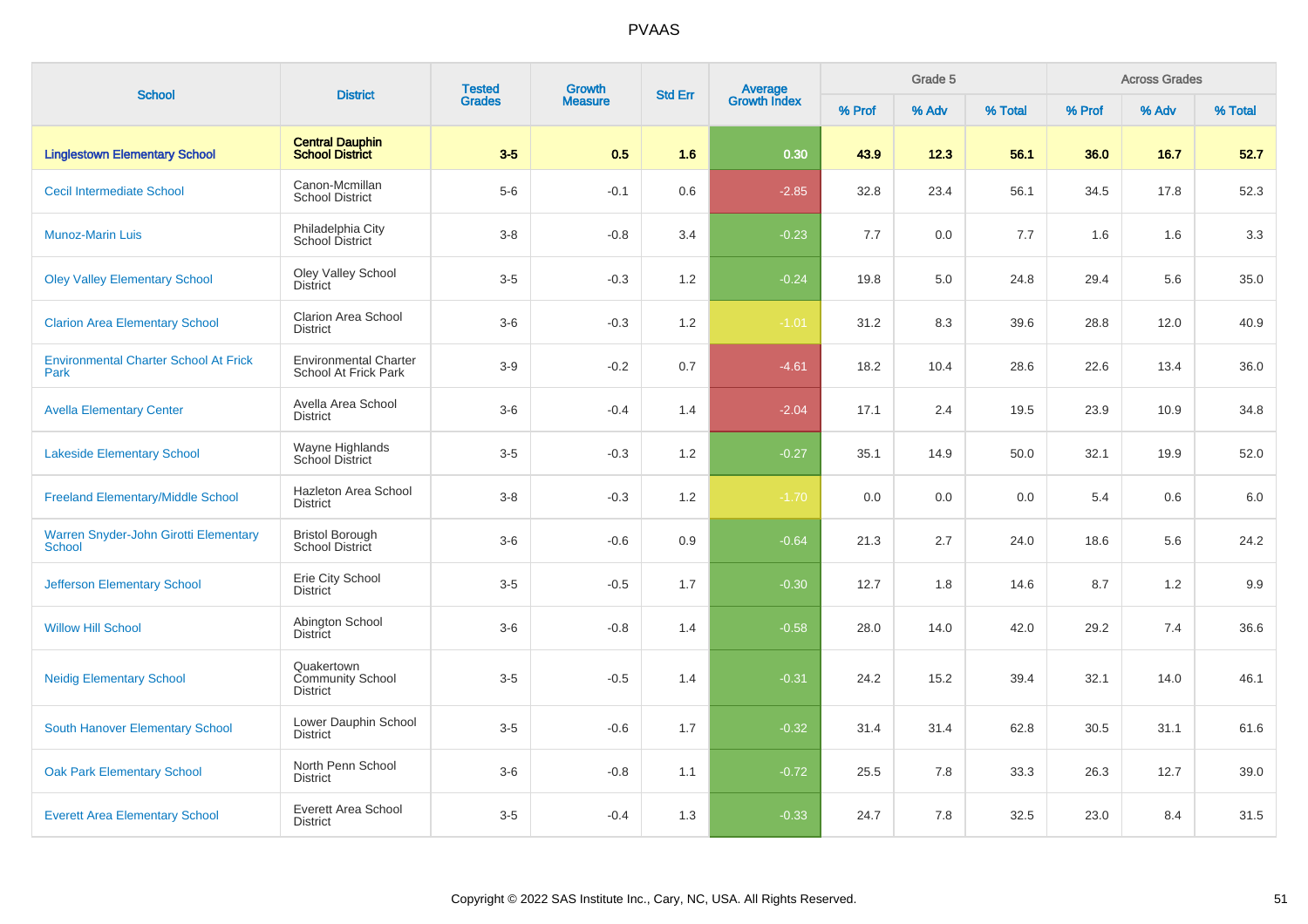| <b>School</b>                                            | <b>District</b>                                                    | <b>Tested</b><br><b>Growth</b><br><b>Grades</b><br><b>Measure</b> | <b>Std Err</b> | <b>Average</b><br>Growth Index | Grade 5 |        |       |         | <b>Across Grades</b> |       |         |
|----------------------------------------------------------|--------------------------------------------------------------------|-------------------------------------------------------------------|----------------|--------------------------------|---------|--------|-------|---------|----------------------|-------|---------|
|                                                          |                                                                    |                                                                   |                |                                |         | % Prof | % Adv | % Total | % Prof               | % Adv | % Total |
| <b>Linglestown Elementary School</b>                     | <b>Central Dauphin</b><br><b>School District</b>                   | $3-5$                                                             | 0.5            | 1.6                            | 0.30    | 43.9   | 12.3  | 56.1    | 36.0                 | 16.7  | 52.7    |
| <b>Crooked Billet Elementary School</b>                  | Hatboro-Horsham<br><b>School District</b>                          | $3-5$                                                             | $-0.5$         | 1.5                            | $-0.34$ | 20.3   | 9.4   | 29.7    | 23.8                 | 7.4   | 31.2    |
| <b>Highland Elementary School</b>                        | West Shore School<br><b>District</b>                               | $3-5$                                                             | $-0.5$         | 1.5                            | $-0.34$ | 17.0   | 13.6  | 30.5    | 27.0                 | 18.4  | 45.4    |
| <b>Eisenhower Elementary School</b>                      | Camp Hill School<br>District                                       | $3-5$                                                             | $-0.5$         | 1.3                            | $-0.34$ | 40.7   | 27.2  | 67.9    | 41.8                 | 26.4  | 68.2    |
| <b>Mastery Charter School-Smedley</b><br>Campus          | <b>Mastery Charter</b><br>School - Smedley<br>Campus               | $3-6$                                                             | $-0.6$         | 1.2                            | $-0.51$ | 1.9    | 0.0   | 1.9     | $3.5\,$              | 0.0   | 3.5     |
| <b>West Hill Elementary School</b>                       | Sharon City School<br><b>District</b>                              | $3-6$                                                             | $-2.1$         | 1.4                            | $-1.47$ | 5.6    | 0.0   | 5.6     | 10.7                 | 1.5   | 12.2    |
| <b>Shawnee Elementary School</b>                         | Easton Area School<br><b>District</b>                              | $3-5$                                                             | $-0.5$         | 1.4                            | $-0.37$ | 31.4   | 15.7  | 47.1    | 35.9                 | 22.4  | 58.4    |
| Young Scholars Of Western<br>Pennsylvania Charter School | Young Scholars Of<br>Western Pennsylvania<br><b>Charter School</b> | $3 - 8$                                                           | $-0.4$         | 1.1                            | $-2.68$ | 6.7    | 6.7   | 13.3    | 12.3                 | 4.8   | 17.1    |
| <b>Green Woods Charter School</b>                        | Green Woods Charter<br>School                                      | $3 - 8$                                                           | $-0.3$         | 0.8                            | $-5.05$ | 16.7   | 3.3   | 20.0    | 21.3                 | 8.3   | 29.6    |
| <b>Washington Martha School</b>                          | Philadelphia City<br>School District                               | $3-8$                                                             | $-1.3$         | 3.3                            | $-0.39$ |        |       |         | 9.3                  | 2.3   | 11.6    |
| <b>Welsh John School</b>                                 | Philadelphia City<br>School District                               | $3 - 7$                                                           | $-1.3$         | 3.2                            | $-0.41$ | 0.0    | 0.0   | 0.0     | 0.0                  | 0.0   | 0.0     |
| <b>Stanton Edwin M School</b>                            | Philadelphia City<br><b>School District</b>                        | $3 - 7$                                                           | $-1.2$         | 2.2                            | $-0.52$ | 0.0    | 0.0   | 0.0     | 3.1                  | 3.1   | 6.2     |
| <b>Northern Potter Childrens School</b>                  | Northern Potter<br><b>School District</b>                          | $3-6$                                                             | $-1.0$         | 1.4                            | $-0.67$ | 26.7   | 3.3   | 30.0    | 18.1                 | 7.6   | 25.7    |
| <b>Fairview Elementary School</b>                        | <b>Crestwood School</b><br><b>District</b>                         | $3-6$                                                             | $-0.5$         | 1.1                            | $-2.06$ | 26.4   | 13.2  | 39.6    | 24.0                 | 10.1  | 34.1    |
| <b>Mcmurray Elementary School</b>                        | Peters Township<br><b>School District</b>                          | $4 - 6$                                                           | $-0.2$         | 0.5                            | $-6.57$ | 37.8   | 32.6  | 70.4    | 38.5                 | 29.2  | 67.8    |
| <b>Acmetonia Elementary School</b>                       | <b>Allegheny Valley</b><br><b>School District</b>                  | $3-6$                                                             | $-0.5$         | 1.1                            | $-1.89$ | 26.3   | 12.3  | 38.6    | 19.8                 | 6.5   | 26.3    |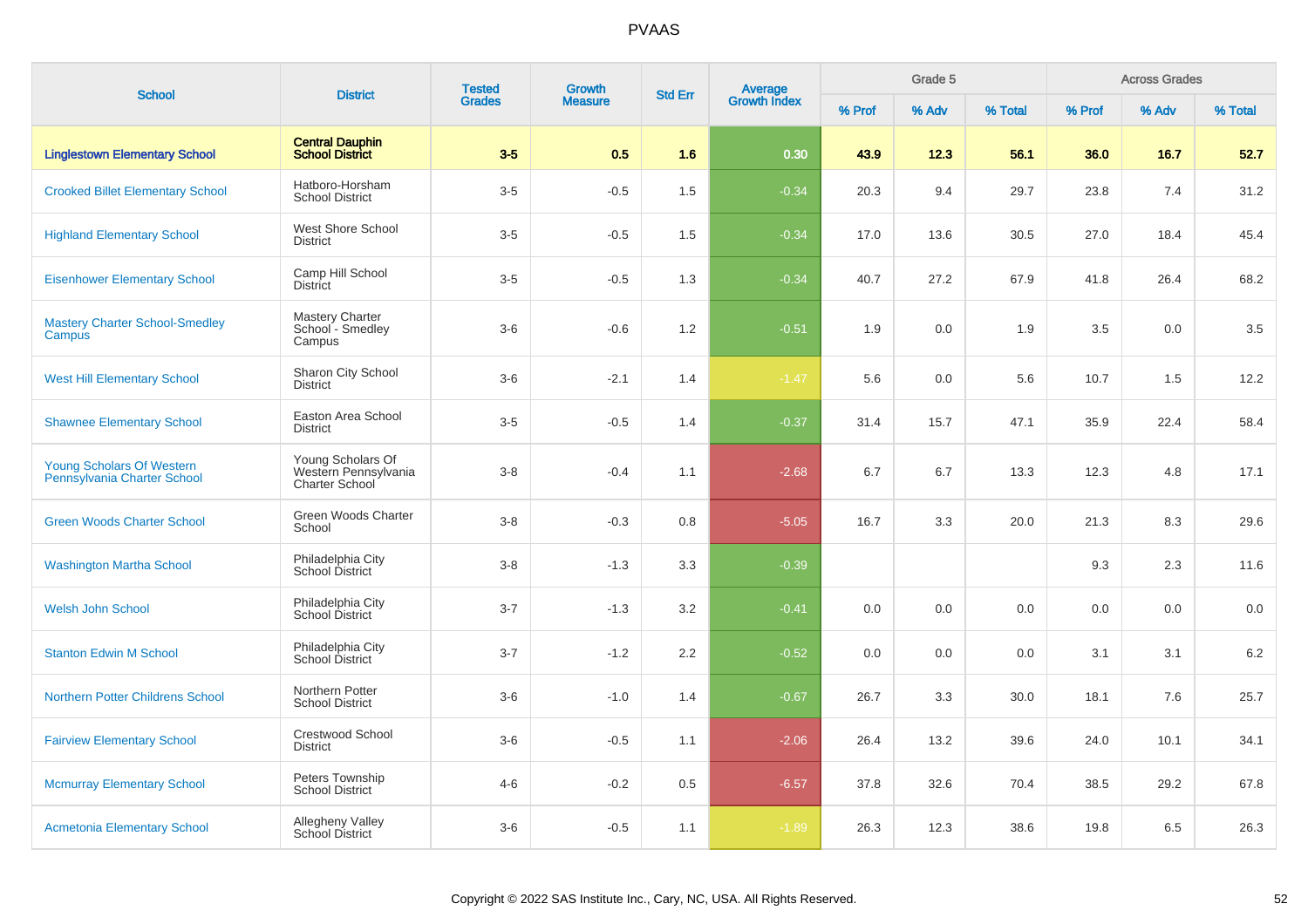| <b>School</b>                                             | <b>District</b>                                  | <b>Tested</b> | Growth         | <b>Std Err</b> |                                |        | Grade 5 |         |        | <b>Across Grades</b> |         |
|-----------------------------------------------------------|--------------------------------------------------|---------------|----------------|----------------|--------------------------------|--------|---------|---------|--------|----------------------|---------|
|                                                           |                                                  | <b>Grades</b> | <b>Measure</b> |                | <b>Average</b><br>Growth Index | % Prof | % Adv   | % Total | % Prof | % Adv                | % Total |
| <b>Linglestown Elementary School</b>                      | <b>Central Dauphin</b><br><b>School District</b> | $3-5$         | 0.5            | 1.6            | 0.30                           | 43.9   | 12.3    | 56.1    | 36.0   | 16.7                 | 52.7    |
| South Hamilton Elementary School                          | Chambersburg Area<br>School District             | $3-5$         | $-0.8$         | 1.8            | $-0.45$                        | 22.7   | 9.1     | 31.8    | 26.2   | 8.7                  | 35.0    |
| <b>Eleanor Roosevelt Elementary School</b>                | Pennsbury School<br><b>District</b>              | $3-5$         | $-0.6$         | 1.3            | $-0.46$                        | 31.5   | 15.7    | 47.2    | 32.0   | 19.6                 | 51.6    |
| <b>Agora Cyber Charter School</b>                         | Agora Cyber Charter<br>School                    | $3 - 11$      | $-0.3$         | 0.6            | $-3.35$                        | 9.8    | 2.0     | 11.8    | 9.7    | 2.4                  | 12.1    |
| <b>Global Leadership Academy Charter</b><br><b>School</b> | Global Leadership<br>Academy Charter<br>School   | $3-8$         | $-3.1$         | 1.9            | $-1.63$                        | 0.0    | 0.0     | 0.0     | 2.5    | 0.0                  | 2.5     |
| <b>Afton Elementary School</b>                            | Pennsbury School<br><b>District</b>              | $3-5$         | $-0.7$         | 1.4            | $-0.47$                        | 38.6   | 32.9    | 71.4    | 36.4   | 34.8                 | 71.2    |
| <b>Falling Spring Elementary School</b>                   | Chambersburg Area<br>School District             | $3-5$         | $-0.8$         | 1.8            | $-0.47$                        | 26.2   | 9.5     | 35.7    | 23.3   | 6.8                  | 30.1    |
| <b>Frank Anne School</b>                                  | Philadelphia City<br>School District             | $3-5$         | $-0.8$         | 1.7            | $-0.47$                        | 17.3   | 11.5    | 28.8    | 22.3   | 7.4                  | 29.8    |
| <b>Webster School</b>                                     | Philadelphia City<br>School District             | $3-5$         | $-1.2$         | 2.4            | $-0.48$                        | 0.0    | 4.4     | 4.4     | 3.7    | 3.7                  | 7.4     |
| <b>Hopewell Junior High School</b>                        | <b>Hopewell Area School</b><br><b>District</b>   | $5 - 8$       | $-1.7$         | 0.5            | $-3.23$                        | 31.3   | 8.2     | 39.6    | 23.2   | 6.8                  | 30.1    |
| <b>William Penn Elementary School</b>                     | Elizabeth Forward<br><b>School District</b>      | $3-5$         | $-0.7$         | 1.4            | $-0.48$                        | 22.4   | 9.0     | 31.3    | 26.6   | 17.2                 | 43.8    |
| <b>Damascus Area School</b>                               | Wayne Highlands<br>School District               | $3-8$         | $-0.6$         | 1.1            | $-0.50$                        | 54.8   | 12.9    | 67.7    | 33.5   | 24.1                 | 57.6    |
| <b>Moore Elementary School</b>                            | Northampton Area<br><b>School District</b>       | $3-5$         | $-1.6$         | 3.3            | $-0.48$                        | 25.0   | 16.7    | 41.7    | 43.8   | 18.8                 | 62.5    |
| Daniel Boone Area Intermediate Center                     | Daniel Boone Area<br><b>School District</b>      | $3-5$         | $-0.4$         | 0.9            | $-0.48$                        | 27.7   | 10.7    | 38.4    | 30.4   | 8.4                  | 38.7    |
| <b>Wilson Elementary School</b>                           | Western Wayne<br>School District                 | $3-5$         | $-1.0$         | 2.0            | $-0.49$                        | 34.4   | 15.6    | 50.0    | 34.0   | 16.0                 | 50.0    |
| <b>Mountain View Elementary School</b>                    | <b>Greater Latrobe</b><br><b>School District</b> | $3-6$         | $-0.5$         | 0.9            | $-2.20$                        | 35.4   | 10.1    | 45.6    | 38.9   | 17.4                 | 56.4    |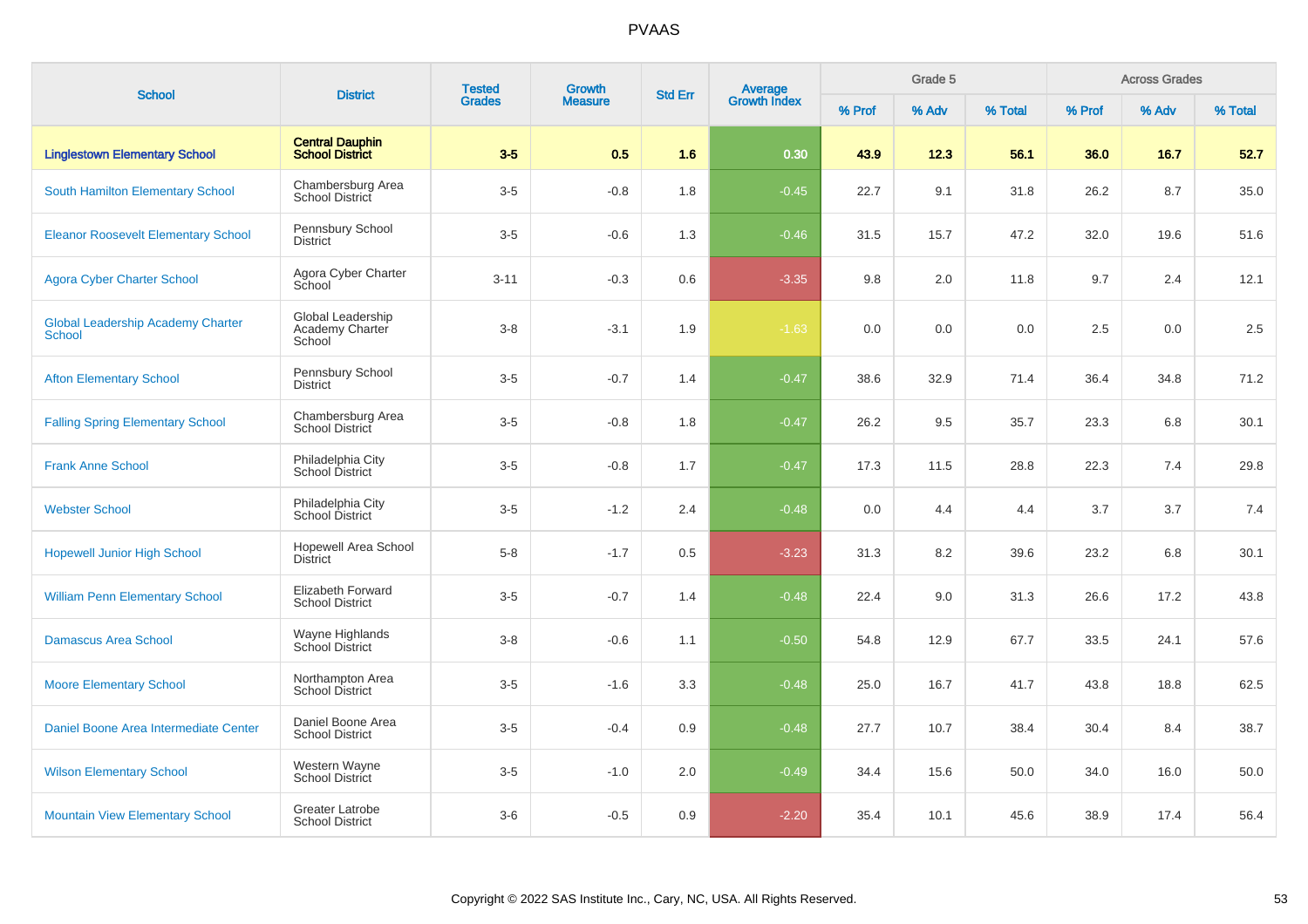| <b>School</b>                                            | <b>District</b>                                   | <b>Tested</b> | Growth         |                | <b>Average</b><br>Growth Index |        | Grade 5 |         |        | <b>Across Grades</b> |         |
|----------------------------------------------------------|---------------------------------------------------|---------------|----------------|----------------|--------------------------------|--------|---------|---------|--------|----------------------|---------|
|                                                          |                                                   | <b>Grades</b> | <b>Measure</b> | <b>Std Err</b> |                                | % Prof | % Adv   | % Total | % Prof | % Adv                | % Total |
| <b>Linglestown Elementary School</b>                     | <b>Central Dauphin</b><br><b>School District</b>  | $3-5$         | 0.5            | 1.6            | 0.30                           | 43.9   | 12.3    | 56.1    | 36.0   | 16.7                 | 52.7    |
| <b>Cook-Wissahickon School</b>                           | Philadelphia City<br>School District              | $3 - 8$       | $-1.5$         | 3.0            | $-0.49$                        |        |         |         | 14.9   | 5.3                  | 20.2    |
| <b>Rolling Hills Elementary School</b>                   | <b>Council Rock School</b><br><b>District</b>     | $3-6$         | $-0.6$         | 1.1            | $-0.73$                        | 32.7   | 9.1     | 41.8    | 30.0   | 15.0                 | 45.0    |
| Erie Rise Leadership Academy Charter<br><b>School</b>    | Erie Rise Leadership<br>Academy Charter<br>School | $3-8$         | $-0.6$         | 1.1            | $-1.89$                        | 6.9    | 0.0     | 6.9     | 1.6    | 1.0                  | 2.6     |
| <b>Ironton School</b>                                    | <b>Parkland School</b><br><b>District</b>         | $3-5$         | $-1.0$         | 1.8            | $-0.51$                        | 29.3   | 29.3    | 58.5    | 30.9   | 25.7                 | 56.6    |
| <b>Hans Herr Elementary School</b>                       | Lampeter-Strasburg<br>School District             | $3-5$         | $-0.5$         | 0.9            | $-0.51$                        | 38.6   | 13.5    | 52.2    | 39.0   | 18.5                 | 57.6    |
| <b>Columbia Middle School</b>                            | Columbia Borough<br><b>School District</b>        | $5-8$         | $-4.8$         | 0.7            | $-6.57$                        | 15.1   | 1.4     | 16.4    | 5.6    | 0.7                  | 6.4     |
| <b>Summitview Elementary School</b>                      | Waynesboro Area<br>School District                | $3-5$         | $-0.8$         | 1.5            | $-0.51$                        | 21.9   | 9.4     | 31.2    | 24.2   | 16.2                 | 40.4    |
| Northern Cambria Middle School                           | Northern Cambria<br><b>School District</b>        | $5 - 11$      | $-0.4$         | 0.8            | $-0.91$                        | 16.4   | 3.6     | 20.0    | 14.4   | 1.8                  | 16.2    |
| <b>Mcclure Alexander K School</b>                        | Philadelphia City<br>School District              | $3-5$         | $-1.5$         | 2.8            | $-0.53$                        | 0.0    | 0.0     | 0.0     | 0.0    | 0.0                  | 0.0     |
| <b>Emlen Eleanor C School</b>                            | Philadelphia City<br><b>School District</b>       | $3-5$         | $-1.6$         | 3.0            | $-0.54$                        | 0.0    | 5.9     | 5.9     | 9.8    | 2.4                  | 12.2    |
| <b>Eddystone Elementary School</b>                       | <b>Ridley School District</b>                     | $3-5$         | $-1.2$         | 2.1            | $-0.54$                        | 9.7    | 3.2     | 12.9    | 17.3   | 6.2                  | 23.5    |
| <b>Rochester Area Elementary School</b>                  | Rochester Area<br><b>School District</b>          | $3-5$         | $-0.9$         | 1.7            | $-0.54$                        | 27.7   | 6.4     | 34.0    | 27.3   | 14.0                 | 41.3    |
| <b>Greenwood Elementary School</b>                       | Greenwood School<br><b>District</b>               | $3-5$         | $-0.8$         | 1.5            | $-0.55$                        | 30.3   | 13.6    | 43.9    | 35.1   | 22.6                 | 57.7    |
| <b>South St Marys Street Elementary</b><br><b>School</b> | Saint Marys Area<br><b>School District</b>        | $3-5$         | $-0.8$         | 1.4            | $-0.55$                        | 35.6   | 11.0    | 46.6    | 35.9   | 12.7                 | 48.6    |
| <b>White Deer Elementary School</b>                      | Milton Area School<br><b>District</b>             | $3-5$         | $-1.3$         | 2.3            | $-0.55$                        | 30.0   | 13.3    | 43.3    | 27.3   | 15.2                 | 42.4    |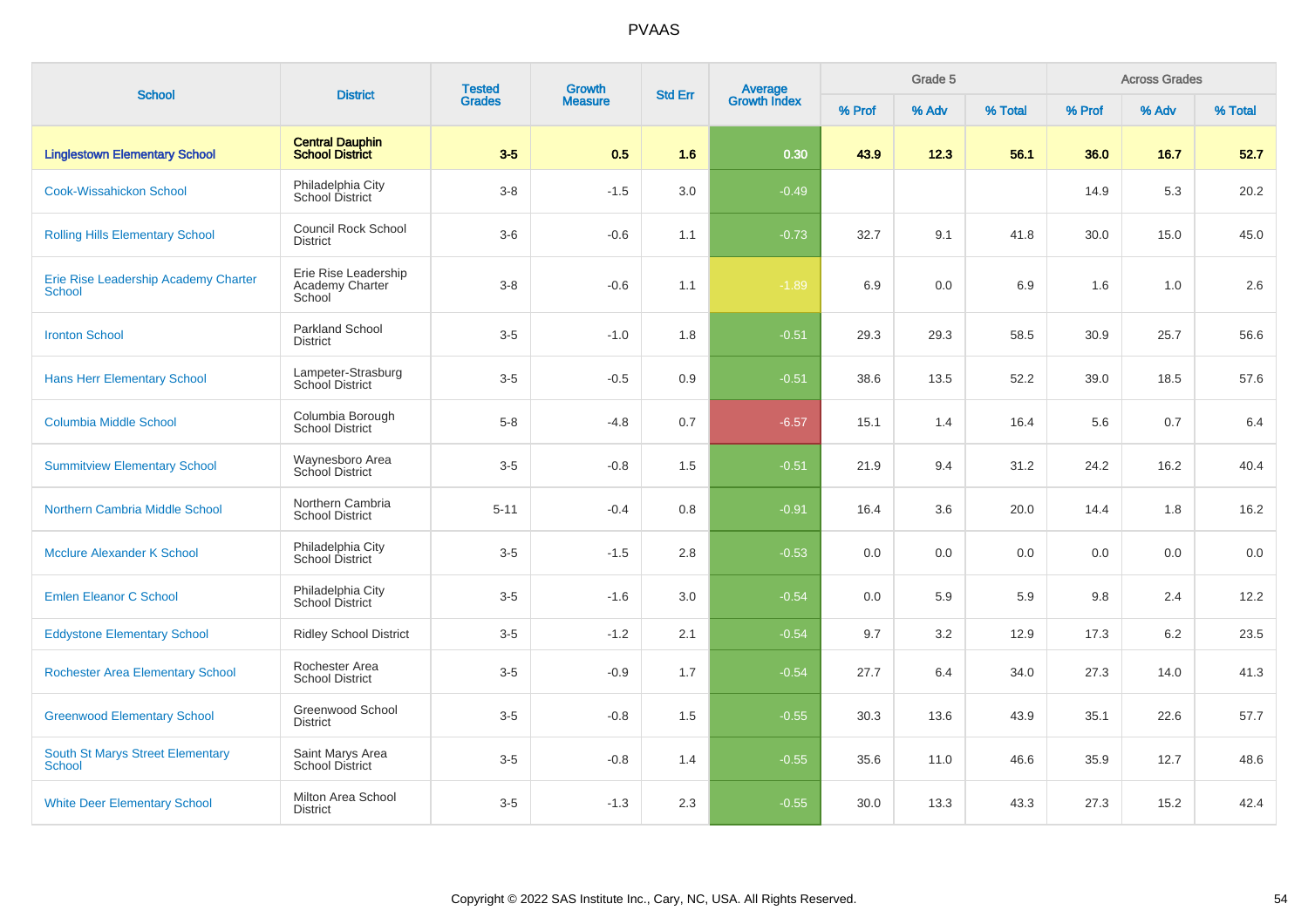| <b>School</b>                                           | <b>District</b>                                   | <b>Tested</b> | <b>Growth</b>  |     | <b>Average</b><br>Growth Index<br><b>Std Err</b> |        | Grade 5 |         |        | <b>Across Grades</b> |         |
|---------------------------------------------------------|---------------------------------------------------|---------------|----------------|-----|--------------------------------------------------|--------|---------|---------|--------|----------------------|---------|
|                                                         |                                                   | <b>Grades</b> | <b>Measure</b> |     |                                                  | % Prof | % Adv   | % Total | % Prof | % Adv                | % Total |
| <b>Linglestown Elementary School</b>                    | <b>Central Dauphin</b><br><b>School District</b>  | $3-5$         | 0.5            | 1.6 | 0.30                                             | 43.9   | 12.3    | 56.1    | 36.0   | 16.7                 | 52.7    |
| <b>Independence Charter School West</b>                 | Independence Charter<br>School West               | $3 - 7$       | $-1.0$         | 1.7 | $-2.25$                                          | 0.0    | 0.0     | 0.0     | 6.2    | 1.8                  | 8.0     |
| Philadelphia Performing Arts Charter<br>School          | Philadelphia<br>Performing Arts<br>Charter School | $3-9$         | $-0.4$         | 0.7 | $-4.79$                                          | 19.2   | 9.0     | 28.2    | 25.2   | 9.7                  | 34.9    |
| <b>Chester Street Elementary School</b>                 | Wyoming Valley West<br>School District            | $3-5$         | $-1.2$         | 2.0 | $-0.58$                                          | 23.3   | 7.0     | 30.2    | 25.0   | 7.1                  | 32.1    |
| <b>Roberto Clemente Charter School</b>                  | Roberto Clemente<br><b>Charter School</b>         | $3-12$        | $-4.0$         | 0.9 | $-4.42$                                          | 5.6    | 0.0     | 5.6     | 3.0    | 0.0                  | 3.0     |
| <b>Laboratory Charter School</b>                        | <b>Laboratory Charter</b><br>School               | $3 - 8$       | $-0.7$         | 1.1 | $-3.42$                                          | 3.2    | 0.0     | 3.2     | 5.3    | 0.0                  | 5.3     |
| <b>West Hazleton Elementary/Middle</b><br><b>School</b> | Hazleton Area School<br><b>District</b>           | $3 - 8$       | $-0.8$         | 1.2 | $-3.96$                                          | 2.7    | 0.0     | 2.7     | 4.6    | 0.6                  | $5.2\,$ |
| <b>Hillside Elementary School</b>                       | West Shore School<br><b>District</b>              | $3-5$         | $-0.8$         | 1.3 | $-0.62$                                          | 23.2   | 3.7     | 26.8    | 22.9   | 12.2                 | 35.1    |
| Shippensburg Intermediate School                        | Shippensburg Area<br>School District              | $4 - 5$       | $-0.5$         | 0.8 | $-0.63$                                          | 17.1   | 12.6    | 29.6    | 18.2   | 13.0                 | 31.2    |
| <b>Prince Hall</b>                                      | Philadelphia City<br>School District              | $3-5$         | $-1.4$         | 2.3 | $-0.63$                                          | 0.0    | 0.0     | 0.0     | 0.0    | 0.0                  | 0.0     |
| <b>Delcroft School</b>                                  | Southeast Delco<br><b>School District</b>         | $3 - 8$       | $-0.7$         | 1.1 | $-2.57$                                          | 2.7    | 2.7     | 5.4     | 4.1    | 0.5                  | 4.6     |
| <b>Sharon Hill School</b>                               | Southeast Delco<br><b>School District</b>         | $3-8$         | $-1.3$         | 1.4 | $-0.92$                                          | 0.0    | 0.0     | 0.0     | 8.0    | 0.9                  | 8.9     |
| Fred J. Jaindl Elementary School                        | Parkland School<br><b>District</b>                | $3-5$         | $-0.8$         | 1.3 | $-0.64$                                          | 34.1   | 34.1    | 68.2    | 32.1   | 40.0                 | 72.1    |
| Penn-Kidder Campus                                      | Jim Thorpe Area<br><b>School District</b>         | $3 - 8$       | $-0.6$         | 0.9 | $-2.77$                                          | 14.3   | 2.4     | 16.7    | 14.2   | 3.7                  | 18.0    |
| <b>Line Mountain Middle School</b>                      | Line Mountain School<br><b>District</b>           | $5 - 8$       | $-0.5$         | 0.7 | $-1.56$                                          | 19.7   | 12.1    | 31.8    | 14.3   | 5.9                  | 20.2    |
| <b>Avis Elementary School</b>                           | Jersey Shore Area<br>School District              | $3-5$         | $-1.4$         | 2.2 | $-0.66$                                          | 40.0   | 16.7    | 56.7    | 46.3   | 22.0                 | 68.3    |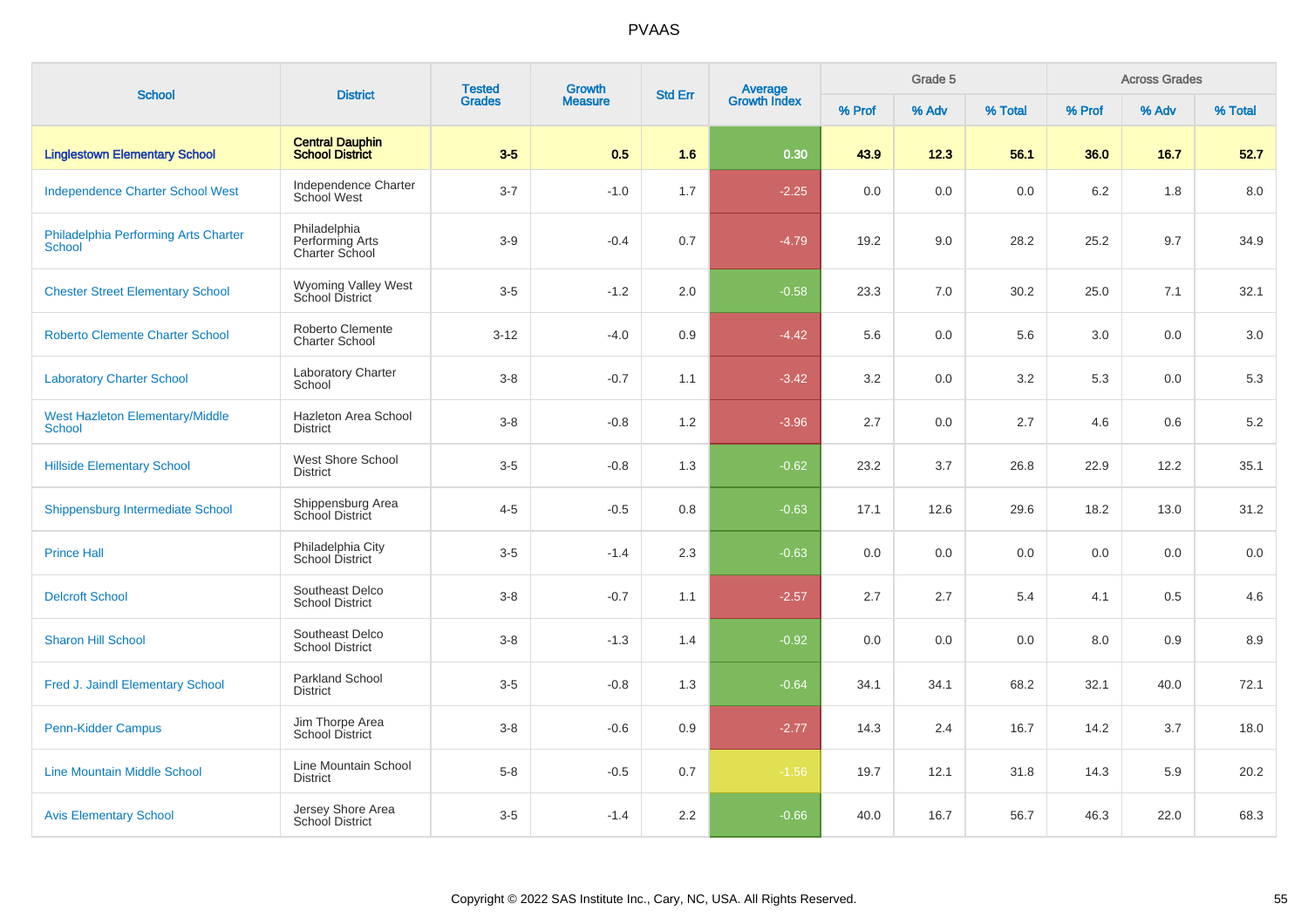| <b>School</b>                                | <b>District</b>                                    | <b>Tested</b><br><b>Grades</b> | <b>Growth</b>  | <b>Std Err</b> |                                |        | Grade 5 |         |        | <b>Across Grades</b> |         |
|----------------------------------------------|----------------------------------------------------|--------------------------------|----------------|----------------|--------------------------------|--------|---------|---------|--------|----------------------|---------|
|                                              |                                                    |                                | <b>Measure</b> |                | <b>Average</b><br>Growth Index | % Prof | % Adv   | % Total | % Prof | % Adv                | % Total |
| <b>Linglestown Elementary School</b>         | <b>Central Dauphin</b><br><b>School District</b>   | $3-5$                          | 0.5            | 1.6            | 0.30                           | 43.9   | 12.3    | 56.1    | 36.0   | 16.7                 | 52.7    |
| <b>Fredericksburg Elementary School</b>      | Northern Lebanon<br><b>School District</b>         | $3-5$                          | $-1.2$         | 1.8            | $-0.66$                        | 32.5   | 2.5     | 35.0    | 26.9   | 14.3                 | 41.2    |
| <b>East Ward Elementary School</b>           | Downingtown Area<br>School District                | $3-5$                          | $-1.0$         | 1.5            | $-0.66$                        | 43.3   | 17.9    | 61.2    | 40.2   | 24.5                 | 64.7    |
| <b>York Avenue Elementary School</b>         | North Penn School<br><b>District</b>               | $3-6$                          | $-1.0$         | 1.5            | $-1.22$                        | 23.3   | 6.7     | 30.0    | 25.0   | 20.7                 | 45.7    |
| <b>Mt Penn Elementary School</b>             | Antietam School<br><b>District</b>                 | $3-6$                          | $-0.7$         | 1.1            | $-0.75$                        | 9.4    | 1.6     | 10.9    | 9.6    | 1.8                  | 11.4    |
| <b>Appleman Elementary School</b>            | Benton Area School<br><b>District</b>              | $3-6$                          | $-0.8$         | 1.2            | $-1.65$                        | 24.6   | 11.5    | 36.1    | 25.9   | 9.0                  | 34.9    |
| <b>Deep Roots Charter School</b>             | Deep Roots Charter<br>School                       | $3-6$                          | $-0.9$         | 1.3            | $-3.05$                        | 0.0    | 0.0     | 0.0     | 1.3    | 0.0                  | 1.3     |
| <b>J.E. Harrison Education Center</b>        | <b>Baldwin-Whitehall</b><br><b>School District</b> | $3-6$                          | $-3.9$         | 0.7            | $-5.77$                        | 22.5   | 7.2     | 29.7    | 21.3   | 5.0                  | 26.3    |
| <b>Mastery Charter School-Harrity Campus</b> | Mastery Charter<br>School - Harrity<br>Campus      | $3-8$                          | $-0.7$         | 1.1            | $-3.24$                        | 4.6    | 4.6     | 9.1     | 5.5    | 1.0                  | 6.5     |
| Eugenio Maria De Hostos Charter<br>School    | Eugenio Maria De<br><b>Hostos Charter School</b>   | $3-8$                          | $-1.0$         | 1.4            | $-1.85$                        | 13.0   | 0.0     | 13.0    | 9.3    | 3.4                  | 12.7    |
| <b>Pleasant View Elementary School</b>       | Red Lion Area School<br><b>District</b>            | $3-6$                          | $-0.8$         | 1.1            | $-0.85$                        | 27.7   | 6.4     | 34.0    | 26.6   | 7.0                  | 33.6    |
| <b>Belle Valley Elementary School</b>        | Millcreek Township<br><b>School District</b>       | $3-5$                          | $-1.0$         | 1.3            | $-0.71$                        | 32.1   | 19.0    | 51.2    | 31.4   | 17.8                 | 49.2    |
| <b>Edgeworth Elementary School</b>           | Quaker Valley School<br><b>District</b>            | $3-5$                          | $-1.1$         | 1.5            | $-0.72$                        | 38.4   | 26.0    | 64.4    | 36.5   | 37.0                 | 73.6    |
| <b>Southwest Middle School</b>               | Reading School<br><b>District</b>                  | $5 - 8$                        | $-0.7$         | 1.0            | $-2.36$                        | 0.0    | 1.8     | 1.8     | 1.1    | 0.6                  | 1.7     |
| <b>Osborne Elementary School</b>             | Quaker Valley School<br><b>District</b>            | $3-5$                          | $-1.1$         | 1.5            | $-0.73$                        | 34.3   | 20.9    | 55.2    | 35.7   | 33.7                 | 69.4    |
| <b>Ingomar Elementary School</b>             | North Allegheny<br><b>School District</b>          | $3-5$                          | $-1.0$         | 1.3            | $-0.74$                        | 55.7   | 20.2    | 76.0    | 46.8   | 27.6                 | 74.4    |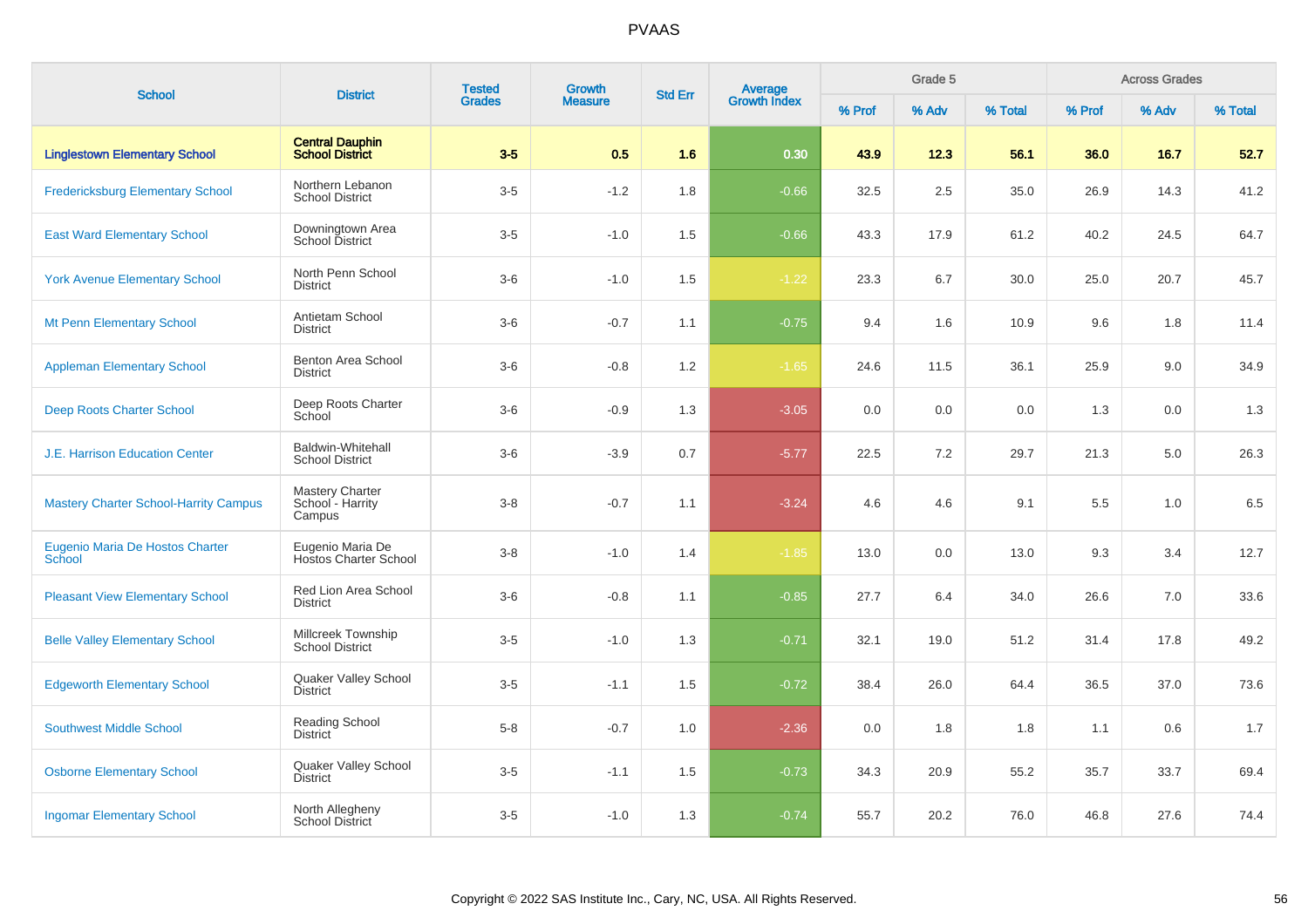| <b>School</b>                                                       | <b>District</b>                                          | <b>Tested</b> | <b>Growth</b>  | <b>Std Err</b> | <b>Average</b><br>Growth Index |        | Grade 5 |         |        | <b>Across Grades</b> |         |
|---------------------------------------------------------------------|----------------------------------------------------------|---------------|----------------|----------------|--------------------------------|--------|---------|---------|--------|----------------------|---------|
|                                                                     |                                                          | <b>Grades</b> | <b>Measure</b> |                |                                | % Prof | % Adv   | % Total | % Prof | % Adv                | % Total |
| <b>Linglestown Elementary School</b>                                | <b>Central Dauphin</b><br><b>School District</b>         | $3-5$         | 0.5            | 1.6            | 0.30                           | 43.9   | 12.3    | 56.1    | 36.0   | 16.7                 | 52.7    |
| <b>Eisenhower Middle School</b>                                     | Norristown Area<br><b>School District</b>                | $5-8$         | $-0.5$         | 0.7            | $-2.53$                        | 7.8    | 0.0     | 7.8     | 6.9    | 0.6                  | 7.5     |
| <b>Washington Elementary School</b>                                 | Lancaster School<br><b>District</b>                      | $3-5$         | $-1.3$         | 1.8            | $-0.75$                        | 6.5    | 0.0     | 6.5     | 9.1    | 0.6                  | 9.7     |
| <b>Springfield Township Elementary</b><br>School-Erdenhm            | Springfield Township<br>School District                  | $3-5$         | $-0.7$         | 0.9            | $-0.76$                        | 31.3   | 12.3    | 43.6    | 36.9   | 14.2                 | 51.1    |
| <b>Mcdonald Elementary School</b>                                   | <b>Centennial School</b><br><b>District</b>              | $3-5$         | $-0.8$         | 1.1            | $-0.77$                        | 27.0   | 4.1     | 31.2    | 21.9   | 5.6                  | 27.5    |
| <b>Lincoln Elementary School</b>                                    | Gettysburg Area<br>School District                       | $3-5$         | $-1.1$         | 1.4            | $-0.78$                        | 40.0   | 15.7    | 55.7    | 35.0   | 20.4                 | 55.4    |
| <b>Windber Elementary School</b>                                    | <b>Windber Area School</b><br><b>District</b>            | $3-5$         | $-1.0$         | 1.3            | $-0.79$                        | 28.8   | 20.0    | 48.8    | 26.7   | 18.8                 | 45.5    |
| Neil Armstrong 5-6 Middle School                                    | <b>Bethel Park School</b><br><b>District</b>             | $5-6$         | $-0.5$         | 0.6            | $-2.57$                        | 31.6   | 17.7    | 49.3    | 29.4   | 17.4                 | 46.8    |
| <b>Aliquippa Elementary School</b>                                  | Aliquippa School<br><b>District</b>                      | $3-6$         | $-0.9$         | 1.1            | $-2.45$                        | 1.5    | 0.0     | 1.5     | 1.2    | 0.8                  | 2.0     |
| <b>Monessen Elementary Center</b>                                   | Monessen City School<br><b>District</b>                  | $3-5$         | $-1.6$         | 2.0            | $-0.82$                        | 5.3    | 0.0     | 5.3     | 6.9    | 1.2                  | 8.0     |
| A L Wilson Elementary School (8364)                                 | Albert Gallatin Area<br><b>School District</b>           | $3-5$         | $-1.3$         | 1.6            | $-0.83$                        | 19.3   | 5.3     | 24.6    | 14.5   | 3.3                  | 17.8    |
| <b>Frederick Douglass Mastery Charter</b><br>School                 | <b>Frederick Douglass</b><br>Mastery Charter<br>School   | $3 - 8$       | $-1.0$         | 1.2            | $-1.85$                        | 4.8    | 0.0     | 4.8     | 1.5    | 0.8                  | 2.3     |
| <b>Peebles Elementary School</b>                                    | North Allegheny<br><b>School District</b>                | $3-5$         | $-1.3$         | 1.5            | $-0.84$                        | 38.7   | 19.4    | 58.1    | 38.2   | 26.6                 | 64.7    |
| <b>Young Scholars of Greater Allegheny</b><br><b>Charter School</b> | Young Scholars of<br>Greater Allegheny<br>Charter School | $3 - 8$       | $-1.4$         | 1.6            | $-3.51$                        | 10.0   | 0.0     | 10.0    | 6.6    | 0.0                  | 6.6     |
| <b>Newberry Elementary School</b>                                   | West Shore School<br><b>District</b>                     | $3-5$         | $-1.6$         | 1.8            | $-0.86$                        | 15.9   | 6.8     | 22.7    | 21.0   | 10.5                 | 31.4    |
| <b>West Broad Street Elementary School</b>                          | Souderton Area<br><b>School District</b>                 | $3-5$         | $-1.3$         | 1.5            | $-0.87$                        | 36.5   | 20.6    | 57.1    | 33.1   | 30.2                 | 63.3    |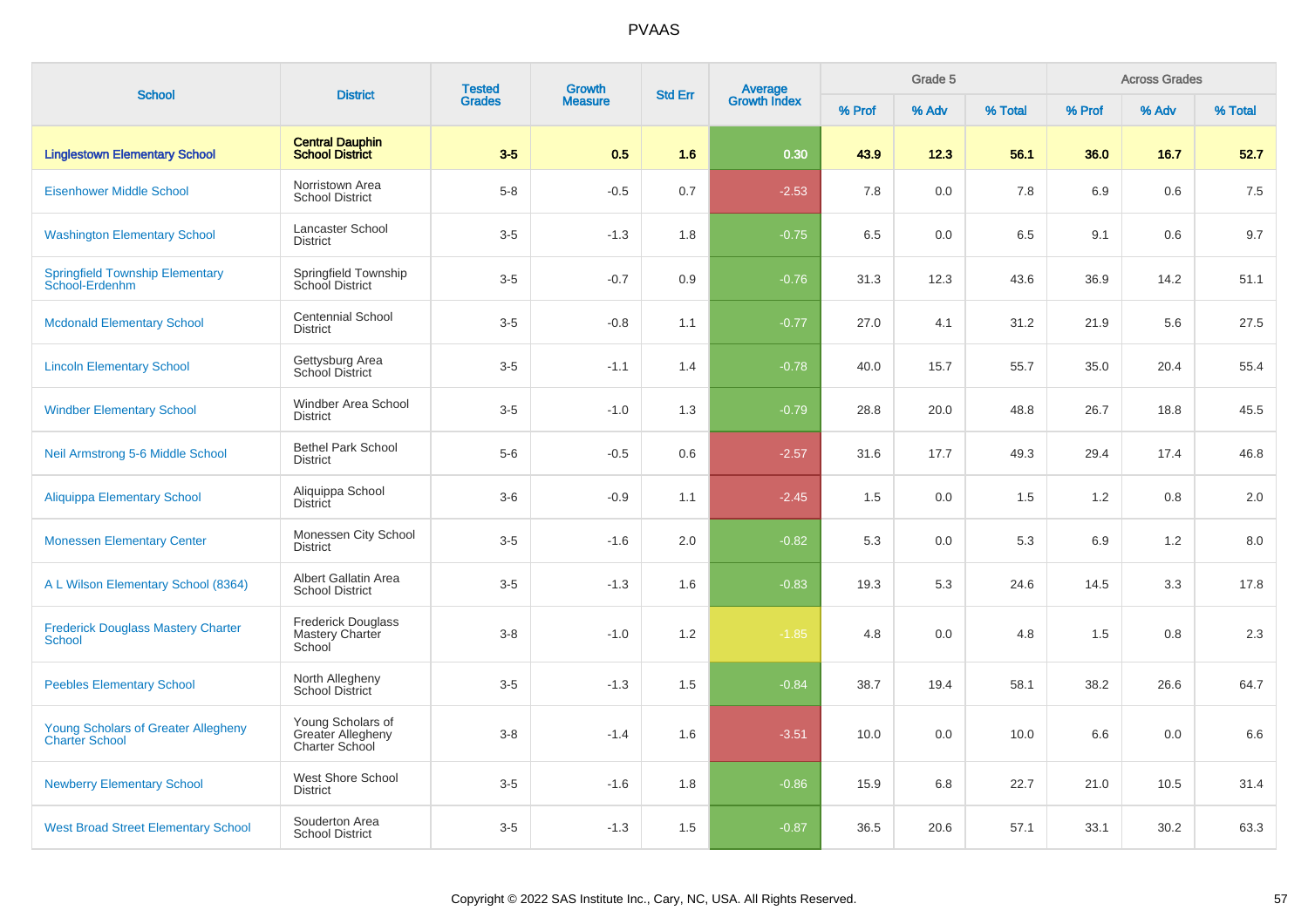|                                           | <b>Tested</b><br><b>Growth</b><br><b>Average</b><br>Growth Index<br><b>Std Err</b><br><b>District</b> |               | Grade 5        |     | <b>Across Grades</b> |        |       |         |        |       |         |
|-------------------------------------------|-------------------------------------------------------------------------------------------------------|---------------|----------------|-----|----------------------|--------|-------|---------|--------|-------|---------|
| <b>School</b>                             |                                                                                                       | <b>Grades</b> | <b>Measure</b> |     |                      | % Prof | % Adv | % Total | % Prof | % Adv | % Total |
| <b>Linglestown Elementary School</b>      | <b>Central Dauphin</b><br><b>School District</b>                                                      | $3-5$         | 0.5            | 1.6 | 0.30                 | 43.9   | 12.3  | 56.1    | 36.0   | 16.7  | 52.7    |
| <b>Logan Elementary School</b>            | Altoona Area School<br><b>District</b>                                                                | $3-5$         | $-1.4$         | 1.6 | $-0.87$              | 25.0   | 3.6   | 28.6    | 25.1   | 8.6   | 33.7    |
| <b>Lincoln Elementary School</b>          | Erie City School<br><b>District</b>                                                                   | $3-5$         | $-1.3$         | 1.5 | $-0.87$              | 3.3    | 1.6   | 4.9     | 5.3    | 2.6   | 8.0     |
| <b>Dayton Elementary School</b>           | Armstrong School<br><b>District</b>                                                                   | $3-6$         | $-1.4$         | 1.6 | $-2.84$              | 42.9   | 10.7  | 53.6    | 41.9   | 12.4  | 54.3    |
| <b>Rossmoyne Elementary School</b>        | West Shore School<br><b>District</b>                                                                  | $3-5$         | $-1.5$         | 1.7 | $-0.88$              | 27.7   | 17.0  | 44.7    | 24.3   | 15.6  | 39.9    |
| <b>Finletter Thomas K School</b>          | Philadelphia City<br>School District                                                                  | $3 - 8$       | $-1.7$         | 1.8 | $-2.92$              | 5.9    | 0.0   | 5.9     | 7.1    | 4.0   | 11.1    |
| <b>Deibler Elementary School</b>          | Pennridge School<br><b>District</b>                                                                   | $3-5$         | $-1.4$         | 1.6 | $-0.90$              | 23.6   | 12.7  | 36.4    | 26.1   | 21.1  | 47.2    |
| <b>Francis Mcclure Elementary School</b>  | Mckeesport Area<br>School District                                                                    | $3-5$         | $-1.3$         | 1.4 | $-0.92$              | 14.1   | 1.3   | 15.4    | 19.4   | 5.8   | 25.2    |
| <b>Ross Elementary School</b>             | Lancaster School<br><b>District</b>                                                                   | $3-5$         | $-2.2$         | 2.4 | $-0.92$              | 12.5   | 4.2   | 16.7    | 18.6   | 4.6   | 23.3    |
| <b>North Dickinson Elementary School</b>  | Carlisle Area School<br><b>District</b>                                                               | $3-5$         | $-2.0$         | 2.2 | $-0.92$              | 30.0   | 10.0  | 40.0    | 37.9   | 14.9  | 52.9    |
| Arcola Intermediate School                | Methacton School<br><b>District</b>                                                                   | $5-8$         | $-0.4$         | 0.5 | $-0.93$              |        |       |         | 23.6   | 11.9  | 35.4    |
| <b>Lower Pottsgrove Elementary School</b> | Pottsgrove School<br><b>District</b>                                                                  | $3-5$         | $-0.8$         | 0.9 | $-0.93$              | 27.2   | 6.5   | 33.7    | 25.0   | 5.1   | 30.0    |
| Swiftwater Intermediate School (8281)     | Pocono Mountain<br><b>School District</b>                                                             | $4 - 6$       | $-0.9$         | 0.9 | $-1.74$              | 27.6   | 12.2  | 39.8    | 21.9   | 8.9   | 30.9    |
| <b>Whitfield Elementary School</b>        | <b>Wilson School District</b>                                                                         | $3-5$         | $-1.2$         | 1.3 | $-0.94$              | 20.4   | 5.7   | 26.1    | 32.9   | 9.7   | 42.6    |
| <b>East Pennsboro Elementary School</b>   | East Pennsboro Area<br><b>School District</b>                                                         | $3-5$         | $-1.2$         | 1.3 | $-0.95$              | 26.1   | 4.6   | 30.7    | 27.4   | 9.5   | 36.9    |
| Juniata Park Academy                      | Philadelphia City<br>School District                                                                  | $3-8$         | $-2.7$         | 2.8 | $-0.96$              | 15.8   | 0.0   | 15.8    | 6.2    | 1.6   | 7.8     |
| <b>Maplewood Elementary School</b>        | Penncrest School<br><b>District</b>                                                                   | $3-6$         | $-3.4$         | 1.0 | $-3.26$              | 10.9   | 3.1   | 14.1    | 22.7   | 4.0   | 26.7    |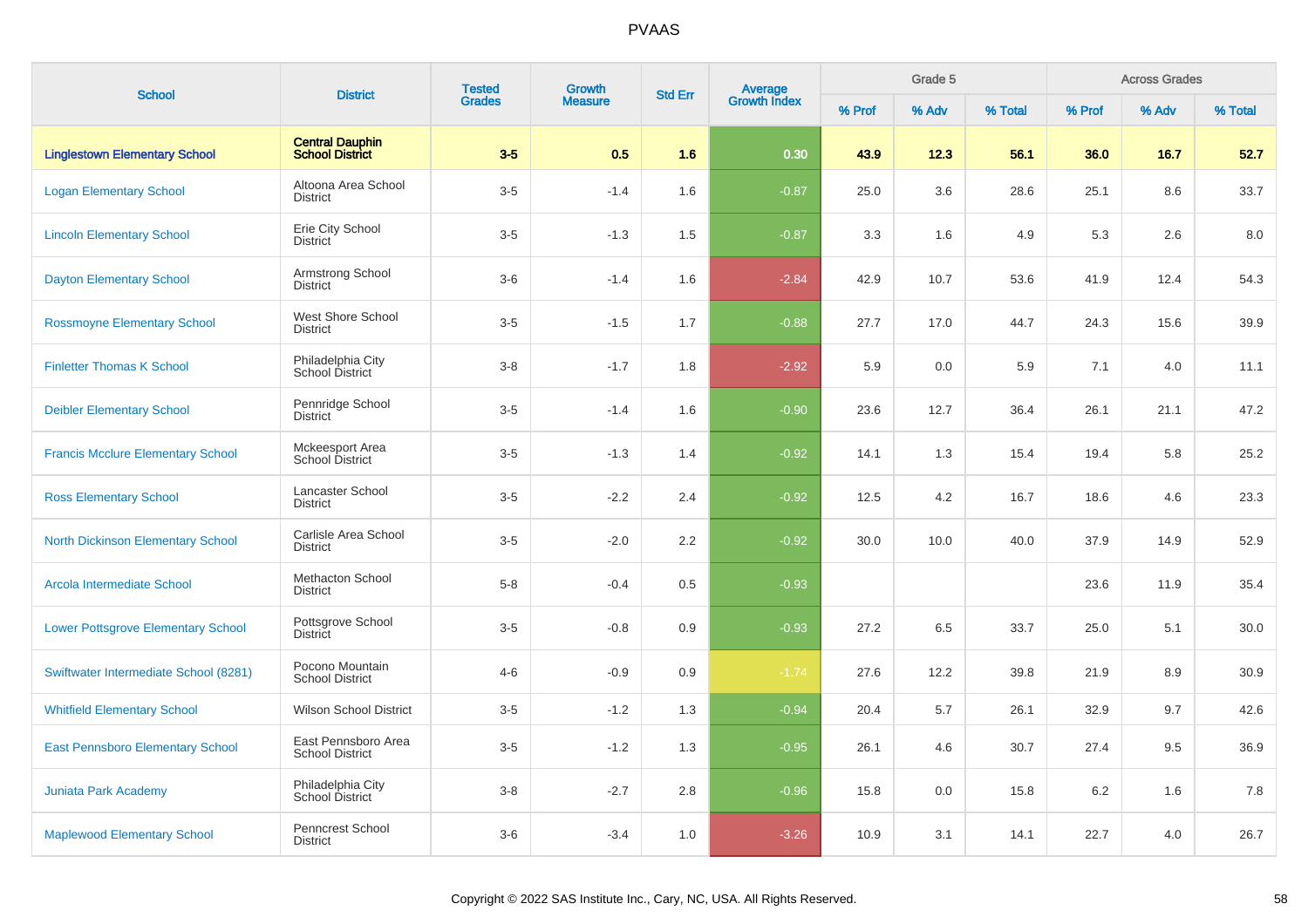| <b>School</b>                                                  | <b>District</b>                                     | <b>Tested</b> | Growth         | <b>Std Err</b> | <b>Average</b><br>Growth Index |        | Grade 5 |         |         | <b>Across Grades</b> |         |
|----------------------------------------------------------------|-----------------------------------------------------|---------------|----------------|----------------|--------------------------------|--------|---------|---------|---------|----------------------|---------|
|                                                                |                                                     | <b>Grades</b> | <b>Measure</b> |                |                                | % Prof | % Adv   | % Total | % Prof  | % Adv                | % Total |
| <b>Linglestown Elementary School</b>                           | <b>Central Dauphin</b><br><b>School District</b>    | $3-5$         | 0.5            | 1.6            | 0.30                           | 43.9   | 12.3    | 56.1    | 36.0    | 16.7                 | 52.7    |
| <b>Mahantongo Elementary School</b>                            | <b>Tri-Valley School</b><br><b>District</b>         | $3-6$         | $-4.8$         | 1.8            | $-2.59$                        | 10.0   | 0.0     | 10.0    | 28.2    | 3.5                  | 31.8    |
| <b>Rostraver Elementary School</b>                             | Belle Vernon Area<br><b>School District</b>         | $3-6$         | $-1.1$         | 1.2            | $-3.73$                        | 28.3   | 3.8     | 32.1    | 28.7    | 8.4                  | 37.1    |
| <b>Aldan Elementary School</b>                                 | William Penn School<br><b>District</b>              | $3-6$         | $-1.9$         | 2.0            | $-2.02$                        | 8.8    | 8.8     | 17.6    | 10.0    | 9.0                  | 19.0    |
| <b>Hamilton Elementary School</b>                              | <b>Lancaster School</b><br><b>District</b>          | $3-5$         | $-1.7$         | 1.7            | $-0.98$                        | 2.1    | 2.1     | 4.2     | $5.2\,$ | 2.0                  | 7.2     |
| <b>Musser Elementary School</b>                                | Sharon City School<br><b>District</b>               | $3-6$         | $-1.5$         | 1.6            | $-1.04$                        | 9.7    | 0.0     | 9.7     | 15.5    | 1.6                  | 17.0    |
| <b>Donegan Elementary School</b>                               | Bethlehem Area<br><b>School District</b>            | $3-5$         | $-3.4$         | 3.5            | $-0.98$                        | 0.0    | 8.3     | 8.3     | 8.3     | 2.1                  | 10.4    |
| <b>Belmont Charter School</b>                                  | <b>Belmont Charter</b><br>School                    | $3 - 10$      | $-0.8$         | 0.8            | $-5.00$                        | 1.6    | 0.0     | 1.6     | 2.8     | 0.6                  | 3.4     |
| <b>Grandview Elementary School</b>                             | Millcreek Township<br><b>School District</b>        | $3 - 5$       | $-1.4$         | 1.4            | $-1.00$                        | 21.2   | 20.0    | 41.2    | 30.2    | 23.8                 | 54.0    |
| <b>Edgar Fahs Smith Steam Academy</b>                          | York City School<br><b>District</b>                 | $3-8$         | $-0.8$         | 0.8            | $-2.64$                        | 8.6    | 0.0     | 8.6     | 6.4     | 0.3                  | 6.7     |
| <b>Blair Mill Elementary School</b>                            | Hatboro-Horsham<br><b>School District</b>           | $3-5$         | $-1.5$         | 1.5            | $-1.02$                        | 22.6   | 12.9    | 35.5    | 22.5    | 6.9                  | 29.5    |
| <b>Poquessing Middle School</b>                                | <b>Neshaminy School</b><br><b>District</b>          | $5-8$         | $-0.5$         | 0.5            | $-1.04$                        | 30.1   | 12.2    | 42.3    | 21.9    | 6.5                  | 28.4    |
| <b>Norwood School</b>                                          | Interboro School<br><b>District</b>                 | $3-8$         | $-0.9$         | 0.9            | $-3.40$                        | 10.2   | 0.0     | 10.2    | 19.7    | 3.2                  | 23.0    |
| <b>Mill Creek Elementary School</b>                            | <b>Bristol Township</b><br><b>School District</b>   | $3-5$         | $-1.0$         | 1.0            | $-1.03$                        | 10.5   | 3.5     | 14.0    | 12.8    | 3.1                  | 16.0    |
| <b>Wellsville Campus</b>                                       | Northern York County<br>School District             | $3-5$         | $-2.1$         | 2.0            | $-1.04$                        | 20.0   | 5.0     | 25.0    | 26.3    | 8.1                  | 34.3    |
| <b>Lehigh Valley Academy Regional</b><br><b>Charter School</b> | Lehigh Valley<br>Academy Regional<br>Charter School | $3 - 11$      | $-3.0$         | 0.5            | $-5.67$                        | 22.5   | 7.5     | 30.0    | 17.4    | 4.4                  | 21.8    |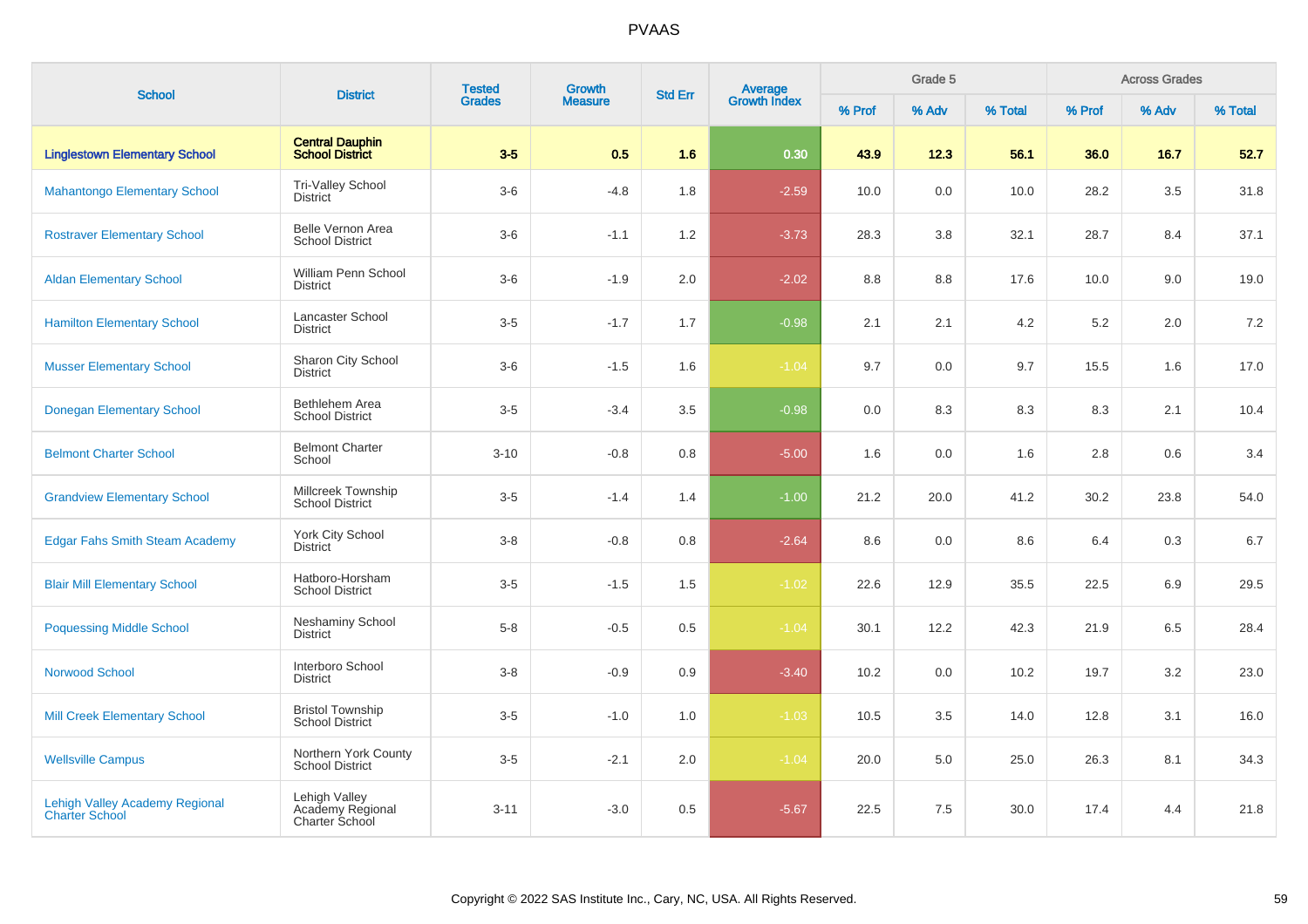| <b>School</b>                            | <b>District</b>                                  | <b>Tested</b><br><b>Grades</b> | Growth         | <b>Std Err</b> | <b>Average</b><br>Growth Index |        | Grade 5 |         |        | <b>Across Grades</b> |         |
|------------------------------------------|--------------------------------------------------|--------------------------------|----------------|----------------|--------------------------------|--------|---------|---------|--------|----------------------|---------|
|                                          |                                                  |                                | <b>Measure</b> |                |                                | % Prof | % Adv   | % Total | % Prof | % Adv                | % Total |
| <b>Linglestown Elementary School</b>     | <b>Central Dauphin</b><br><b>School District</b> | $3-5$                          | 0.5            | 1.6            | 0.30                           | 43.9   | 12.3    | 56.1    | 36.0   | 16.7                 | 52.7    |
| <b>Wyoming Area Intermediate Center</b>  | Wyoming Area School<br><b>District</b>           | $4 - 6$                        | $-4.1$         | 0.8            | $-5.02$                        | 22.1   | 8.8     | 31.0    | 12.1   | 4.8                  | 16.9    |
| <b>Crafton Elementary School</b>         | Carlynton School<br><b>District</b>              | $3-6$                          | $-1.5$         | 1.4            | $-4.02$                        | 23.7   | 7.9     | 31.6    | 29.9   | 12.2                 | 42.2    |
| <b>Marshall John School</b>              | Philadelphia City<br>School District             | $3-5$                          | $-3.5$         | 3.3            | $-1.05$                        | 0.0    | 0.0     | 0.0     | 0.0    | 0.0                  | 0.0     |
| <b>Schnecksville School</b>              | <b>Parkland School</b><br>District               | $3-5$                          | $-1.7$         | 1.6            | $-1.06$                        | 31.6   | 15.8    | 47.4    | 29.4   | 27.2                 | 56.7    |
| <b>Coebourn Elementary School</b>        | Penn-Delco School<br><b>District</b>             | $3-5$                          | $-1.7$         | 1.6            | $-1.07$                        | 32.7   | 3.6     | 36.4    | 30.9   | 8.6                  | 39.4    |
| Hartman Intermediate School              | Ellwood City Area<br><b>School District</b>      | $5-6$                          | $-0.8$         | 0.8            | $-2.51$                        | 20.6   | 7.8     | 28.4    | 19.7   | 5.0                  | 24.8    |
| <b>Menallen School</b>                   | Uniontown Area<br><b>School District</b>         | $3-6$                          | $-1.9$         | 1.7            | $-2.18$                        | 18.2   | 0.0     | 18.2    | 32.1   | 4.7                  | 36.8    |
| Pittsburgh King K-8                      | Pittsburgh School<br><b>District</b>             | $3 - 8$                        | $-1.2$         | 1.1            | $-3.36$                        | 0.0    | 0.0     | 0.0     | 1.7    | 0.0                  | 1.7     |
| Solomon/Plains Elementary School         | Wilkes-Barre Area<br><b>School District</b>      | $3-6$                          | $-1.2$         | 1.1            | $-3.16$                        | 10.3   | 2.9     | 13.2    | 19.2   | 9.2                  | 28.3    |
| <b>East Hanover Elementary School</b>    | Northern Lebanon<br><b>School District</b>       | $3-5$                          | $-2.5$         | 2.3            | $-1.10$                        | 46.2   | 15.4    | 61.5    | 31.8   | 18.8                 | 50.6    |
| <b>Oxford Valley Elementary School</b>   | Pennsbury School<br><b>District</b>              | $3-5$                          | $-1.6$         | 1.5            | $-1.10$                        | 35.4   | 15.4    | 50.8    | 30.3   | 11.4                 | 41.6    |
| Nazareth Area Intermediate School        | Nazareth Area School<br><b>District</b>          | $4 - 6$                        | $-0.6$         | 0.5            | $-4.48$                        | 30.6   | 13.1    | 43.6    | 30.5   | 11.6                 | 42.1    |
| People For People Charter School         | People For People<br><b>Charter School</b>       | $3 - 12$                       | $-1.1$         | 1.0            | $-6.30$                        | 0.0    | 0.0     | 0.0     | 1.3    | 0.0                  | 1.3     |
| <b>East Lansdowne Elementary School</b>  | <b>William Penn School</b><br><b>District</b>    | $3-6$                          | $-1.8$         | 1.6            | $-1.38$                        | 7.1    | 0.0     | 7.1     | 10.8   | 1.1                  | 11.8    |
| <b>Fairview Avenue Elementary School</b> | Waynesboro Area<br>School District               | $3-5$                          | $-1.3$         | 1.2            | $-1.13$                        | 25.2   | 6.5     | 31.8    | 25.2   | 7.2                  | 32.4    |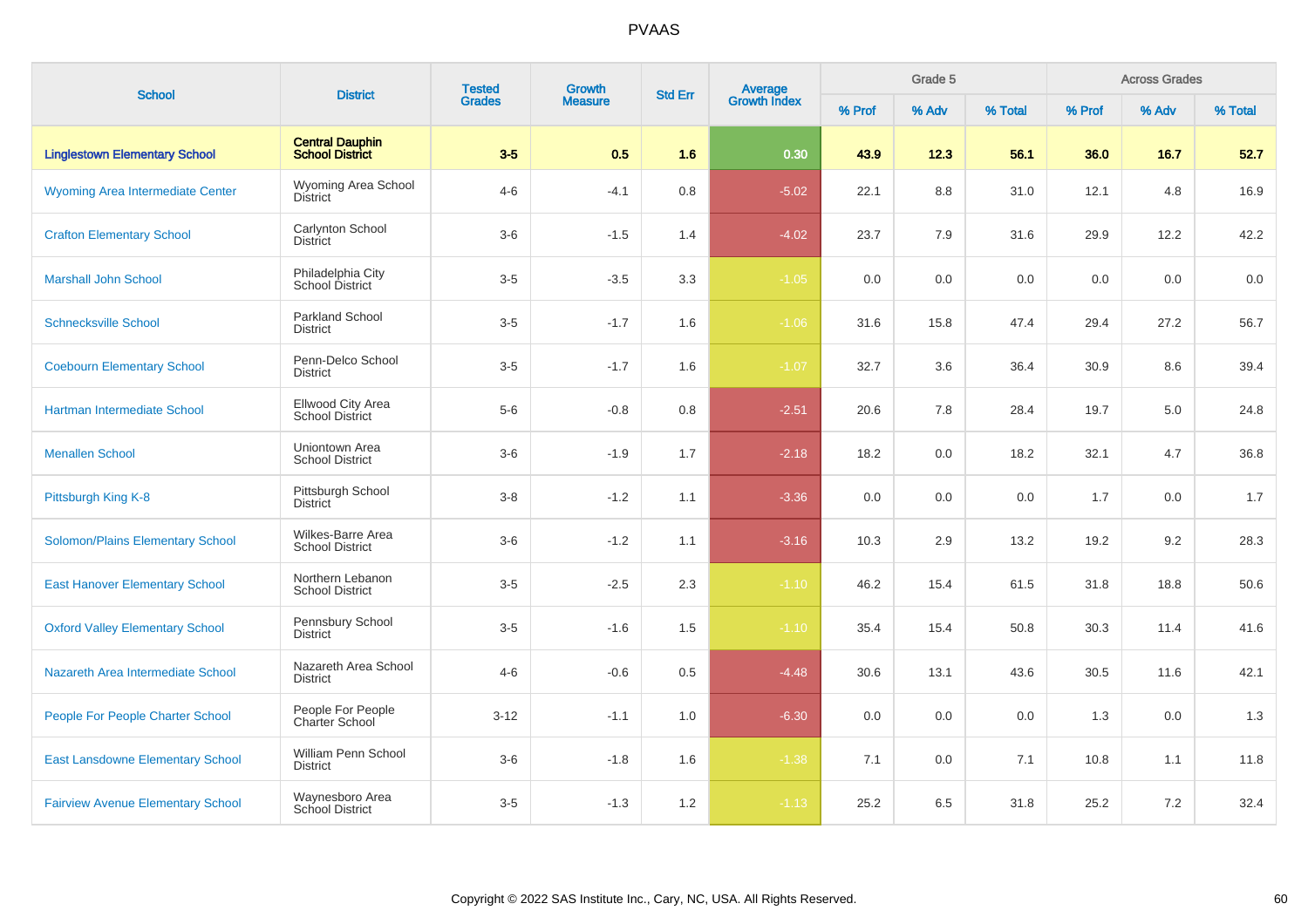| <b>School</b>                                | <b>District</b>                                    | <b>Tested</b> | Growth         | <b>Std Err</b> |                                |        | Grade 5 |         |        | <b>Across Grades</b> |         |
|----------------------------------------------|----------------------------------------------------|---------------|----------------|----------------|--------------------------------|--------|---------|---------|--------|----------------------|---------|
|                                              |                                                    | <b>Grades</b> | <b>Measure</b> |                | <b>Average</b><br>Growth Index | % Prof | % Adv   | % Total | % Prof | % Adv                | % Total |
| <b>Linglestown Elementary School</b>         | <b>Central Dauphin</b><br><b>School District</b>   | $3-5$         | 0.5            | 1.6            | 0.30                           | 43.9   | 12.3    | 56.1    | 36.0   | 16.7                 | 52.7    |
| <b>Annville Elementary School</b>            | Annville-Cleona<br><b>School District</b>          | $3-6$         | $-1.5$         | 0.9            | $-1.66$                        | 33.8   | 12.5    | 46.2    | 26.9   | 8.7                  | 35.6    |
| <b>Anderson Add B School</b>                 | Philadelphia City<br>School District               | $3 - 8$       | $-4.4$         | 1.7            | $-2.53$                        | 0.0    | 0.0     | 0.0     | 1.4    | 0.0                  | 1.4     |
| <b>KIPP West Philadelphia Charter School</b> | <b>KIPP West</b><br>Philadelphia Charter<br>School | $3 - 8$       | $-2.0$         | 1.2            | $-1.75$                        | 3.2    | 0.0     | 3.2     | 2.6    | 0.0                  | 2.6     |
| <b>Academy at Westinghouse</b>               | Pittsburgh School<br><b>District</b>               | $5 - 11$      | $-1.2$         | 1.1            | $-1.16$                        |        |         |         | 0.0    | 0.0                  | 0.0     |
| <b>Myrtle Ave School</b>                     | Keystone Oaks School<br><b>District</b>            | $3-5$         | $-2.2$         | 1.9            | $-1.16$                        | 25.0   | 16.7    | 41.7    | 31.9   | 16.0                 | 47.9    |
| <b>Newport Elementary School</b>             | Newport School<br><b>District</b>                  | $3-5$         | $-2.0$         | 1.8            | $-1.16$                        | 22.2   | 11.1    | 33.3    | 27.0   | 10.1                 | 37.1    |
| Sullivan Co Elementary School (8180)         | <b>Sullivan County</b><br>School District          | $3-6$         | $-1.5$         | 1.3            | $-2.40$                        | 21.4   | 0.0     | 21.4    | 24.9   | 5.5                  | 30.4    |
| <b>Rydal East School</b>                     | Abington School<br><b>District</b>                 | $3-6$         | $-1.2$         | 1.0            | $-1.65$                        | 43.6   | 11.3    | 54.8    | 36.9   | 17.9                 | 54.8    |
| <b>Warrior Run Middle School</b>             | Warrior Run School<br><b>District</b>              | $4 - 8$       | $-0.7$         | 0.6            | $-4.01$                        | 29.0   | 17.1    | 46.0    | 20.9   | 9.2                  | 30.1    |
| <b>William Prescott #38</b>                  | <b>Scranton School</b><br><b>District</b>          | $3-5$         | $-3.1$         | 2.6            | $-1.17$                        | 21.0   | 0.0     | 21.0    | 25.0   | 5.0                  | 30.0    |
| Pittsburgh Carmalt K-8                       | Pittsburgh School<br><b>District</b>               | $3 - 8$       | $-3.3$         | 0.9            | $-3.68$                        | 11.3   | 5.7     | 17.0    | 12.9   | 2.9                  | 15.7    |
| <b>Olney Elementary School</b>               | Philadelphia City<br>School District               | $3-8$         | $-5.9$         | 1.7            | $-3.41$                        | 0.0    | 0.0     | 0.0     | 2.1    | 0.0                  | 2.1     |
| <b>Fairview Middle School</b>                | <b>Fairview School</b><br><b>District</b>          | $5 - 8$       | $-0.6$         | 0.5            | $-6.10$                        | 31.8   | 12.7    | 44.4    | 29.2   | 11.9                 | 41.1    |
| <b>Bushkill Elementary School</b>            | East Stroudsburg Area<br><b>School District</b>    | $3-5$         | $-2.5$         | 2.1            | $-1.18$                        | 28.6   | 8.6     | 37.1    | 24.8   | 4.3                  | 29.1    |
| <b>Central Manor Elementary School</b>       | Penn Manor School<br><b>District</b>               | $3-6$         | $-1.0$         | 0.9            | $-2.65$                        | 32.1   | 19.0    | 51.2    | 29.8   | 20.8                 | 50.6    |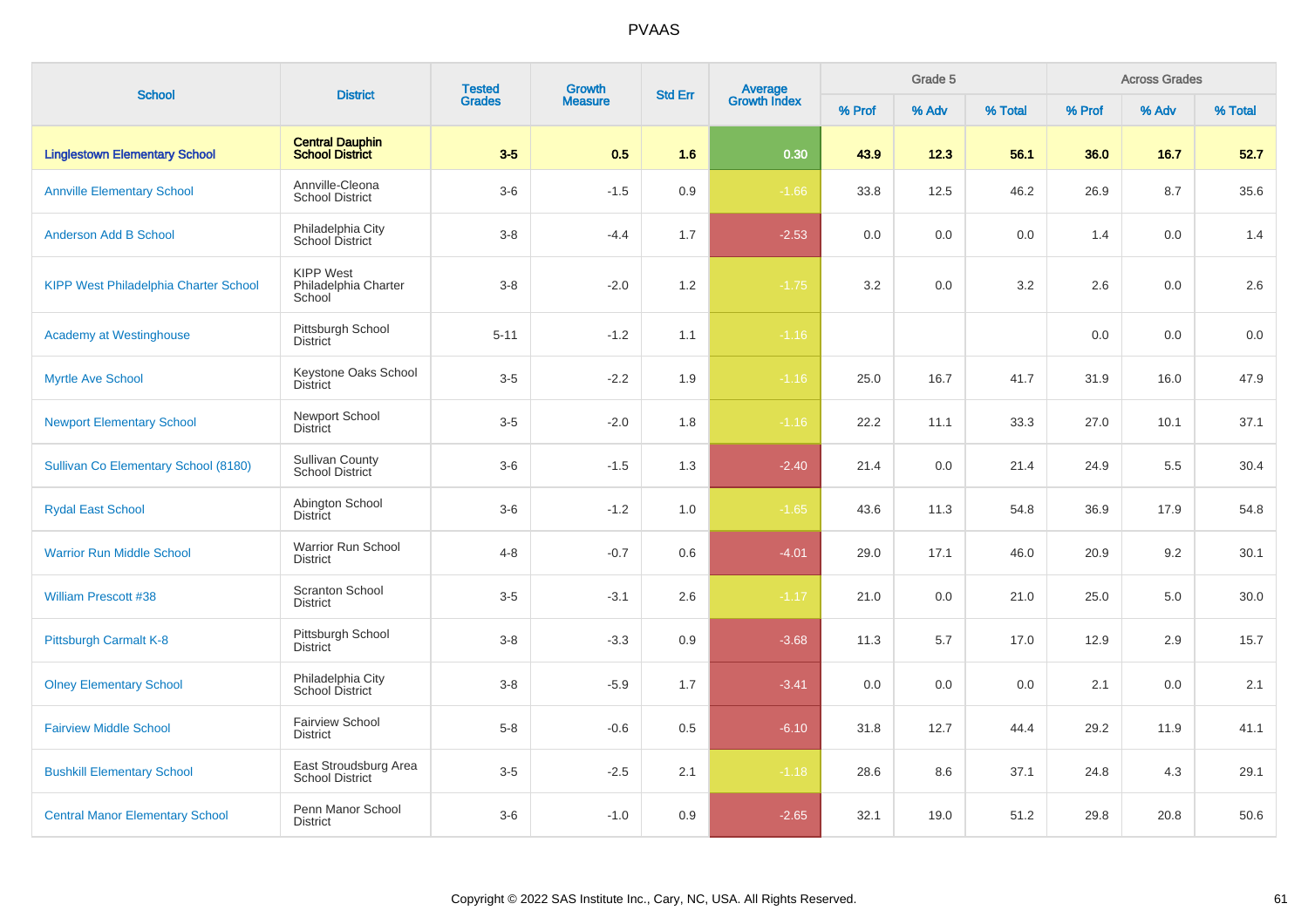| <b>School</b>                                                  | <b>District</b>                                            | <b>Tested</b> | Growth         | <b>Std Err</b> |                                |        | Grade 5 |         |        | <b>Across Grades</b> |         |
|----------------------------------------------------------------|------------------------------------------------------------|---------------|----------------|----------------|--------------------------------|--------|---------|---------|--------|----------------------|---------|
|                                                                |                                                            | <b>Grades</b> | <b>Measure</b> |                | <b>Average</b><br>Growth Index | % Prof | % Adv   | % Total | % Prof | % Adv                | % Total |
| <b>Linglestown Elementary School</b>                           | <b>Central Dauphin</b><br><b>School District</b>           | $3-5$         | 0.5            | 1.6            | 0.30                           | 43.9   | 12.3    | 56.1    | 36.0   | 16.7                 | 52.7    |
| <b>Central Middle School</b>                                   | Reading School<br><b>District</b>                          | $5 - 8$       | $-0.6$         | 0.5            | $-2.42$                        | 2.0    | 2.0     | 4.1     | 1.4    | 0.5                  | 2.0     |
| Pittsburgh Spring Hill K-5                                     | Pittsburgh School<br><b>District</b>                       | $3-5$         | $-3.7$         | 3.1            | $-1.20$                        | 0.0    | 0.0     | 0.0     | 3.8    | 0.0                  | 3.8     |
| <b>Robert Morris #27</b>                                       | <b>Scranton School</b><br><b>District</b>                  | $3-5$         | $-3.1$         | 2.6            | $-1.21$                        | 12.0   | 4.0     | 16.0    | 13.2   | 2.9                  | 16.2    |
| <b>Charlestown Elementary School</b>                           | <b>Great Valley School</b><br><b>District</b>              | $3-5$         | $-2.2$         | 1.8            | $-1.22$                        | 37.8   | 31.1    | 68.9    | 33.3   | 34.0                 | 67.4    |
| <b>Maple Point Middle School</b>                               | <b>Neshaminy School</b><br><b>District</b>                 | $5 - 8$       | $-0.5$         | 0.4            | $-3.23$                        | 27.7   | 7.5     | 35.2    | 22.6   | 5.8                  | 28.4    |
| <b>Tilden Elementary Center</b>                                | Hamburg Area School<br><b>District</b>                     | $3-5$         | $-1.5$         | 1.2            | $-1.23$                        | 29.2   | 2.2     | 31.5    | 25.1   | 6.0                  | 31.1    |
| South Lebanon Elementary School                                | Cornwall-Lebanon<br><b>School District</b>                 | $3-5$         | $-1.5$         | 1.2            | $-1.23$                        | 35.5   | 9.4     | 44.9    | 32.3   | 16.8                 | 49.2    |
| <b>Freedom Area Middle School</b>                              | Freedom Area School<br><b>District</b>                     | $5 - 8$       | $-0.8$         | 0.6            | $-1.28$                        | 13.6   | 3.7     | 17.3    | 16.4   | 2.6                  | 19.0    |
| <b>Tri-Community Elementary School</b>                         | Central Dauphin<br>School District                         | $3-5$         | $-2.0$         | 1.6            | $-1.24$                        | 3.4    | 1.7     | 5.2     | 9.4    | 3.8                  | 13.2    |
| <b>Weatherly Area Elementary School</b>                        | <b>Weatherly Area</b><br>School District                   | $3-5$         | $-2.9$         | 2.3            | $-1.24$                        | 26.9   | 7.7     | 34.6    | 21.8   | 7.9                  | 29.7    |
| <b>First Philadelphia Preparatory Charter</b><br><b>School</b> | First Philadelphia<br><b>Preparatory Charter</b><br>School | $3-8$         | $-2.3$         | 0.6            | $-3.62$                        | 1.2    | 0.0     | 1.2     | 2.4    | 0.0                  | 2.4     |
| <b>Marion Elementary School</b>                                | Belle Vernon Area<br><b>School District</b>                | $3-6$         | $-1.4$         | 1.1            | $-2.03$                        | 16.1   | 8.9     | 25.0    | 24.7   | 9.3                  | 34.0    |
| <b>Bache-Martin School</b>                                     | Philadelphia City<br>School District                       | $3-8$         | $-8.3$         | 2.5            | $-3.32$                        | 0.0    | 12.5    | 12.5    | 16.7   | 19.6                 | 36.3    |
| <b>Laurel Valley Elementary School</b>                         | <b>Ligonier Valley School</b><br><b>District</b>           | $3-5$         | $-3.2$         | $2.5\,$        | $-1.27$                        | 4.6    | 9.1     | 13.6    | 12.4   | 3.7                  | 16.0    |
| <b>Wissahickon Charter School</b>                              | Wissahickon Charter<br>School                              | $3-8$         | $-0.8$         | 0.7            | $-11.08$                       | 0.0    | 0.0     | 0.0     | 4.0    | 0.2                  | 4.2     |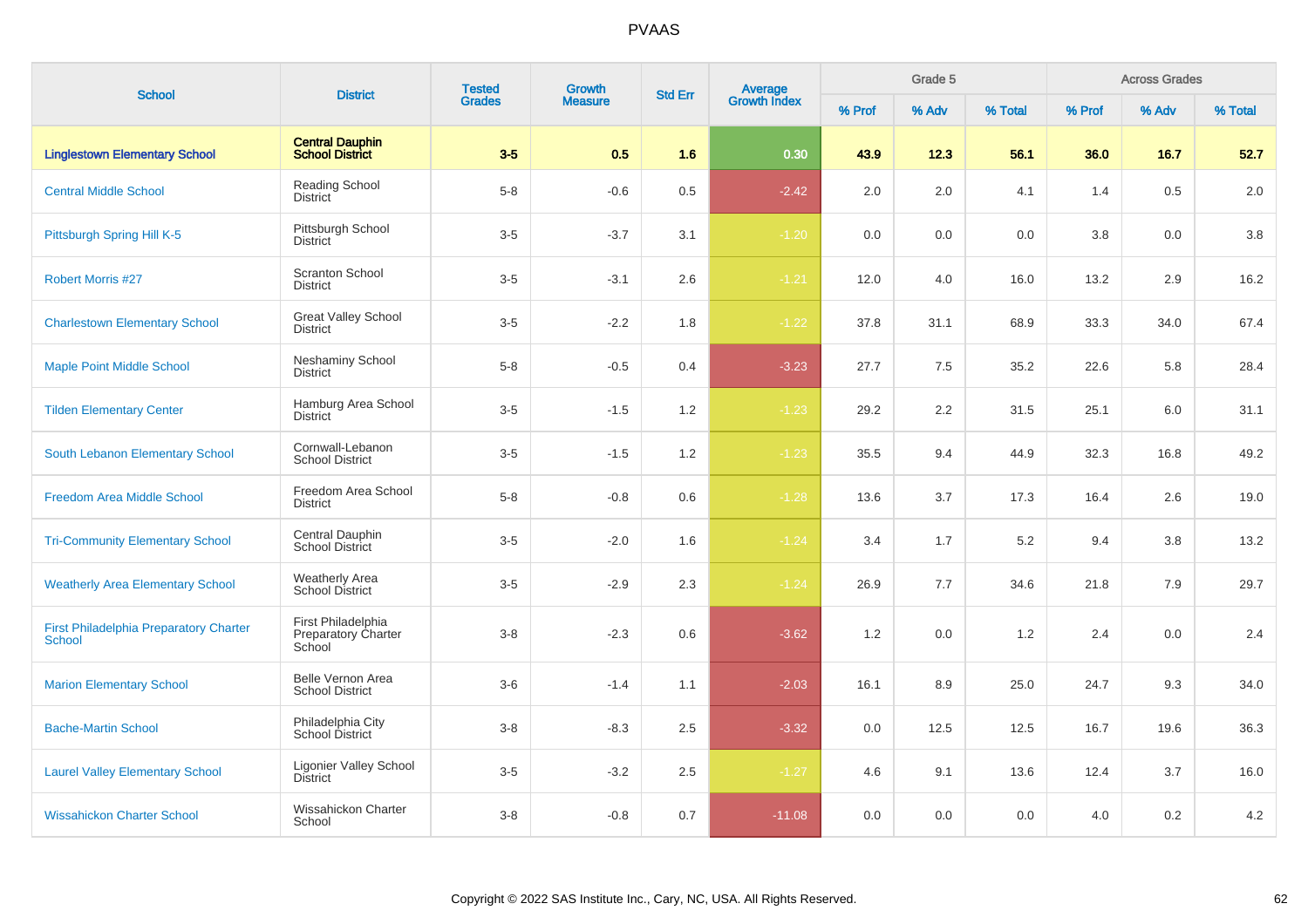| <b>School</b>                                              | <b>District</b>                                        | <b>Tested</b> | Growth         | <b>Std Err</b> |                                |        | Grade 5 |         |        | <b>Across Grades</b> |         |
|------------------------------------------------------------|--------------------------------------------------------|---------------|----------------|----------------|--------------------------------|--------|---------|---------|--------|----------------------|---------|
|                                                            |                                                        | <b>Grades</b> | <b>Measure</b> |                | <b>Average</b><br>Growth Index | % Prof | % Adv   | % Total | % Prof | % Adv                | % Total |
| <b>Linglestown Elementary School</b>                       | <b>Central Dauphin</b><br><b>School District</b>       | $3-5$         | 0.5            | 1.6            | 0.30                           | 43.9   | 12.3    | 56.1    | 36.0   | 16.7                 | 52.7    |
| <b>Clear Run Intermediate School</b>                       | Pocono Mountain<br><b>School District</b>              | $3-6$         | $-1.4$         | 1.1            | $-2.87$                        | 15.6   | 6.2     | 21.9    | 14.8   | 5.1                  | 19.9    |
| <b>Tyrone Area Middle School</b>                           | <b>Tyrone Area School</b><br><b>District</b>           | $5-8$         | $-0.7$         | 0.5            | $-7.87$                        | 18.0   | 3.8     | 21.8    | 15.3   | 4.0                  | 19.3    |
| Propel Charter School - Hazelwood                          | <b>Propel Charter</b><br>School-Hazelwood              | $3 - 8$       | $-1.6$         | 1.2            | $-2.32$                        | 3.4    | 0.0     | 3.4     | 0.6    | 0.6                  | 1.3     |
| <b>Penn-Lincoln Elementary School</b>                      | Altoona Area School<br><b>District</b>                 | $3-5$         | $-2.8$         | 2.1            | $-1.33$                        | 11.1   | 2.8     | 13.9    | 10.2   | 3.4                  | 13.6    |
| <b>Robert Reid Elementary School</b>                       | Middletown Area<br><b>School District</b>              | $3-5$         | $-1.9$         | 1.5            | $-1.33$                        | 13.4   | 4.5     | 17.9    | 21.6   | 7.4                  | 29.0    |
| <b>Quarryville Elementary School</b>                       | Solanco School<br><b>District</b>                      | $3-5$         | $-2.1$         | 1.5            | $-1.35$                        | 16.7   | 5.0     | 21.7    | 23.7   | 5.1                  | 28.8    |
| <b>Friendship Hill Elementary School</b>                   | Albert Gallatin Area<br><b>School District</b>         | $3-5$         | $-3.0$         | 2.2            | $-1.36$                        | 37.5   | 18.8    | 56.2    | 32.0   | 16.0                 | 48.0    |
| <b>Oswayo Valley Elementary School</b>                     | Oswayo Valley School<br>District                       | $3-5$         | $-3.0$         | 2.2            | $-1.38$                        | 27.6   | 20.7    | 48.3    | 35.3   | 29.4                 | 64.7    |
| <b>Lincoln Leadership Academy Charter</b><br><b>School</b> | Lincoln Leadership<br><b>Academy Charter</b><br>School | $3 - 12$      | $-1.2$         | 0.9            | $-4.06$                        | 0.0    | 0.0     | 0.0     | 3.8    | 0.7                  | 4.4     |
| Pittsburgh Mifflin K-8                                     | Pittsburgh School<br><b>District</b>                   | $3-8$         | $-1.7$         | 1.2            | $-2.50$                        | 0.0    | 0.0     | 0.0     | 4.4    | 0.7                  | $5.2\,$ |
| <b>Ferndale Elementary School</b>                          | Ferndale Area School<br><b>District</b>                | $3-6$         | $-1.8$         | 1.3            | $-3.12$                        | 27.3   | 0.0     | 27.3    | 21.6   | 8.8                  | 30.4    |
| <b>Martic Elementary School</b>                            | Penn Manor School<br><b>District</b>                   | $3-6$         | $-2.0$         | 1.4            | $-2.89$                        | 26.2   | 9.5     | 35.7    | 34.0   | 16.7                 | 50.6    |
| <b>Copper Beech School</b>                                 | Abington School<br><b>District</b>                     | $3-6$         | $-1.2$         | 0.8            | $-1.54$                        | 18.0   | 5.0     | 23.0    | 29.1   | 10.5                 | 39.6    |
| <b>Asa Packer Elementary School</b>                        | Bethlehem Area<br><b>School District</b>               | $3-5$         | $-4.7$         | 3.3            | $-1.42$                        | 41.7   | 33.3    | 75.0    | 42.4   | 22.0                 | 64.4    |
| <b>Cornwells Elementary School</b>                         | Bensalem Township<br><b>School District</b>            | $3-6$         | $-2.0$         | 1.2            | $-1.69$                        | 16.3   | 9.3     | 25.6    | 16.4   | 2.8                  | 19.2    |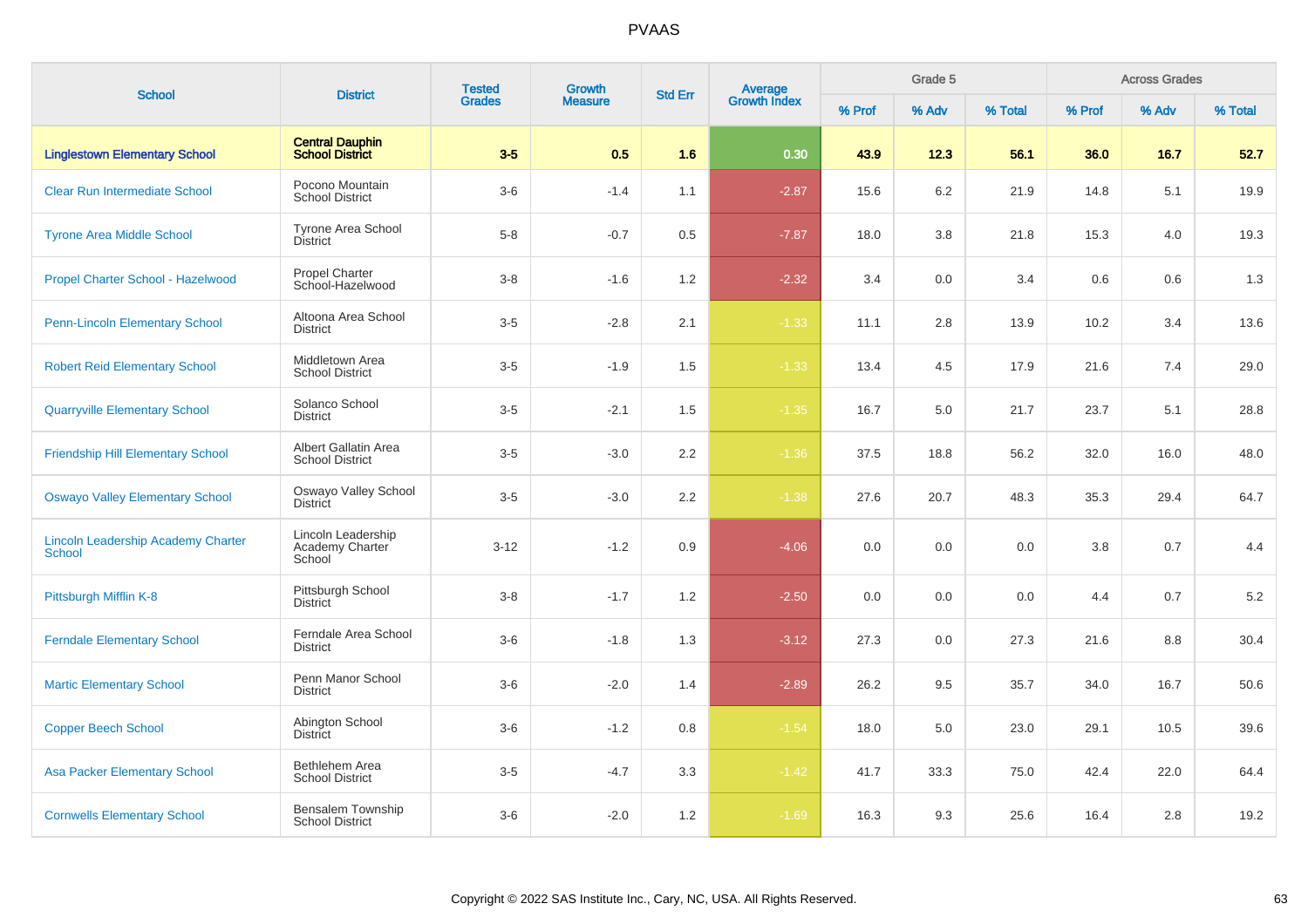| <b>School</b>                                               | <b>District</b>                                         | <b>Tested</b> | <b>Growth</b>  | <b>Average</b><br>Growth Index<br><b>Std Err</b> |         | Grade 5 |       |         | <b>Across Grades</b> |       |         |
|-------------------------------------------------------------|---------------------------------------------------------|---------------|----------------|--------------------------------------------------|---------|---------|-------|---------|----------------------|-------|---------|
|                                                             |                                                         | <b>Grades</b> | <b>Measure</b> |                                                  |         | % Prof  | % Adv | % Total | % Prof               | % Adv | % Total |
| <b>Linglestown Elementary School</b>                        | <b>Central Dauphin</b><br><b>School District</b>        | $3-5$         | 0.5            | 1.6                                              | 0.30    | 43.9    | 12.3  | 56.1    | 36.0                 | 16.7  | 52.7    |
| <b>Harrison Park Elementary School</b>                      | Penn-Trafford School<br><b>District</b>                 | $3-5$         | $-2.1$         | 1.5                                              | $-1.43$ | 34.4    | 39.1  | 73.4    | 37.8                 | 31.9  | 69.7    |
| <b>Sunrise Elementary School</b>                            | Penn-Trafford School<br><b>District</b>                 | $3-5$         | $-2.6$         | 1.8                                              | $-1.43$ | 40.5    | 26.2  | 66.7    | 37.9                 | 28.8  | 66.7    |
| <b>Grandview Elementary School</b>                          | Chambersburg Area<br>School District                    | $3-5$         | $-2.7$         | 1.9                                              | $-1.43$ | 15.8    | 7.9   | 23.7    | 19.4                 | 6.4   | 25.8    |
| <b>Scotland Elementary School</b>                           | Chambersburg Area<br>School District                    | $3-5$         | $-2.4$         | 1.6                                              | $-1.46$ | 21.4    | 7.1   | 28.6    | 23.2                 | 13.1  | 36.3    |
| <b>Heights Terrace Elementary/Middle</b><br>School          | Hazleton Area School<br><b>District</b>                 | $3 - 8$       | $-1.8$         | 1.2                                              | $-4.84$ | 10.9    | 0.0   | 10.9    | 6.2                  | 0.0   | 6.2     |
| <b>Letort Elementary School</b>                             | Carlisle Area School<br><b>District</b>                 | $3-5$         | $-4.4$         | 3.0                                              | $-1.46$ | 18.2    | 9.1   | 27.3    | 23.2                 | 7.4   | 30.5    |
| <b>Harmony Area Elementary School</b>                       | Harmony Area School<br><b>District</b>                  | $3-6$         | $-2.9$         | 2.0                                              | $-2.89$ | 31.2    | 6.2   | 37.5    | 33.3                 | 5.6   | 38.9    |
| Pittsburgh Minadeo K-5                                      | Pittsburgh School<br><b>District</b>                    | $3-5$         | $-3.2$         | 2.1                                              | $-1.47$ | 0.0     | 0.0   | 0.0     | 9.8                  | 3.3   | 13.0    |
| <b>Chartiers Valley Intermediate School</b>                 | <b>Chartiers Valley</b><br><b>School District</b>       | $3-5$         | $-1.2$         | 0.8                                              | $-1.48$ | 33.8    | 14.7  | 48.5    | 31.7                 | 17.1  | 48.9    |
| <b>Fairfield Area Middle School</b>                         | <b>Fairfield Area School</b><br><b>District</b>         | $5 - 8$       | $-1.2$         | 0.8                                              | $-2.77$ | 31.2    | 1.6   | 32.8    | 21.7                 | 1.7   | 23.5    |
| <b>Executive Education Academy Charter</b><br><b>School</b> | <b>Executive Education</b><br>Academy Charter<br>School | $3 - 10$      | $-2.5$         | 1.7                                              | $-4.30$ | 0.0     | 0.0   | 0.0     | 9.1                  | 1.7   | 10.9    |
| <b>Cetronia School</b>                                      | Parkland School<br><b>District</b>                      | $3-5$         | $-2.1$         | 1.4                                              | $-1.49$ | 31.5    | 31.5  | 63.0    | 36.9                 | 35.6  | 72.5    |
| <b>Old Forge Elementary School</b>                          | Old Forge School<br><b>District</b>                     | $3-6$         | $-2.7$         | 1.1                                              | $-2.48$ | 11.8    | 2.9   | 14.7    | 14.4                 | 3.1   | 17.5    |
| <b>Keystone Education Center Charter</b><br>School          | Keystone Education<br><b>Center Charter School</b>      | $3 - 12$      | $-4.8$         | 3.2                                              | $-1.50$ |         |       |         | 0.0                  | 0.0   | 0.0     |
| <b>Centerville Elementary School</b>                        | <b>Hempfield School</b><br><b>District</b>              | $3-6$         | $-1.9$         | 1.2                                              | $-1.63$ | 38.3    | 14.9  | 53.2    | 34.1                 | 20.0  | 54.1    |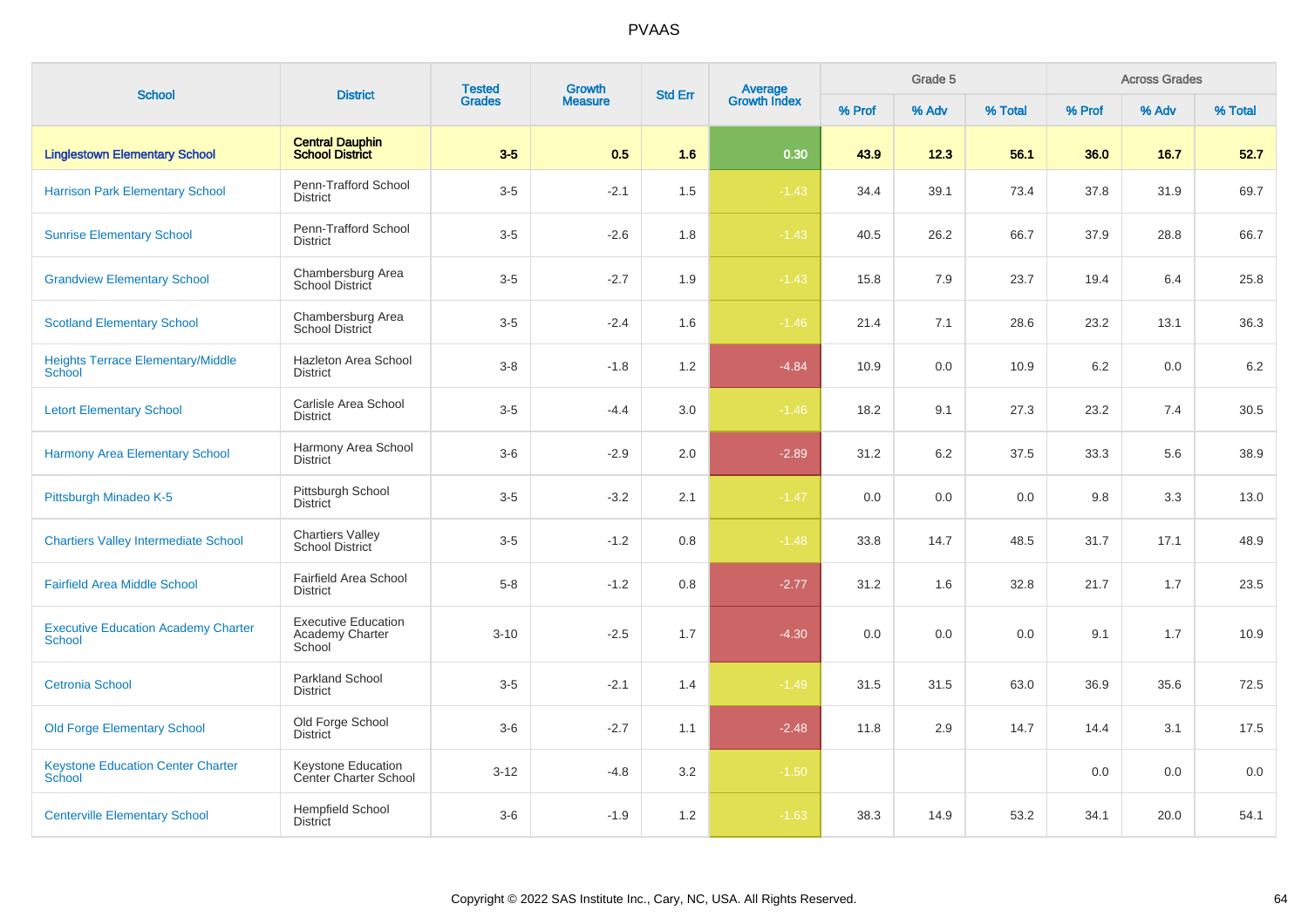| <b>School</b>                                            | <b>District</b>                                    | <b>Tested</b> | <b>Growth</b>  | <b>Std Err</b> |                                |        | Grade 5 |         |        | <b>Across Grades</b> |         |
|----------------------------------------------------------|----------------------------------------------------|---------------|----------------|----------------|--------------------------------|--------|---------|---------|--------|----------------------|---------|
|                                                          |                                                    | <b>Grades</b> | <b>Measure</b> |                | <b>Average</b><br>Growth Index | % Prof | % Adv   | % Total | % Prof | % Adv                | % Total |
| <b>Linglestown Elementary School</b>                     | <b>Central Dauphin</b><br><b>School District</b>   | $3-5$         | 0.5            | 1.6            | 0.30                           | 43.9   | 12.3    | 56.1    | 36.0   | 16.7                 | 52.7    |
| <b>Washington Elementary School</b>                      | Boyertown Area<br>School District                  | $3-5$         | $-2.3$         | 1.5            | $-1.50$                        | 28.6   | 3.2     | 31.8    | 29.8   | 5.3                  | 35.1    |
| <b>Lafayette Elementary School</b>                       | Uniontown Area<br><b>School District</b>           | $3-5$         | $-4.2$         | 2.8            | $-1.51$                        | 5.3    | 5.3     | 10.5    | 4.3    | 4.3                  | 8.6     |
| <b>Laurel Elementary School</b>                          | <b>Laurel School District</b>                      | $3-6$         | $-1.5$         | 1.0            | $-2.89$                        | 25.7   | 5.4     | 31.1    | 30.7   | 17.1                 | 47.7    |
| <b>Lakeview Elementary School</b>                        | <b>Ridley School District</b>                      | $3-5$         | $-2.1$         | 1.4            | $-1.53$                        | 27.4   | 5.5     | 32.9    | 29.6   | 9.0                  | 38.6    |
| <b>Reach Cyber Charter School</b>                        | Reach Cyber Charter<br>School                      | $3 - 11$      | $-2.4$         | 0.9            | $-2.71$                        | 19.4   | 9.7     | 29.0    | 21.3   | 4.7                  | 26.0    |
| <b>East Vincent Elementary School</b>                    | Owen J Roberts<br><b>School District</b>           | $3-6$         | $-2.9$         | 1.0            | $-2.89$                        | 27.9   | 16.2    | 44.1    | 34.5   | 18.0                 | 52.6    |
| <b>Woodland Elementary School</b>                        | <b>Cameron County</b><br><b>School District</b>    | $3-6$         | $-4.7$         | 1.4            | $-3.32$                        | 48.4   | 0.0     | 48.4    | 40.4   | 9.6                  | 50.0    |
| Pittsburgh Arsenal K-5                                   | Pittsburgh School<br><b>District</b>               | $3-5$         | $-3.1$         | 2.0            | $-1.56$                        | 7.9    | 0.0     | 7.9     | 6.5    | 0.0                  | 6.5     |
| Pittsburgh Arlington K-8                                 | Pittsburgh School<br><b>District</b>               | $3-8$         | $-5.1$         | 1.2            | $-4.29$                        | 7.1    | 0.0     | 7.1     | 1.7    | 0.0                  | 1.7     |
| <b>Lafayette Elementary School</b>                       | Lancaster School<br><b>District</b>                | $3-5$         | $-2.8$         | 1.7            | $-1.61$                        | 2.2    | 4.4     | 6.7     | 8.0    | 2.9                  | 10.9    |
| <b>Martin School</b>                                     | Lancaster School<br><b>District</b>                | $3 - 8$       | $-2.8$         | 0.9            | $-3.29$                        | 4.8    | 4.8     | 9.5     | 8.3    | 2.3                  | 10.6    |
| <b>Lakeland Elementary School - Scott</b><br>Campus      | Lakeland School<br><b>District</b>                 | $3-6$         | $-2.2$         | 1.2            | $-1.83$                        | 25.0   | 2.3     | 27.3    | 29.4   | 9.8                  | 39.2    |
| <b>Russell C Struble Elementary School</b>               | Bensalem Township<br><b>School District</b>        | $3-6$         | $-3.1$         | 1.2            | $-2.64$                        | 4.6    | 7.0     | 11.6    | 18.6   | 6.4                  | 25.0    |
| <b>Wallenpaupack North Intermediate</b><br>School        | Wallenpaupack Area<br>School District              | $3-5$         | $-1.7$         | 1.1            | $-1.63$                        | 24.0   | 6.2     | 30.2    | 29.0   | 7.0                  | 36.0    |
| <b>Susquehanna Community Elementary</b><br><b>School</b> | Susquehanna<br>Community School<br><b>District</b> | $3-6$         | $-3.0$         | 1.1            | $-2.69$                        | 19.6   | 9.8     | 29.4    | 24.8   | 6.3                  | 31.1    |
| <b>Grasse Elementary School</b>                          | Pennridge School<br><b>District</b>                | $3-5$         | $-2.3$         | 1.4            | $-1.64$                        | 37.7   | 10.1    | 47.8    | 40.1   | 16.3                 | 56.4    |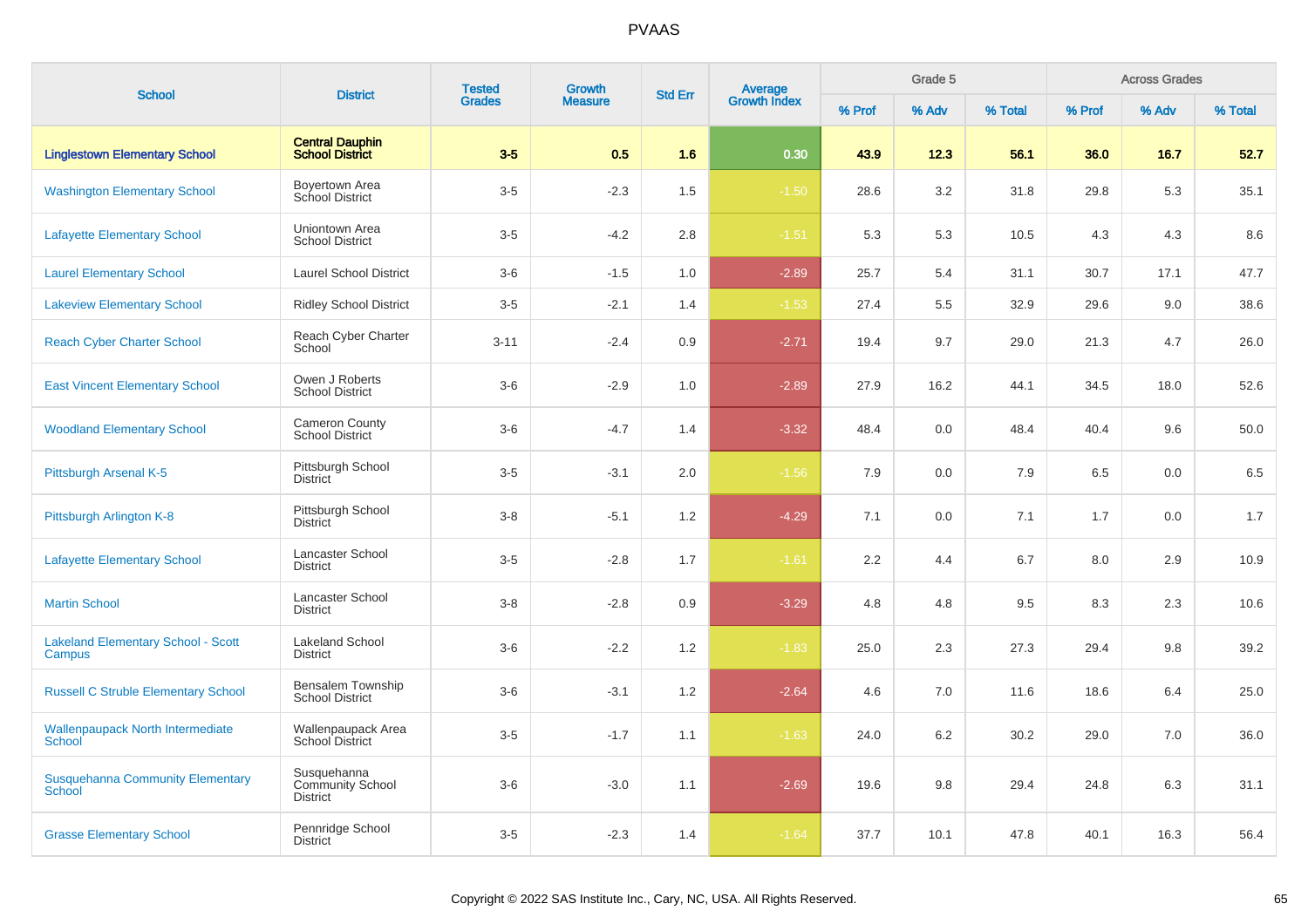| <b>School</b>                                                        | <b>District</b>                                                  | <b>Tested</b> | <b>Growth</b>  | <b>Std Err</b> |                                |        | Grade 5 |         |        | <b>Across Grades</b> |         |
|----------------------------------------------------------------------|------------------------------------------------------------------|---------------|----------------|----------------|--------------------------------|--------|---------|---------|--------|----------------------|---------|
|                                                                      |                                                                  | <b>Grades</b> | <b>Measure</b> |                | <b>Average</b><br>Growth Index | % Prof | % Adv   | % Total | % Prof | % Adv                | % Total |
| <b>Linglestown Elementary School</b>                                 | <b>Central Dauphin</b><br><b>School District</b>                 | $3-5$         | 0.5            | 1.6            | 0.30                           | 43.9   | 12.3    | 56.1    | 36.0   | 16.7                 | 52.7    |
| Pittsburgh Montessori K-5                                            | Pittsburgh School<br><b>District</b>                             | $3-5$         | $-3.8$         | 2.3            | $-1.64$                        | 24.0   | 8.0     | 32.0    | 28.9   | 18.9                 | 47.8    |
| Pittsburgh Phillips K-5                                              | Pittsburgh School<br><b>District</b>                             | $3-5$         | $-3.7$         | 2.2            | $-1.64$                        | 23.1   | 0.0     | 23.1    | 11.1   | 3.3                  | 14.4    |
| Pittsburgh Sunnyside K-8                                             | Pittsburgh School<br><b>District</b>                             | $3 - 8$       | $-2.3$         | 1.4            | $-1.64$                        |        |         |         | 11.1   | 0.0                  | 11.1    |
| <b>Cochranton Elementary School</b>                                  | <b>Crawford Central</b><br><b>School District</b>                | $3-6$         | $-2.1$         | 1.2            | $-1.80$                        | 23.1   | 5.8     | 28.8    | 24.2   | 6.8                  | 31.0    |
| <b>Howard Gardner Multiple Intelligence</b><br><b>Charter School</b> | <b>Howard Gardner</b><br>Multiple Intelligence<br>Charter School | $3 - 8$       | $-3.7$         | 1.1            | $-3.28$                        | 16.7   | 6.7     | 23.3    | 14.7   | 3.5                  | 18.2    |
| <b>Mayfair School</b>                                                | Philadelphia City<br>School District                             | $3 - 8$       | $-1.9$         | 1.1            | $-5.65$                        | 2.3    | 0.0     | 2.3     | 3.1    | 1.0                  | 4.2     |
| <b>Fishing Creek Elementary School</b>                               | West Shore School<br><b>District</b>                             | $3-5$         | $-2.3$         | 1.4            | $-1.69$                        | 37.8   | 5.4     | 43.2    | 35.8   | 12.0                 | 47.8    |
| <b>Jefferson Elementary School</b>                                   | East Penn School<br><b>District</b>                              | $3-5$         | $-3.2$         | 1.8            | $-1.74$                        | 24.4   | 14.6    | 39.0    | 27.0   | 13.9                 | 40.9    |
| <b>Moon Area Lower Middle School</b>                                 | Moon Area School<br><b>District</b>                              | $5-6$         | $-2.1$         | 0.5            | $-3.93$                        | 32.1   | 15.8    | 48.0    | 29.4   | 12.4                 | 41.8    |
| <b>Wharton School</b>                                                | Uniontown Area<br><b>School District</b>                         | $3-5$         | $-5.5$         | 3.2            | $-1.74$                        | 20.0   | 6.7     | 26.7    | 20.0   | 11.4                 | 31.4    |
| <b>Propel Charter School-Northside</b>                               | <b>Propel Charter</b><br>School-Northside                        | $3 - 8$       | $-1.6$         | 0.9            | $-3.77$                        | 0.0    | 0.0     | 0.0     | 0.4    | 0.0                  | 0.4     |
| <b>Tracy Elementary School</b>                                       | Millcreek Township<br><b>School District</b>                     | $3-5$         | $-2.7$         | 1.5            | $-1.75$                        | 18.3   | 11.7    | 30.0    | 18.6   | 16.5                 | 35.0    |
| <b>Valley Grove Elementary School</b>                                | Valley Grove School<br><b>District</b>                           | $3-6$         | $-2.7$         | 1.1            | $-2.39$                        | 36.2   | 8.5     | 44.7    | 30.4   | 8.4                  | 38.8    |
| <b>Folk Arts-Cultural Treasures Charter</b><br><b>School</b>         | Folk Arts-Cultural<br><b>Treasures Charter</b><br>School         | $3 - 7$       | $-1.8$         | 1.0            | $-2.80$                        | 22.7   | 6.8     | 29.6    | 28.1   | 6.2                  | 34.4    |
| <b>Smith-Wade Elementary School</b>                                  | Lancaster School<br><b>District</b>                              | $3-5$         | $-3.4$         | 1.9            | $-1.77$                        | 17.5   | 5.0     | 22.5    | 17.5   | 7.5                  | 25.0    |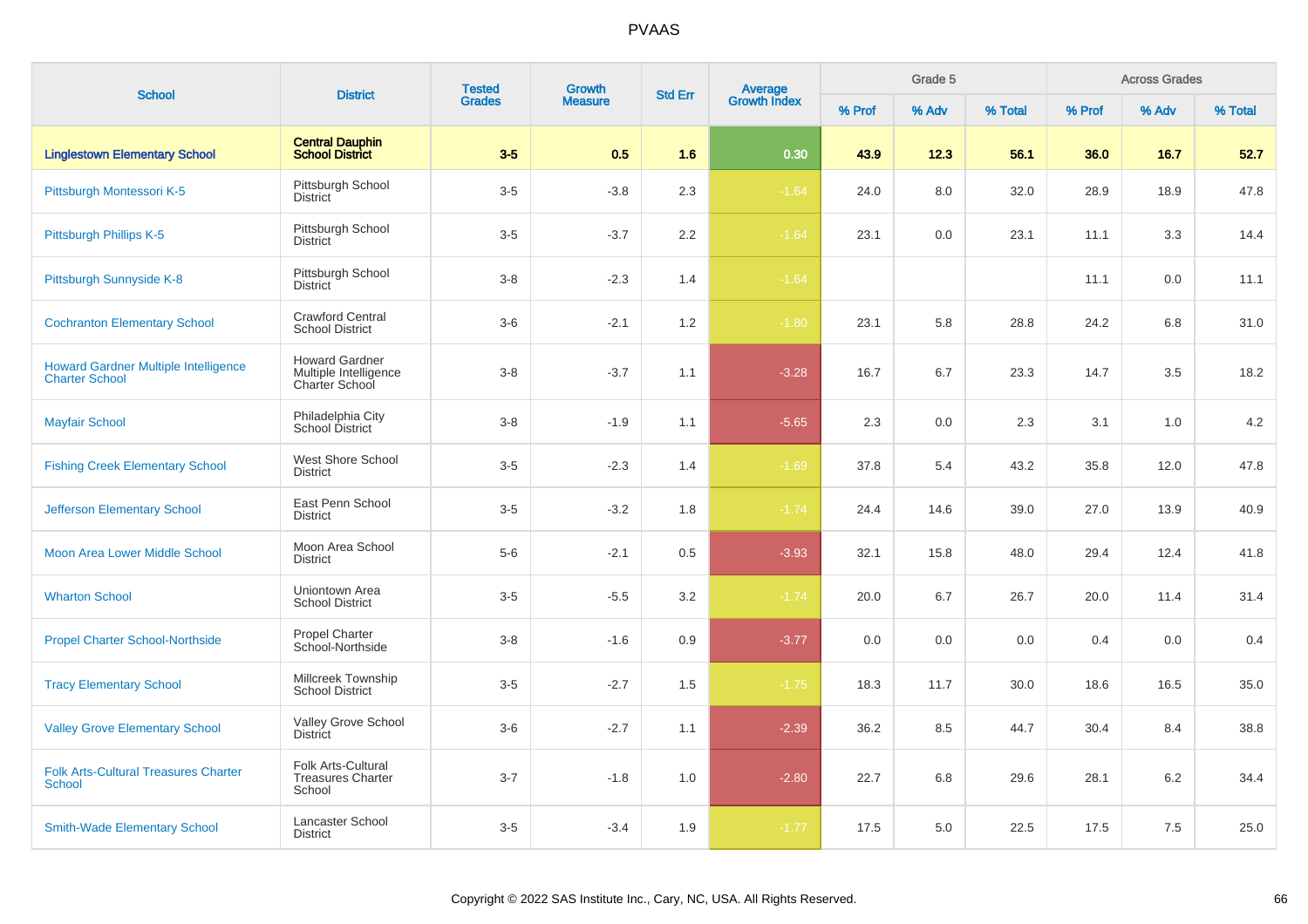| <b>School</b>                          | <b>District</b>                                    | <b>Tested</b> | Growth         |                |                                |        | Grade 5 |         |        | <b>Across Grades</b> |         |
|----------------------------------------|----------------------------------------------------|---------------|----------------|----------------|--------------------------------|--------|---------|---------|--------|----------------------|---------|
|                                        |                                                    | <b>Grades</b> | <b>Measure</b> | <b>Std Err</b> | <b>Average</b><br>Growth Index | % Prof | % Adv   | % Total | % Prof | % Adv                | % Total |
| <b>Linglestown Elementary School</b>   | <b>Central Dauphin</b><br><b>School District</b>   | $3-5$         | 0.5            | 1.6            | 0.30                           | 43.9   | 12.3    | 56.1    | 36.0   | 16.7                 | 52.7    |
| <b>Lincoln Charter School</b>          | Lincoln Charter School                             | $3-5$         | $-2.5$         | 1.4            | $-1.78$                        | 1.3    | 1.3     | 2.6     | 3.6    | 0.8                  | 4.4     |
| <b>Schuylkill Valley Middle School</b> | Schuylkill Valley<br><b>School District</b>        | $5-8$         | $-1.0$         | 0.5            | $-4.39$                        | 24.8   | 8.5     | 33.3    | 18.7   | 6.9                  | 25.7    |
| Pittsburgh Beechwood K-5               | Pittsburgh School<br><b>District</b>               | $3-5$         | $-3.4$         | 1.9            | $-1.79$                        | 4.6    | 2.3     | 7.0     | 9.3    | 3.9                  | 13.2    |
| <b>Elroy Avenue Elementary School</b>  | <b>Brentwood Borough</b><br><b>School District</b> | $3-5$         | $-3.2$         | 1.8            | $-1.79$                        | 32.6   | 2.3     | 34.9    | 25.8   | 7.3                  | 33.1    |
| <b>Corry Area Intermediate School</b>  | Corry Area School<br><b>District</b>               | $3-5$         | $-1.9$         | 1.1            | $-1.79$                        | 25.4   | 7.9     | 33.3    | 27.4   | 11.8                 | 39.2    |
| <b>Oakview Elementary School</b>       | Lakeview School<br><b>District</b>                 | $3-5$         | $-3.0$         | 1.7            | $-1.81$                        | 28.6   | 18.4    | 46.9    | 33.1   | 25.8                 | 58.9    |
| <b>Main Street Elementary School</b>   | <b>Titusville Area School</b><br><b>District</b>   | $3-5$         | $-3.1$         | 1.7            | $-1.81$                        | 29.8   | 14.9    | 44.7    | 29.1   | 15.7                 | 44.8    |
| Mt Vernon Elementary School            | <b>Elizabeth Forward</b><br><b>School District</b> | $3-5$         | $-2.8$         | 1.5            | $-1.81$                        | 41.0   | 9.8     | 50.8    | 36.7   | 11.1                 | 47.8    |
| <b>Leedom Elementary School</b>        | <b>Ridley School District</b>                      | $3-5$         | $-3.3$         | 1.8            | $-1.81$                        | 21.3   | 14.9    | 36.2    | 27.9   | 17.0                 | 45.0    |
| <b>Canadochly Elementary School</b>    | Eastern York School<br><b>District</b>             | $3-5$         | $-2.8$         | 1.5            | $-1.85$                        | 28.3   | 10.0    | 38.3    | 26.1   | 8.7                  | 34.8    |
| <b>Sabold Elementary School</b>        | Springfield School<br>District                     | $3-5$         | $-1.7$         | 0.9            | $-1.88$                        | 39.4   | 25.7    | 65.1    | 37.2   | 28.2                 | 65.3    |
| <b>Palmer Elementary School</b>        | Easton Area School<br><b>District</b>              | $3-5$         | $-2.7$         | 1.4            | $-1.89$                        | 20.9   | 3.0     | 23.9    | 27.6   | 11.2                 | 38.8    |
| <b>March Elementary School</b>         | Easton Area School<br><b>District</b>              | $3-5$         | $-3.8$         | 2.0            | $-1.90$                        | 23.7   | 10.5    | 34.2    | 19.4   | 11.2                 | 30.6    |
| <b>Russell Elementary School</b>       | Marple Newtown<br><b>School District</b>           | $3-5$         | $-3.3$         | 1.7            | $-1.91$                        | 28.0   | 14.0    | 42.0    | 39.7   | 19.2                 | 58.9    |
| <b>Springfield Elementary School</b>   | Northwestern School<br><b>District</b>             | $3-5$         | $-3.9$         | 2.0            | $-1.92$                        | 41.7   | 8.3     | 50.0    | 40.4   | 10.1                 | 50.5    |
| <b>Hopkinson Francis School</b>        | Philadelphia City<br>School District               | $3 - 8$       | $-6.7$         | 3.5            | $-1.93$                        | 7.7    | 0.0     | 7.7     | 4.4    | 0.0                  | 4.4     |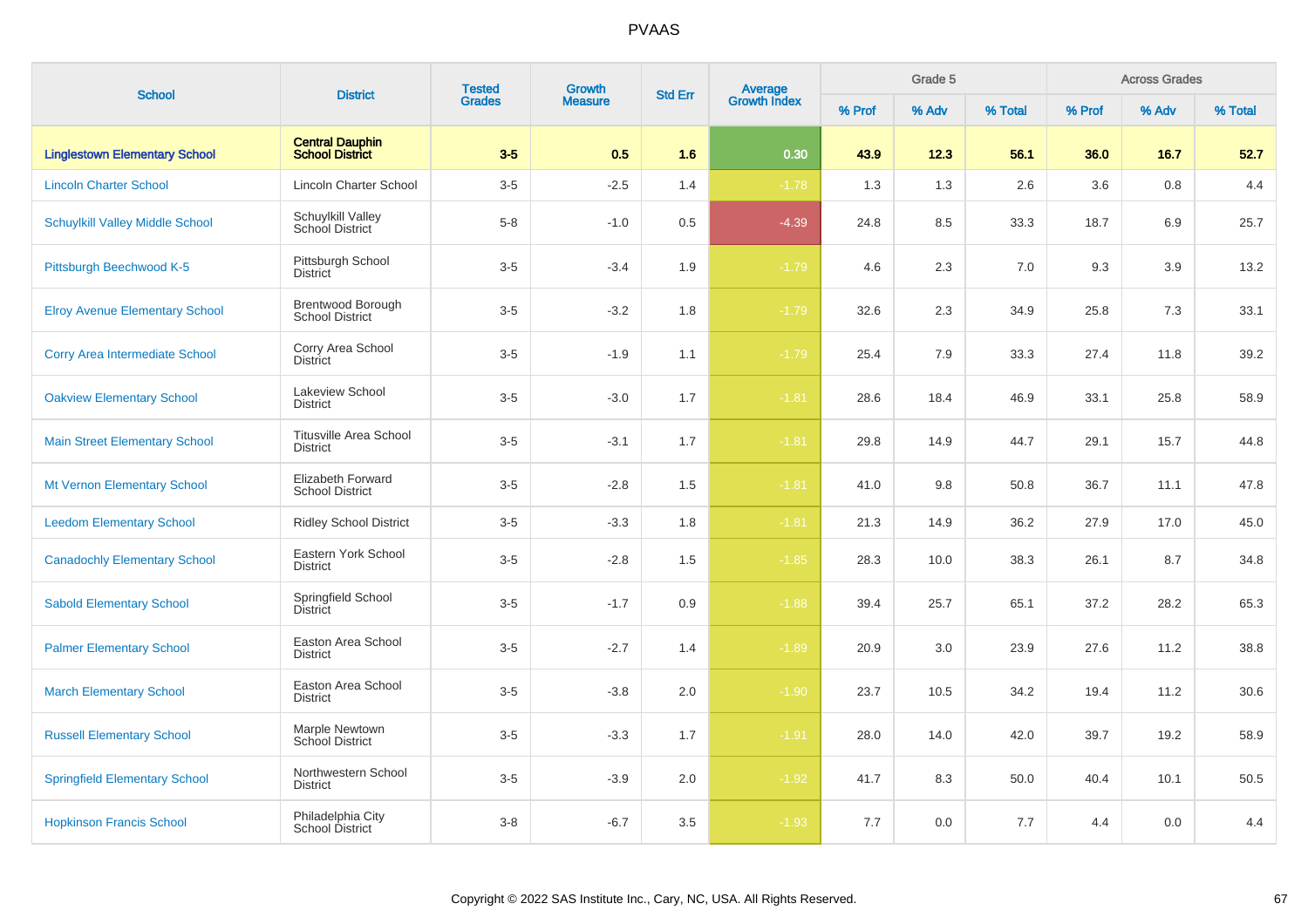| <b>School</b>                           | <b>District</b>                                  | <b>Tested</b><br><b>Grades</b> | Growth<br><b>Std Err</b> |     | Average<br>Growth Index |        | Grade 5 |         |        | <b>Across Grades</b> |         |
|-----------------------------------------|--------------------------------------------------|--------------------------------|--------------------------|-----|-------------------------|--------|---------|---------|--------|----------------------|---------|
|                                         |                                                  |                                | <b>Measure</b>           |     |                         | % Prof | % Adv   | % Total | % Prof | % Adv                | % Total |
| <b>Linglestown Elementary School</b>    | <b>Central Dauphin</b><br><b>School District</b> | $3-5$                          | 0.5                      | 1.6 | 0.30                    | 43.9   | 12.3    | 56.1    | 36.0   | 16.7                 | 52.7    |
| Montessori Regional Charter School      | Montessori Regional<br>Charter School            | $3-6$                          | $-2.6$                   | 1.1 | $-2.40$                 | 15.0   | 5.0     | 20.0    | 11.1   | 6.3                  | 17.3    |
| <b>George J Plava Elementary School</b> | Albert Gallatin Area<br><b>School District</b>   | $3-5$                          | $-3.4$                   | 1.7 | $-1.95$                 | 8.7    | 0.0     | 8.7     | 12.1   | 0.7                  | 12.8    |
| Pittsburgh Roosevelt K-5                | Pittsburgh School<br><b>District</b>             | $3-5$                          | $-4.6$                   | 2.3 | $-1.97$                 | 4.2    | 4.2     | 8.3     | 5.1    | 1.3                  | 6.4     |
| <b>Fox Township Elementary School</b>   | Saint Marys Area<br><b>School District</b>       | $3-5$                          | $-5.0$                   | 2.6 | $-1.97$                 | 26.1   | 4.4     | 30.4    | 37.0   | 13.7                 | 50.7    |
| <b>Evergreen Elementary School</b>      | Western Wayne<br>School District                 | $3-5$                          | $-2.7$                   | 1.4 | $-1.97$                 | 25.7   | 6.8     | 32.4    | 26.2   | 15.8                 | 42.1    |
| <b>Pine Run Elementary School</b>       | <b>Central Bucks School</b><br><b>District</b>   | $3-6$                          | $-2.7$                   | 1.2 | $-2.32$                 | 39.3   | 17.9    | 57.1    | 31.4   | 22.3                 | 53.6    |
| <b>Key Francis Scott School</b>         | Philadelphia City<br>School District             | $3-6$                          | $-4.8$                   | 1.7 | $-2.83$                 | 0.0    | 0.0     | 0.0     | 4.0    | 0.0                  | 4.0     |
| <b>Baggaley Elementary School</b>       | Greater Latrobe<br><b>School District</b>        | $3-6$                          | $-1.9$                   | 0.9 | $-4.39$                 | 28.6   | 14.3    | 42.9    | 35.8   | 12.8                 | 48.6    |
| <b>Bridesburg School</b>                | Philadelphia City<br>School District             | $3-8$                          | $-3.6$                   | 1.4 | $-2.60$                 | 9.5    | 0.0     | 9.5     | 7.8    | 2.3                  | 10.2    |
| Pittsburgh Woolslair K-5                | Pittsburgh School<br><b>District</b>             | $3-5$                          | $-5.0$                   | 2.5 | $-2.01$                 | 12.0   | 0.0     | 12.0    | 8.2    | 0.0                  | 8.2     |
| <b>George Wolf Elementary School</b>    | Northampton Area<br><b>School District</b>       | $3-5$                          | $-3.8$                   | 1.9 | $-2.01$                 | 26.3   | 5.3     | 31.6    | 27.4   | 8.3                  | 35.7    |
| <b>Forks Elementary School</b>          | Easton Area School<br><b>District</b>            | $3-5$                          | $-4.5$                   | 2.3 | $-2.01$                 | 18.8   | 3.1     | 21.9    | 25.7   | 15.8                 | 41.6    |
| <b>Tobyhanna Elementary Center</b>      | Pocono Mountain<br><b>School District</b>        | $3-6$                          | $-4.7$                   | 2.0 | $-2.36$                 | 34.8   | 0.0     | 34.8    | 30.4   | 9.8                  | 40.2    |
| <b>Landis Run Intermediate School</b>   | Manheim Township<br><b>School District</b>       | $5-6$                          | $-0.9$                   | 0.4 | $-9.32$                 | 29.8   | 17.1    | 46.9    | 31.5   | 20.2                 | 51.7    |
| <b>Bethune Mary Mcleod School</b>       | Philadelphia City<br>School District             | $3-8$                          | $-4.5$                   | 2.2 | $-3.13$                 | 0.0    | 0.0     | 0.0     | 0.0    | 0.0                  | 0.0     |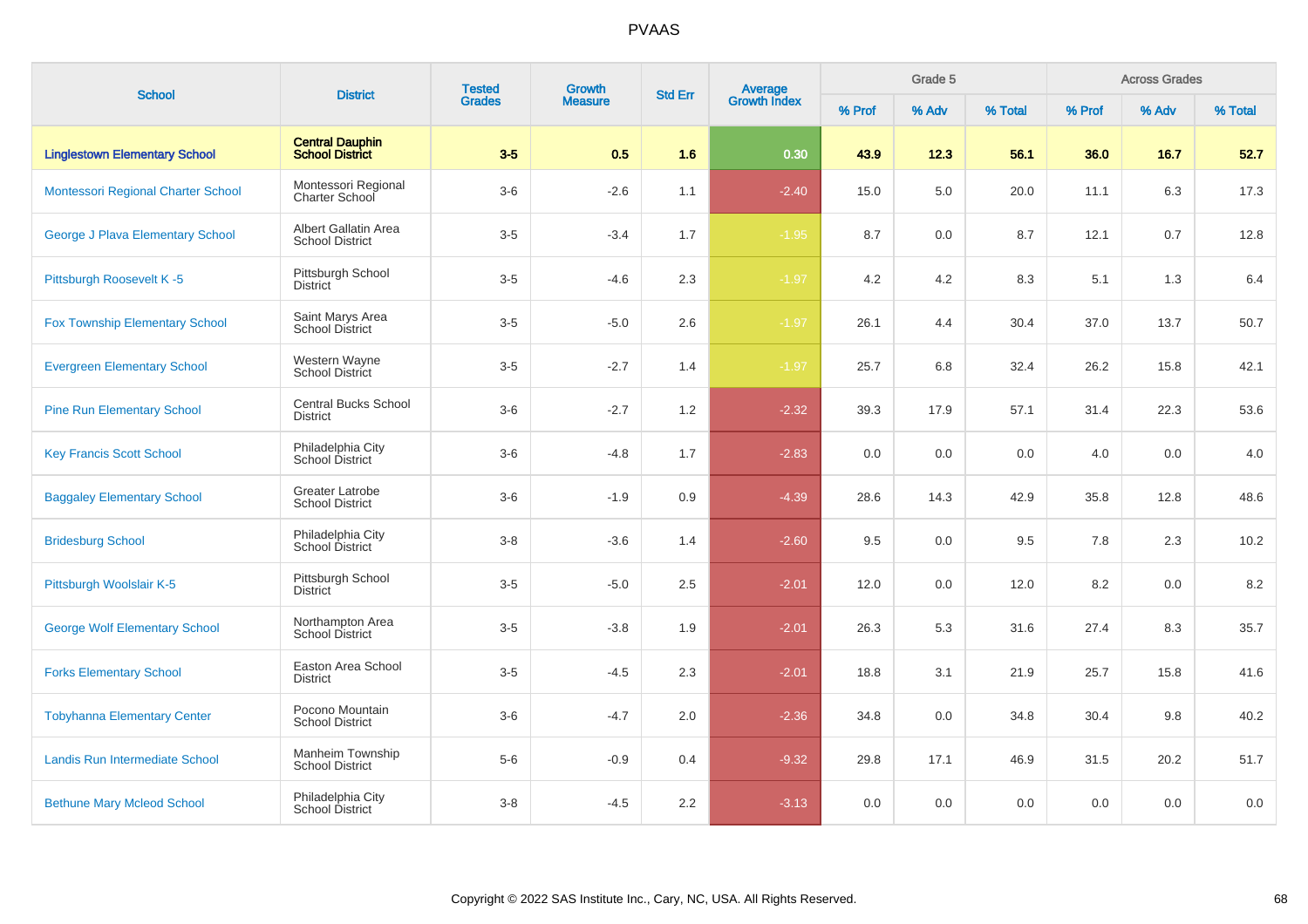| <b>School</b>                            | <b>District</b>                                   | <b>Tested</b><br><b>Grades</b> | Growth         | <b>Std Err</b> | Average<br>Growth Index |        | Grade 5 |         |        | <b>Across Grades</b> |         |
|------------------------------------------|---------------------------------------------------|--------------------------------|----------------|----------------|-------------------------|--------|---------|---------|--------|----------------------|---------|
|                                          |                                                   |                                | <b>Measure</b> |                |                         | % Prof | % Adv   | % Total | % Prof | % Adv                | % Total |
| <b>Linglestown Elementary School</b>     | <b>Central Dauphin</b><br><b>School District</b>  | $3-5$                          | 0.5            | 1.6            | 0.30                    | 43.9   | 12.3    | 56.1    | 36.0   | 16.7                 | 52.7    |
| <b>Pleasant Valley Elementary School</b> | Altoona Area School<br><b>District</b>            | $3-5$                          | $-3.2$         | 1.6            | $-2.04$                 | 19.0   | 1.7     | 20.7    | 20.1   | 4.1                  | 24.3    |
| Gamp                                     | Philadelphia City<br>School District              | $5 - 10$                       | $-4.0$         | 1.7            | $-2.36$                 | 26.7   | 20.0    | 46.7    | 35.3   | 11.8                 | 47.1    |
| Pittsburgh Brookline K-8                 | Pittsburgh School<br><b>District</b>              | $3 - 8$                        | $-6.4$         | 1.0            | $-6.38$                 | 18.4   | 5.3     | 23.7    | 16.9   | 2.7                  | 19.6    |
| <b>Bucktail Area Middle School</b>       | <b>Keystone Central</b><br>School District        | $5-8$                          | $-2.3$         | 1.1            | $-4.84$                 | 16.7   | 0.0     | 16.7    | 11.0   | 2.8                  | 13.8    |
| <b>Mahanoy Area Elementary School</b>    | Mahanoy Area School<br><b>District</b>            | $3-6$                          | $-2.2$         | 1.1            | $-2.32$                 | 7.3    | 0.0     | 7.3     | 12.3   | 1.1                  | 13.4    |
| <b>Trinity West Elementary School</b>    | <b>Trinity Area School</b><br><b>District</b>     | $3-5$                          | $-2.8$         | 1.4            | $-2.06$                 | 22.4   | 5.3     | 27.6    | 23.9   | $7.2\,$              | 31.1    |
| <b>Brookwood Elementary School</b>       | <b>Bristol Township</b><br><b>School District</b> | $3-5$                          | $-2.6$         | 1.2            | $-2.08$                 | 6.3    | 1.0     | 7.4     | 11.4   | 2.6                  | 14.0    |
| <b>Dobson James School</b>               | Philadelphia City<br>School District              | $3-8$                          | $-6.4$         | 3.1            | $-2.08$                 | 20.0   | 13.3    | 33.3    | 20.5   | 15.4                 | 35.9    |
| <b>Loesche William H School</b>          | Philadelphia City<br>School District              | $3-5$                          | $-5.6$         | 2.6            | $-2.09$                 | 24.0   | 12.0    | 36.0    | 20.4   | 10.2                 | 30.7    |
| Fanny Jackson Coppin School              | Philadelphia City<br>School District              | $3-8$                          | $-5.7$         | 2.7            | $-2.10$                 | 10.5   | 5.3     | 15.8    | 20.3   | 3.1                  | 23.4    |
| <b>New Foundations Charter School</b>    | New Foundations<br><b>Charter School</b>          | $3 - 11$                       | $-1.5$         | 0.7            | $-4.08$                 | 18.5   | 5.6     | 24.1    | 17.1   | 2.9                  | 20.0    |
| <b>Mowrey Elementary School</b>          | Waynesboro Area<br>School District                | $3-5$                          | $-3.1$         | 1.5            | $-2.12$                 | 25.7   | 5.4     | 31.1    | 26.2   | 9.3                  | 35.6    |
| <b>Alloway Creek Elementary School</b>   | Littlestown Area<br><b>School District</b>        | $3-5$                          | $-2.4$         | 1.1            | $-2.12$                 | 18.8   | 2.7     | 21.4    | 29.6   | 5.9                  | 35.5    |
| <b>Tinicum School</b>                    | Interboro School<br><b>District</b>               | $3-8$                          | $-2.1$         | $1.0\,$        | $-3.09$                 | 18.9   | 2.7     | 21.6    | 20.6   | 1.9                  | 22.4    |
| <b>Slatington Elementary School</b>      | Northern Lehigh<br>School District                | $3-6$                          | $-1.9$         | 0.9            | $-3.35$                 | 22.9   | $6.2\,$ | 29.2    | 21.1   | 5.3                  | 26.4    |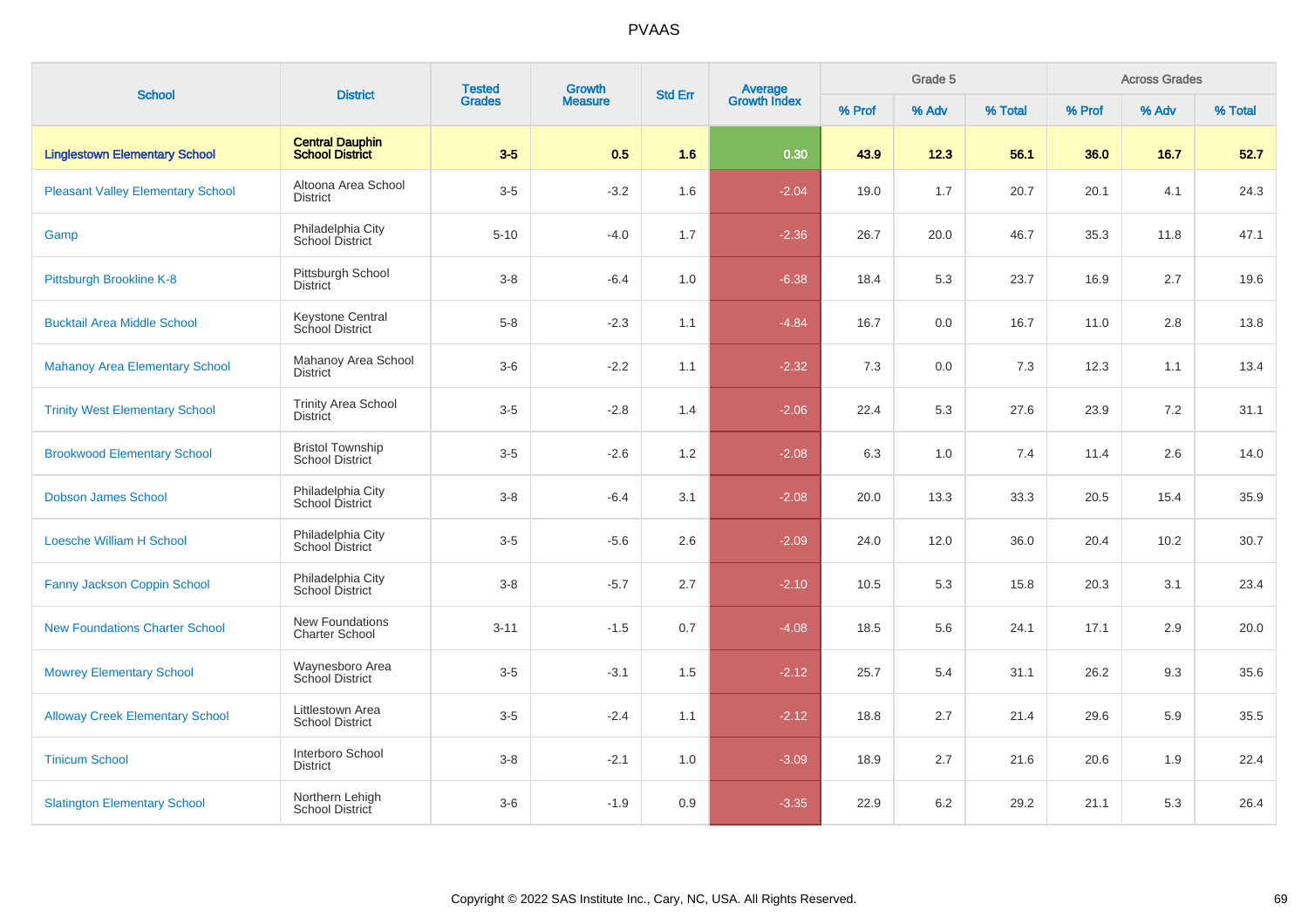| <b>School</b>                                    | <b>District</b>                                  | <b>Tested</b> | Growth         | <b>Std Err</b> |                                |        | Grade 5 |         |        | <b>Across Grades</b> |         |
|--------------------------------------------------|--------------------------------------------------|---------------|----------------|----------------|--------------------------------|--------|---------|---------|--------|----------------------|---------|
|                                                  |                                                  | <b>Grades</b> | <b>Measure</b> |                | <b>Average</b><br>Growth Index | % Prof | % Adv   | % Total | % Prof | % Adv                | % Total |
| <b>Linglestown Elementary School</b>             | <b>Central Dauphin</b><br><b>School District</b> | $3-5$         | 0.5            | 1.6            | 0.30                           | 43.9   | 12.3    | 56.1    | 36.0   | 16.7                 | 52.7    |
| <b>Kreutz Creek Elementary School</b>            | Eastern York School<br>District                  | $3-5$         | $-3.4$         | 1.6            | $-2.14$                        | 30.2   | 7.6     | 37.7    | 29.8   | 11.4                 | 41.1    |
| John Adams #4                                    | <b>Scranton School</b><br><b>District</b>        | $3-5$         | $-7.2$         | 3.3            | $-2.16$                        | 0.0    | 0.0     | 0.0     | 2.9    | 0.0                  | 2.9     |
| <b>Shenandoah Valley Elementary School</b>       | Shenandoah Valley<br><b>School District</b>      | $3-6$         | $-2.5$         | 1.2            | $-3.69$                        | 11.9   | 3.0     | 14.9    | 16.2   | 4.2                  | 20.4    |
| <b>Mckinley School</b>                           | Abington School<br><b>District</b>               | $3-6$         | $-2.1$         | 1.0            | $-2.45$                        | 25.0   | 13.6    | 38.6    | 28.4   | 11.2                 | 39.5    |
| <b>Phillips Elementary School</b>                | Central Dauphin<br>School District               | $3-5$         | $-3.6$         | 1.6            | $-2.18$                        | 8.8    | 1.8     | 10.5    | 9.4    | 3.1                  | 12.6    |
| <b>Moraine Elementary School</b>                 | Slippery Rock Area<br>School District            | $3-5$         | $-3.3$         | 1.5            | $-2.18$                        | 34.4   | 9.8     | 44.3    | 35.8   | 23.5                 | 59.3    |
| <b>Bradford Woods Elementary School</b>          | North Allegheny<br><b>School District</b>        | $3-5$         | $-3.0$         | 1.4            | $-2.20$                        | 45.0   | 38.8    | 83.8    | 39.2   | 49.1                 | 88.2    |
| <b>Collegium Charter School</b>                  | Collegium Charter<br>School                      | $3 - 10$      | $-1.0$         | 0.4            | $-6.04$                        | 15.6   | 3.0     | 18.6    | 14.4   | 3.4                  | 17.8    |
| <b>Blaine James G School</b>                     | Philadelphia City<br>School District             | $3 - 8$       | $-5.0$         | 2.3            | $-2.39$                        | 0.0    | 0.0     | 0.0     | 1.4    | 0.0                  | 1.4     |
| <b>North Coventry Elementary School</b>          | Owen J Roberts<br><b>School District</b>         | $3-6$         | $-4.2$         | 1.1            | $-3.97$                        | 38.2   | 21.8    | 60.0    | 27.1   | 22.0                 | 49.0    |
| Moffet John School                               | Philadelphia City<br>School District             | $3-5$         | $-7.4$         | 3.3            | $-2.22$                        | 8.3    | 0.0     | 8.3     | 7.1    | 0.0                  | 7.1     |
| <b>New Hanover-Upper Frederick</b><br>Elementary | Boyertown Area<br>School District                | $3-5$         | $-3.0$         | 1.4            | $-2.22$                        | 28.4   | 12.2    | 40.5    | 29.8   | 11.5                 | 41.3    |
| <b>Holme Thomas School</b>                       | Philadelphia City<br>School District             | $3-6$         | $-6.2$         | 2.8            | $-2.23$                        | 5.9    | 0.0     | 5.9     | 15.9   | 1.6                  | 17.5    |
| <b>Cheston Elementary School</b>                 | Easton Area School<br><b>District</b>            | $3-5$         | $-3.9$         | 1.7            | $-2.23$                        | 23.1   | 1.9     | 25.0    | 19.2   | 3.7                  | 22.9    |
| <b>Propel Charter School-Mckeesport</b>          | Propel Charter<br>School-Mckeesport              | $3 - 8$       | $-3.2$         | 1.0            | $-3.30$                        | 5.6    | 0.0     | 5.6     | 5.4    | 2.3                  | 7.7     |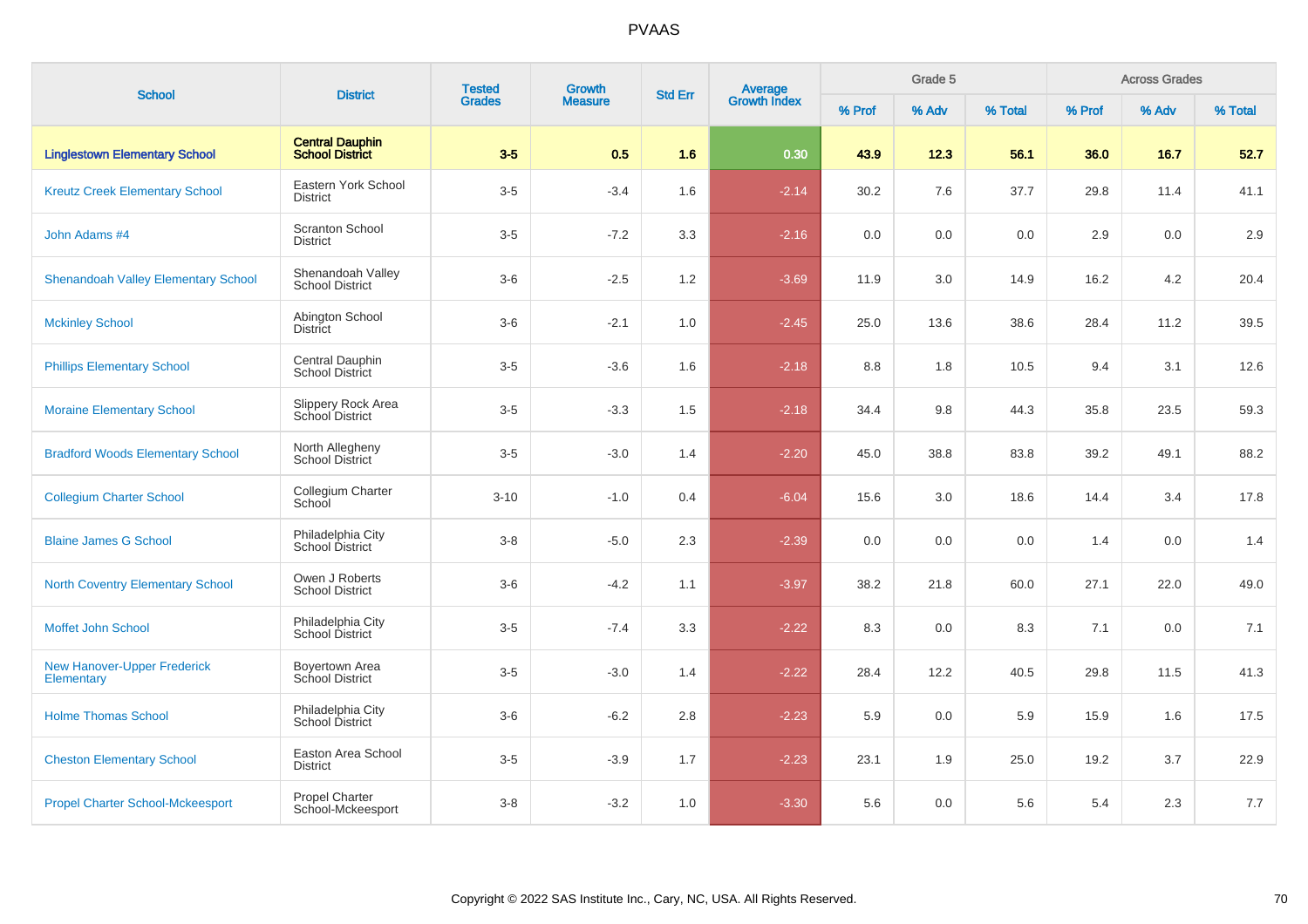| <b>School</b>                                             | <b>District</b>                                    | <b>Tested</b><br><b>Grades</b> | Growth         | <b>Std Err</b> | <b>Average</b><br>Growth Index |        | Grade 5 |         |        | <b>Across Grades</b> |         |
|-----------------------------------------------------------|----------------------------------------------------|--------------------------------|----------------|----------------|--------------------------------|--------|---------|---------|--------|----------------------|---------|
|                                                           |                                                    |                                | <b>Measure</b> |                |                                | % Prof | % Adv   | % Total | % Prof | % Adv                | % Total |
| <b>Linglestown Elementary School</b>                      | <b>Central Dauphin</b><br><b>School District</b>   | $3-5$                          | 0.5            | 1.6            | 0.30                           | 43.9   | 12.3    | 56.1    | 36.0   | 16.7                 | 52.7    |
| <b>Indian Rock Elementary School</b>                      | York Suburban School<br>District                   | $3-5$                          | $-3.0$         | 1.4            | $-2.25$                        | 27.1   | 29.4    | 56.5    | 34.9   | 31.1                 | 66.0    |
| <b>East Union Intermediate School</b>                     | Deer Lakes School<br><b>District</b>               | $3-5$                          | $-2.4$         | 1.0            | $-2.25$                        | 21.1   | 6.5     | 27.6    | 27.7   | 9.6                  | 37.3    |
| Pittsburgh Manchester K-8                                 | Pittsburgh School<br><b>District</b>               | $3 - 8$                        | $-4.9$         | 2.2            | $-2.27$                        |        |         |         | 4.0    | 5.9                  | 9.9     |
| <b>Brecknock Elementary School</b>                        | Eastern Lancaster<br><b>County School District</b> | $3-6$                          | $-2.5$         | 1.1            | $-3.44$                        | 16.2   | 5.9     | 22.1    | 16.7   | 7.9                  | 24.6    |
| <b>King Elementary School</b>                             | Lancaster School<br>District                       | $3-5$                          | $-4.4$         | 1.9            | $-2.30$                        | 2.7    | 2.7     | 5.4     | 4.2    | 0.7                  | 4.9     |
| <b>Turkeyfoot Valley Area Elementary</b><br><b>School</b> | Turkeyfoot Valley Area<br>School District          | $3 - 11$                       | $-4.7$         | 1.8            | $-2.62$                        | 18.2   | 0.0     | 18.2    | 19.7   | 2.8                  | 22.5    |
| <b>Fairview Elementary School</b>                         | <b>West Shore School</b><br><b>District</b>        | $3-5$                          | $-4.5$         | 2.0            | $-2.30$                        | 30.6   | 25.0    | 55.6    | 32.4   | 23.2                 | 55.6    |
| <b>Fannett-Metal Elementary School</b>                    | Fannett-Metal School<br><b>District</b>            | $3-5$                          | $-5.0$         | 2.1            | $-2.31$                        | 17.2   | 6.9     | 24.1    | 25.0   | 13.2                 | 38.2    |
| <b>East York Elementary School</b>                        | York Suburban School<br><b>District</b>            | $3-5$                          | $-3.0$         | 1.3            | $-2.31$                        | 26.5   | 20.5    | 47.0    | 33.3   | 22.6                 | 55.9    |
| <b>Fairview Elementary School</b>                         | Western Beaver<br><b>County School District</b>    | $3-5$                          | $-7.4$         | 3.1            | $-2.33$                        | 13.3   | 13.3    | 26.7    | 21.8   | 14.9                 | 36.8    |
| <b>Buffalo Elementary School</b>                          | <b>Freeport Area School</b><br>District            | $3-5$                          | $-3.0$         | 1.3            | $-2.34$                        | 35.6   | 10.3    | 46.0    | 33.3   | 11.4                 | 44.7    |
| <b>Samuel K Faust Elementary School</b>                   | Bensalem Township<br><b>School District</b>        | $3-6$                          | $-2.4$         | 1.0            | $-2.86$                        | 3.4    | 1.7     | 5.2     | 8.6    | 0.4                  | 9.0     |
| Pittsburgh Miller K-5                                     | Pittsburgh School<br><b>District</b>               | $3-5$                          | $-6.7$         | 2.8            | $-2.38$                        | 0.0    | 0.0     | 0.0     | 2.0    | 0.0                  | 2.0     |
| <b>J M Hill Elementary School</b>                         | East Stroudsburg Area<br><b>School District</b>    | $3-5$                          | $-4.5$         | 1.9            | $-2.38$                        | 2.6    | 2.6     | 5.1     | 14.2   | 5.3                  | 19.5    |
| <b>Fell D Newlin School</b>                               | Philadelphia City<br>School District               | $3 - 8$                        | $-7.7$         | 3.2            | $-2.40$                        | 0.0    | 7.7     | 7.7     | 3.4    | 3.4                  | 6.9     |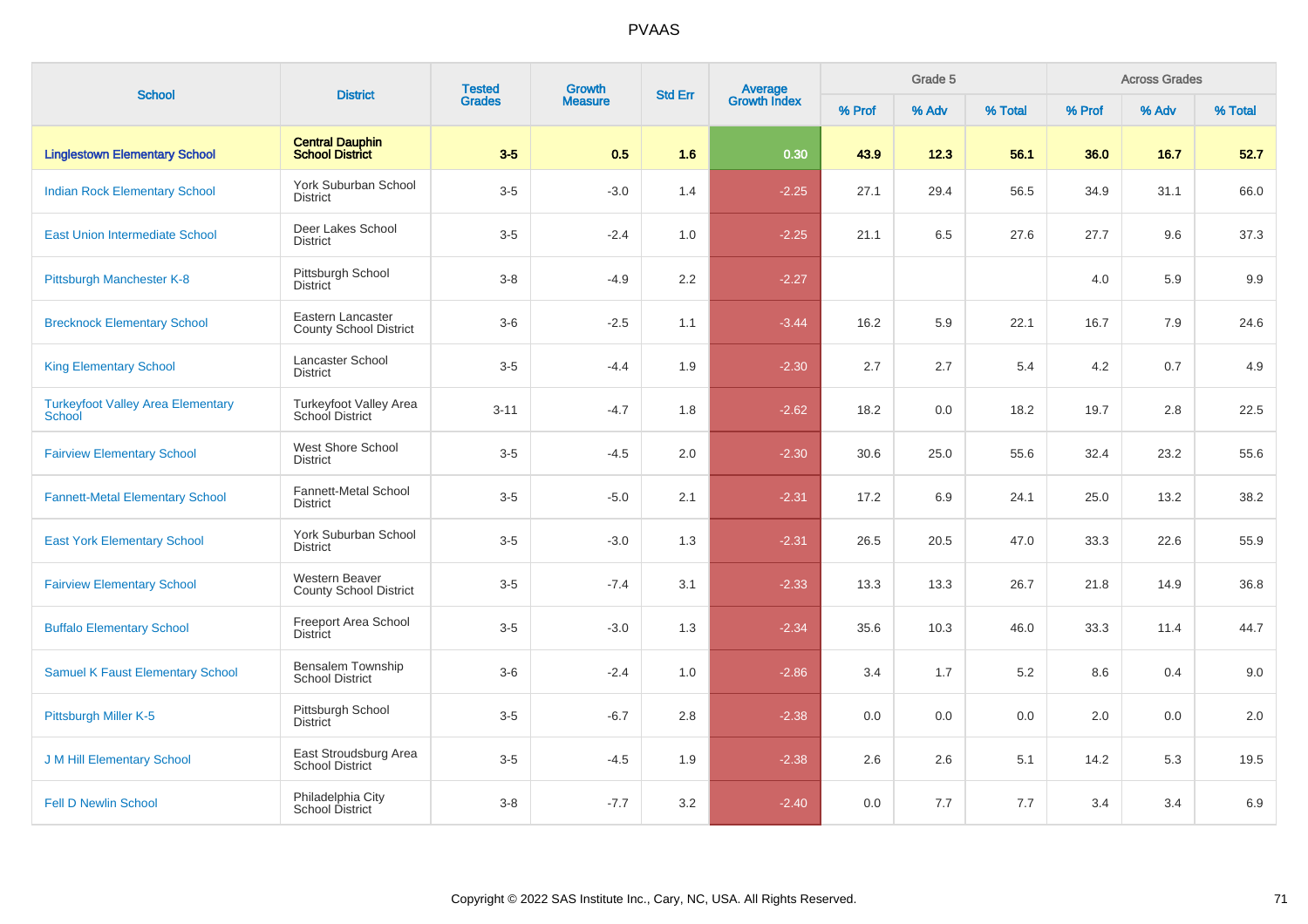| <b>School</b>                                            |                                                  | <b>Tested</b> | <b>Growth</b>  |                |                                |        | Grade 5 |         |        | <b>Across Grades</b> |         |
|----------------------------------------------------------|--------------------------------------------------|---------------|----------------|----------------|--------------------------------|--------|---------|---------|--------|----------------------|---------|
|                                                          | <b>District</b>                                  | <b>Grades</b> | <b>Measure</b> | <b>Std Err</b> | <b>Average</b><br>Growth Index | % Prof | % Adv   | % Total | % Prof | % Adv                | % Total |
| <b>Linglestown Elementary School</b>                     | <b>Central Dauphin</b><br><b>School District</b> | $3-5$         | 0.5            | 1.6            | 0.30                           | 43.9   | 12.3    | 56.1    | 36.0   | 16.7                 | 52.7    |
| <b>Troy Intermediate School</b>                          | Troy Area School<br><b>District</b>              | $3-6$         | $-2.1$         | 0.8            | $-2.50$                        | 11.1   | 4.0     | 15.2    | 12.8   | 2.9                  | 15.7    |
| East Juniata Elementary School                           | Juniata County School<br>District                | $3-6$         | $-2.5$         | 1.0            | $-3.14$                        | 17.1   | 5.7     | 22.9    | 23.7   | 6.4                  | 30.1    |
| <b>Newville Elementary School</b>                        | <b>Big Spring School</b><br><b>District</b>      | $3-5$         | $-4.2$         | 1.8            | $-2.41$                        | 15.9   | 6.8     | 22.7    | 26.0   | 11.7                 | 37.7    |
| <b>Hanover Area Memorial Elementary</b><br><b>School</b> | Hanover Area School<br><b>District</b>           | $4 - 5$       | $-3.7$         | 1.5            | $-2.42$                        | 3.4    | 3.4     | 6.8     | 5.5    | 2.4                  | 7.9     |
| <b>Verner Elementary School</b>                          | <b>Riverview School</b><br><b>District</b>       | $3-6$         | $-4.4$         | 1.8            | $-3.04$                        | 12.5   | 12.5    | 25.0    | 20.4   | 25.8                 | 46.2    |
| <b>Gillingham Charter School</b>                         | Gillingham Charter<br>School                     | $3 - 11$      | $-5.9$         | 2.0            | $-3.00$                        | 9.1    | 0.0     | 9.1     | 4.4    | 1.4                  | 5.8     |
| Insight PA Cyber Charter School                          | Insight PA Cyber<br>Charter School               | $3 - 11$      | $-6.7$         | 1.5            | $-4.37$                        | 5.6    | 11.1    | 16.7    | 9.0    | 3.7                  | 12.7    |
| <b>Bart-Colerain Elementary School</b>                   | Solanco School<br><b>District</b>                | $3-5$         | $-5.2$         | 2.1            | $-2.43$                        | 32.4   | 14.7    | 47.1    | 34.6   | 21.2                 | 55.8    |
| <b>Green Valley Elementary School</b>                    | <b>Wilson School District</b>                    | $3-5$         | $-3.2$         | 1.3            | $-2.44$                        | 37.0   | 17.3    | 54.3    | 33.6   | 22.1                 | 55.7    |
| <b>Crestview Elementary School</b>                       | Carlisle Area School<br><b>District</b>          | $3-5$         | $-3.8$         | 1.5            | $-2.45$                        | 18.3   | 6.7     | 25.0    | 28.9   | 8.0                  | 36.9    |
| <b>Indian Lane Elementary School</b>                     | Rose Tree Media<br><b>School District</b>        | $3-5$         | $-3.2$         | 1.3            | $-2.45$                        | 35.3   | 17.6    | 52.9    | 37.1   | 21.2                 | 58.3    |
| <b>Greenberg Joseph School</b>                           | Philadelphia City<br>School District             | $3 - 8$       | $-7.7$         | 1.7            | $-4.50$                        | 27.8   | 11.1    | 38.9    | 30.6   | 12.4                 | 43.0    |
| <b>Fox Chase School</b>                                  | Philadelphia City<br>School District             | $3-5$         | $-6.2$         | 2.5            | $-2.47$                        | 3.6    | 3.6     | 7.1     | 10.0   | 4.4                  | 14.4    |
| <b>Bentworth Middle School</b>                           | <b>Bentworth School</b><br><b>District</b>       | $5 - 8$       | $-1.7$         | 0.7            | $-4.20$                        | 29.9   | 7.8     | 37.7    | 19.1   | 4.3                  | 23.4    |
| <b>Hatfield Elementary School</b>                        | Laurel Highlands<br><b>School District</b>       | $3-5$         | $-4.6$         | 1.9            | $-2.48$                        | 12.5   | 7.5     | 20.0    | 27.3   | 9.1                  | 36.4    |
| <b>John Hancock Demonstration School</b>                 | Philadelphia City<br>School District             | $3 - 8$       | $-5.2$         | 1.3            | $-4.03$                        | 12.5   | 0.0     | 12.5    | 14.5   | 4.6                  | 19.1    |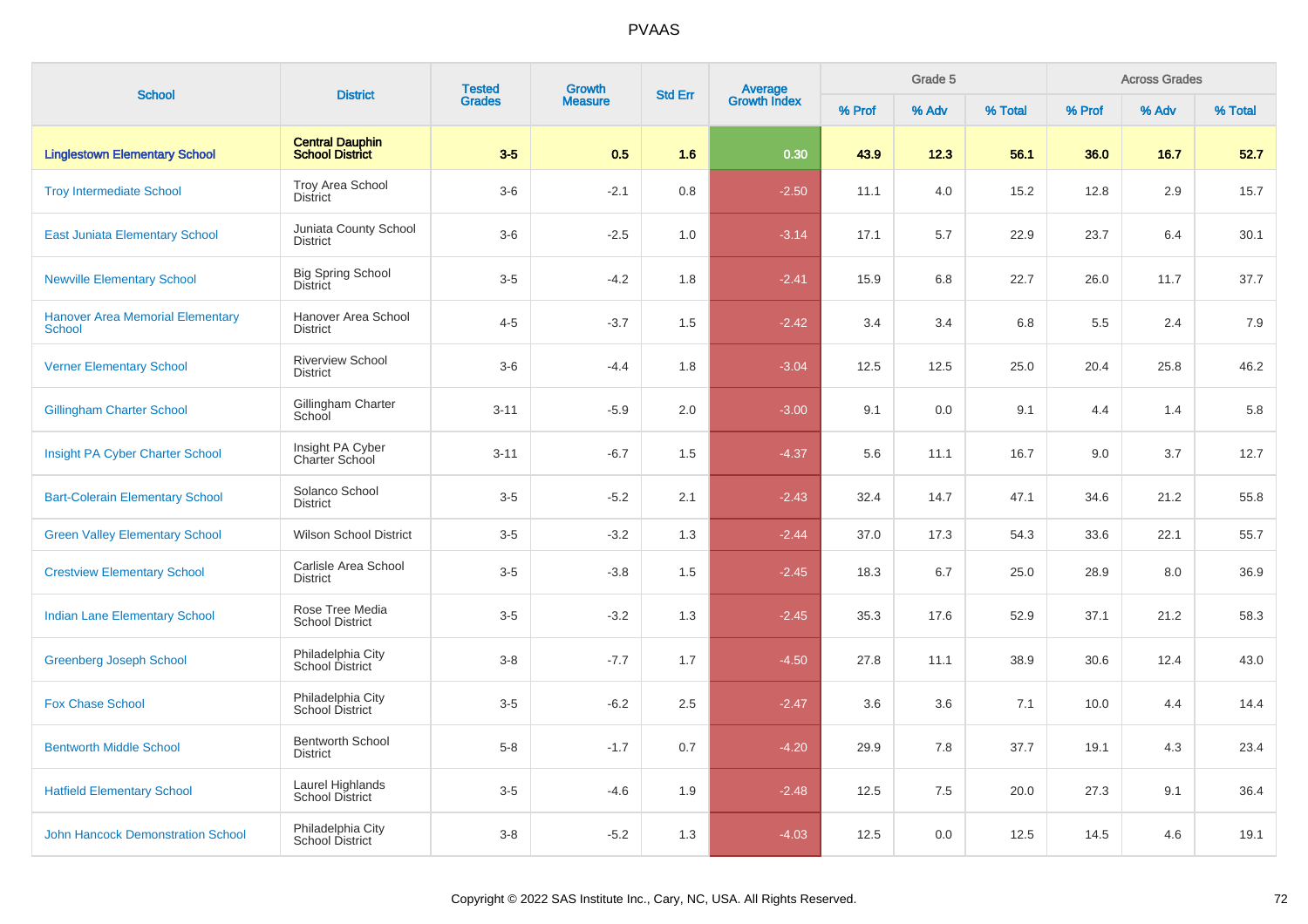| <b>School</b>                                    | <b>District</b>                                       | <b>Tested</b><br><b>Grades</b> | <b>Growth</b>  | <b>Std Err</b> |                                |        | Grade 5 |         |        | <b>Across Grades</b> |         |
|--------------------------------------------------|-------------------------------------------------------|--------------------------------|----------------|----------------|--------------------------------|--------|---------|---------|--------|----------------------|---------|
|                                                  |                                                       |                                | <b>Measure</b> |                | <b>Average</b><br>Growth Index | % Prof | % Adv   | % Total | % Prof | % Adv                | % Total |
| <b>Linglestown Elementary School</b>             | <b>Central Dauphin</b><br><b>School District</b>      | $3-5$                          | 0.5            | 1.6            | 0.30                           | 43.9   | 12.3    | 56.1    | 36.0   | 16.7                 | 52.7    |
| <b>Clearfield Area Elementary School</b>         | Clearfield Area School<br><b>District</b>             | $3-6$                          | $-5.0$         | 0.7            | $-6.71$                        | 16.5   | 3.3     | 19.8    | 14.6   | 2.7                  | 17.3    |
| <b>Level Green Elementary School</b>             | Penn-Trafford School<br><b>District</b>               | $3-5$                          | $-4.6$         | 1.8            | $-2.52$                        | 35.0   | 15.0    | 50.0    | 43.3   | 15.4                 | 58.6    |
| Philadelphia Academy Charter School              | Philadelphia Academy<br><b>Charter School</b>         | $3 - 11$                       | $-2.5$         | 0.7            | $-3.55$                        | 22.1   | 6.5     | 28.6    | 24.3   | 9.8                  | 34.2    |
| <b>Jonestown Elementary School</b>               | Northern Lebanon<br><b>School District</b>            | $3-5$                          | $-3.6$         | 1.4            | $-2.53$                        | 26.0   | 8.2     | 34.2    | 27.5   | 11.0                 | 38.5    |
| Pennsylvania Distance Learning Charter<br>School | Pennsylvania Distance<br>Learning Charter<br>School   | $3 - 12$                       | $-1.7$         | 0.7            | $-3.92$                        | 6.5    | 0.0     | 6.5     | 5.4    | 0.4                  | 5.8     |
| <b>Bregy F Amedee School</b>                     | Philadelphia City<br>School District                  | $3-8$                          | $-9.1$         | 3.6            | $-2.55$                        |        |         |         | 9.3    | 3.7                  | 13.0    |
| <b>Ross Elementary School</b>                    | North Hills School<br><b>District</b>                 | $3-5$                          | $-3.6$         | 1.4            | $-2.61$                        | 39.2   | 17.6    | 56.8    | 40.0   | 16.8                 | 56.8    |
| Pittsburgh Linden K-5                            | Pittsburgh School<br><b>District</b>                  | $3-5$                          | $-5.9$         | 2.2            | $-2.61$                        | 11.1   | 0.0     | 11.1    | 12.4   | 1.0                  | 13.4    |
| <b>Blossburg Elementary School</b>               | Southern Tioga<br>School District                     | $3-6$                          | $-5.8$         | 1.8            | $-3.22$                        | 23.8   | 0.0     | 23.8    | 16.0   | 4.7                  | 20.8    |
| <b>Hanover Middle School</b>                     | Hanover Public School<br><b>District</b>              | $5-8$                          | $-2.3$         | 0.5            | $-4.43$                        | 24.4   | 4.6     | 29.0    | 18.6   | 4.3                  | 22.9    |
| <b>Westbrook Park Elementary School</b>          | <b>Upper Darby School</b><br><b>District</b>          | $3-5$                          | $-4.4$         | 1.6            | $-2.65$                        | 18.2   | 1.8     | 20.0    | 11.2   | 2.0                  | 13.2    |
| <b>Fort Cherry Elementary Center</b>             | Fort Cherry School<br><b>District</b>                 | $3-6$                          | $-2.9$         | 1.1            | $-3.46$                        | 19.3   | 19.3    | 38.6    | 28.3   | 12.4                 | 40.8    |
| <b>Shiloh Hills Elementary School</b>            | <b>Wilson School District</b>                         | $3-5$                          | $-3.9$         | 1.4            | $-2.68$                        | 25.0   | 14.7    | 39.7    | 31.8   | 15.4                 | 47.3    |
| <b>Darby Township School</b>                     | Southeast Delco<br><b>School District</b>             | $3-8$                          | $-2.6$         | 1.0            | $-3.89$                        | 0.0    | 2.4     | 2.4     | 6.6    | 0.9                  | 7.5     |
| <b>Forest City Regional Elementary School</b>    | <b>Forest City Regional</b><br><b>School District</b> | $3-6$                          | $-4.9$         | 1.2            | $-4.02$                        | 22.2   | 11.1    | 33.3    | 20.3   | 10.7                 | 31.0    |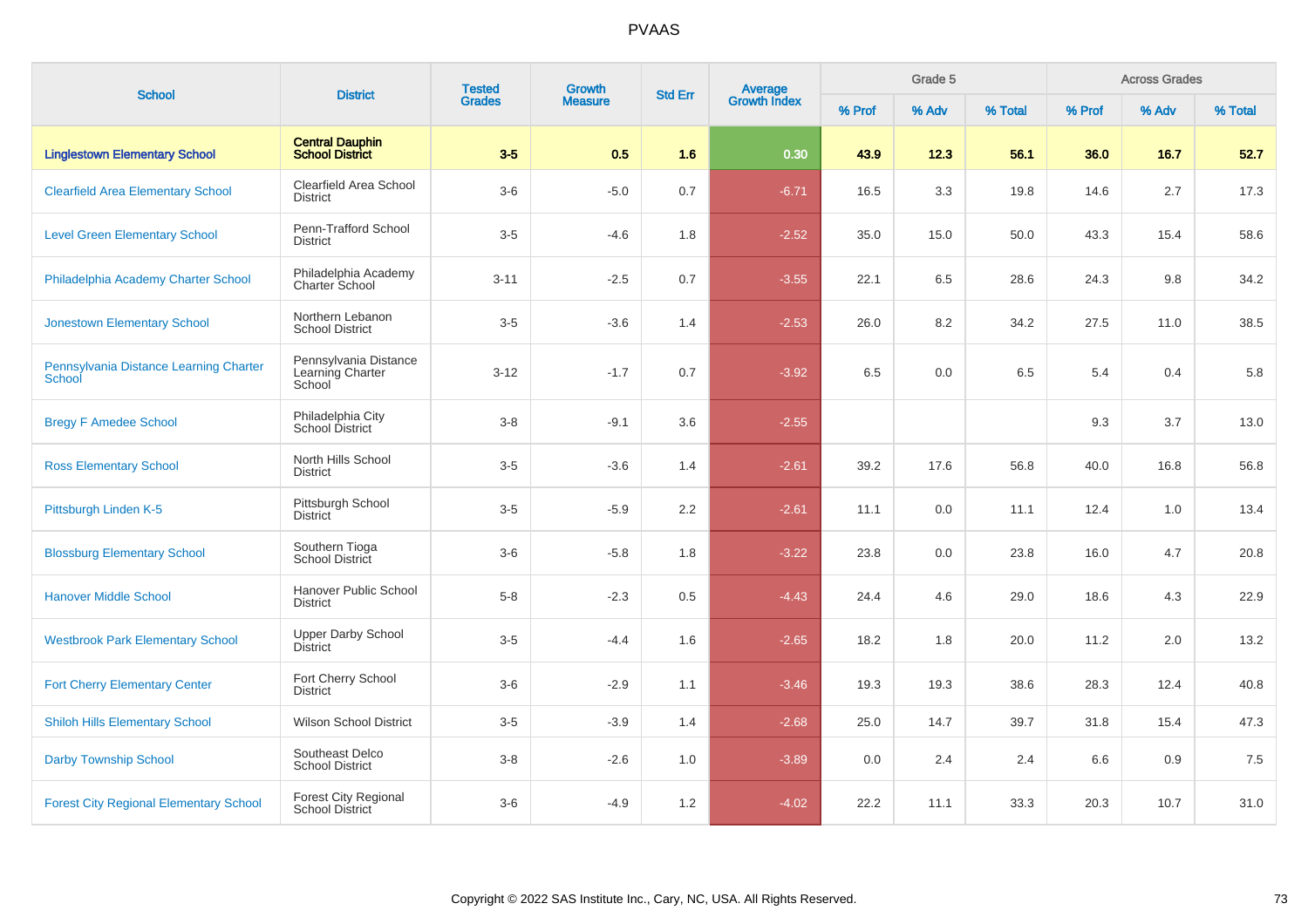| <b>School</b>                          | <b>District</b>                                   | <b>Tested</b><br><b>Grades</b> | Growth         | <b>Std Err</b> | Average<br>Growth Index |        | Grade 5 |         |        | <b>Across Grades</b> |         |
|----------------------------------------|---------------------------------------------------|--------------------------------|----------------|----------------|-------------------------|--------|---------|---------|--------|----------------------|---------|
|                                        |                                                   |                                | <b>Measure</b> |                |                         | % Prof | % Adv   | % Total | % Prof | % Adv                | % Total |
| <b>Linglestown Elementary School</b>   | <b>Central Dauphin</b><br><b>School District</b>  | $3-5$                          | 0.5            | 1.6            | 0.30                    | 43.9   | 12.3    | 56.1    | 36.0   | 16.7                 | 52.7    |
| <b>Rhawnhurst School</b>               | Philadelphia City<br>School District              | $3-5$                          | $-7.5$         | 2.8            | $-2.71$                 | 0.0    | 0.0     | 0.0     | 3.4    | 3.4                  | 6.9     |
| Pittsburgh Banksville K-5              | Pittsburgh School<br><b>District</b>              | $3-5$                          | $-7.1$         | 2.6            | $-2.73$                 | 9.1    | 4.6     | 13.6    | 7.5    | 1.1                  | 8.6     |
| Salisbury-Elk Lick Elementary School   | Salisbury-Elk Lick<br>School District             | $3-6$                          | $-6.9$         | 1.7            | $-4.11$                 | 29.2   | 12.5    | 41.7    | 35.8   | 7.4                  | 43.2    |
| <b>Memorial Elementary School</b>      | Bloomsburg Area<br><b>School District</b>         | $3-5$                          | $-4.1$         | 1.5            | $-2.73$                 | 18.0   | 3.3     | 21.3    | 23.4   | 6.9                  | 30.3    |
| <b>Allison Park Elementary School</b>  | Chartiers-Houston<br><b>School District</b>       | $3-6$                          | $-2.5$         | $0.9\,$        | $-3.11$                 | 25.6   | 12.2    | 37.8    | 32.8   | 10.2                 | 43.0    |
| <b>Keystone Elementary School</b>      | <b>Bristol Township</b><br><b>School District</b> | $3-5$                          | $-3.3$         | 1.2            | $-2.75$                 | 20.6   | 3.9     | 24.5    | 23.9   | 4.3                  | 28.2    |
| <b>Fulton Elementary School</b>        | Lancaster School<br><b>District</b>               | $3-5$                          | $-6.0$         | 2.2            | $-2.76$                 | 0.0    | 0.0     | 0.0     | 4.0    | 0.0                  | 4.0     |
| <b>Mccullough Elementary School</b>    | Penn-Trafford School<br><b>District</b>           | $3-5$                          | $-4.3$         | 1.6            | $-2.77$                 | 50.8   | 27.0    | 77.8    | 43.0   | 33.2                 | 76.2    |
| <b>Hartranft John F School</b>         | Philadelphia City<br>School District              | $3 - 8$                        | $-9.7$         | 3.5            | $-2.77$                 | 0.0    | 0.0     | 0.0     | 3.1    | 0.0                  | 3.1     |
| <b>Fink Elementary School</b>          | Middletown Area<br><b>School District</b>         | $3-5$                          | $-6.8$         | 2.5            | $-2.77$                 | 0.0    | 0.0     | 0.0     | 20.0   | 7.1                  | 27.1    |
| Schuylkill Haven Middle School         | Schuylkill Haven Area<br>School District          | $5 - 7$                        | $-2.1$         | 0.7            | $-6.10$                 | 12.2   | 1.2     | 13.4    | 13.0   | 2.0                  | 15.0    |
| <b>Penn Valley Elementary School</b>   | Pennsbury School<br><b>District</b>               | $3-5$                          | $-4.5$         | 1.6            | $-2.78$                 | 16.1   | 5.4     | 21.4    | 22.9   | 5.6                  | 28.5    |
| <b>Propel Charter School-Homestead</b> | <b>Propel Charter</b><br>School-Homestead         | $3 - 11$                       | $-2.7$         | 1.0            | $-3.66$                 | 2.7    | 0.0     | 2.7     | 2.7    | 1.4                  | 4.1     |
| <b>Wrightstown Elementary School</b>   | <b>Council Rock School</b><br><b>District</b>     | $3-6$                          | $-3.7$         | 1.1            | $-3.26$                 | 27.3   | 21.8    | 49.1    | 36.8   | 19.3                 | 56.0    |
| <b>Drums Elementary/Middle School</b>  | <b>Hazleton Area School</b><br><b>District</b>    | $3-8$                          | $-3.3$         | 1.0            | $-3.22$                 | 11.5   | 9.6     | 21.2    | 12.8   | 3.7                  | 16.5    |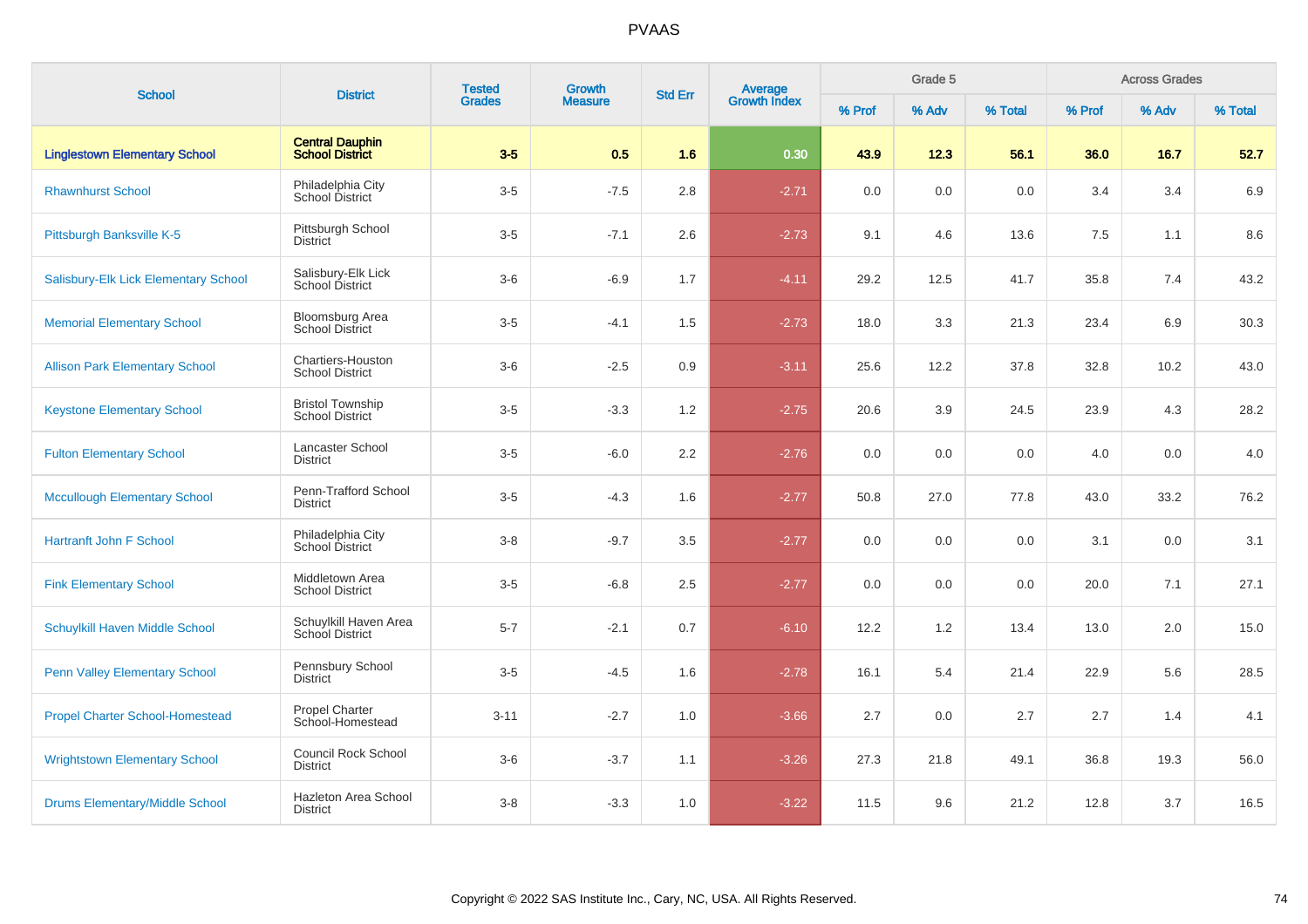| <b>School</b>                                                | <b>District</b>                                                 | <b>Tested</b><br><b>Growth</b> |                |                  | <b>Average</b><br>Growth Index<br><b>Std Err</b> |        | Grade 5 |         |        | <b>Across Grades</b> |         |
|--------------------------------------------------------------|-----------------------------------------------------------------|--------------------------------|----------------|------------------|--------------------------------------------------|--------|---------|---------|--------|----------------------|---------|
|                                                              |                                                                 | <b>Grades</b>                  | <b>Measure</b> |                  |                                                  | % Prof | % Adv   | % Total | % Prof | % Adv                | % Total |
| <b>Linglestown Elementary School</b>                         | <b>Central Dauphin</b><br><b>School District</b>                | $3-5$                          | 0.5            | 1.6              | 0.30                                             | 43.9   | 12.3    | 56.1    | 36.0   | 16.7                 | 52.7    |
| <b>Hamilton Heights Elementary School</b>                    | Chambersburg Area<br>School District                            | $3-5$                          | $-3.6$         | 1.3              | $-2.81$                                          | 22.5   | 4.5     | 27.0    | 24.5   | 7.4                  | 31.9    |
| <b>Cambria Heights Elementary School</b>                     | Cambria Heights<br><b>School District</b>                       | $3-5$                          | $-3.4$         | 1.2              | $-2.82$                                          | 23.3   | 4.4     | 27.8    | 27.0   | 5.5                  | 32.4    |
| <b>Salisbury Middle School</b>                               | Salisbury Township<br>School District                           | $5 - 8$                        | $-2.3$         | 0.6              | $-3.64$                                          | 14.9   | 8.5     | 23.4    | 14.8   | 3.8                  | 18.7    |
| <b>Stewart Elementary School</b>                             | <b>Burrell School District</b>                                  | $4 - 5$                        | $-3.2$         | 1.1              | $-2.87$                                          | 22.5   | 1.8     | 24.3    | 25.9   | 5.1                  | 31.0    |
| <b>Kirkbride Eliza B School</b>                              | Philadelphia City<br>School District                            | $3 - 8$                        | $-7.8$         | $2.2\phantom{0}$ | $-3.53$                                          | 0.0    | 0.0     | 0.0     | 10.6   | 1.2                  | 11.8    |
| <b>Arts Academy Charter School</b>                           | Arts Academy Charter<br>School                                  | $5 - 8$                        | $-7.7$         | 1.1              | $-6.85$                                          | 7.7    | 0.0     | 7.7     | 4.4    | 0.0                  | 4.4     |
| <b>Holiday Park Elementary School</b>                        | Plum Borough School<br>District                                 | $5-6$                          | $-1.6$         | 0.6              | $-6.68$                                          | 34.5   | 8.4     | 42.9    | 33.1   | 14.7                 | 47.8    |
| Pennsylvania Leadership Charter School                       | Pennsylvania<br>Leadership Charter<br>School                    | $3 - 11$                       | $-1.4$         | 0.5              | $-3.04$                                          | 24.7   | 11.5    | 36.2    | 23.9   | 12.4                 | 36.4    |
| <b>Sheffield Area Elementary School</b>                      | Warren County School<br>District                                | $3-5$                          | $-6.4$         | 2.1              | $-2.96$                                          | 27.6   | 3.4     | 31.0    | 30.0   | 5.6                  | 35.6    |
| <b>Greater Johnstown Middle School</b>                       | Greater Johnstown<br><b>School District</b>                     | $5 - 7$                        | $-1.7$         | 0.6              | $-3.65$                                          | 5.9    | 0.7     | 6.6     | 6.1    | 0.2                  | 6.3     |
| Penn Cambria Middle School                                   | Penn Cambria School<br><b>District</b>                          | $5 - 8$                        | $-1.7$         | 0.6              | $-6.32$                                          | 23.6   | 1.9     | 25.5    | 16.8   | 1.4                  | 18.2    |
| <b>Dana Elementary Center</b>                                | Wyoming Valley West<br>School District                          | $3-5$                          | $-4.0$         | 1.3              | $-3.04$                                          | 14.3   | 3.9     | 18.2    | 15.3   | 4.8                  | 20.1    |
| <b>Southern Fulton Elementary School</b>                     | Southern Fulton<br><b>School District</b>                       | $3-6$                          | $-3.6$         | 1.2              | $-4.76$                                          | 21.3   | 6.4     | 27.7    | 23.9   | 5.3                  | 29.2    |
| <b>Commonwealth Charter Academy</b><br><b>Charter School</b> | Commonwealth<br><b>Charter Academy</b><br><b>Charter School</b> | $3 - 10$                       | $-2.6$         | 0.8              | $-4.07$                                          | 25.4   | 3.4     | 28.8    | 23.9   | 5.7                  | 29.6    |
| <b>Kings Highway Elementary School</b>                       | Coatesville Area<br><b>School District</b>                      | $3-5$                          | $-4.3$         | 1.4              | $-3.07$                                          | 12.3   | 1.4     | 13.7    | 13.3   | 7.7                  | 21.0    |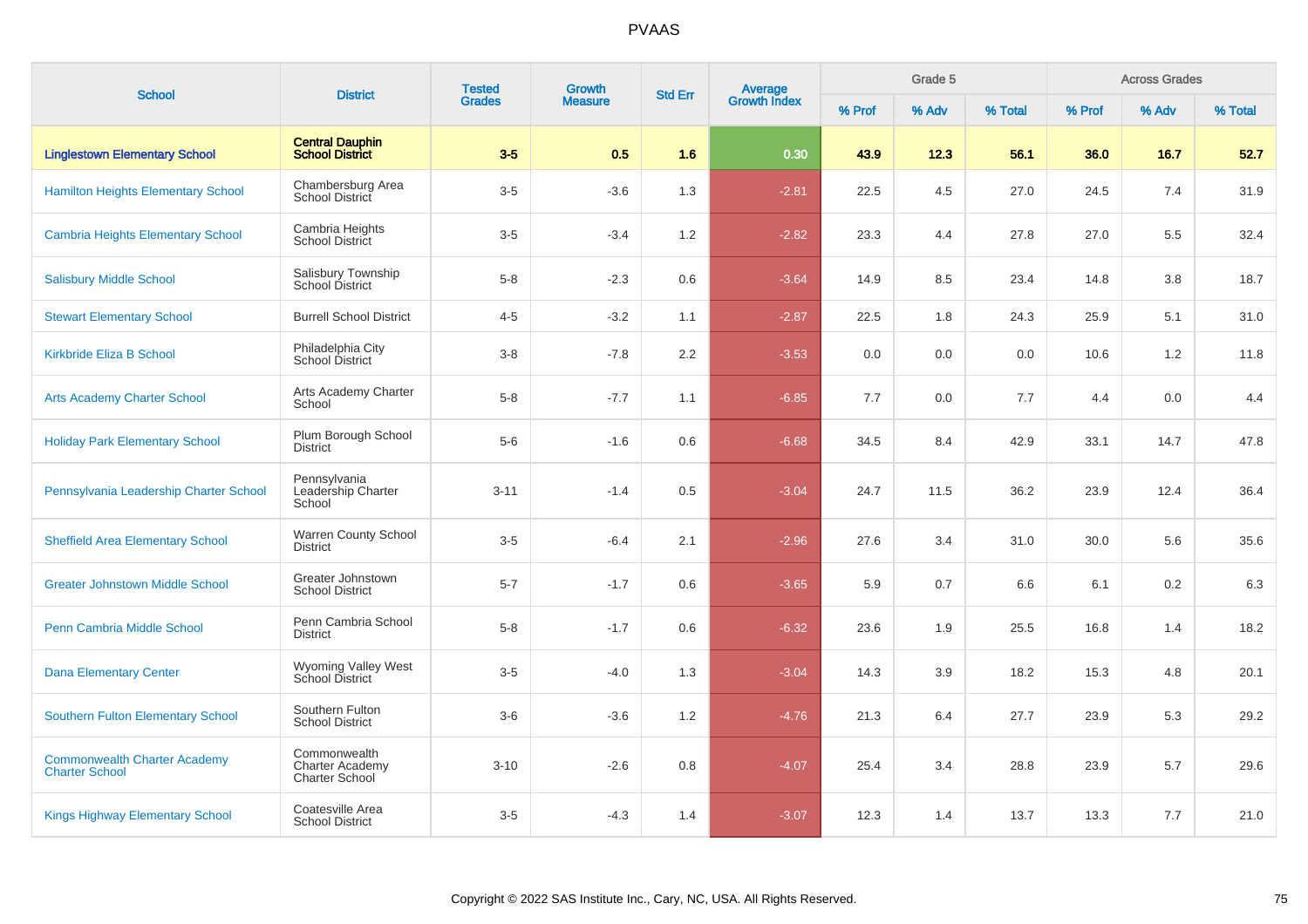|                                                           |                                                              | <b>Tested</b> |                | Growth<br><b>Std Err</b> |                                |        | Grade 5 |         |        | <b>Across Grades</b> |         |
|-----------------------------------------------------------|--------------------------------------------------------------|---------------|----------------|--------------------------|--------------------------------|--------|---------|---------|--------|----------------------|---------|
| <b>School</b>                                             | <b>District</b>                                              | <b>Grades</b> | <b>Measure</b> |                          | <b>Average</b><br>Growth Index | % Prof | % Adv   | % Total | % Prof | % Adv                | % Total |
| <b>Linglestown Elementary School</b>                      | <b>Central Dauphin</b><br><b>School District</b>             | $3-5$         | 0.5            | 1.6                      | 0.30                           | 43.9   | 12.3    | 56.1    | 36.0   | 16.7                 | 52.7    |
| <b>Colebrookdale Elementary School</b>                    | Boyertown Area<br>School District                            | $3-5$         | $-6.8$         | 2.2                      | $-3.07$                        | 31.0   | 3.4     | 34.5    | 34.8   | 4.5                  | 39.3    |
| <b>David Leech Elementary School</b>                      | Leechburg Area<br>School District                            | $3-5$         | $-5.5$         | 1.8                      | $-3.10$                        | 15.9   | 2.3     | 18.2    | 30.1   | 8.1                  | 38.2    |
| <b>Schuyler Avenue Elementary School</b>                  | Wyoming Valley West<br><b>School District</b>                | $3-5$         | $-6.7$         | 2.1                      | $-3.12$                        | 0.0    | 3.0     | 3.0     | 3.8    | 2.5                  | 6.3     |
| <b>Universal Institute Charter School</b>                 | Universal Institute<br><b>Charter School</b>                 | $3-8$         | $-2.3$         | 0.7                      | $-3.43$                        | 1.5    | 0.0     | 1.5     | 1.7    | 0.2                  | 2.0     |
| <b>Franklin Towne Charter Elementary</b><br><b>School</b> | <b>Franklin Towne</b><br><b>Charter Elementary</b><br>School | $3-8$         | $-6.2$         | 1.2                      | $-5.29$                        | 24.1   | 10.3    | 34.5    | 24.3   | 9.6                  | 33.9    |
| <b>Loomis Elementary School</b>                           | Marple Newtown<br>School District                            | $3-5$         | $-4.6$         | 1.5                      | $-3.15$                        | 41.5   | 16.9    | 58.5    | 42.9   | 25.6                 | 68.6    |
| Dr David W Kistler Elementary School                      | Wilkes-Barre Area<br><b>School District</b>                  | $3-6$         | $-4.3$         | 1.3                      | $-4.11$                        | 2.4    | 0.0     | 2.4     | 8.8    | 2.6                  | 11.4    |
| <b>Evans City Middle School</b>                           | Seneca Valley School<br><b>District</b>                      | $5-6$         | $-1.7$         | 0.5                      | $-5.02$                        | 28.6   | 10.0    | 38.5    | 30.7   | 9.4                  | 40.1    |
| <b>Propel Charter School-Braddock Hills</b>               | Propel Charter School<br>- Braddock Hills                    | $3 - 11$      | $-2.4$         | 0.8                      | $-3.69$                        | 1.8    | 1.8     | 3.5     | 1.9    | 0.6                  | 2.5     |
| <b>Marshall Math Science Academy</b>                      | Harrisburg City School<br><b>District</b>                    | $5 - 8$       | $-2.3$         | 0.7                      | $-6.06$                        | 7.6    | 4.6     | 12.1    | 9.2    | 1.8                  | 11.1    |
| <b>Perry Elementary School</b>                            | Hamburg Area School<br><b>District</b>                       | $3-5$         | $-5.3$         | 1.7                      | $-3.22$                        | 30.0   | 14.0    | 44.0    | 29.5   | 18.8                 | 48.3    |
| <b>Rommelt Elementary School</b>                          | South Williamsport<br>Area School District                   | $5-6$         | $-3.2$         | 0.9                      | $-3.59$                        | 20.0   | 1.1     | 21.1    | 23.0   | 2.8                  | 25.8    |
| <b>Wickersham Elementary School</b>                       | Lancaster School<br><b>District</b>                          | $3-5$         | $-6.0$         | 1.9                      | $-3.23$                        | 20.5   | 7.7     | 28.2    | 22.5   | 3.6                  | 26.1    |
| Yough Intermediate/Middle School                          | Yough School District                                        | $5-8$         | $-4.9$         | 0.5                      | $-9.11$                        | 19.2   | 5.4     | 24.6    | 15.1   | 3.3                  | 18.4    |
| <b>Inquiry Charter School</b>                             | <b>Inquiry Charter School</b>                                | $3-5$         | $-6.8$         | 2.1                      | $-3.27$                        | 8.8    | 2.9     | 11.8    | 11.1   | 2.8                  | 13.9    |
| <b>Turtle Creek Elementary Steam</b><br>Academy           | <b>Woodland Hills School</b><br><b>District</b>              | $3-5$         | $-5.6$         | 1.7                      | $-3.28$                        | 6.2    | 14.6    | 20.8    | 14.4   | 6.9                  | 21.2    |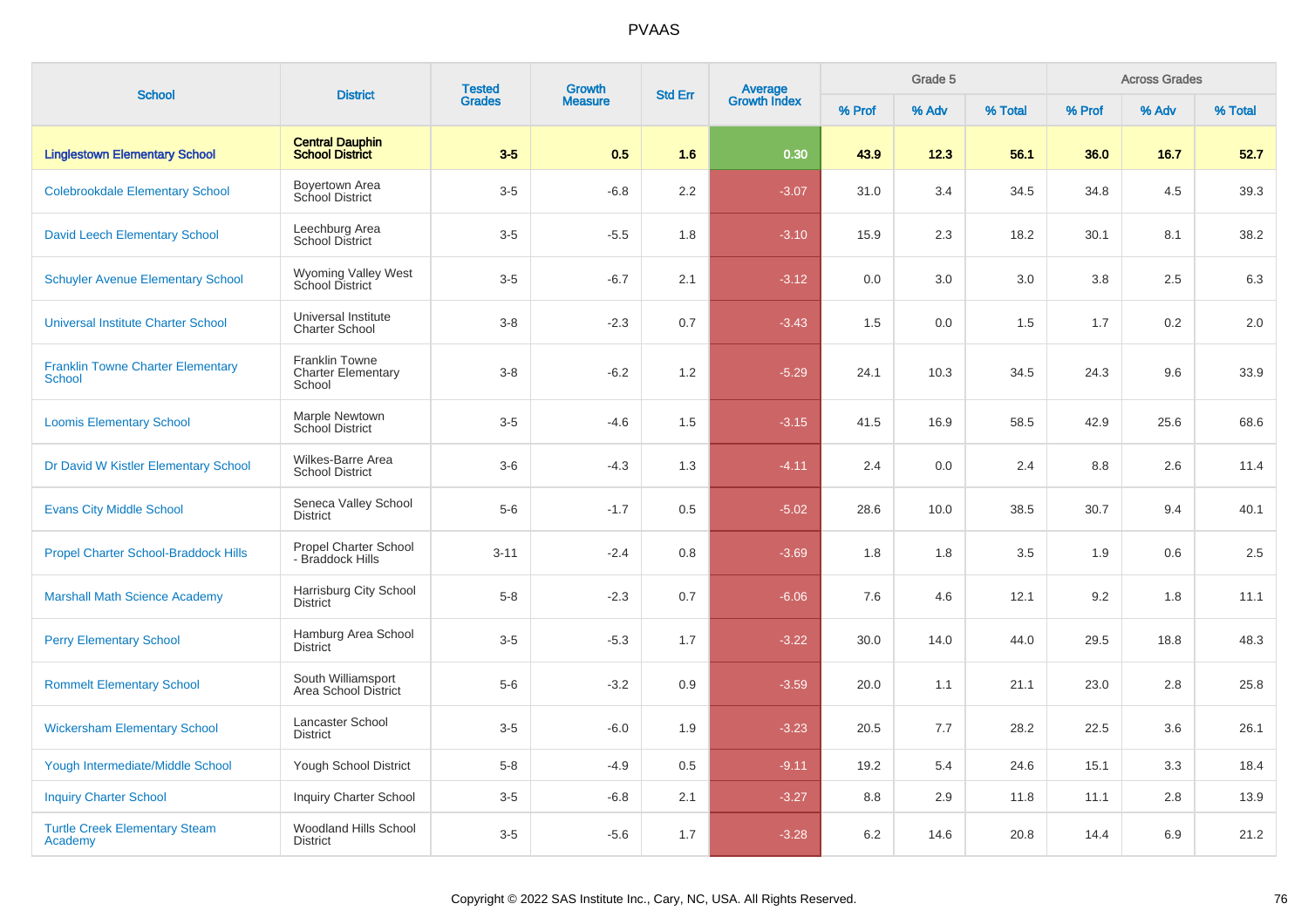| <b>School</b>                             | <b>District</b>                                  | <b>Tested</b><br>Growth | <b>Average</b><br>Growth Index<br><b>Std Err</b> |     | Grade 5 |        |       | <b>Across Grades</b> |        |       |         |
|-------------------------------------------|--------------------------------------------------|-------------------------|--------------------------------------------------|-----|---------|--------|-------|----------------------|--------|-------|---------|
|                                           |                                                  | <b>Grades</b>           | <b>Measure</b>                                   |     |         | % Prof | % Adv | % Total              | % Prof | % Adv | % Total |
| <b>Linglestown Elementary School</b>      | <b>Central Dauphin</b><br><b>School District</b> | $3-5$                   | 0.5                                              | 1.6 | 0.30    | 43.9   | 12.3  | 56.1                 | 36.0   | 16.7  | 52.7    |
| <b>Springfield Elementary School</b>      | Connellsville Area<br><b>School District</b>     | $3-5$                   | $-5.4$                                           | 1.6 | $-3.29$ | 32.1   | 5.7   | 37.7                 | 22.0   | 5.7   | 27.7    |
| <b>Zephyr Elementary School</b>           | Whitehall-Coplay<br>School District              | $4 - 5$                 | $-2.5$                                           | 0.7 | $-3.30$ | 23.4   | 6.6   | 30.0                 | 23.5   | 7.4   | 30.9    |
| <b>Fogelsville School</b>                 | <b>Parkland School</b><br><b>District</b>        | $3-5$                   | $-4.7$                                           | 1.4 | $-3.31$ | 32.4   | 32.4  | 64.8                 | 36.9   | 28.0  | 65.0    |
| Renaissance Academy Charter School        | Renaissance<br>Academy Charter<br>School         | $3 - 11$                | $-5.7$                                           | 0.7 | $-8.29$ | 16.7   | 11.1  | 27.8                 | 18.7   | 5.7   | 24.4    |
| Pittsburgh Liberty K-5                    | Pittsburgh School<br><b>District</b>             | $3-5$                   | $-6.0$                                           | 1.8 | $-3.32$ | 4.8    | 0.0   | 4.8                  | 6.2    | 0.7   | 6.8     |
| <b>Clark Elementary School</b>            | Laurel Highlands<br><b>School District</b>       | $3-5$                   | $-6.9$                                           | 2.1 | $-3.32$ | 9.4    | 0.0   | 9.4                  | 19.4   | 1.8   | 21.3    |
| Selinsgrove Intermediate School           | Selinsgrove Area<br>School District              | $3-5$                   | $-2.9$                                           | 0.9 | $-3.33$ | 26.0   | 6.1   | 32.0                 | 23.8   | 14.1  | 38.0    |
| <b>Kerr Elementary School</b>             | Fox Chapel Area<br>School District               | $3-5$                   | $-5.7$                                           | 1.7 | $-3.34$ | 38.8   | 20.4  | 59.2                 | 33.1   | 34.4  | 67.5    |
| <b>Penrose School</b>                     | Philadelphia City<br>School District             | $3 - 8$                 | $-10.3$                                          | 3.1 | $-3.35$ | 0.0    | 0.0   | 0.0                  | 0.0    | 1.7   | 1.7     |
| <b>Carbondale Elementary School</b>       | Carbondale Area<br><b>School District</b>        | $3-6$                   | $-3.6$                                           | 0.9 | $-3.97$ | 10.3   | 1.2   | 11.5                 | 9.1    | 0.3   | 9.4     |
| <b>Highland Middle School</b>             | <b>Blackhawk School</b><br><b>District</b>       | $5-8$                   | $-1.6$                                           | 0.5 | $-3.42$ | 38.0   | 8.8   | 46.7                 | 26.0   | 6.5   | 32.5    |
| <b>Beaver Creek Elementary School</b>     | Downingtown Area<br>School District              | $3-5$                   | $-5.5$                                           | 1.6 | $-3.36$ | 20.0   | 7.3   | 27.3                 | 31.1   | 17.4  | 48.4    |
| <b>Logan Elementary School</b>            | East Allegheny School<br><b>District</b>         | $3-6$                   | $-3.1$                                           | 0.9 | $-4.52$ | 9.1    | 3.4   | 12.5                 | 8.8    | 3.0   | 11.8    |
| <b>Fountain Hill Elementary School</b>    | Bethlehem Area<br><b>School District</b>         | $3-5$                   | $-7.1$                                           | 2.1 | $-3.37$ | 3.0    | 0.0   | 3.0                  | 8.1    | 1.6   | 9.7     |
| <b>North Schuylkill Elementary School</b> | North Schuylkill<br><b>School District</b>       | $3-6$                   | $-2.9$                                           | 0.7 | $-3.90$ | 8.3    | 3.0   | 11.3                 | 13.9   | 3.5   | 17.4    |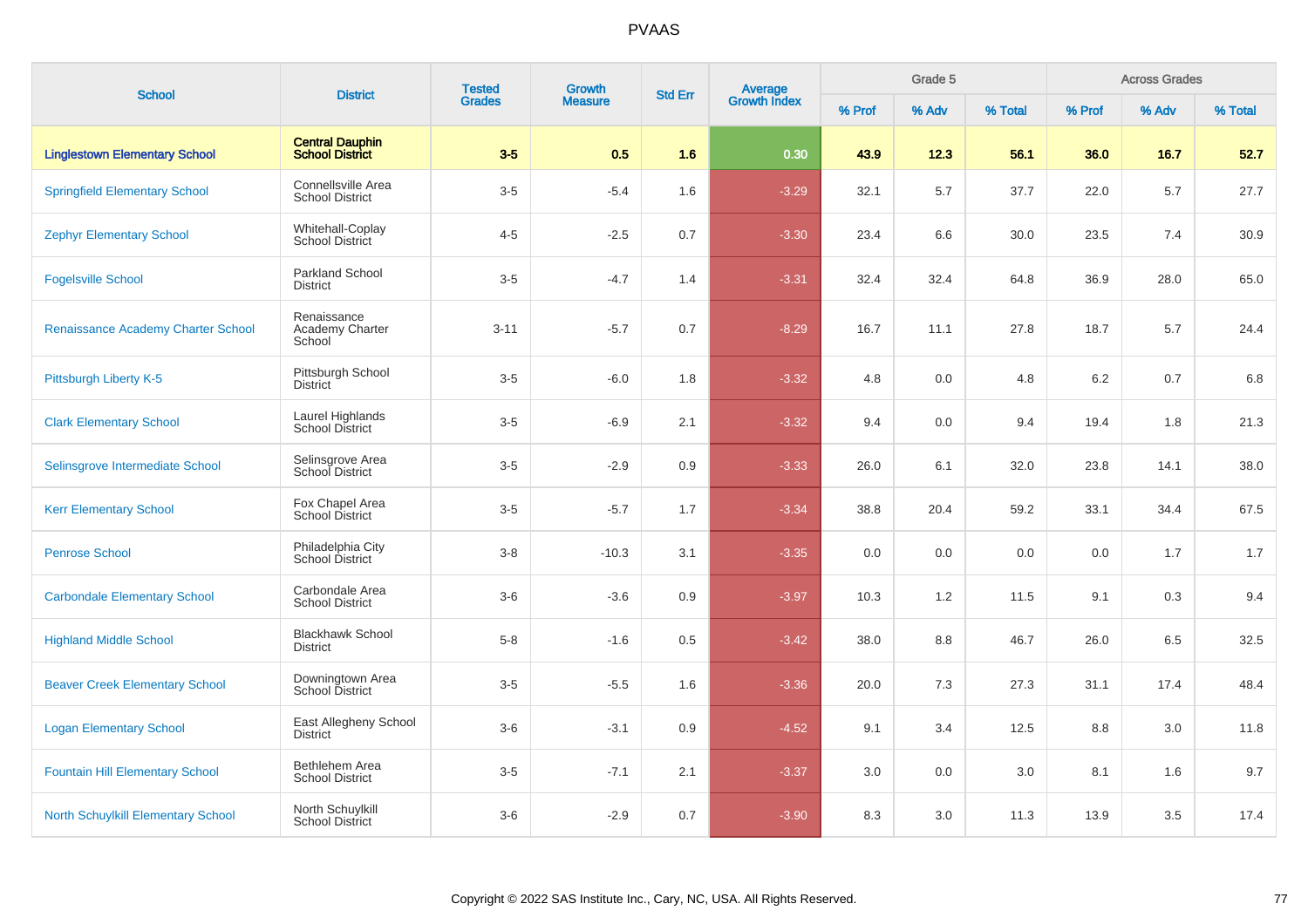| <b>School</b>                                     | <b>District</b>                                      | <b>Tested</b> | Growth         | <b>Std Err</b> |                                |        | Grade 5 |         |        | <b>Across Grades</b> |         |
|---------------------------------------------------|------------------------------------------------------|---------------|----------------|----------------|--------------------------------|--------|---------|---------|--------|----------------------|---------|
|                                                   |                                                      | <b>Grades</b> | <b>Measure</b> |                | <b>Average</b><br>Growth Index | % Prof | % Adv   | % Total | % Prof | % Adv                | % Total |
| <b>Linglestown Elementary School</b>              | <b>Central Dauphin</b><br><b>School District</b>     | $3-5$         | 0.5            | 1.6            | 0.30                           | 43.9   | 12.3    | 56.1    | 36.0   | 16.7                 | 52.7    |
| <b>Rainbow Elementary School</b>                  | Coatesville Area<br><b>School District</b>           | $3-5$         | $-4.4$         | 1.3            | $-3.39$                        | 13.2   | 3.3     | 16.5    | 13.8   | 5.4                  | 19.3    |
| <b>Whitehall Elementary School</b>                | <b>Baldwin-Whitehall</b><br><b>School District</b>   | $3-5$         | $-3.2$         | 0.9            | $-3.40$                        | 26.2   | 6.2     | 32.5    | 31.6   | 13.8                 | 45.4    |
| <b>Southeast Elementary School</b>                | Lebanon School<br><b>District</b>                    | $3-5$         | $-5.8$         | 1.7            | $-3.45$                        | 13.7   | 2.0     | 15.7    | 12.9   | 3.1                  | 16.0    |
| <b>Paxtang Elementary School</b>                  | Central Dauphin<br><b>School District</b>            | $3-5$         | $-7.7$         | 2.2            | $-3.47$                        | 0.0    | 3.6     | 3.6     | 17.4   | 6.1                  | 23.5    |
| Pittsburgh Colfax K-8                             | Pittsburgh School<br><b>District</b>                 | $3-8$         | $-4.8$         | 0.7            | $-6.48$                        | 30.1   | 23.3    | 53.4    | 27.7   | 18.6                 | 46.3    |
| <b>Shade Gap Elementary School</b>                | Southern Huntingdon<br><b>County School District</b> | $3-5$         | $-11.0$        | 3.2            | $-3.47$                        | 26.7   | 0.0     | 26.7    | 25.4   | 9.1                  | 34.6    |
| <b>Conestoga Elementary School</b>                | Penn Manor School<br><b>District</b>                 | $3-6$         | $-4.3$         | 1.2            | $-3.84$                        | 33.3   | 11.1    | 44.4    | 33.7   | 17.7                 | 51.4    |
| <b>West Creek Hills Elementary School</b>         | East Pennsboro Area<br><b>School District</b>        | $3-5$         | $-4.7$         | 1.3            | $-3.51$                        | 23.8   | 1.2     | 25.0    | 24.2   | 8.5                  | 32.6    |
| <b>Mountain View Elementary School</b>            | <b>Tuscarora School</b><br><b>District</b>           | $3-5$         | $-6.9$         | 1.9            | $-3.55$                        | 13.5   | 13.5    | 27.0    | 27.3   | 19.0                 | 46.3    |
| <b>Forbes Road Elementary School</b>              | Forbes Road School<br><b>District</b>                | $3-6$         | $-6.7$         | 1.9            | $-4.72$                        | 38.7   | 3.2     | 41.9    | 33.0   | 4.0                  | 37.0    |
| Mariana Bracetti Academy Charter<br><b>School</b> | Mariana Bracetti<br>Academy Charter<br>School        | $3 - 10$      | $-3.1$         | 0.9            | $-4.53$                        | 8.6    | 0.0     | 8.6     | 4.4    | 0.0                  | 4.4     |
| <b>Dover Area Elementary School</b>               | Dover Area School<br><b>District</b>                 | $3-5$         | $-5.0$         | 1.4            | $-3.60$                        | 17.4   | 11.6    | 29.0    | 30.2   | 14.5                 | 44.7    |
| Pittsburgh Westwood K-8                           | Pittsburgh School<br><b>District</b>                 | $3-5$         | $-9.4$         | 2.6            | $-3.60$                        | 0.0    | 0.0     | 0.0     | 9.6    | 0.0                  | 9.6     |
| <b>West Greene Elementary Center</b>              | West Greene School<br><b>District</b>                | $3-6$         | $-6.8$         | 1.4            | $-4.84$                        | 20.5   | 7.7     | 28.2    | 25.1   | 13.7                 | 38.9    |
| <b>Joe Walker Elementary School</b>               | Mcguffey School<br><b>District</b>                   | $3-5$         | $-7.1$         | 1.9            | $-3.63$                        | 16.7   | 2.8     | 19.4    | 27.8   | 9.3                  | 37.0    |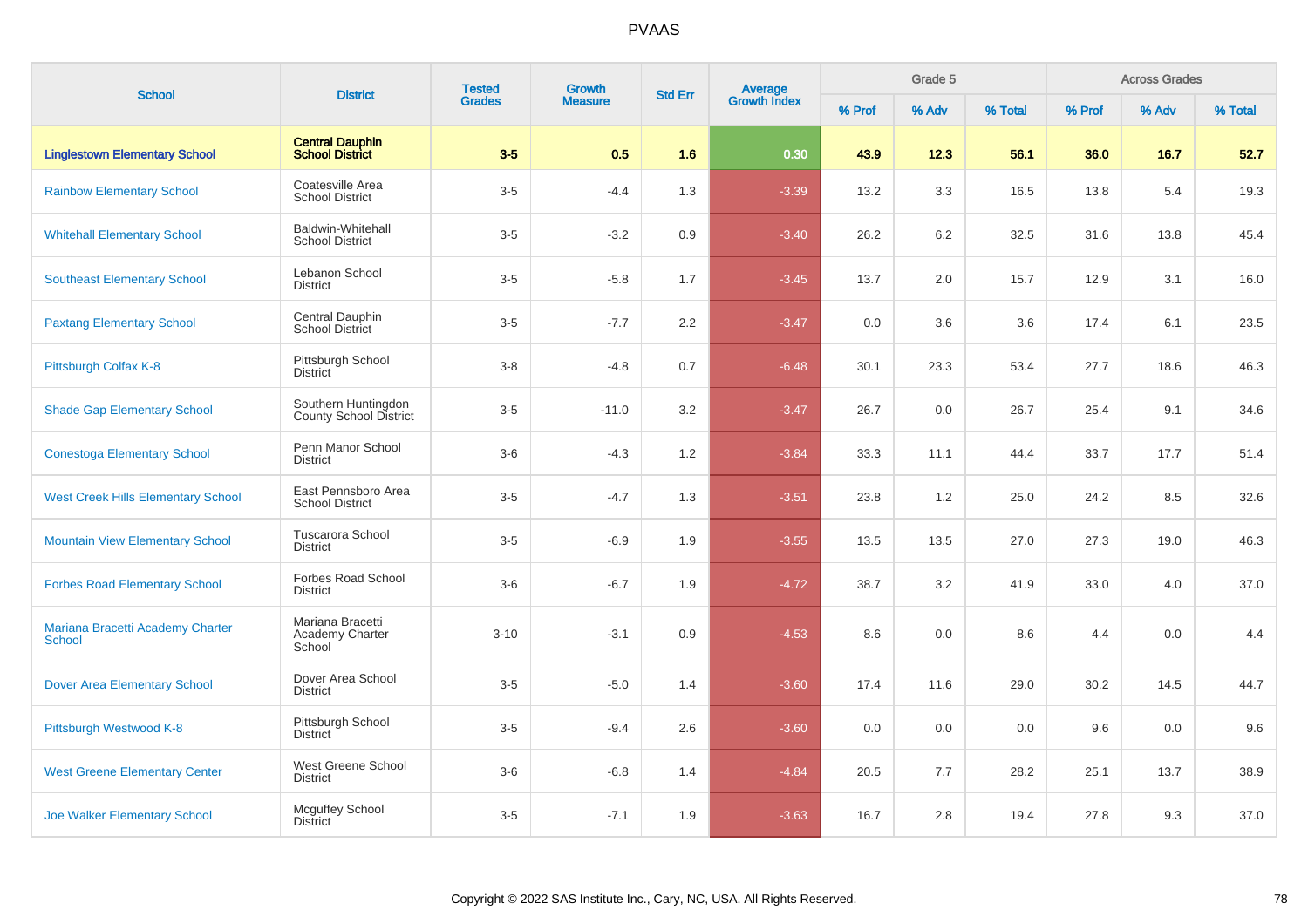| <b>School</b>                           | <b>District</b>                                    | <b>Tested</b> | Growth         | <b>Std Err</b> | Average<br>Growth Index |        | Grade 5 |         |        | <b>Across Grades</b> |         |
|-----------------------------------------|----------------------------------------------------|---------------|----------------|----------------|-------------------------|--------|---------|---------|--------|----------------------|---------|
|                                         |                                                    | <b>Grades</b> | <b>Measure</b> |                |                         | % Prof | % Adv   | % Total | % Prof | % Adv                | % Total |
| <b>Linglestown Elementary School</b>    | <b>Central Dauphin</b><br><b>School District</b>   | $3-5$         | 0.5            | 1.6            | 0.30                    | 43.9   | 12.3    | 56.1    | 36.0   | 16.7                 | 52.7    |
| <b>Fleetwood Middle School</b>          | Fleetwood Area<br><b>School District</b>           | $5-8$         | $-1.9$         | 0.5            | $-3.85$                 | 21.8   | 3.8     | 25.6    | 21.1   | 3.8                  | 24.8    |
| <b>Rose Tree Elementary School</b>      | Rose Tree Media<br><b>School District</b>          | $3-5$         | $-6.0$         | 1.6            | $-3.65$                 | 20.8   | 20.8    | 41.5    | 35.6   | 31.4                 | 67.0    |
| <b>Commodore Perry School</b>           | Commodore Perry<br><b>School District</b>          | $3-6$         | $-9.7$         | 1.5            | $-6.52$                 | 38.7   | 9.7     | 48.4    | 24.6   | 8.5                  | 33.0    |
| <b>Guilford Hills Elementary School</b> | Chambersburg Area<br>School District               | $3-5$         | $-7.0$         | 1.9            | $-3.65$                 | 21.0   | 10.5    | 31.6    | 29.9   | 6.8                  | 36.8    |
| <b>Meredith William M School</b>        | Philadelphia City<br>School District               | $3-8$         | $-7.8$         | 1.3            | $-5.90$                 | 35.7   | 0.0     | 35.7    | 29.6   | 25.1                 | 54.8    |
| <b>New Franklin Elementary School</b>   | Chambersburg Area<br>School District               | $3-5$         | $-8.5$         | 2.3            | $-3.69$                 | 36.0   | 8.0     | 44.0    | 32.5   | 12.0                 | 44.6    |
| <b>C E Mccall Middle School</b>         | Montoursville Area<br><b>School District</b>       | $5-8$         | $-1.9$         | 0.5            | $-5.33$                 | 31.3   | 13.0    | 44.3    | 26.2   | 9.0                  | 35.2    |
| <b>Richmond School</b>                  | Philadelphia City<br>School District               | $3-5$         | $-8.7$         | 2.3            | $-3.72$                 | 4.0    | 0.0     | 4.0     | 2.4    | 7.1                  | 9.5     |
| <b>Belmont Hills Elementary School</b>  | <b>Bensalem Township</b><br><b>School District</b> | $3-6$         | $-4.1$         | 1.1            | $-3.76$                 | 17.7   | 4.8     | 22.6    | 18.1   | 5.2                  | 23.3    |
| <b>North Salem Elementary School</b>    | Dover Area School<br><b>District</b>               | $3-6$         | $-5.6$         | 1.5            | $-3.78$                 | 22.7   | 10.6    | 33.3    | 30.5   | 17.4                 | 47.9    |
| <b>Dormont Elementary School</b>        | Keystone Oaks School<br><b>District</b>            | $3-5$         | $-6.0$         | 1.6            | $-3.78$                 | 25.9   | 16.7    | 42.6    | 32.7   | 20.1                 | 52.8    |
| <b>Red Mill Elementary School</b>       | West Shore School<br><b>District</b>               | $3-5$         | $-4.7$         | 1.2            | $-3.79$                 | 31.9   | 17.0    | 48.9    | 34.6   | 22.4                 | 57.1    |
| <b>Media Elementary School</b>          | Rose Tree Media<br><b>School District</b>          | $3-5$         | $-5.5$         | 1.4            | $-3.80$                 | 31.3   | 9.0     | 40.3    | 34.0   | 17.0                 | 51.1    |
| <b>Parkway Manor School</b>             | <b>Parkland School</b><br><b>District</b>          | $3-5$         | $-5.3$         | 1.4            | $-3.83$                 | 39.0   | 19.5    | 58.5    | 32.9   | 29.8                 | 62.7    |
| <b>Propel Charter School-Montour</b>    | Propel Charter<br>School-Montour                   | $3 - 10$      | $-2.8$         | 0.7            | $-5.57$                 | 4.9    | 1.6     | 6.6     | 4.8    | 1.6                  | 6.4     |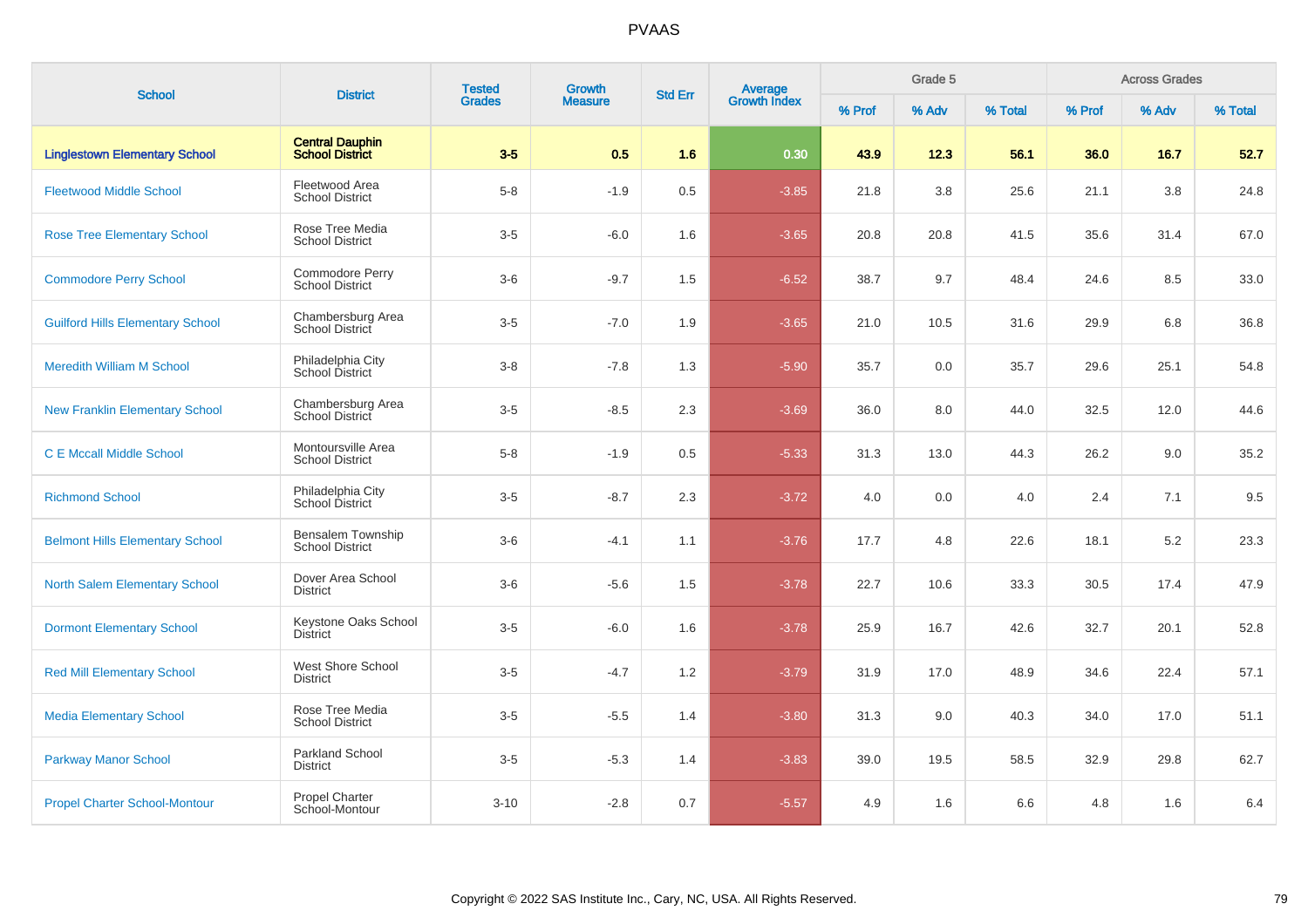| <b>School</b>                                                    | <b>District</b>                                                            | <b>Tested</b><br><b>Grades</b> | Growth         | <b>Std Err</b> |                         |        | Grade 5 |         |         | <b>Across Grades</b> |         |
|------------------------------------------------------------------|----------------------------------------------------------------------------|--------------------------------|----------------|----------------|-------------------------|--------|---------|---------|---------|----------------------|---------|
|                                                                  |                                                                            |                                | <b>Measure</b> |                | Average<br>Growth Index | % Prof | % Adv   | % Total | % Prof  | % Adv                | % Total |
| <b>Linglestown Elementary School</b>                             | <b>Central Dauphin</b><br><b>School District</b>                           | $3-5$                          | 0.5            | 1.6            | 0.30                    | 43.9   | 12.3    | 56.1    | 36.0    | 16.7                 | 52.7    |
| North Strabane Intermediate School                               | Canon-Mcmillan<br><b>School District</b>                                   | $5-6$                          | $-6.3$         | 0.7            | $-9.24$                 | 25.8   | 21.2    | 47.0    | 22.6    | 13.9                 | 36.6    |
| <b>Nye Elementary School</b>                                     | Lower Dauphin School<br><b>District</b>                                    | $3-5$                          | $-5.6$         | 1.5            | $-3.88$                 | 25.8   | 19.7    | 45.4    | 24.7    | 14.8                 | 39.5    |
| <b>North Pocono Intmd School</b>                                 | North Pocono School<br><b>District</b>                                     | $4 - 5$                        | $-4.1$         | 1.1            | $-3.89$                 | 33.6   | 6.2     | 39.8    | 31.8    | 10.5                 | 42.3    |
| <b>Spring Grove Area Intermediate School</b>                     | Spring Grove Area<br>School District                                       | $5-6$                          | $-2.1$         | 0.5            | $-4.91$                 | 31.0   | 11.6    | 42.6    | 31.2    | 13.8                 | 45.0    |
| <b>Chester Charter Scholars Academy</b><br><b>Charter School</b> | <b>Chester Charter</b><br><b>Scholars Academy</b><br><b>Charter School</b> | $3 - 12$                       | $-3.3$         | 0.8            | $-7.29$                 | 0.0    | 0.0     | 0.0     | 1.8     | 0.4                  | 2.2     |
| Karen A. Ionta Elementary School                                 | Hermitage School<br><b>District</b>                                        | $4 - 5$                        | $-3.9$         | 1.0            | $-3.93$                 | 39.7   | 7.8     | 47.5    | 34.3    | 17.3                 | 51.7    |
| <b>Mcconnellsburg Elementary School</b>                          | <b>Central Fulton School</b><br><b>District</b>                            | $3-5$                          | $-5.2$         | 1.3            | $-3.95$                 | 30.3   | 6.6     | 36.8    | 35.0    | 6.7                  | 41.8    |
| <b>Washington Park Elementary School</b>                         | Washington School<br><b>District</b>                                       | $3-6$                          | $-4.0$         | 0.9            | $-4.65$                 | 13.5   | 2.9     | 16.4    | 13.0    | 4.2                  | 17.2    |
| <b>Hackett Horatio B School</b>                                  | Philadelphia City<br><b>School District</b>                                | $3-5$                          | $-9.8$         | 2.5            | $-3.96$                 | 7.7    | 0.0     | 7.7     | 22.2    | 8.6                  | 30.9    |
| <b>Propel Charter School-Pitcairn</b>                            | <b>Propel Charter</b><br>School-Pitcairn                                   | $3-8$                          | $-5.7$         | 1.1            | $-5.23$                 | 0.0    | 0.0     | 0.0     | $5.5\,$ | 0.0                  | 5.5     |
| Frances Willard #32                                              | <b>Scranton School</b><br><b>District</b>                                  | $3-5$                          | $-11.4$        | 2.9            | $-3.99$                 | 11.1   | 0.0     | 11.1    | 10.8    | 0.0                  | 10.8    |
| <b>Comly Watson School</b>                                       | Philadelphia City<br>School District                                       | $3-5$                          | $-10.0$        | 2.5            | $-4.00$                 | 26.1   | 13.0    | 39.1    | 29.7    | 8.1                  | 37.8    |
| <b>Woodlyn Elementary School</b>                                 | <b>Ridley School District</b>                                              | $3-5$                          | $-6.7$         | 1.7            | $-4.02$                 | 12.2   | 2.0     | 14.3    | 13.2    | 6.9                  | 20.1    |
| <b>Spruance Gilbert School</b>                                   | Philadelphia City<br>School District                                       | $3-8$                          | $-11.7$        | 2.9            | $-4.03$                 | 0.0    | 0.0     | 0.0     | 4.5     | 0.0                  | 4.5     |
| <b>Pine Grove Area Middle School</b>                             | Pine Grove Area<br><b>School District</b>                                  | $5-8$                          | $-2.2$         | 0.5            | $-4.49$                 | 23.2   | 4.2     | 27.4    | 20.0    | 2.2                  | 22.2    |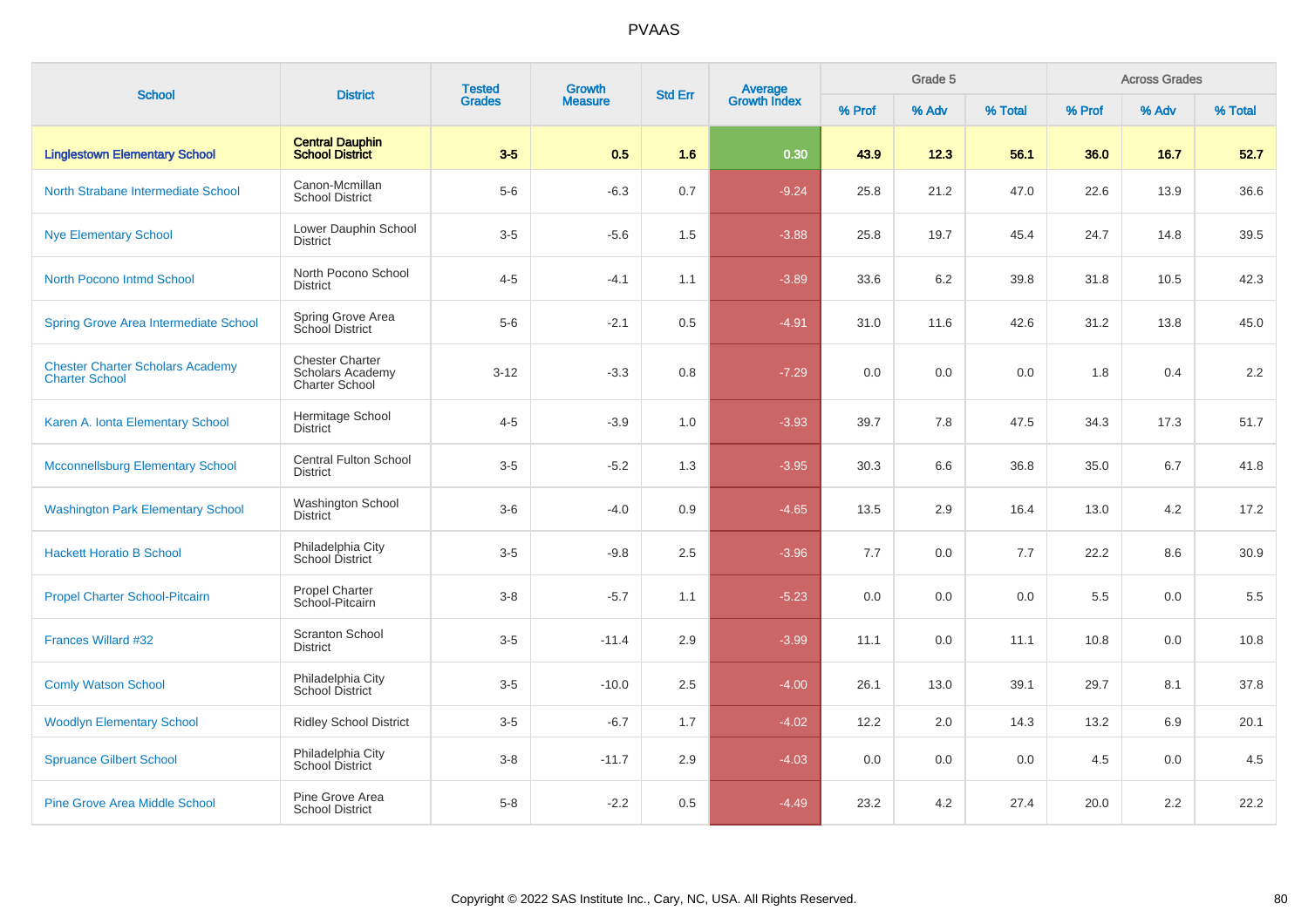| <b>School</b>                                                | <b>District</b>                                                 | <b>Tested</b> | <b>Growth</b>  | <b>Std Err</b> |                         |        | Grade 5 |         |        | <b>Across Grades</b> |         |
|--------------------------------------------------------------|-----------------------------------------------------------------|---------------|----------------|----------------|-------------------------|--------|---------|---------|--------|----------------------|---------|
|                                                              |                                                                 | <b>Grades</b> | <b>Measure</b> |                | Average<br>Growth Index | % Prof | % Adv   | % Total | % Prof | % Adv                | % Total |
| <b>Linglestown Elementary School</b>                         | <b>Central Dauphin</b><br><b>School District</b>                | $3-5$         | 0.5            | 1.6            | 0.30                    | 43.9   | 12.3    | 56.1    | 36.0   | 16.7                 | 52.7    |
| Urban Academy of Greater Pittsburgh<br><b>Charter School</b> | Urban Academy Of<br>Greater Pittsburgh<br><b>Charter School</b> | $3 - 5$       | $-7.6$         | 1.9            | $-4.05$                 | 2.7    | 0.0     | 2.7     | 7.3    | 0.0                  | 7.3     |
| <b>Glenolden School</b>                                      | Interboro School<br><b>District</b>                             | $3 - 8$       | $-3.9$         | 0.7            | $-5.29$                 | 9.8    | 1.6     | 11.5    | 14.1   | 2.7                  | 16.8    |
| <b>Delaware Valley Elementary School</b>                     | Delaware Valley<br><b>School District</b>                       | $3-5$         | $-6.6$         | 1.6            | $-4.05$                 | 24.6   | 5.3     | 29.8    | 32.2   | 10.0                 | 42.2    |
| <b>Science Leadership Academy Middle</b><br><b>School</b>    | Philadelphia City<br>School District                            | $5 - 8$       | $-7.1$         | 1.4            | $-5.15$                 | 13.6   | 4.6     | 18.2    | 5.0    | 1.2                  | 6.2     |
| <b>Boyertown Elementary School</b>                           | Boyertown Area<br>School District                               | $3-5$         | $-5.3$         | 1.3            | $-4.06$                 | 29.8   | 2.4     | 32.1    | 34.8   | 11.9                 | 46.6    |
| Antonia Pantoja Community Charter<br><b>School</b>           | Antonia Pantoja<br><b>Community Charter</b><br>School           | $3 - 8$       | $-3.9$         | 0.8            | $-4.62$                 | 1.5    | 0.0     | 1.5     | 1.8    | 0.9                  | 2.8     |
| <b>North Star East Middle School</b>                         | North Star School<br><b>District</b>                            | $5 - 8$       | $-2.8$         | 0.7            | $-5.51$                 | 12.8   | 10.3    | 23.1    | 15.0   | 4.6                  | 19.6    |
| <b>Bullskin Elementary School</b>                            | Connellsville Area<br><b>School District</b>                    | $3-5$         | $-6.4$         | 1.5            | $-4.17$                 | 13.3   | 10.0    | 23.3    | 19.2   | 5.8                  | 25.0    |
| <b>Todd Lane Elementary School</b>                           | <b>Central Valley School</b><br><b>District</b>                 | $3-5$         | $-4.2$         | 1.0            | $-4.17$                 | 24.6   | 4.9     | 29.6    | 32.2   | 12.1                 | 44.3    |
| <b>L B Morris Elementary School</b>                          | Jim Thorpe Area<br><b>School District</b>                       | $3 - 8$       | $-3.6$         | 0.7            | $-4.91$                 | 15.4   | 0.0     | 15.4    | 15.9   | 4.3                  | 20.2    |
| <b>Newtown Elementary School</b>                             | <b>Council Rock School</b><br><b>District</b>                   | $3-6$         | $-3.7$         | 0.9            | $-5.86$                 | 28.3   | 13.1    | 41.4    | 33.9   | 23.6                 | 57.5    |
| <b>Conrad Weiser Middle School</b>                           | Conrad Weiser Area<br><b>School District</b>                    | $5-8$         | $-1.9$         | 0.4            | $-11.29$                | 15.4   | 1.8     | 17.3    | 14.4   | 2.3                  | 16.7    |
| <b>Frazier Elementary School</b>                             | <b>Frazier School District</b>                                  | $3-5$         | $-7.1$         | 1.7            | $-4.25$                 | 7.8    | 0.0     | 7.8     | 19.3   | 3.1                  | 22.4    |
| <b>Lindley Academy Charter School At</b><br><b>Birney</b>    | <b>Lindley Academy</b><br>Charter School At<br><b>Birney</b>    | $3 - 8$       | $-3.0$         | 0.7            | $-4.63$                 | 1.3    | 0.0     | 1.3     | 1.0    | 0.3                  | 1.3     |
| <b>Tacony Academy Charter School</b>                         | Tacony Academy<br><b>Charter School</b>                         | $3 - 11$      | $-3.3$         | 0.8            | $-9.10$                 | 4.1    | 1.4     | 5.5     | 5.0    | 1.0                  | 6.0     |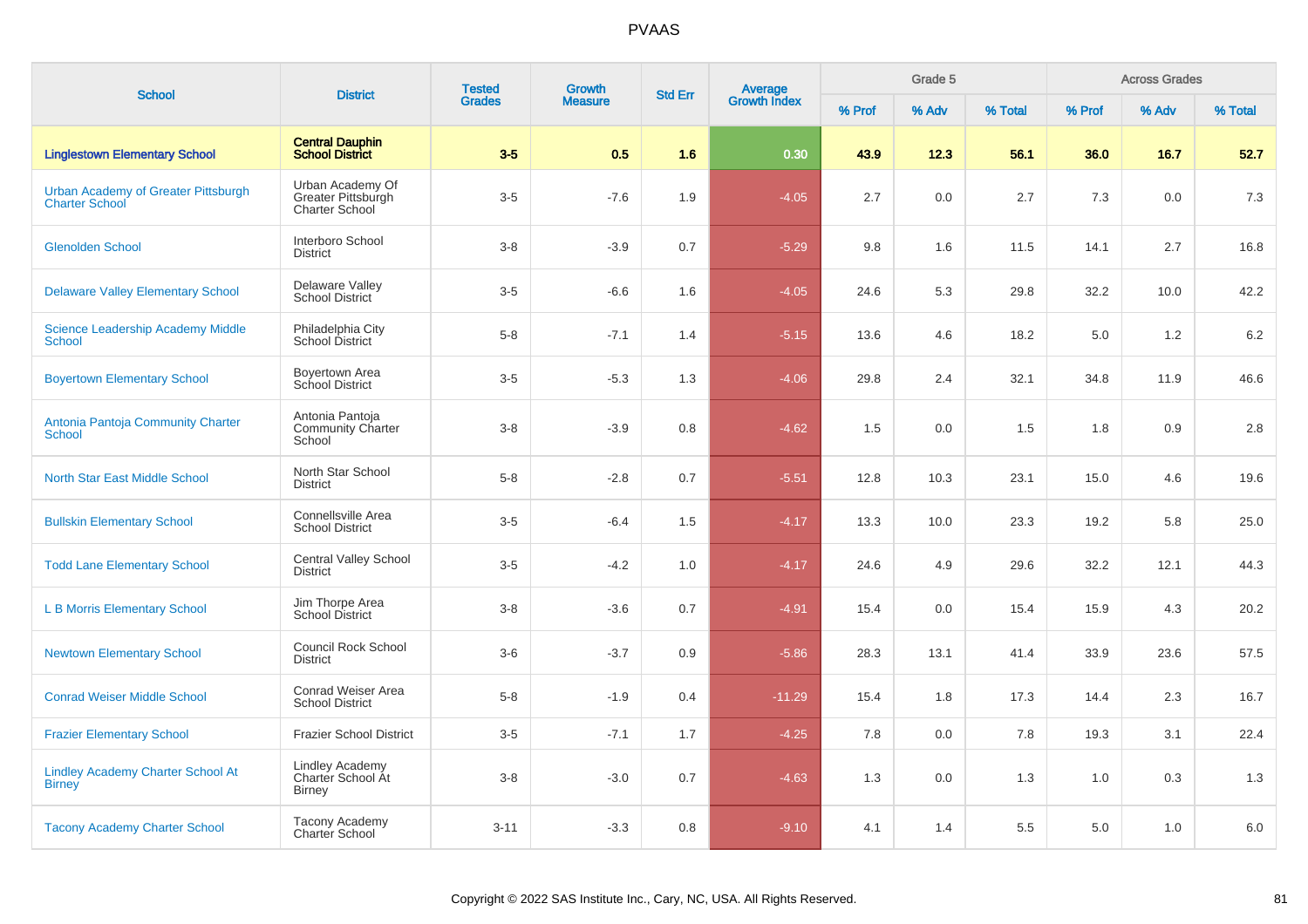| <b>School</b>                              | <b>District</b>                                  | <b>Tested</b><br><b>Grades</b> | Growth         | <b>Std Err</b> |                                |         | Grade 5 |         |         | <b>Across Grades</b> |         |
|--------------------------------------------|--------------------------------------------------|--------------------------------|----------------|----------------|--------------------------------|---------|---------|---------|---------|----------------------|---------|
|                                            |                                                  |                                | <b>Measure</b> |                | <b>Average</b><br>Growth Index | % Prof  | % Adv   | % Total | % Prof  | % Adv                | % Total |
| <b>Linglestown Elementary School</b>       | <b>Central Dauphin</b><br><b>School District</b> | $3-5$                          | 0.5            | 1.6            | 0.30                           | 43.9    | 12.3    | 56.1    | 36.0    | 16.7                 | 52.7    |
| <b>Propel Charter School-East</b>          | Propel Charter School<br>- East                  | $3-8$                          | $-4.2$         | 1.0            | $-5.99$                        | 2.5     | 0.0     | 2.5     | 9.4     | 0.5                  | 9.9     |
| <b>Steel Valley Middle School</b>          | Steel Valley School<br><b>District</b>           | $5-8$                          | $-2.9$         | 0.7            | $-6.31$                        | 12.0    | 2.4     | 14.5    | 13.1    | 4.4                  | 17.4    |
| <b>Hutchinson Elementary School</b>        | Laurel Highlands<br>School District              | $3-5$                          | $-7.6$         | 1.8            | $-4.29$                        | 12.8    | 8.5     | 21.3    | 18.4    | 10.9                 | 29.2    |
| Pittsburgh Sterrett 6-8                    | Pittsburgh School<br><b>District</b>             | $5-8$                          | $-3.4$         | 0.8            | $-4.32$                        |         |         |         | $3.5\,$ | 1.3                  | 4.8     |
| <b>Northwestern Elementary School</b>      | Northwestern School<br><b>District</b>           | $3-5$                          | $-6.7$         | 1.5            | $-4.33$                        | 30.5    | 5.1     | 35.6    | 33.7    | 7.8                  | 41.6    |
| <b>Garnet Valley Elementary School</b>     | Garnet Valley School<br><b>District</b>          | $3-5$                          | $-3.7$         | 0.8            | $-4.33$                        | 23.2    | 22.2    | 45.4    | 29.2    | 21.1                 | 50.2    |
| <b>Skyview Upper Elementary School</b>     | Methacton School<br><b>District</b>              | $5-6$                          | $-2.6$         | 0.5            | $-5.56$                        | 30.5    | 14.2    | 44.7    | 29.3    | 12.0                 | 41.4    |
| <b>Buchanan Elementary School</b>          | Chambersburg Area<br><b>School District</b>      | $3-5$                          | $-9.0$         | 2.1            | $-4.36$                        | 8.6     | 2.9     | 11.4    | 12.7    | 2.7                  | 15.4    |
| <b>Manor Elementary School</b>             | Pennsbury School<br><b>District</b>              | $3-5$                          | $-6.9$         | 1.6            | $-4.37$                        | 18.2    | 9.1     | 27.3    | 27.8    | 12.4                 | 40.1    |
| <b>Apollo-Ridge Elementary School</b>      | Apollo-Ridge School<br><b>District</b>           | $3-5$                          | $-6.2$         | 1.4            | $-4.38$                        | 18.8    | 0.0     | 18.8    | 20.3    | 4.7                  | 25.0    |
| <b>Dunbar Township Elementary School</b>   | Connellsville Area<br><b>School District</b>     | $3-5$                          | $-5.7$         | 1.3            | $-4.40$                        | 15.9    | 6.8     | 22.7    | 29.0    | 9.3                  | 38.3    |
| <b>Veterans Memorial Elementary School</b> | Parkland School<br><b>District</b>               | $3-5$                          | $-6.9$         | 1.6            | $-4.43$                        | 38.6    | 24.6    | 63.2    | 34.0    | 36.0                 | 70.0    |
| <b>Edison Elementary School</b>            | Erie City School<br><b>District</b>              | $3-5$                          | $-7.9$         | 1.8            | $-4.44$                        | 8.7     | 0.0     | 8.7     | 3.4     | 0.0                  | 3.4     |
| <b>MaST Community Charter School III</b>   | <b>MaST Community</b><br>Charter School III      | $3-6$                          | $-3.6$         | $0.8\,$        | $-4.68$                        | $3.8\,$ | 0.0     | 3.8     | 8.3     | 2.2                  | 10.5    |
| <b>Conemaugh Valley Elementary School</b>  | Conemaugh Valley<br>School District              | $3-6$                          | $-5.8$         | 1.1            | $-5.02$                        | 13.7    | 3.9     | 17.6    | 23.2    | 7.2                  | 30.4    |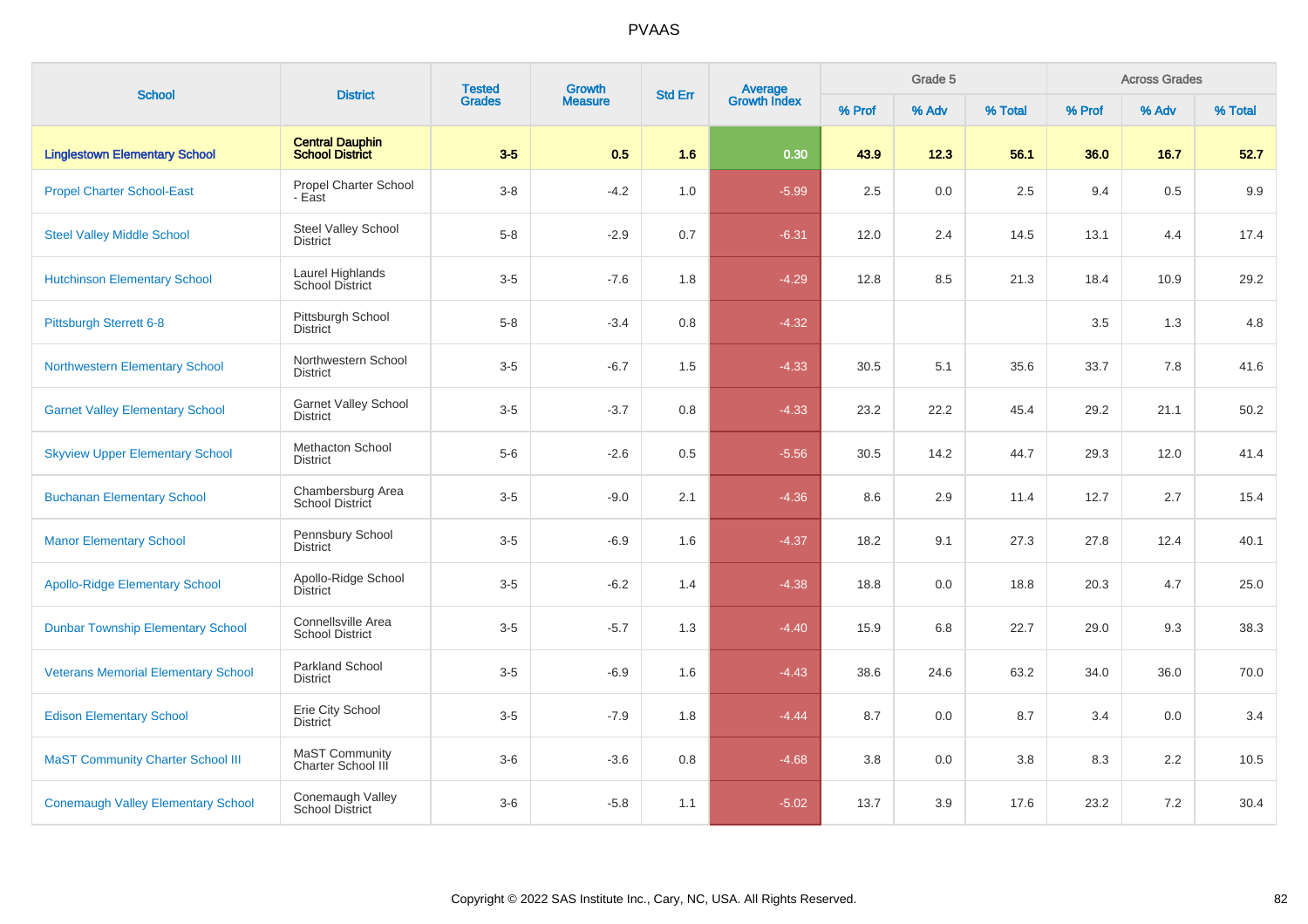| <b>School</b>                               | <b>District</b>                                       | <b>Tested</b> | Growth         | <b>Std Err</b> |                                |        | Grade 5 |         |         | <b>Across Grades</b> |         |
|---------------------------------------------|-------------------------------------------------------|---------------|----------------|----------------|--------------------------------|--------|---------|---------|---------|----------------------|---------|
|                                             |                                                       | <b>Grades</b> | <b>Measure</b> |                | <b>Average</b><br>Growth Index | % Prof | % Adv   | % Total | % Prof  | % Adv                | % Total |
| <b>Linglestown Elementary School</b>        | <b>Central Dauphin</b><br><b>School District</b>      | $3-5$         | 0.5            | 1.6            | 0.30                           | 43.9   | 12.3    | 56.1    | 36.0    | 16.7                 | 52.7    |
| <b>Weigelstown Elementary School</b>        | Dover Area School<br>District                         | $3-5$         | $-6.4$         | 1.4            | $-4.49$                        | 23.2   | 4.4     | 27.5    | 23.0    | 12.6                 | 35.6    |
| <b>York Academy Regional Charter School</b> | York Academy<br>Regional Charter<br>School            | $3 - 11$      | $-4.4$         | 0.8            | $-5.58$                        | 10.0   | 11.7    | 21.7    | 18.4    | 9.5                  | 27.9    |
| <b>Amos K Hutchinson Elementary School</b>  | Greensburg Salem<br><b>School District</b>            | $3-5$         | $-6.2$         | 1.4            | $-4.51$                        | 29.9   | 3.9     | 33.8    | 24.0    | 8.9                  | 32.9    |
| <b>Hegins-Hubley Elementary School</b>      | Tri-Valley School<br><b>District</b>                  | $3-6$         | $-10.2$        | 1.3            | $-7.88$                        | 14.5   | 3.2     | 17.7    | 15.6    | 4.0                  | 19.6    |
| <b>Alliance For Progress Charter School</b> | <b>Alliance For Progress</b><br><b>Charter School</b> | $3-8$         | $-5.0$         | 1.1            | $-6.69$                        | 0.0    | 0.0     | 0.0     | 0.6     | 0.0                  | 0.6     |
| <b>Pittsburgh Grandview K-5</b>             | Pittsburgh School<br><b>District</b>                  | $3-5$         | $-13.0$        | 2.8            | $-4.58$                        | 0.0    | 0.0     | 0.0     | 7.0     | 0.0                  | 7.0     |
| <b>Spring Ridge Elementary School</b>       | <b>Wilson School District</b>                         | $3-5$         | $-7.4$         | 1.6            | $-4.66$                        | 25.9   | 6.9     | 32.8    | 30.5    | 22.6                 | 53.2    |
| <b>Oaklyn School</b>                        | Shikellamy School<br>District                         | $3-5$         | $-7.0$         | 1.5            | $-4.67$                        | 30.3   | 9.1     | 39.4    | 30.9    | 17.4                 | 48.3    |
| <b>Masontown Elementary School</b>          | Albert Gallatin Area<br><b>School District</b>        | $3-5$         | $-10.9$        | 2.3            | $-4.69$                        | 15.2   | 0.0     | 15.2    | 18.4    | 4.1                  | 22.4    |
| <b>Lurgan Elementary School</b>             | Chambersburg Area<br><b>School District</b>           | $3-5$         | $-14.5$        | 3.1            | $-4.70$                        | 28.6   | 0.0     | 28.6    | 14.3    | 0.0                  | 14.3    |
| Pittsburgh Morrow K-8                       | Pittsburgh School<br><b>District</b>                  | $3 - 8$       | $-4.4$         | 0.9            | $-5.13$                        | 3.8    | 1.9     | 5.8     | 1.9     | 2.2                  | 4.1     |
| <b>Sharpsville Area Elementary School</b>   | Sharpsville Area<br>School District                   | $3-5$         | $-7.2$         | 1.5            | $-4.78$                        | 29.0   | 9.7     | 38.7    | 36.4    | 14.2                 | 50.6    |
| <b>Stewart Middle School</b>                | Norristown Area<br><b>School District</b>             | $5 - 8$       | $-3.4$         | 0.7            | $-6.48$                        | 4.4    | 0.0     | 4.4     | $5.2\,$ | 0.7                  | 5.9     |
| <b>Perry Elementary School</b>              | Erie City School<br><b>District</b>                   | $3-5$         | $-8.8$         | 1.8            | $-4.89$                        | 2.3    | 0.0     | 2.3     | $5.2\,$ | 2.2                  | 7.4     |
| <b>Wilkins Elementary STEAM Academy</b>     | Woodland Hills School<br><b>District</b>              | $3-5$         | $-8.5$         | 1.7            | $-4.93$                        | 4.0    | 2.0     | 6.0     | 7.4     | 0.7                  | 8.2     |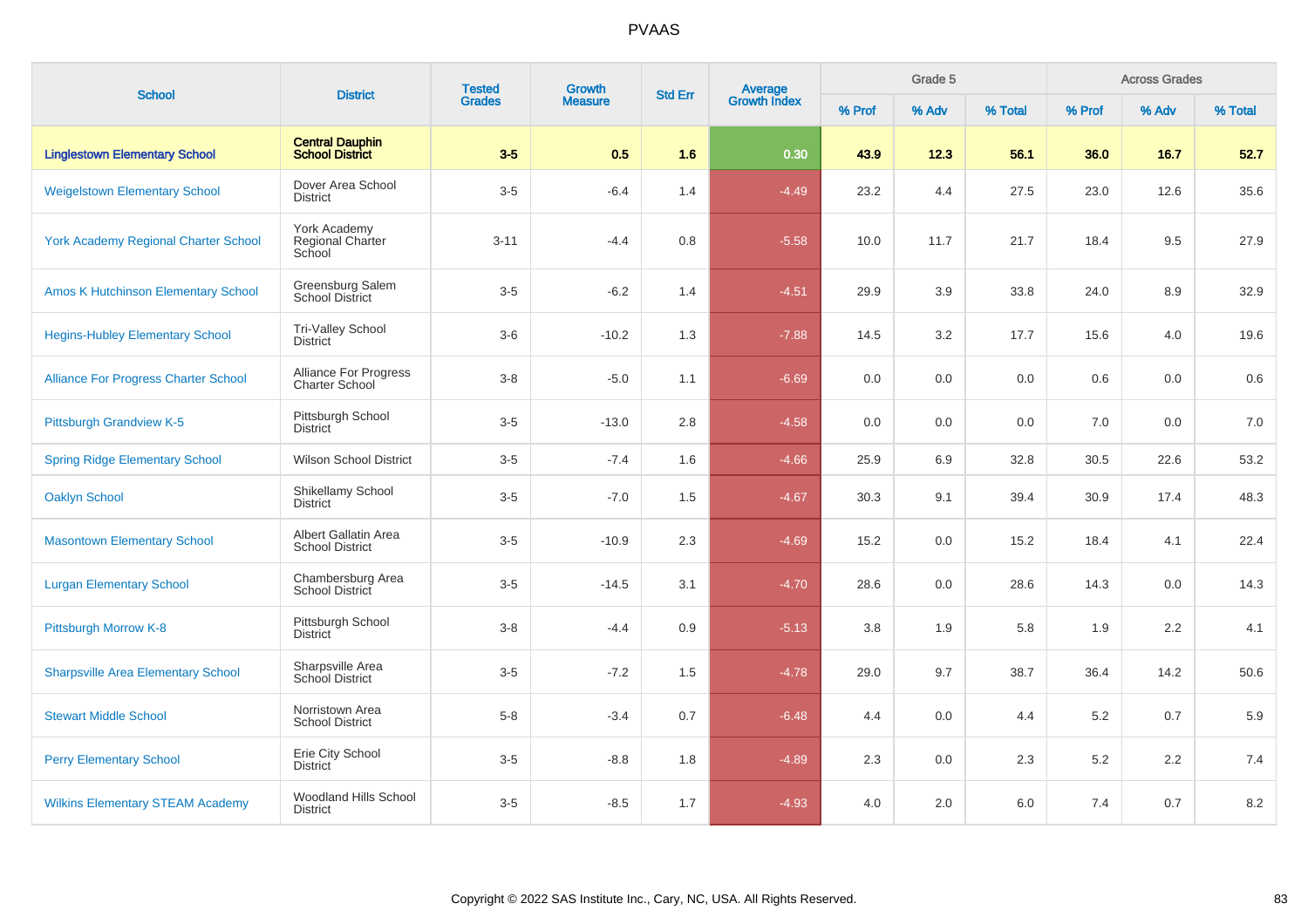| <b>School</b>                                   | <b>District</b>                                  | <b>Tested</b><br><b>Grades</b> | Growth         | <b>Std Err</b> |                                |        | Grade 5 |         |        | <b>Across Grades</b> |         |
|-------------------------------------------------|--------------------------------------------------|--------------------------------|----------------|----------------|--------------------------------|--------|---------|---------|--------|----------------------|---------|
|                                                 |                                                  |                                | <b>Measure</b> |                | <b>Average</b><br>Growth Index | % Prof | % Adv   | % Total | % Prof | % Adv                | % Total |
| <b>Linglestown Elementary School</b>            | <b>Central Dauphin</b><br><b>School District</b> | $3-5$                          | 0.5            | 1.6            | 0.30                           | 43.9   | 12.3    | 56.1    | 36.0   | 16.7                 | 52.7    |
| <b>Goodnoe Elementary School</b>                | <b>Council Rock School</b><br><b>District</b>    | $3-6$                          | $-3.9$         | 0.8            | $-6.69$                        | 23.7   | 26.8    | 50.5    | 33.6   | 29.4                 | 63.0    |
| Pittsburgh Faison K-5                           | Pittsburgh School<br><b>District</b>             | $3-5$                          | $-8.5$         | 1.7            | $-4.98$                        | 2.0    | 0.0     | 2.0     | 1.4    | 0.0                  | 1.4     |
| <b>State Elementary Center</b>                  | <b>Wyoming Valley West</b><br>School District    | $3-5$                          | $-5.8$         | 1.2            | $-4.99$                        | 2.8    | 0.0     | 2.8     | 7.2    | 0.6                  | 7.8     |
| <b>Forge Road Elementary School</b>             | Palmyra Area School<br>District                  | $3-5$                          | $-7.5$         | 1.5            | $-4.99$                        | 33.8   | 3.1     | 36.9    | 35.6   | 12.6                 | 48.2    |
| <b>Newlonsburg Elementary School</b>            | Franklin Regional<br><b>School District</b>      | $3-5$                          | $-9.4$         | 1.9            | $-5.00$                        | 57.5   | 17.5    | 75.0    | 38.0   | 41.7                 | 79.6    |
| <b>East Norriton Middle School</b>              | Norristown Area<br><b>School District</b>        | $5 - 8$                        | $-3.1$         | 0.6            | $-5.78$                        | 16.8   | 1.6     | 18.4    | 14.4   | 2.8                  | 17.2    |
| <b>Middle Smithfield Elementary School</b>      | East Stroudsburg Area<br><b>School District</b>  | $3-5$                          | $-9.9$         | 2.0            | $-5.04$                        | 24.4   | 0.0     | 24.4    | 17.9   | 6.5                  | 24.4    |
| Northwood Academy Charter School                | Northwood Academy<br><b>Charter School</b>       | $3 - 8$                        | $-3.7$         | 0.7            | $-5.33$                        | 6.6    | 1.3     | 7.9     | 6.3    | 0.9                  | 7.2     |
| New Brighton Area Elementary School             | New Brighton Area<br>School District             | $3-5$                          | $-6.3$         | 1.3            | $-5.06$                        | 18.0   | 1.1     | 19.1    | 15.5   | 2.5                  | 18.0    |
| <b>Rice Elementary School</b>                   | Crestwood School<br><b>District</b>              | $3-6$                          | $-4.3$         | 0.8            | $-10.53$                       | 15.7   | 1.8     | 17.6    | 26.0   | 7.7                  | 33.7    |
| South Buffalo Elementary School                 | Freeport Area School<br><b>District</b>          | $3-5$                          | $-9.2$         | 1.8            | $-5.16$                        | 20.4   | 9.1     | 29.6    | 27.7   | 21.0                 | 48.7    |
| <b>Wallenpaupack South Elementary</b><br>School | Wallenpaupack Area<br>School District            | $3-5$                          | $-10.6$        | 2.0            | $-5.16$                        | 37.5   | 6.2     | 43.8    | 32.6   | 15.8                 | 48.4    |
| <b>Tenth Street Elementary School</b>           | <b>Riverview School</b><br><b>District</b>       | $3-6$                          | $-6.8$         | 1.3            | $-6.43$                        | 36.1   | 2.8     | 38.9    | 36.3   | 17.9                 | 54.2    |
| Pittsburgh Weil K-8                             | Pittsburgh School<br>District                    | $3-5$                          | $-12.9$        | 2.5            | $-5.23$                        | 0.0    | 0.0     | 0.0     | 3.0    | 1.5                  | 4.6     |
| <b>Smithfield Elementary School</b>             | East Stroudsburg Area<br><b>School District</b>  | $3-5$                          | $-10.2$        | 1.9            | $-5.26$                        | 25.6   | 12.8    | 38.5    | 21.0   | 11.6                 | 32.6    |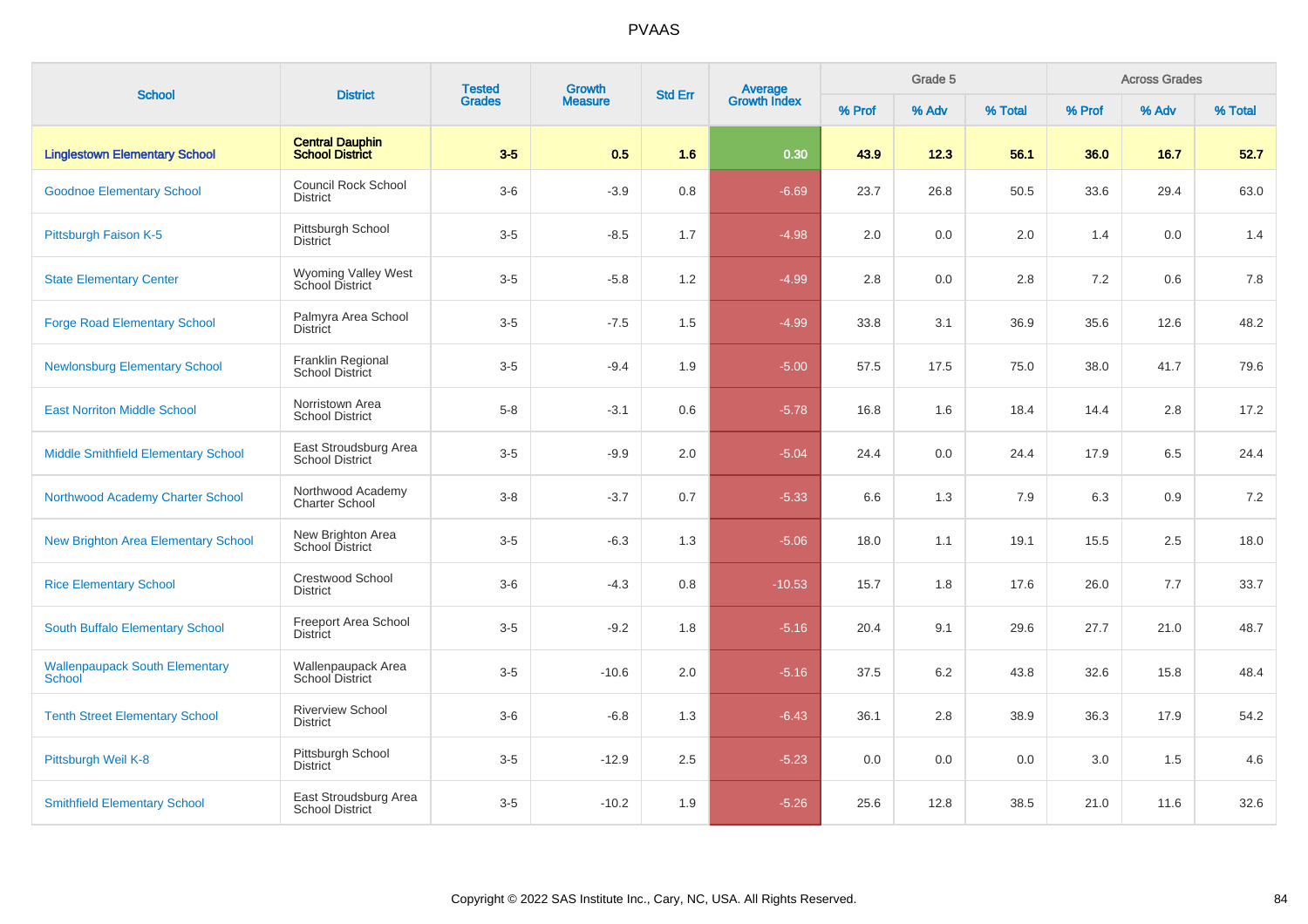| <b>School</b>                             | <b>District</b>                                     | <b>Tested</b> | Growth         | <b>Std Err</b> | Average<br>Growth Index |        | Grade 5 |         | <b>Across Grades</b> |       |         |  |
|-------------------------------------------|-----------------------------------------------------|---------------|----------------|----------------|-------------------------|--------|---------|---------|----------------------|-------|---------|--|
|                                           |                                                     | <b>Grades</b> | <b>Measure</b> |                |                         | % Prof | % Adv   | % Total | % Prof               | % Adv | % Total |  |
| <b>Linglestown Elementary School</b>      | <b>Central Dauphin</b><br><b>School District</b>    | $3-5$         | 0.5            | 1.6            | 0.30                    | 43.9   | 12.3    | 56.1    | 36.0                 | 16.7  | 52.7    |  |
| <b>St Marys Area Middle School</b>        | Saint Marys Area<br><b>School District</b>          | $5-8$         | $-3.2$         | 0.6            | $-5.37$                 |        |         |         | 14.8                 | 2.7   | 17.6    |  |
| <b>Bethlehem-Center Elementary School</b> | Bethlehem-Center<br><b>School District</b>          | $3-5$         | $-7.8$         | 1.4            | $-5.38$                 | 5.6    | 1.4     | 7.0     | 16.9                 | 7.5   | 24.4    |  |
| <b>State Street Elementary School</b>     | Ambridge Area School<br><b>District</b>             | $3-5$         | $-11.5$        | 2.1            | $-5.44$                 | 9.7    | 0.0     | 9.7     | 14.8                 | 5.6   | 20.4    |  |
| <b>Prospect Park School</b>               | Interboro School<br><b>District</b>                 | $3-8$         | $-4.4$         | 0.8            | $-7.77$                 | 14.5   | 4.8     | 19.4    | 13.4                 | 4.6   | 18.0    |  |
| <b>Reynolds Elementary School</b>         | Reynolds School<br><b>District</b>                  | $3-6$         | $-5.4$         | 1.0            | $-7.39$                 | 13.0   | 1.4     | 14.5    | 16.3                 | 1.8   | 18.2    |  |
| <b>Mellon Elementary School</b>           | Ligonier Valley School<br><b>District</b>           | $3-5$         | $-8.6$         | 1.5            | $-5.53$                 | 18.3   | 1.7     | 20.0    | 27.9                 | 7.0   | 34.9    |  |
| <b>Chichester Middle School</b>           | <b>Chichester School</b><br><b>District</b>         | $5-8$         | $-3.8$         | 0.7            | $-5.70$                 | 6.8    | 1.1     | 8.0     | 5.9                  | 2.6   | 8.5     |  |
| <b>Bobtown Elementary School</b>          | Southeastern Greene<br><b>School District</b>       | $3-6$         | $-13.3$        | 1.5            | $-8.93$                 | 34.5   | 13.8    | 48.3    | 33.3                 | 19.2  | 52.5    |  |
| Sol Feinstone Elementary School           | <b>Council Rock School</b><br><b>District</b>       | $3-6$         | $-4.9$         | 0.8            | $-6.00$                 | 40.5   | 21.6    | 62.1    | 39.1                 | 24.5  | 63.6    |  |
| <b>Central Elementary School</b>          | Elizabeth Forward<br><b>School District</b>         | $3-5$         | $-9.0$         | 1.6            | $-5.64$                 | 25.4   | 16.4    | 41.8    | 31.1                 | 22.2  | 53.3    |  |
| Lehman Intermediate School                | East Stroudsburg Area<br><b>School District</b>     | $5-8$         | $-4.8$         | 0.8            | $-5.77$                 |        |         |         | 8.9                  | 2.3   | 11.2    |  |
| <b>Fayetteville Elementary School</b>     | Chambersburg Area<br>School District                | $3-5$         | $-8.4$         | 1.5            | $-5.77$                 | 26.1   | 4.4     | 30.4    | 21.2                 | 7.1   | 28.3    |  |
| <b>Maritime Academy Charter School</b>    | Maritime Academy<br><b>Charter School</b>           | $3 - 10$      | $-3.7$         | 0.6            | $-7.33$                 | 3.5    | 1.2     | 4.7     | 4.6                  | 2.1   | 6.7     |  |
| <b>Manoa Elementary School</b>            | <b>Haverford Township</b><br><b>School District</b> | $3-5$         | $-6.7$         | 1.1            | $-5.95$                 | 24.6   | 13.6    | 38.2    | 32.4                 | 23.7  | 56.1    |  |
| Jefferson-Morgan Elementary School        | Jefferson-Morgan<br>School District                 | $3-6$         | $-6.4$         | 1.1            | $-9.62$                 | 7.1    | 1.4     | 8.6     | 17.1                 | 5.6   | 22.6    |  |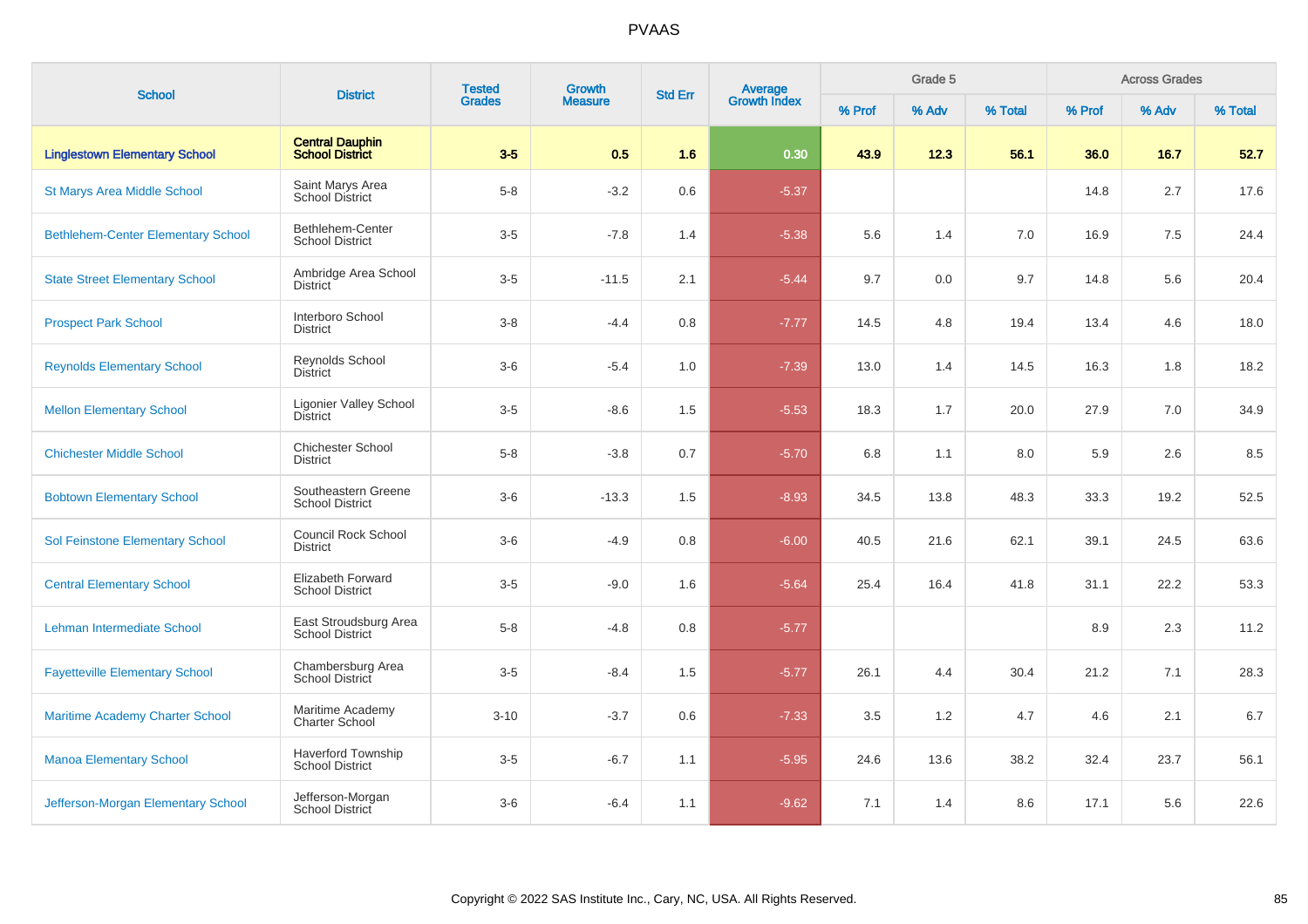| <b>School</b>                                                     | <b>District</b>                                                      | <b>Tested</b> | Growth         | <b>Std Err</b> |                                |        | Grade 5 |         | <b>Across Grades</b> |       |         |  |
|-------------------------------------------------------------------|----------------------------------------------------------------------|---------------|----------------|----------------|--------------------------------|--------|---------|---------|----------------------|-------|---------|--|
|                                                                   |                                                                      | <b>Grades</b> | <b>Measure</b> |                | <b>Average</b><br>Growth Index | % Prof | % Adv   | % Total | % Prof               | % Adv | % Total |  |
| <b>Linglestown Elementary School</b>                              | <b>Central Dauphin</b><br><b>School District</b>                     | $3 - 5$       | 0.5            | 1.6            | 0.30                           | 43.9   | 12.3    | 56.1    | 36.0                 | 16.7  | 52.7    |  |
| Masterman Julia R Sec School                                      | Philadelphia City<br>School District                                 | $5 - 10$      | $-7.7$         | 1.3            | $-6.40$                        | 45.2   | 47.6    | 92.9    | 49.1                 | 40.0  | 89.1    |  |
| <b>Worrall Elementary School</b>                                  | Marple Newtown<br>School District                                    | $3-5$         | $-8.9$         | 1.5            | $-6.08$                        | 44.4   | 25.4    | 69.8    | 35.5                 | 35.5  | 71.0    |  |
| <b>Community Academy Of Philadelphia</b><br><b>Charter School</b> | <b>Community Academy</b><br>Of Philadelphia<br><b>Charter School</b> | $3 - 11$      | $-5.7$         | 0.9            | $-6.24$                        | 4.9    | 2.4     | 7.3     | 2.4                  | 1.0   | 3.5     |  |
| <b>Penn Hills Elementary School</b>                               | Penn Hills School<br><b>District</b>                                 | $3-5$         | $-5.8$         | 0.9            | $-6.26$                        | 4.7    | 1.8     | 6.5     | 10.8                 | 3.4   | 14.2    |  |
| <b>South Allegheny Elementary School</b>                          | South Allegheny<br><b>School District</b>                            | $3-5$         | $-10.2$        | 1.6            | $-6.31$                        | 27.3   | 1.8     | 29.1    | 25.2                 | 3.1   | 28.2    |  |
| <b>Philipsburg Elementary School</b>                              | Philipsburg-Osceola<br>Area School District                          | $3-5$         | $-9.4$         | 1.5            | $-6.36$                        | 38.5   | 10.8    | 49.2    | 31.0                 | 20.1  | 51.1    |  |
| <b>Berwick Area Middle School</b>                                 | <b>Berwick Area School</b><br><b>District</b>                        | $5-8$         | $-3.7$         | 0.5            | $-7.82$                        | 18.5   | 6.8     | 25.3    | 17.1                 | 4.1   | 21.2    |  |
| Pittsburgh Whittier K-5                                           | Pittsburgh School<br><b>District</b>                                 | $3-5$         | $-18.7$        | 2.9            | $-6.41$                        | 5.9    | 0.0     | 5.9     | 12.5                 | 1.6   | 14.1    |  |
| Oil City Area Middle School                                       | Oil City Area School<br><b>District</b>                              | $5-8$         | $-3.7$         | 0.5            | $-7.13$                        | 15.5   | 2.8     | 18.3    | 9.5                  | 1.5   | 11.0    |  |
| <b>Fallsington Elementary School</b>                              | Pennsbury School<br><b>District</b>                                  | $3-5$         | $-10.5$        | 1.6            | $-6.47$                        | 25.5   | 15.7    | 41.2    | 29.8                 | 18.2  | 47.9    |  |
| <b>Southmoreland Elementary School</b>                            | Southmoreland School<br><b>District</b>                              | $3-5$         | $-7.8$         | 1.2            | $-6.52$                        | 12.6   | 4.2     | 16.8    | 23.4                 | 5.8   | 29.2    |  |
| <b>Osceola Mills Elementary School</b>                            | Philipsburg-Osceola<br>Area School District                          | $3-5$         | $-9.9$         | 1.5            | $-6.61$                        | 32.2   | 10.2    | 42.4    | 34.6                 | 19.0  | 53.6    |  |
| <b>Scenic Hills Elementary School</b>                             | Springfield School<br><b>District</b>                                | $3-5$         | $-6.1$         | 0.9            | $-6.61$                        | 30.2   | 13.8    | 44.0    | 35.6                 | 23.7  | 59.4    |  |
| <b>Rolling Ridge Elementary School</b>                            | <b>Harbor Creek School</b><br><b>District</b>                        | $3-6$         | $-7.5$         | 1.0            | $-7.29$                        | 32.1   | 10.7    | 42.9    | 32.6                 | 21.6  | 54.2    |  |
| <b>School Lane Charter School</b>                                 | School Lane Charter<br>School                                        | $3 - 11$      | $-4.8$         | 0.7            | $-7.87$                        | 26.9   | 7.5     | 34.3    | 21.0                 | 6.5   | 27.5    |  |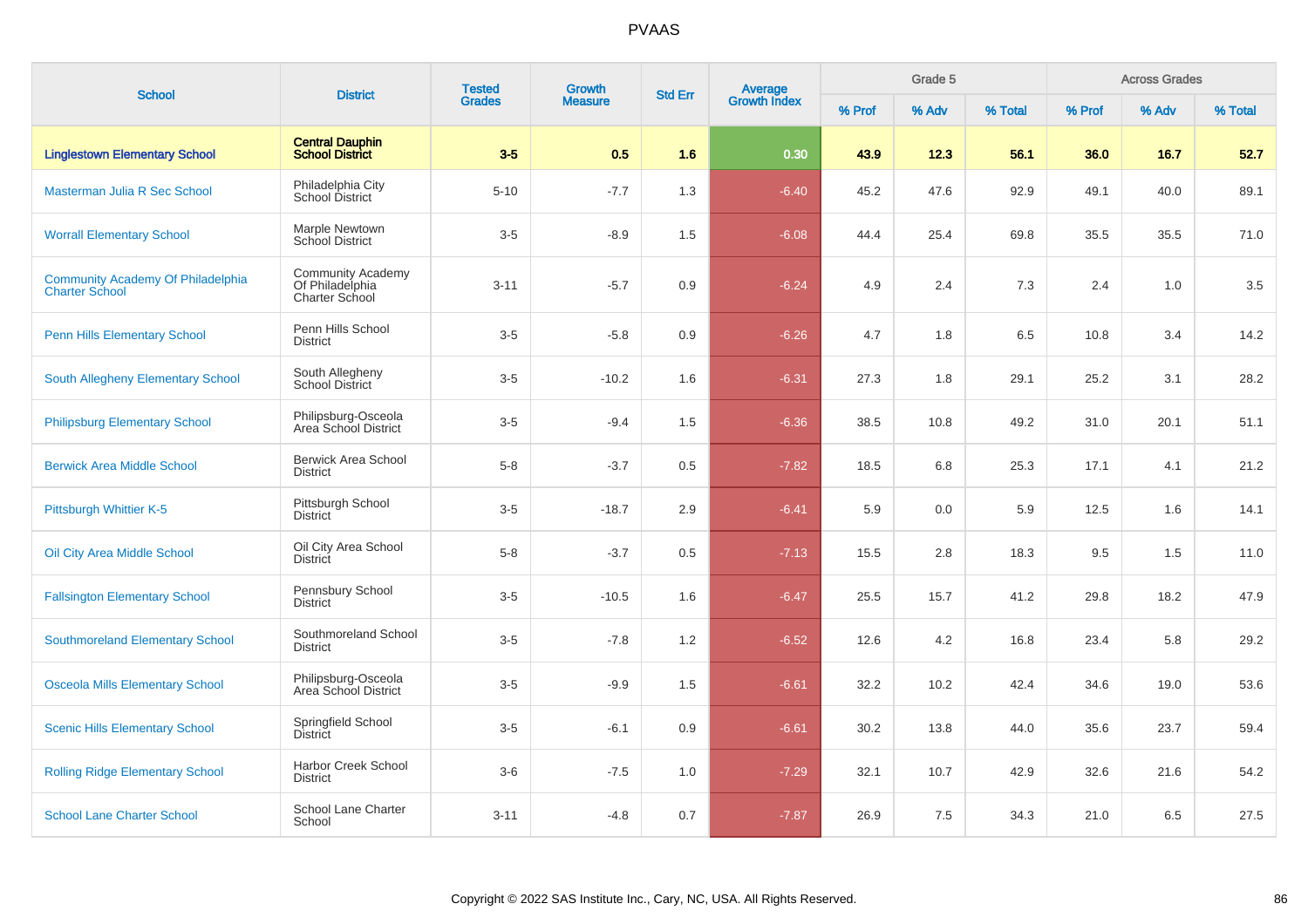| <b>School</b>                               | <b>District</b>                                    | <b>Tested</b> | Growth         | <b>Std Err</b> | <b>Average</b><br>Growth Index |        | Grade 5 |         | <b>Across Grades</b> |       |         |  |
|---------------------------------------------|----------------------------------------------------|---------------|----------------|----------------|--------------------------------|--------|---------|---------|----------------------|-------|---------|--|
|                                             |                                                    | <b>Grades</b> | <b>Measure</b> |                |                                | % Prof | % Adv   | % Total | % Prof               | % Adv | % Total |  |
| <b>Linglestown Elementary School</b>        | <b>Central Dauphin</b><br><b>School District</b>   | $3-5$         | 0.5            | 1.6            | 0.30                           | 43.9   | 12.3    | 56.1    | 36.0                 | 16.7  | 52.7    |  |
| <b>Burgettstown Elementary Center</b>       | <b>Burgettstown Area</b><br><b>School District</b> | $3-5$         | $-9.1$         | 1.4            | $-6.70$                        | 16.9   | 2.6     | 19.5    | 21.1                 | 5.2   | 26.3    |  |
| <b>Edgewood Elementary STEAM</b><br>Academy | <b>Woodland Hills School</b><br><b>District</b>    | $3-5$         | $-10.7$        | 1.6            | $-6.82$                        | 7.1    | 0.0     | 7.1     | 8.9                  | 0.7   | 9.6     |  |
| <b>Pottstown Middle School</b>              | Pottstown School<br><b>District</b>                | $5 - 8$       | $-5.0$         | 0.5            | $-10.19$                       | 6.0    | 3.6     | 9.5     | 4.8                  | 1.2   | 6.0     |  |
| Pittsburgh West Liberty K-5                 | Pittsburgh School<br><b>District</b>               | $3-5$         | $-20.5$        | 2.9            | $-6.97$                        | 5.6    | 5.6     | 11.1    | 18.6                 | 2.9   | 21.4    |  |
| <b>Ringgold Middle School</b>               | Ringgold School<br>District                        | $5 - 8$       | $-4.9$         | 0.4            | $-10.85$                       | 13.5   | 1.8     | 15.3    | 8.3                  | 0.9   | 9.2     |  |
| <b>East Stroudsburg Elementary School</b>   | East Stroudsburg Area<br><b>School District</b>    | $3-5$         | $-10.9$        | 1.6            | $-7.01$                        | 15.2   | 5.1     | 20.3    | 26.2                 | 5.0   | 31.2    |  |
| <b>Trafford Elementary School</b>           | Penn-Trafford School<br><b>District</b>            | $3-5$         | $-13.7$        | 1.9            | $-7.13$                        | 39.5   | 5.3     | 44.7    | 36.5                 | 26.0  | 62.5    |  |
| Pittsburgh Fulton K-5                       | Pittsburgh School<br><b>District</b>               | $3-5$         | $-14.1$        | 2.0            | $-7.18$                        | 5.6    | 2.8     | 8.3     | 10.7                 | 3.6   | 14.3    |  |
| <b>Carmichaels Area Elementary Center</b>   | Carmichaels Area<br><b>School District</b>         | $3-5$         | $-9.6$         | 1.3            | $-7.18$                        | 13.8   | 1.2     | 15.0    | 18.5                 | 3.3   | 21.8    |  |
| <b>Pennell Elementary School</b>            | Penn-Delco School<br><b>District</b>               | $3-5$         | $-10.1$        | 1.4            | $-7.22$                        | 32.4   | 18.3    | 50.7    | 35.8                 | 15.6  | 51.4    |  |
| Pittsburgh Lincoln K-5                      | Pittsburgh School<br><b>District</b>               | $3-5$         | $-17.9$        | 2.5            | $-7.30$                        | 0.0    | 0.0     | 0.0     | 1.3                  | 0.0   | 1.3     |  |
| <b>Charleroi Area Elementary Center</b>     | Charleroi School<br><b>District</b>                | $3-5$         | $-9.2$         | 1.2            | $-7.59$                        | 10.8   | 1.0     | 11.8    | 14.2                 | 3.2   | 17.4    |  |
| <b>West View Elementary School</b>          | North Hills School<br><b>District</b>              | $3-5$         | $-11.4$        | 1.5            | $-7.70$                        | 28.6   | 6.4     | 34.9    | 29.7                 | 13.2  | 42.9    |  |
| Pittsburgh Concord K-5                      | Pittsburgh School<br><b>District</b>               | $3-5$         | $-12.1$        | 1.6            | $-7.72$                        | 8.8    | 1.8     | 10.5    | 14.1                 | 3.1   | 17.2    |  |
| Pittsburgh Greenfield K-8                   | Pittsburgh School<br><b>District</b>               | $3 - 8$       | $-8.7$         | 1.1            | $-8.03$                        | 29.6   | 3.7     | 33.3    | 22.9                 | 6.5   | 29.4    |  |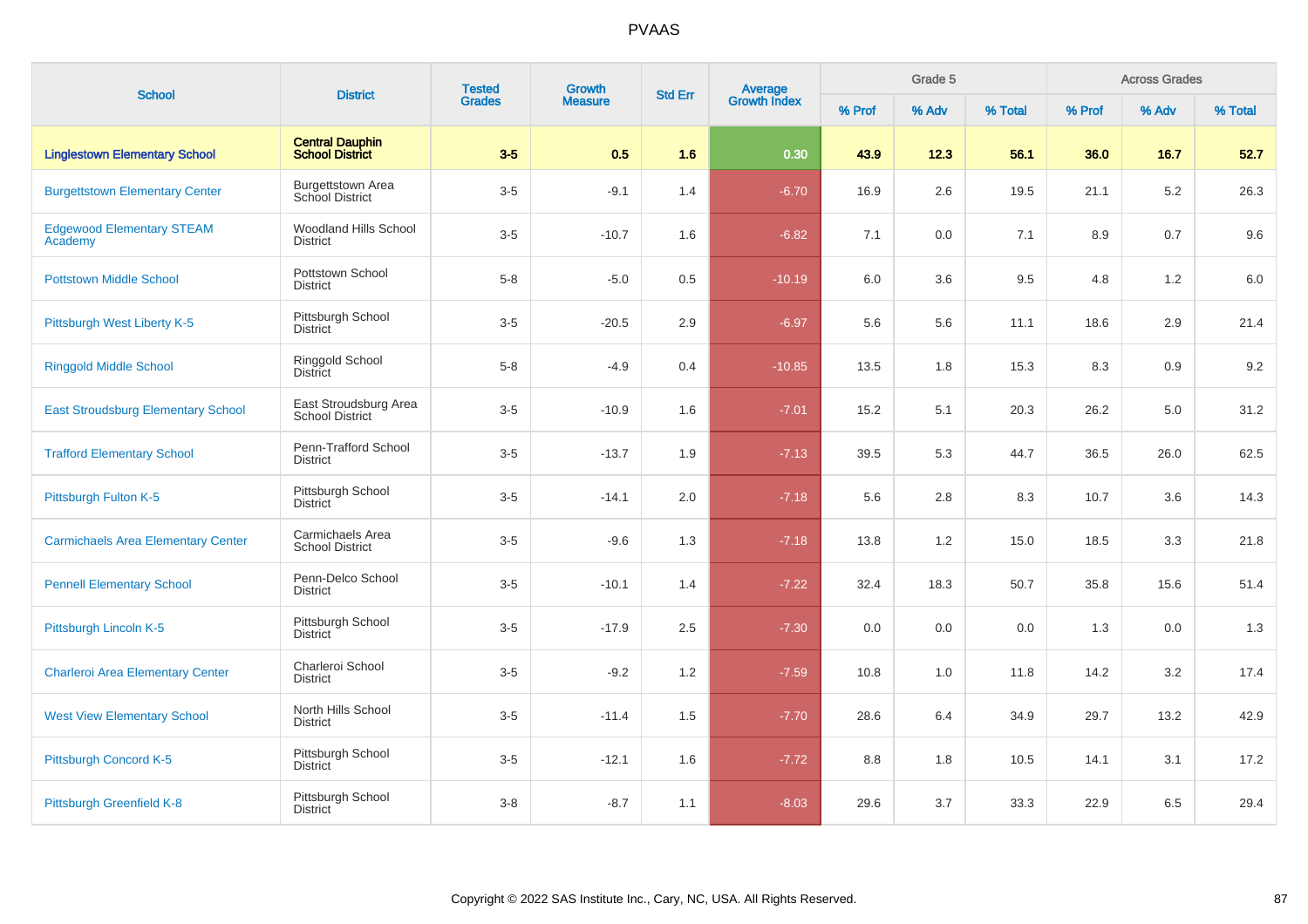| <b>School</b>                              | <b>District</b>                                    | <b>Tested</b> | Growth         | <b>Std Err</b> | Average<br>Growth Index |        | Grade 5 |         | <b>Across Grades</b> |       |         |  |
|--------------------------------------------|----------------------------------------------------|---------------|----------------|----------------|-------------------------|--------|---------|---------|----------------------|-------|---------|--|
|                                            |                                                    | <b>Grades</b> | <b>Measure</b> |                |                         | % Prof | % Adv   | % Total | % Prof               | % Adv | % Total |  |
| <b>Linglestown Elementary School</b>       | <b>Central Dauphin</b><br><b>School District</b>   | $3-5$         | 0.5            | 1.6            | 0.30                    | 43.9   | 12.3    | 56.1    | 36.0                 | 16.7  | 52.7    |  |
| Eden Hall Upper Elementary School          | Pine-Richland School<br><b>District</b>            | $4 - 6$       | $-3.6$         | 0.5            | $-11.72$                | 35.1   | 21.7    | 56.8    | 34.3                 | 17.8  | 52.1    |  |
| <b>Ramsay Elementary School</b>            | Mount Pleasant Area<br><b>School District</b>      | $4 - 6$       | $-7.4$         | 0.7            | $-9.86$                 | 18.0   | 1.6     | 19.7    | 17.2                 | 1.7   | 18.9    |  |
| Morrisville Intermediate School (8380)     | Morrisville Borough<br><b>School District</b>      | $3-5$         | $-12.9$        | 1.6            | $-8.04$                 | 9.8    | 0.0     | 9.8     | 7.7                  | 1.2   | 8.9     |  |
| Pittsburgh Dilworth K-5                    | Pittsburgh School<br><b>District</b>               | $3-5$         | $-14.4$        | 1.8            | $-8.08$                 | 11.6   | 4.6     | 16.3    | 14.4                 | 6.4   | 20.8    |  |
| <b>Pleasant Valley Intermediate School</b> | Pleasant Valley<br>School District                 | $4 - 6$       | $-4.6$         | 0.6            | $-9.98$                 | 20.4   | 6.2     | 26.7    | 18.8                 | 5.1   | 23.9    |  |
| Pittsburgh Allegheny K-5                   | Pittsburgh School<br><b>District</b>               | $3-5$         | $-11.8$        | 1.4            | $-8.21$                 | 6.2    | 10.8    | 16.9    | 15.5                 | 8.2   | 23.7    |  |
| <b>MaST Community Charter School II</b>    | MaST Community<br>Charter School II                | $3 - 10$      | $-8.4$         | 0.7            | $-12.33$                | 5.0    | 2.0     | 6.9     | 12.6                 | 3.2   | 15.8    |  |
| <b>C E Cole Intermediate School</b>        | Muhlenberg School<br><b>District</b>               | $4 - 6$       | $-6.1$         | 0.5            | $-11.12$                | 8.1    | 0.5     | 8.5     | 6.1                  | 1.0   | 7.2     |  |
| <b>Moore School</b>                        | <b>Brentwood Borough</b><br><b>School District</b> | $3-5$         | $-17.0$        | 1.8            | $-9.33$                 | 19.5   | 7.3     | 26.8    | 26.9                 | 11.5  | 38.5    |  |
| <b>Moss Side Middle School</b>             | <b>Gateway School</b><br><b>District</b>           | $5-6$         | $-5.8$         | 0.6            | $-11.30$                | 15.6   | 7.6     | 23.1    | 16.1                 | 7.3   | 23.4    |  |
| Wilson Area Intermediate School            | Wilson Area School<br><b>District</b>              | $5 - 8$       | $-11.7$        | 0.5            | $-23.16$                | 17.2   | 6.0     | 23.2    | 13.6                 | 4.6   | 18.3    |  |
| <b>MaST Community Charter School</b>       | MaST Community<br><b>Charter School</b>            | $3 - 10$      | $-8.7$         | 0.6            | $-15.16$                | 30.0   | 3.0     | 33.0    | 23.1                 | 3.6   | 26.7    |  |
| <b>Pittston Area Middle School</b>         | Pittston Area School<br><b>District</b>            | $5-8$         | $-8.4$         | 0.7            | $-12.68$                | 5.7    | 0.0     | 5.7     | 5.3                  | 1.1   | 6.4     |  |
| Kiski Area Upper Elementary School         | Kiski Area School<br><b>District</b>               | $5-6$         | $-8.7$         | 0.6            | $-15.29$                | 15.5   | 5.6     | 21.1    | 13.4                 | 3.5   | 16.9    |  |
| <b>West Mifflin Area Middle School</b>     | West Mifflin Area<br><b>School District</b>        | $4 - 11$      | $-8.5$         | 0.5            | $-18.36$                | 18.6   | 5.7     | 24.3    | 9.5                  | 2.0   | 11.6    |  |